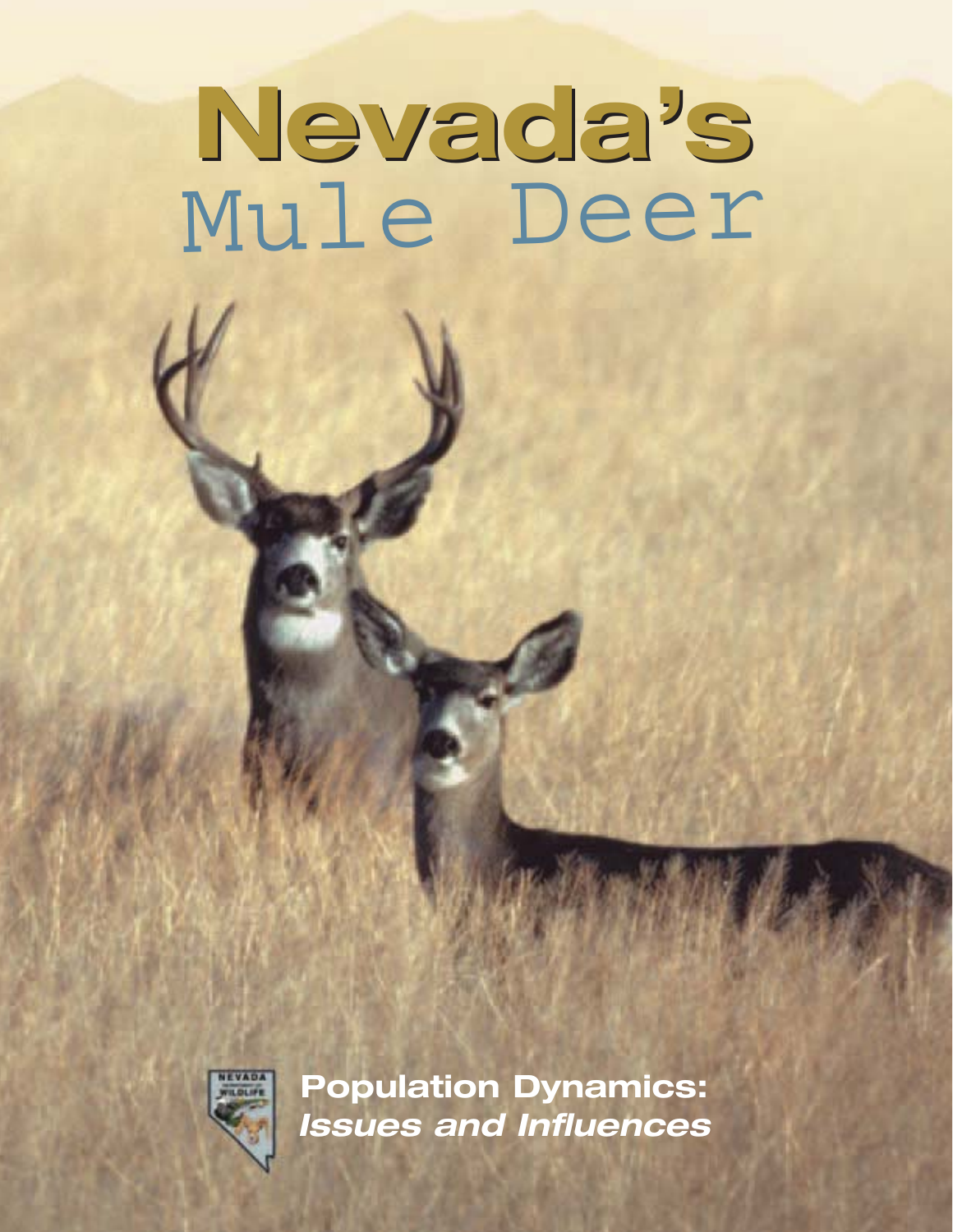## Population Dynamics: Issues and Influences Mule Deer

By Tony Wasley NDOW Big Game Biologist



This document is the result of studies undertaken with Federal Aid in Fish and Wildlife Restoration funds under Pittman-Robertson Projects. August 2004

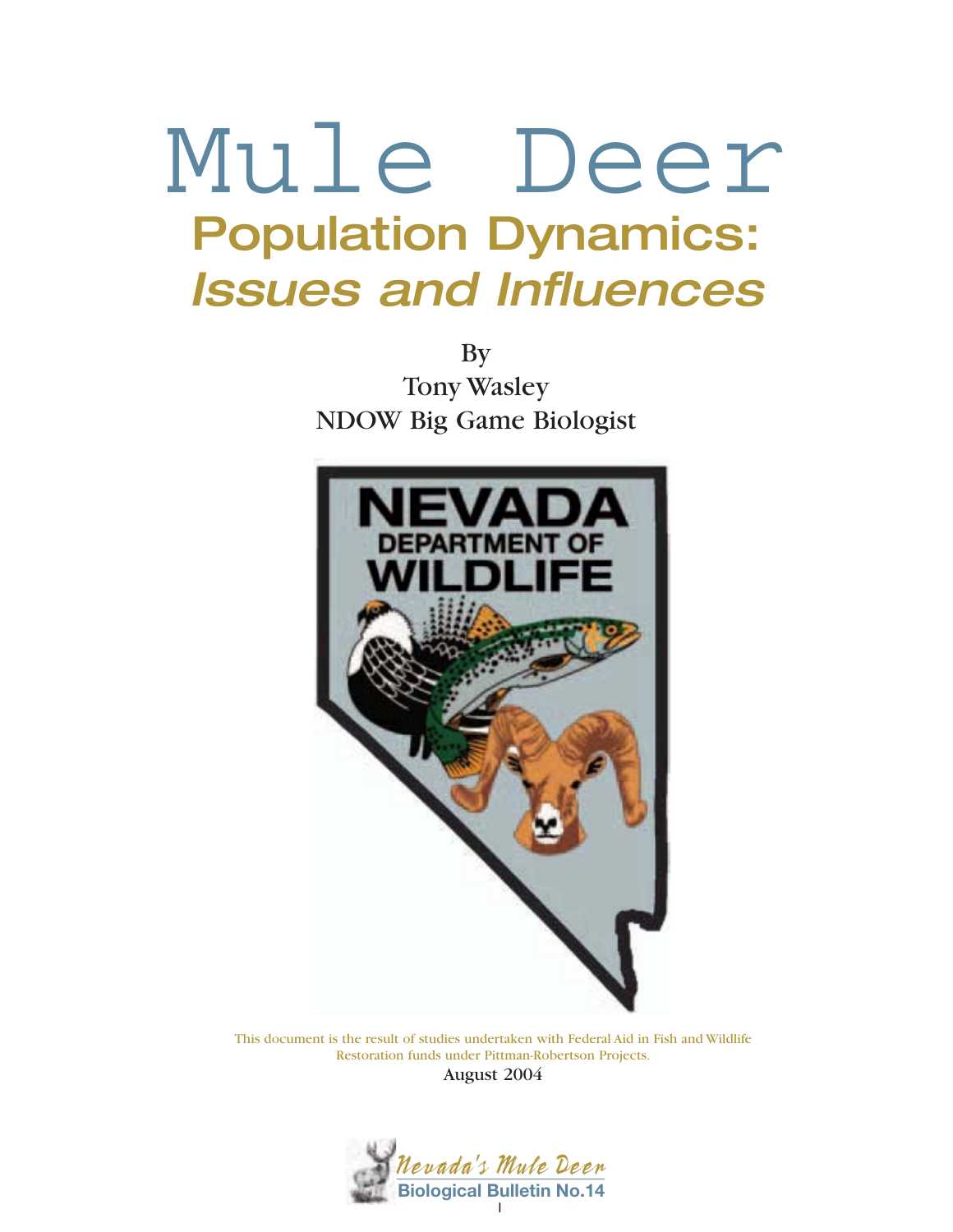## Kenny C. Guinn, Governor State of Nevada

## Terry R. Crawforth, Director Department of Wildlife

## Gregg Tanner, Chief Game Bureau

## Board of Wildlife Commissioners

Tommy Ford, Chairman / Las Vegas Chris MacKenzie,Vice Chairman / Carson City Clint Bentley / Las Vegas Bill Bradley / Reno James Jeffress / Lovelock Ron Lurie / Las Vegas David McNinch / Reno Eric J. Olsen / Fallon Mike Riordan / Jiggs

Cover Photo: Buck and doe mule deer standing on weed-infested winter range, a site once occupied by sagebrush and other native vegetation.

 $\_$  , and the set of the set of the set of the set of the set of the set of the set of the set of the set of the set of the set of the set of the set of the set of the set of the set of the set of the set of the set of th

The Nevada Department of Wildlife receives funds from Federal Aid in Fish and Wildlife Restoration Acts. Federal and State law state that there shall be no difference in the treatment of individuals because of race, color, creed, religion, nation origin, sex or disability. Anyone receiving alleged discriminatory treatment in any Department program, activity or facility should report it to either:

> *Director Nevada Department of Wildlife 1100 Valley Road Reno, NV 89512*

*U.S. Fish & Wildlife Service Department of the Interior 18th & C Streets Washington D.C. 20240*

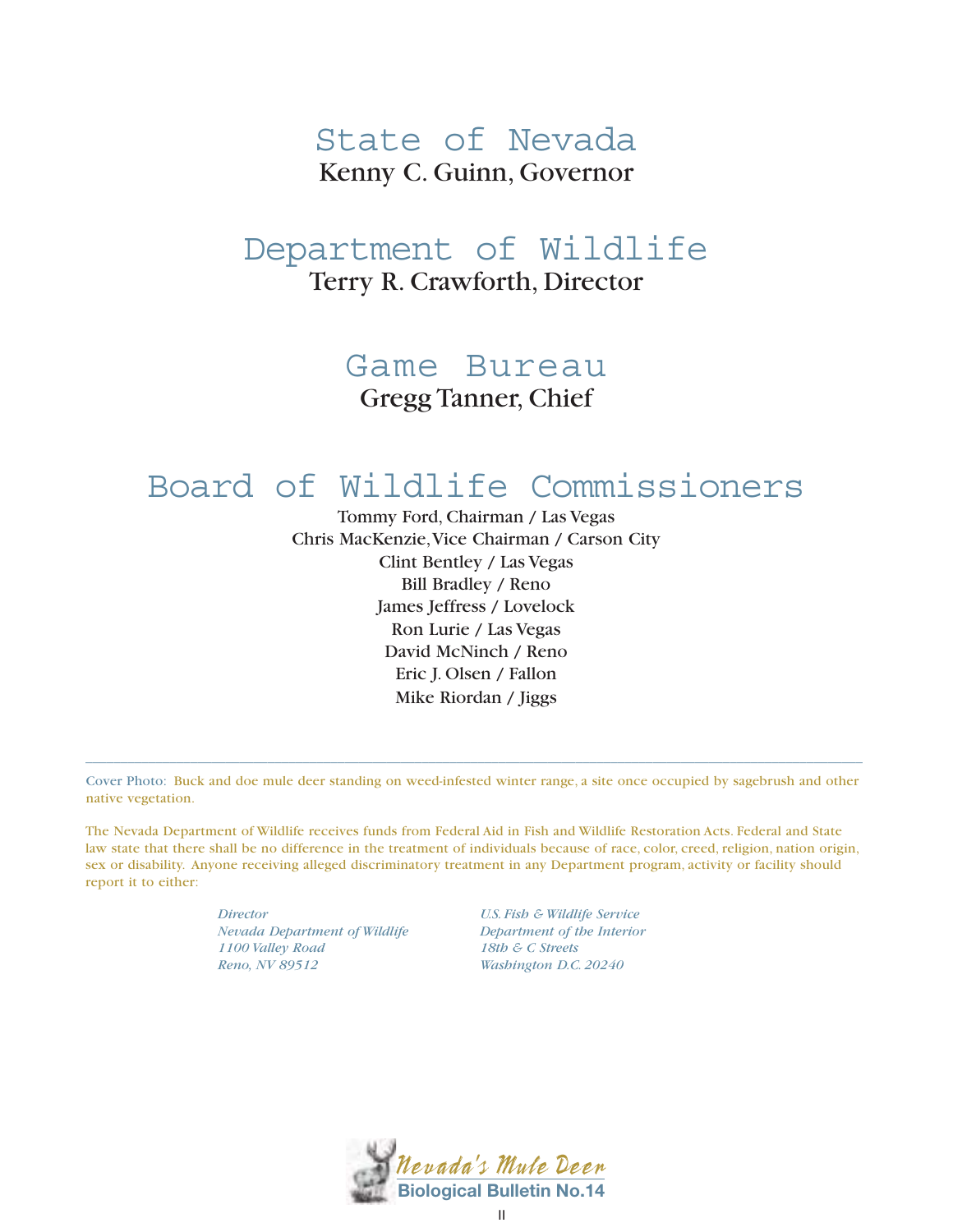## Table of Contents

#### Habitat Factors

## Factors Reducing Animal Condition and Survivorship

#### Other Issues

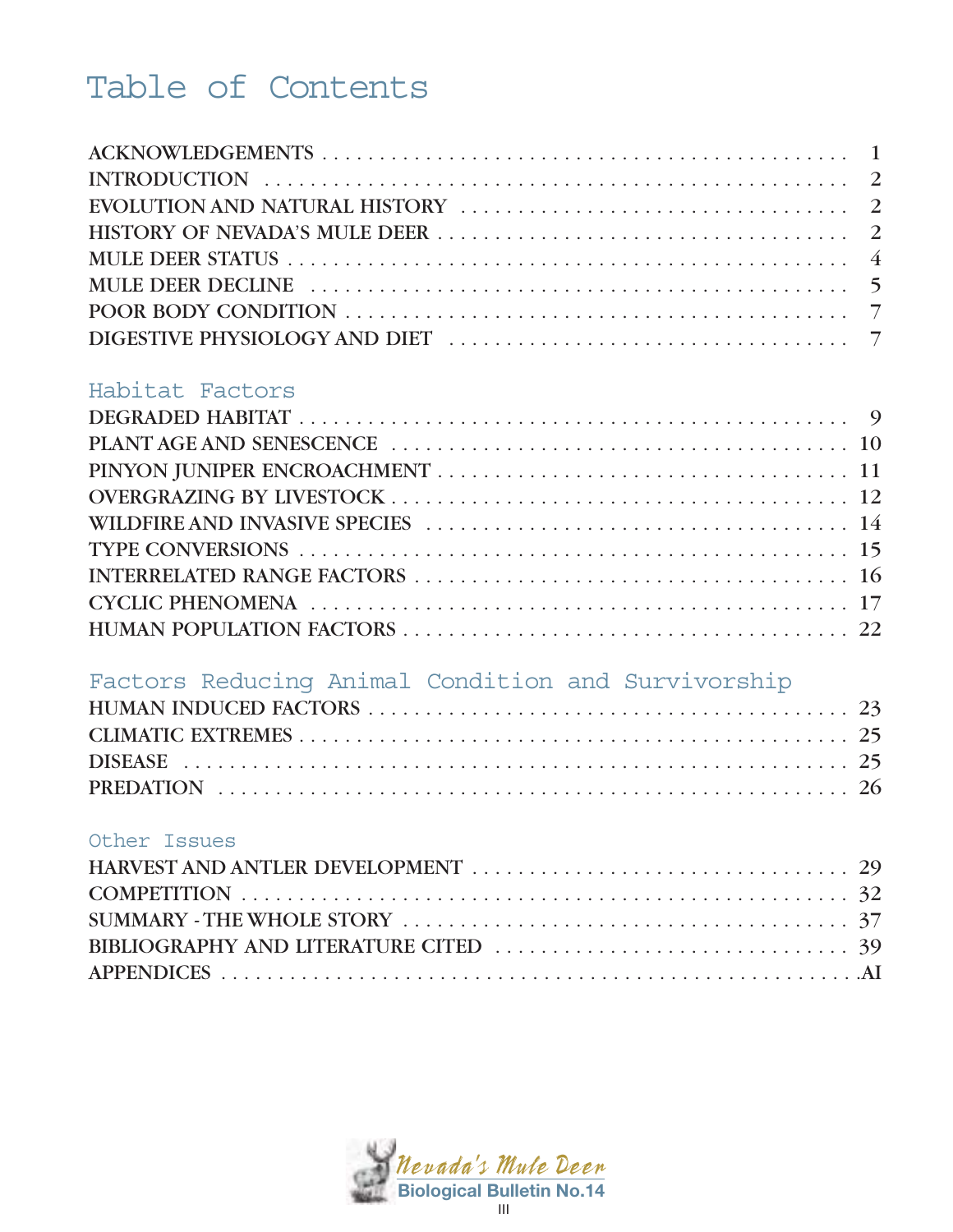## List of Figures and Appendices

## Figures

| Figure 1  |                                                                                  |  |
|-----------|----------------------------------------------------------------------------------|--|
| Figure 2  |                                                                                  |  |
| Figure 3  |                                                                                  |  |
| Figure 4  |                                                                                  |  |
| Figure 5  |                                                                                  |  |
| Figure 6  |                                                                                  |  |
| Figure 7  |                                                                                  |  |
| Figure 8  |                                                                                  |  |
| Figure 9  |                                                                                  |  |
| Figure 10 |                                                                                  |  |
| Figure 11 |                                                                                  |  |
| Figure 12 |                                                                                  |  |
| Figure 13 |                                                                                  |  |
| Figure 14 |                                                                                  |  |
| Figure 15 | Relationship Between Nevada's Statewide Mule Deer Population Estimate and Summer |  |
|           |                                                                                  |  |
| Figure16  |                                                                                  |  |
| Figure 17 |                                                                                  |  |
| Figure 18 |                                                                                  |  |
| Figure 19 |                                                                                  |  |
| Figure 20 |                                                                                  |  |
| Figure 21 |                                                                                  |  |
| Figure 22 |                                                                                  |  |
| Figure 23 |                                                                                  |  |

## Appendices

| Appendix II Flow Chart Depicting Issues and Influences Affecting Mule Deer Population Dynamics:  A2 |
|-----------------------------------------------------------------------------------------------------|
|                                                                                                     |

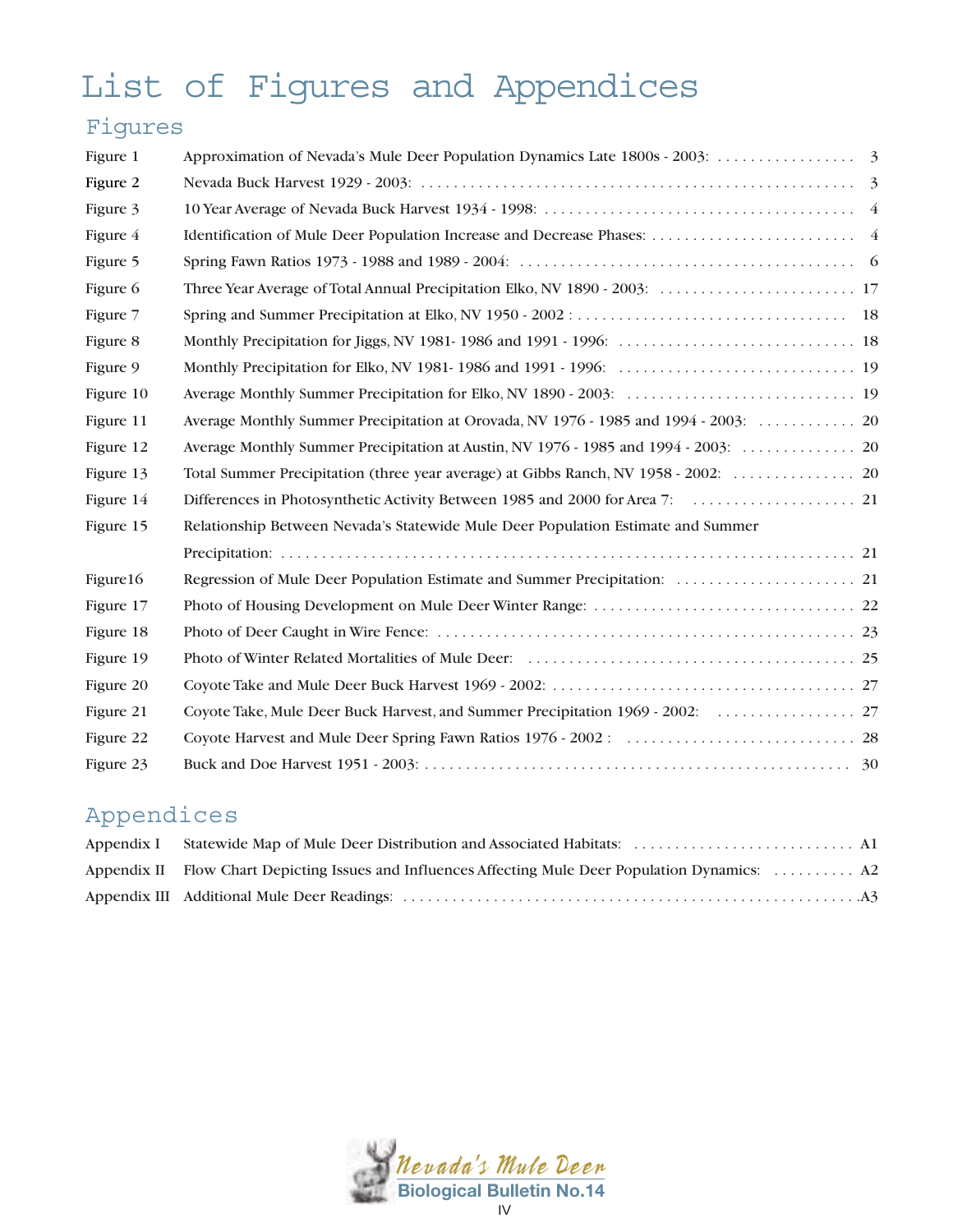## Acknowledgments

I am grateful for the knowledge, support, and advice that I've received from numerous individuals throughout this process. The opportunity to develop this document was only possible through the direction and support of Director Terry Crawforth and Deputy Director Gene Weller. Game Bureau Chief Gregg Tanner and Big Game Program Coordinator Mike Cox assisted with data, records, and historical information. Special thanks go to the many NDOW biologists and staff who shared experiences, philosophies, and wisdom and who also provided valuable comments to improve the manuscript. Management assistants Dar Jan Kerr and Tabby Mays and volunteer Marcial Evertsen provided key support activities.

The Northern Nevada Chapter of the Safari Club International provided funding for acquisition and analysis of satellite imagery. Bethany Bradley of Brown University's Remote Sensing Lab performed the image analysis.

Retired biologists Joe Williams, Mike Hess, Bob McQuivey, Merlin McColm, Don King, and Duane Erickson provided valuable advice and perspectives.

Photo credits go to a number of NDOW biologists including Ken Gray, Craig Mortimore, and John Elliott.

Funding for this project was derived from tag and license revenues and grant assistance provided by the Pittman-Robertson Federal Aid in Wildlife Restoration program.

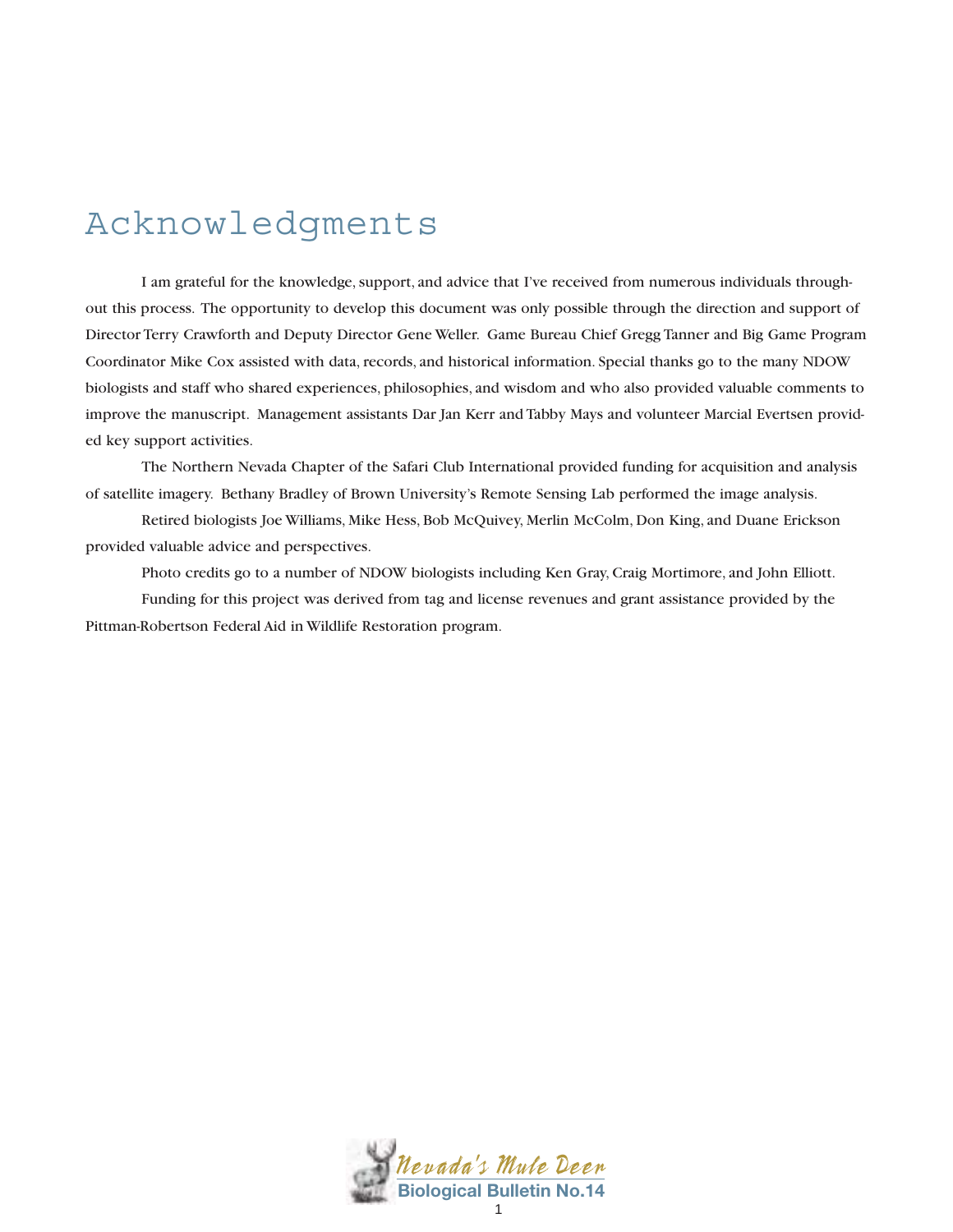#### Introduction

Mule deer are the primary big game species in Nevada. Mule deer are the most numerous, most widespread (appendix 1), and most recognizable of Nevada's wild ungulates. Mule deer populations in Nevada have fluctuated greatly over the past 150 years. After reaching what was arguably an all-time population high in the late 1980s,mule deer have spent the last 15 years struggling to maintain numbers roughly half of what existed 15 years ago. The suspected causes and culprits contributing to mule deer losses are abundant. This biological bulletin endeavors to address not only the biological factors surrounding the recent decline of mule deer in Nevada, but the biology of mule deer population dynamics in Nevada by thoroughly examining, the evolution and natural history of mule deer, the history of mule deer in Nevada, and the risks, threats, and issues facing mule deer. Additionally, the history and philosophies of harvest strategies will be explored.

#### Evolution and Natural History

The mule deer is a native of North America. The species originated on this continent from a primitive deer that came from Asia probably well over a million years ago. Mule deer most likely evolved in the rugged mountains of the West where it developed numerous adaptations to the frequently inhospitable environment. The mule deer is an animal of broken forests and mountain brush zones, dependent on Mother Nature and other environmental forces to provide the disturbances that stimulate the production of favorable forage and cover species.

The mule deer was first described by Lewis and Clark in 1804. They gave it the name "mule deer"on account of the length of its ears. The scientific name *Odocoileus hemionus* (Odocoileus means hollow tooth and hemionus means half-mule) came several years later when Constantine Samuel Rafinesque (1783-1840) supplied the name based on descriptions of the animal he

had read about in the journals of a Canadian trader named Charles Le Raye. Le Raye had been held captive by the Sioux for nearly 14 years. In his journals,Le Raye referenced "mule deer"and provided a physical description. Based on the physical descriptions supplied by Le Raye,Rafinesque derived the scientific name.

#### History of Nevada s Mule Deer

Most people consider current mule deer populations as "low"or "down". As with any population,the highs and lows are only high or low relative to some historical reference point. In order to determine whether the current status of mule deer is "up"or "down,"it is necessary to evaluate the complete history of mule deer population dynamics in Nevada.

Accurate historical data on mule deer populations is sparse. Although trappers and pioneers traveled to and through Nevada as early as 1824, true mule deer population census data have only been collected since the early 1950s and intensively only since 1976. Despite the lack of early census efforts, there are still some useful indicators of early mule deer numbers.

Although there are numerous sources of mule deer population data, there are only four main sources of data. Each of the four sources covers four different time intervals. Mule deer presence and absence data from roughly 1825 - 1850 were recorded quite well by the early pioneers. Many of the early trappers and pioneers kept detailed journals and diaries of their daily activities,which included observations of wildlife and wildlife sign (i.e.tracks around water sources). These diaries and journals have been evaluated thoroughly by multiple individuals and any and all references to wildlife have been recorded and evaluated.

Mule deer data from approximately 1850 - 1900 are recorded quite thoroughly in the numerous newspapers that began as a result of the mining booms. Due to widespread interest in wildlife as potential table fare, the early newspapers did an

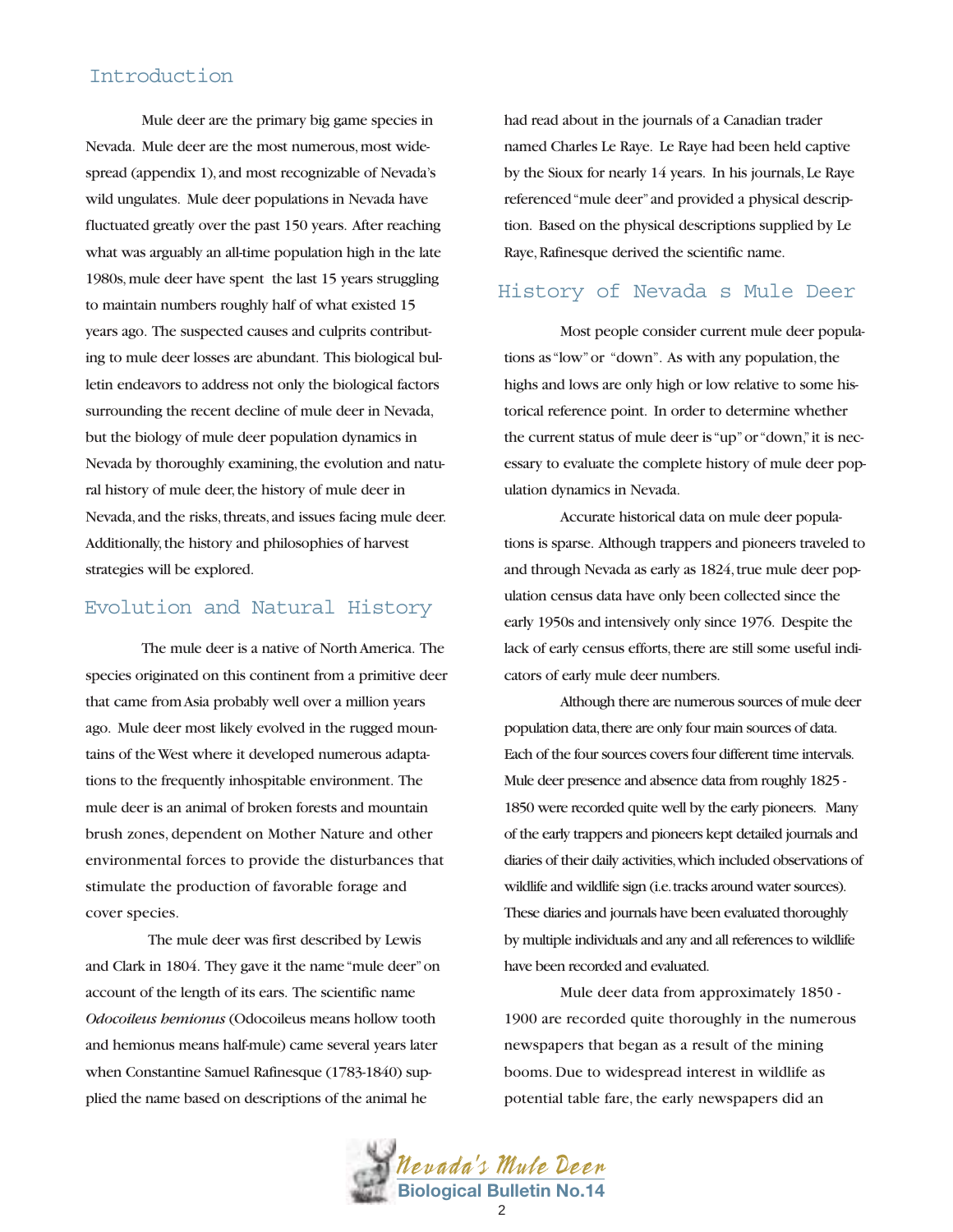excellent job of documenting mule deer dynamics. These historical newspapers have also been evaluated thoroughly by multiple individuals and all references to wildlife have been recorded and evaluated.

Deer data collection between 1900 and 1950, although still primarily derived from newspaper accounts, was assisted by the development of the first natural resource agency in Nevada, the United States Forest Reserves. Now known as the Forest Service, the agency was formed in 1906. Annual reports from the various "forests" in Nevada provide some of the earliest mule deer population estimates recorded.

For most of the last 50 years, 1950 - present, the Nevada Department of Wildlife has conducted mule deer census activities in association with mule deer management.

Despite the varied sources, the compilation and evaluation of these data create a historical perspective of mule deer population dynamics that generally correlates with similar evaluations in most of the western states. Although absolute numbers for historical mule deer populations are impossible to create with any degree of certainty, there is general consensus



#### **MULE DEER POPULATION DYNAMICS OF NEVADA**

*Figure 1. An approximation of Nevada's mule deer population dynamics from the late 1800s to 2003. Although early data are sparse the United States Forest Reserves began reporting mule deer estimates in the early 1900s.*



*Figure 2. Total reported buck harvest for Nevada. Early data were based on expanded 10% questionnaire data while data from 1975 is from mandatory questionnaire. Data accuracy generally increases through time and provides strong insight to population trends.*

among experts that although widely distributed, mule deer in Nevada existed only in very low densities.

Figure 1 displays an approximation of the complete history of mule deer population dynamics in Nevada from the early 1800s through 2003. It is important to recognize that population levels for many of the early years in this figure are mere approximations. However, the general trend that is depicted reflects expert opinion.

Perhaps an even more representative depiction of the mule deer population fluctuations can be found in Figure 2. Figure 2 shows buck harvest over a slightly shorter timeline(1929-2003). Although year-toyear variation in buck harvest can be attributed to a number of factors including weather, season length, and season timing, long-term dynamics of buck harvest are probably the most accurate index of mule deer population dynamics that exist for Nevada.

In an effort to display the most representative long-term trend in mule deer populations in Nevada, 10-year averages of buck harvest were calculated and are represented by the dark line in Figure 3. Averaging long-term buck harvest data creates a smoother picture of mule deer population dynamics through time.

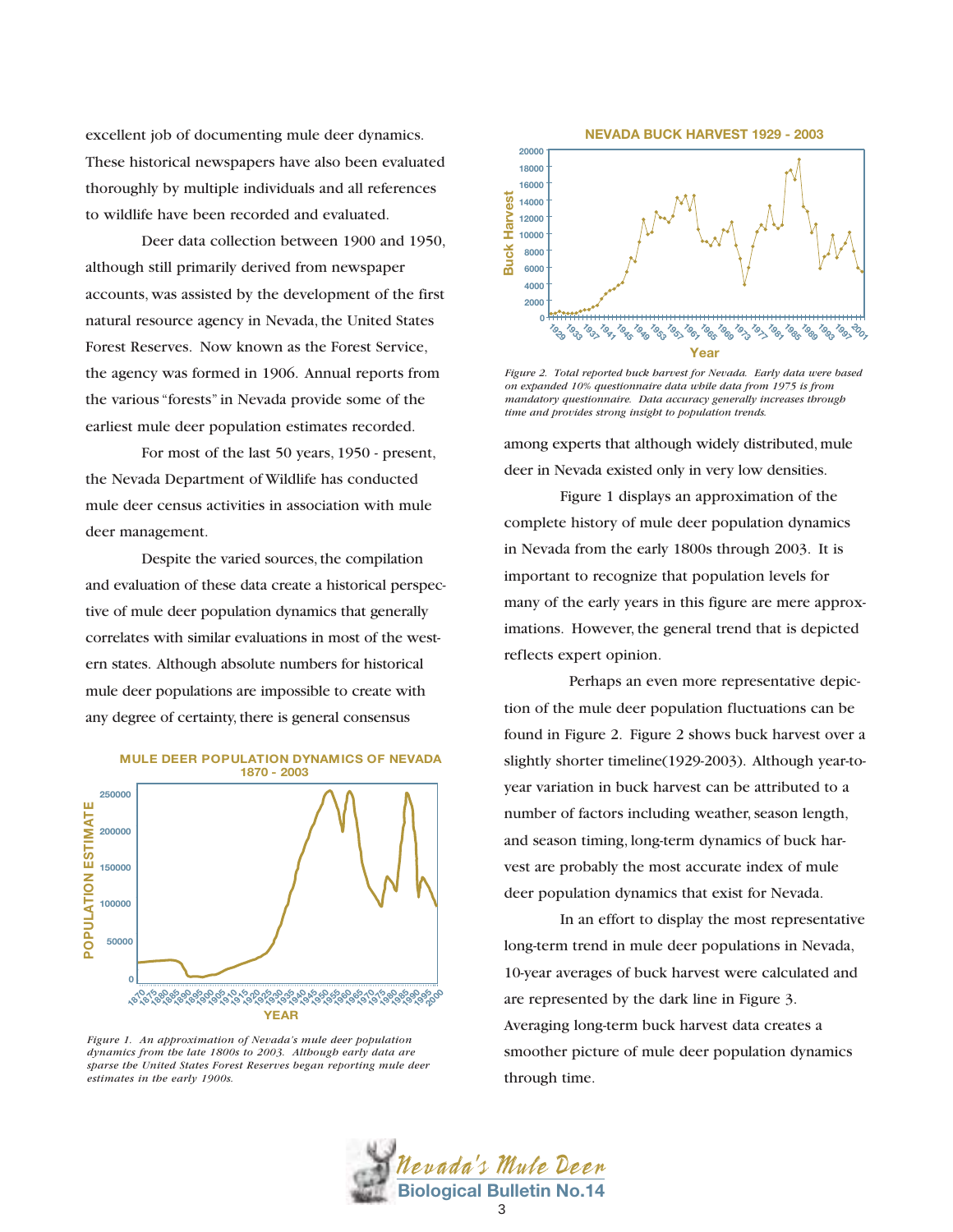

*Figure 3. Ten year average of Nevada's buck harvest from 1934 - 1998. The 10 year average smoothes the line and portrays the long-term trend in a more discernable manner.*

Mule deer population dynamics are discussed throughout this document. For the purpose of discussing the "hows" and "whys" of mule deer population dynamics, it is helpful to break the data with consistent trends into specific time blocks or phases. The mule deer population increase phases have been classified as "initial increase" and "secondary increase."(figure 4). Similarly, the decrease phases have been termed, "initial decrease" and "secondary decrease." As we continue to explore the specific causes of these increases and decreases, we will refer specifically to these phases of increase and decrease.

Nevada has higher population levels of mule deer today than during any time during the 125 years following Nevada's exploration by Peter Skene Ogden and Jedediah Smith in 1825 and 1826 respectively (figures 1- 4). Despite having significantly more mule deer today than during Nevada's early history, Nevada has been experiencing a mule deer population decline since 1988. As demand for trophy quality mule deer hunting opportunity increases, the quantity of mule deer continue to decrease, heightening the concern for mule deer populations.

The primary concerns over mule deer population declines in Nevada can be attributed to what Nevada residents have experienced largely over the last 25 years. Many of Nevada's hunters have a fond and vivid recollection of mule deer hunting experiences from the late 1970s through the late 1980s. Mule deer populations were increasing rapidly during this time and by the late 1980s, tag quotas were at all time highs. Not only were hunters more likely to draw a tag from the limited draw system implemented in 1975, but hunters also had a great chance of harvesting a mature buck. As mule deer populations began to decline in 1989, hunters hardly took notice. However, mule deer populations continued to slide and were significantly impacted by the severe winter event that occurred in 1992 - 1993 at which point, sportsmen began to feel the effects of decreased quotas.

When mule deer populations failed to respond positively even 4 and 5 years after the winter of 1992 - 1993, many people began to question the then Division of Wildlife's management of mule deer. In an effort to "save" mule deer and return to the "quality" hunts of the 1980s, conservative quotas were implemented, with post-hunt buck ratio objectives of 30 and higher. More than 6 years have passed since Mule Deer Status the implementation of the first state-wide post-hunt

#### **10 YEAR AVERAGE OF NEVADA BUCK HARVEST 1934 - 1998**



*Figure 4. Identification of the mule deer population increase and decrease phases.*

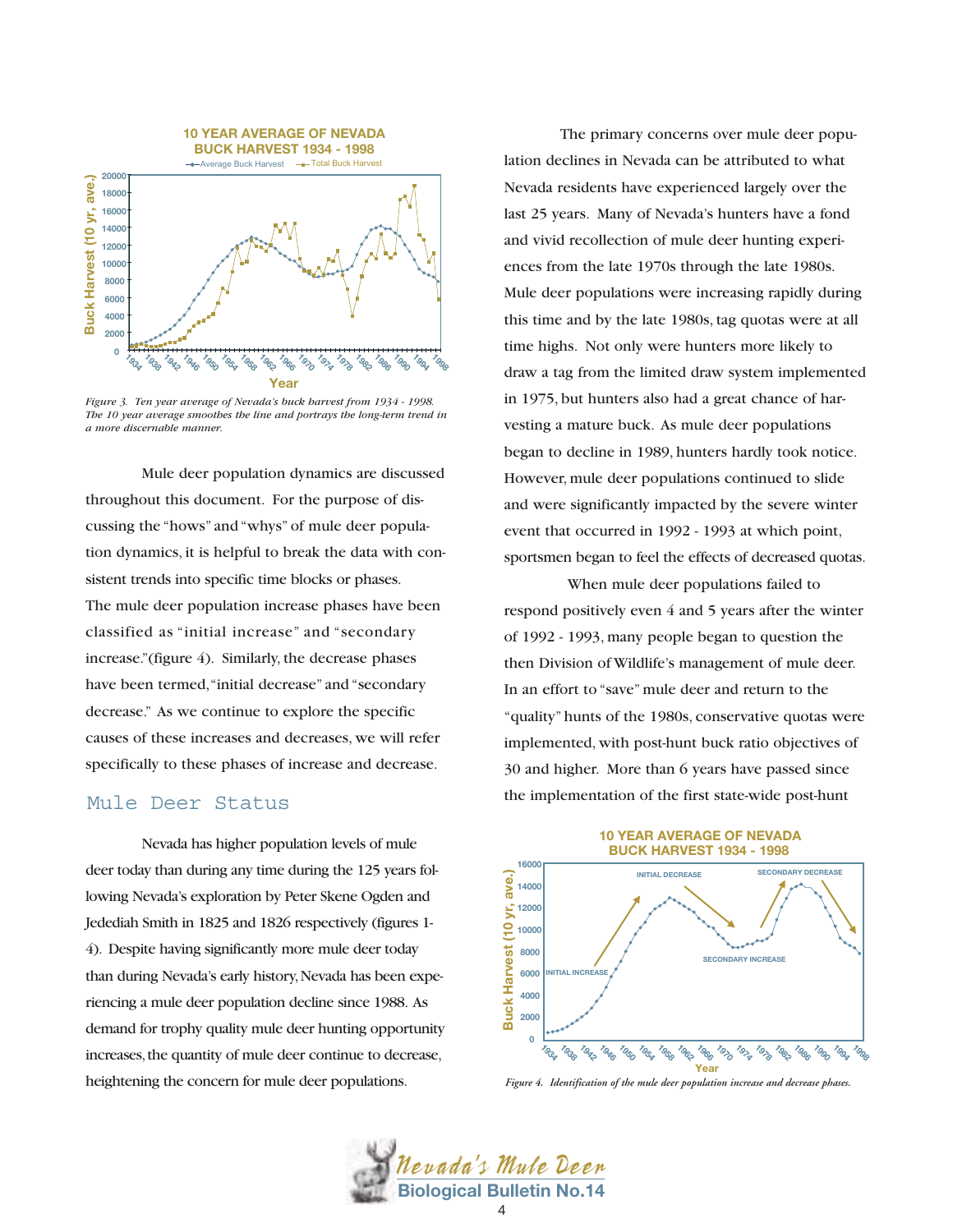buck ratio objective of 30, and some hunters continue to have concerns about the absence of large bucks, leading one to conclude that this conservative strategy may not be providing the desired result.

In 2004, Nevada grapples with the notion that while current mule deer populations are considerably higher than historical populations, they are still less than 50% of what they were 15 years ago. And despite significantly curtailing hunting opportunities, conservative harvest strategies have not resulted in the expected or desired outcome of increased trophy quality, and the supply of mule deer in Nevada is far less than what's required to meet current demands. Although it can be substantiated that Nevada has more mule deer now than it did historically, over the short term, mule deer have declined significantly.

#### Mule Deer Decline

In 2004 Nevada has more mule deer than it did 100 years ago, but Nevada's mule deer populations are currently in the midst of a 15-year downturn. Mule deer declines are not unique to Nevada; in fact, mule deer populations are depressed throughout much of their range.

Simply put, populations of animals decline when mortality (death) exceeds natality (births). Therefore, we can conclude that either survivorship or fecundity (or both) of mule deer has somehow decreased. Decreased survivorship equates to increased mortality. In the case of mule deer, the increase in mortality could be caused by any number of factors, most of which will be discussed within this document. Fecundity is a term that applies to the number of offspring an individual can contribute to a population throughout their lifetime. Therefore, decreased fecundity means fewer animals are being conceived, carried to full term, and/or living long

enough to become part of the population. If the age to sexual maturity, or breeding age, was delayed or if the age of sexual senescence (the age at which reproductive potential decreases) was reduced, a decrease in fecundity would be the result. To demonstrate, consider a scenario in which a normal healthy doe mule deer could conceive at 2 years old and continue producing fawns until she was 10 years old. If, due to poor body condition, a particular doe was unable to conceive until 3 years of age and could no longer conceive after 8 years of age, the population to which she belonged would be experiencing a decrease in fecundity. A decrease in the incidence of twinning is another example of decreased fecundity.

Knowing that decreased survivorship and decreased fecundity are the causes of population declines and what is meant by the two terms, it is now possible to examine the data as it relates to each. Measures of reduced survivorship are virtually nonexistent, though we can sometimes index survival from fawn ratios and buck ratios. Mortality can discriminate by age class or gender or it can affect all segments of a population. Vehicle collisions, and a whole host of other sources of mortality seldom target specific segments of the population. Predation and starvation can differentially affect fawns but are difficult to measure. Sport harvest targets specific gender and age segments of the population, and consequently can be carefully monitored and regulated by monitoring buck ratios.

Contrary to what many people believe, wildlife biologists do not count deer to derive population estimates. Wildlife biologists classify deer according to gender and age. It is the gender and age data that are monitored for changes from year-to-year, to determine the status of the population. If a source of mortality was affecting all gender and age segments

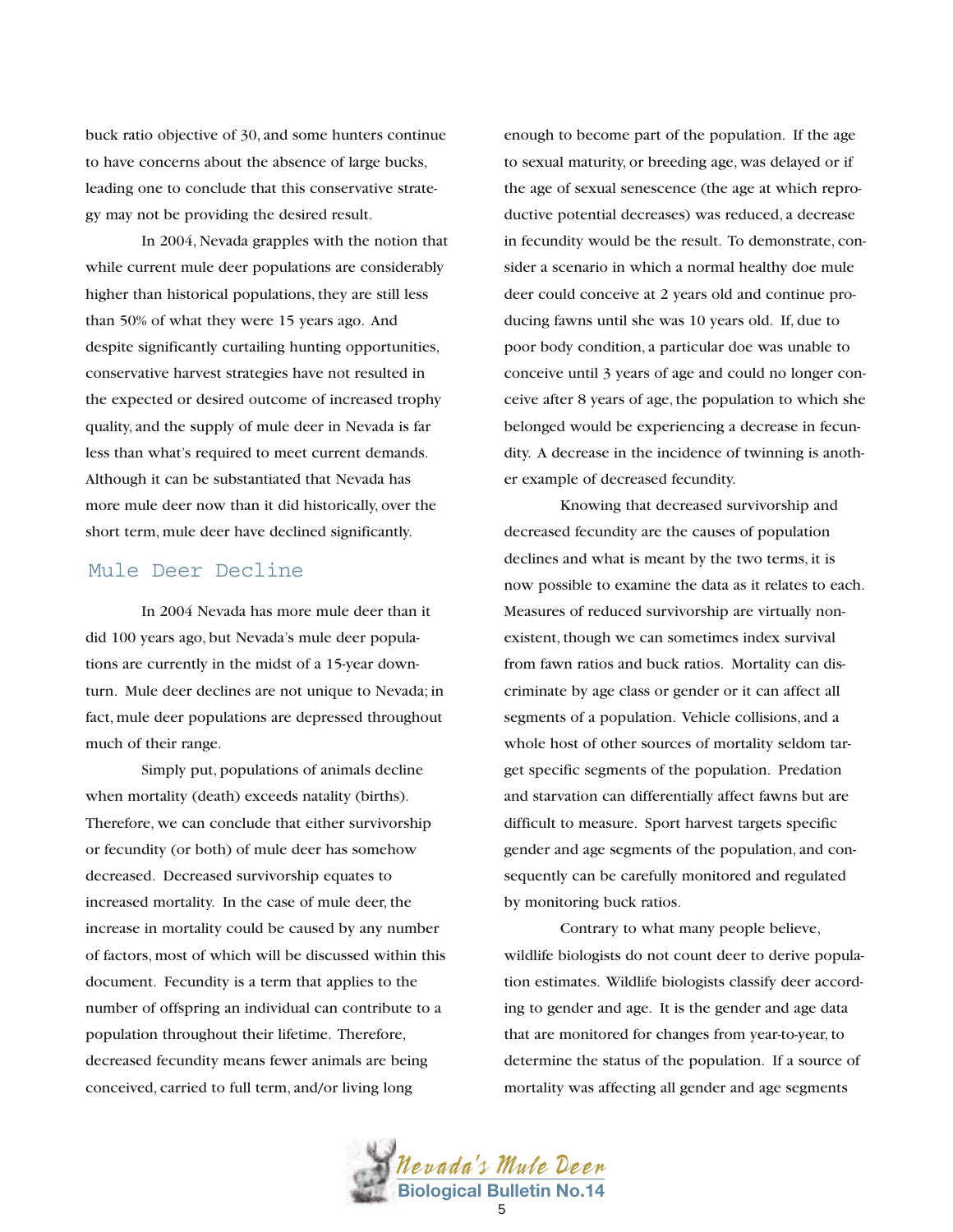of the population proportionally,ratios in and of themselves, would be insufficient to demonstrate reduced survivorship. However, at some point, if the mortality was significant enough, survey sample size would reflect the population decrease. Further complicating the measures of decreased survivorship is the concept that different sources of mortality could be simultaneously affecting different segments of the population in the same way, resulting in no measurable change in the proportion of animals in the population, thus diminishing the biologist's ability to detect decreased survivorship.

Fortunately, decreased fecundity is somewhat easier to discern. Fawn ratio data is the most direct measure of fecundity currently available for Nevada. Fawn ratios are nothing more than the ratio of the number of fawns expressed as a ratio to the number of does or total adults. If survey data are collected at a time of year when bucks still have antlers, allowing differentiation of bucks and does, fawn ratios are typically expressed as fawns per 100 does; whereas when survey data are collected during a time of year in which bucks have shed their antlers, fawn ratios are expressed as fawns per 100 adults.

The term fecundity really refers to much more than a simple fawn ratio. Fecundity, as alluded to above, pertains to an animal's ability to conceive, carry full term, deliver, nurse and nurture its offspring. Fawn ratios are only a small metric of changes in fecundity. However, Nevada possesses an extensive data set with observed fall and spring fawn ratios for over 40 years. These data strongly suggest that during the current mule deer decline, Nevada's mule deer have experienced a decrease in their fecundity. Observed spring fawn ratios varied greatly during two distinct 16-year periods of mule deer history in Nevada, the "secondary increase phase (1973 - 1988)" and the "secondary decrease phase (1989 - 2004)"(figure 5). Figure 5 illustrates a 16-year period of the "secondary increase phase," in which, for every 100 does in the state's mule deer population there was an annual average of 47 fawns recruited into the population statewide. It also demonstrates that during a different 16-year period, the "secondary decrease phase," for every 100 does in the state's mule deer population there was an annual average of 41 fawns recruited into the population. Although a difference of 6 fawns per 100 does may not sound like a large difference, it is important to realize that the magnitude of this difference can be significant when it occurs over a 16 year period, as this has. As an example, if a population contained 100,000 does, a difference of 6,000 deer, or roughly 3,000 females in the first year alone could result. As we carry that out over the 16-year period represented, all things being equal, we end up with conservatively 120,000 more fawns or over 60,000 potentially productive does. Although this oversimplification fails to recognize many factors, it accurately illustrates a point that an annual difference of 6 fawns per 100 does can manifest itself as a huge difference in a population even over a relatively short period of time if the habitat conditions are right.



**Spring Fawn Ratios 1973 - 1988 and 1989 - 2004**

*Figure 5. Spring fawn ratios 1973 - 1988 and 1989 - 2004. Spring fawn ratios are the number of fawns per 100 does or 100 adults. These values are fawns per 100 does surveyed via helicopter during spring deer surveys over two different 16 year periods. Although a seemingly small difference, mule deer populations can be hugely impacted by a difference as small as this.*

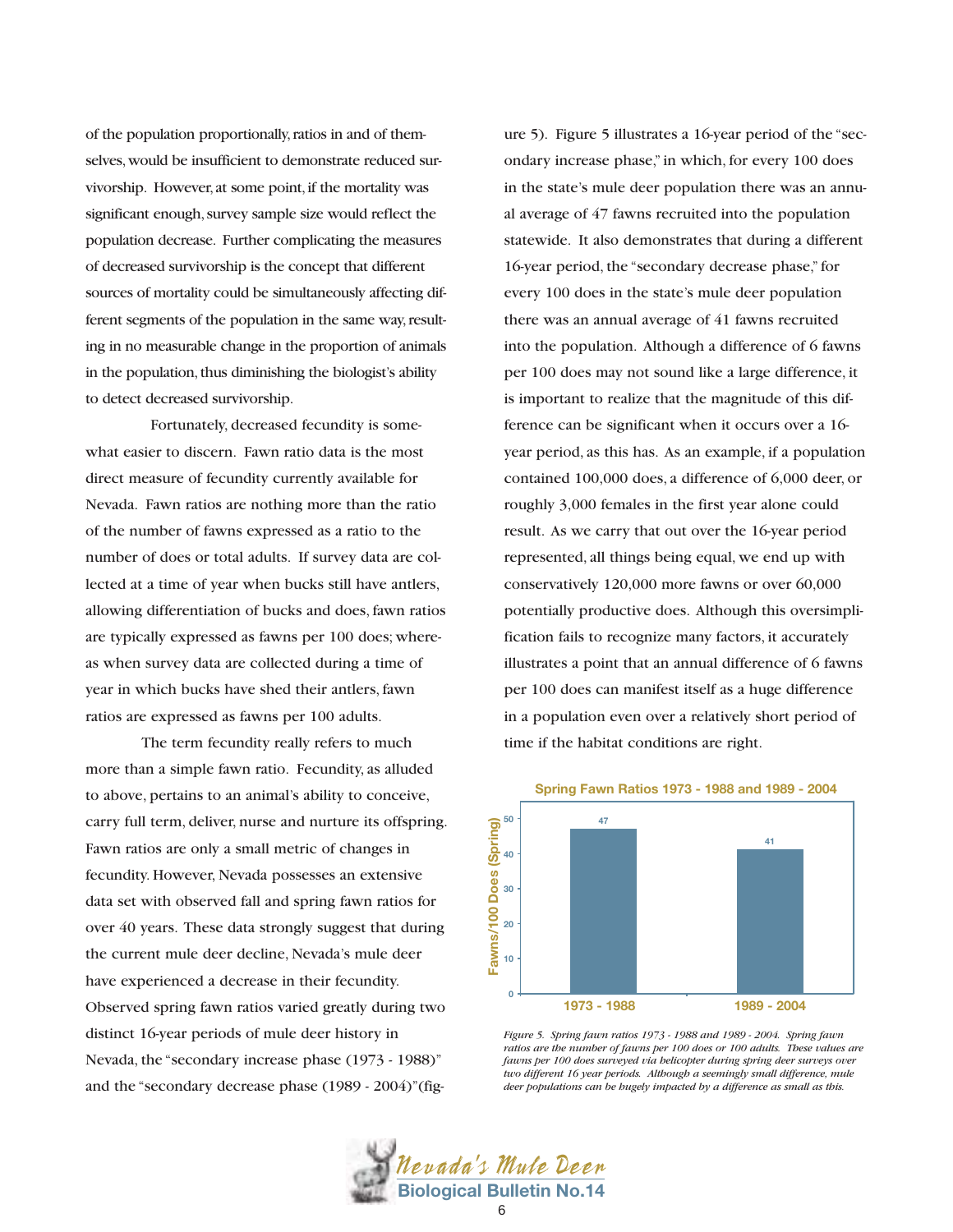#### Poor Body Condition

What causes underlie the fawn ratio differences? The primary culprit in both decreased survivorship and decreased fecundity is poor body condition. Poor body condition principally refers to insufficient energy levels and fat stores to meet the basic metabolic demands of life (i.e. thermoregulation, rutting activity, predator avoidance, conception, gestation, lactation, etc.). There are certainly instances of reduced survivorship that occur independent of poor body condition. For example, mortality caused by vehicle collisions is typically independent of body condition. However, most instances of reduced survivorship and virtually all cases of reduced fecundity are somehow the result of poor body condition. Research has consistently shown that deer on good quality ranges have higher rates of ovulation, conception, and pregnancy than deer on poor ranges. Research has shown that fawn losses are associated with the nutritional condition of the does: whereas (1) well-nourished does lost only about 5 % of their fawns; (2) does fed deficient diets during the winter lost about 33 % ; and (3) does underfed throughout their pregnancy lost 90 % of their fawns (Verme 1962). Studies have also demonstrated that poor body condition in mule deer has led to: prolonged sexual maturity (Morton and Cheatum 1946), delayed estrus (Severinghaus and Tanck 1964), decreased rates of ovulation and fetus' per doe (Julander et al. 1961), increased rates of fetal absorption, increased rates of spontaneous abortion, increased incidence of stillborns (Dasmann and Blaisdell 1954), reduced birth weights, increased fawn abandonment (Verme 1962), reduced lactation (Short 1981), and increased overwinter losses (Verme 1962). Although much more difficult to demonstrate empirically, it is likely that poor body condition also predisposes the affected individuals to a higher incidence of disease, a greater susceptibility to predation, and greater likelihood of starvation. The impacts of poor body condition are numerous and well documented. However, determining the causes of poor body condition is the first step to rectifying Nevada's reduced fawn production.

#### Mule Deer Digestive Physiology and Diet

Mule deer are ruminants. Ruminants are animals that possess a four-chambered stomach. Their stomach contains a complex digestive tract with a rumen that is used as a fermentation vat, which enables deer to digest highly fibrous roughage (plants). The rumen contains a compliment of digestion aiding bacteria and protozoa, otherwise called microbes. The microbes in the rumen are essential in the digestive process. Mule deer eat vegetation that contains cellulose, which is virtually resistant to digestive enzymes and acids typically found in the stomachs of most omnivores, like humans. The fibrous roughage, or vegetation, contains potentially available energy in the form of cellulose and hemicellulose (long-chain molecules that exist in the cell walls of plants). However, in the absence of the microbes to break down these complex molecules and convert them into usable energy, mule deer would derive very little metabolic benefit from eating vegetation, their only dietary item. Therefore, mule deer are critically dependent on the microbes in their rumen to create the energy necessary for life from the digestion of the highly fibrous roughage they consume.

With respect to mule deer digestive physiology, the digestibility, palatability, crude protein, andchemical contents of plants vary greatly. Therefore, not surprisingly, mule deer are selective foragers. Mule deer exhibit a high degree of selectivity not only for the plant species they choose to eat, but also for the specific parts of the plant and the time of year

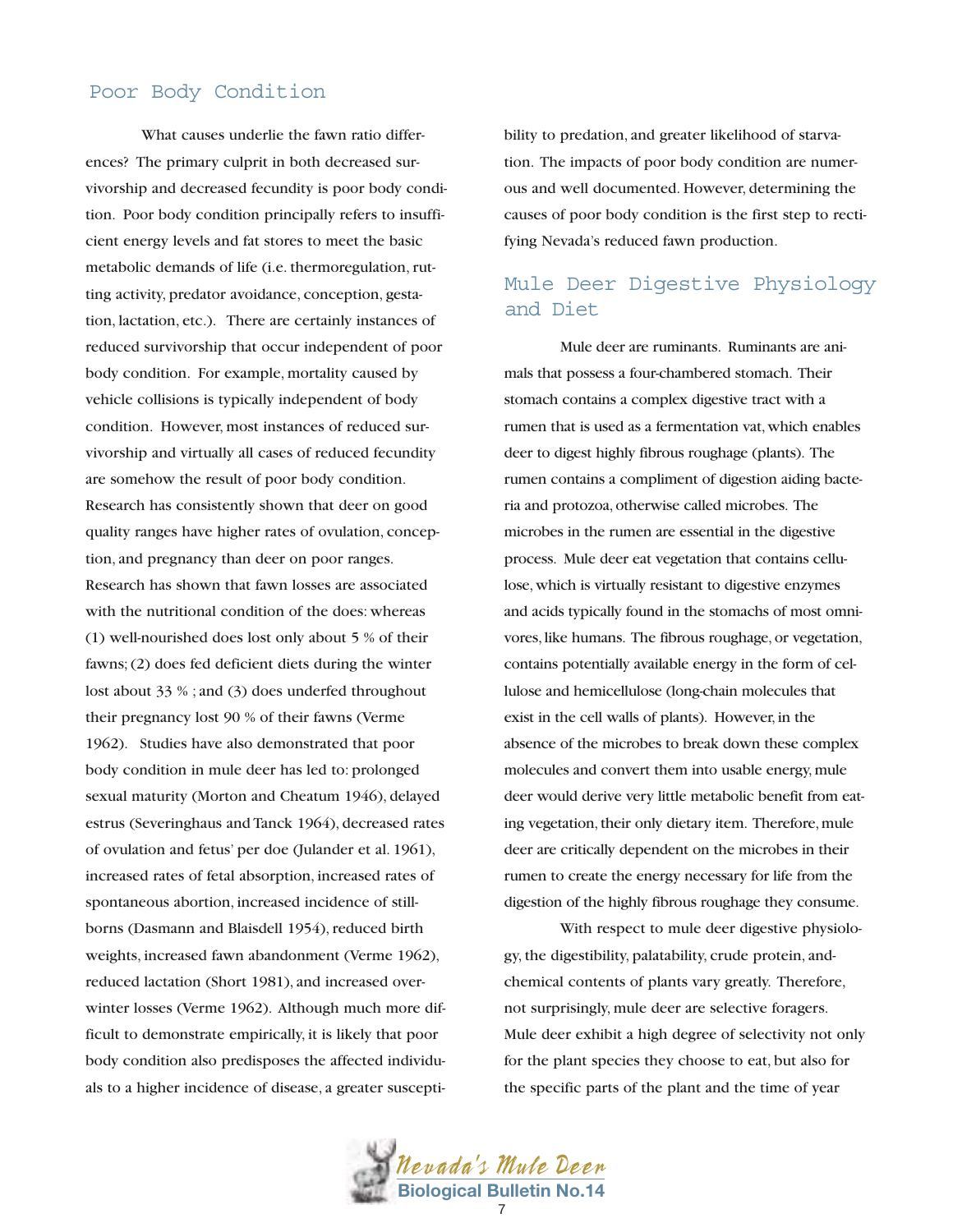that a particular plant may be eaten. When deer are feeding on browse, they prefer the most tender parts, the new shoots and tips or "leaders." Leaders are the most nutritious, most easily bitten off, most flavorful, and most easily digested part of the browse.

The selective foraging behavior of mule deer translates to very specific habitat requirements. Mule deer are a secondary successional species, taking advantage of plant species that are often the result of some type of disturbance. Succession is a natural change in the species composition of a community over time. Secondary succession is the replacement of species already in a given area by new species, usually triggered by some change or disturbance in the

local conditions.The plant species replace one another in a definite sequence, leading to a shift in the dominant plant species of an area. In the absence of the disturbance that facilitated the original shift in plant species composition, a slow but gradual return to successional climax plant species may occur. Habitats in Nevada have experienced numerous disturbance events that have resulted in drastic changes in the vegetation. As will be discussed more completely below, some of the vegetation changes in Nevada have been hugely beneficial to mule deer, while other changes in vegetation may negatively affect mule deer populations over time.



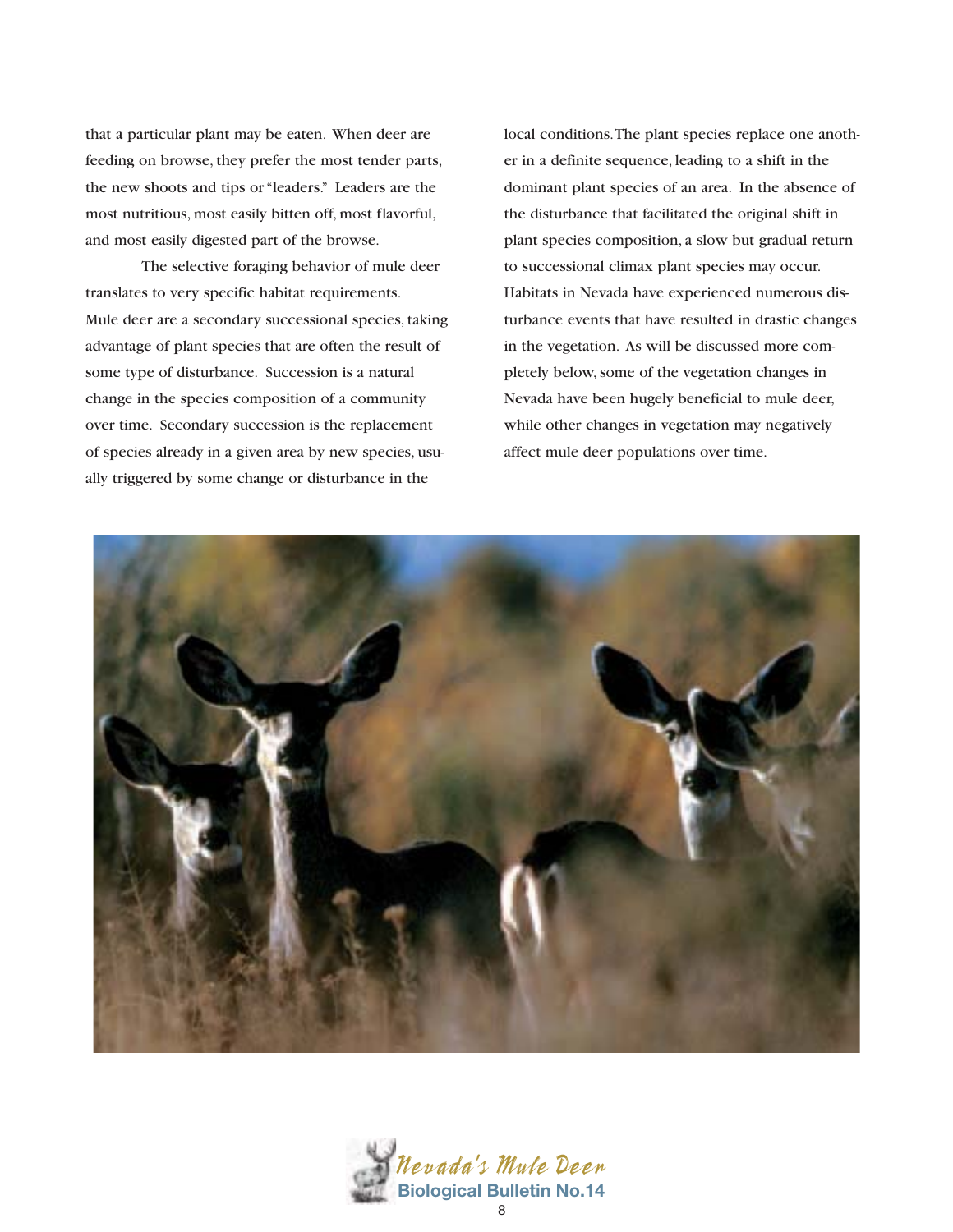## Habitat Factors

#### Degraded Habitat

The term "degraded," when referring to mule deer habitat, means a reduction in potential for the habitat to produce and support mule deer. Currently, a number of factors are negatively affecting the ability of Nevada's mule deer habitat to produce and support mule deer. They include range related factors such as plant senescence (loss of vigor resulting from age), pinyon juniper encroachment, overgrazing, exotic invasive species, fire, and type conversions; cyclic phenomenon such as drought; and human population factors such as housing, roads, mining and deer migration impediments.

Although mule deer habitat today may still be more suitable and more productive than mule deer habitats of 100 - 150 years ago, over the last 30 to 40 years mule deer habitat has been on the decline with respect to its productive potential. To better understand the specifics of these assertions, we need to examine the history of Nevada's mule deer habitats.

Some disagreement still exists as to the exact appearance of Nevada's mule deer habitats prior to European man's arrival and subsequent disturbance. Some people are inclined to believe that Nevada was a huge expanse of grasslands while others hold to the view of a sea of sagebrush 8 feet high and taller. Some believe Nevada seldom experienced fires and this contributed to the expanses of decadent sagebrush, while others believe the frequent fires started by Native Americans and lightening maintained Nevada's grasslands. Although it is likely that each belief holds some validity, neither scenario portrays an abundance of habitat that would be very beneficial for mule deer. Thus, it is assumed very few mule deer existed in Nevada historically. However, as European man began expanding and exploring the Great Basin, habitat for mule deer was rapidly being created.

The 1849 gold rush in California resulted in the creation of several trails, routes, and paths across Nevada. With established routes, Nevada became less intimidating and more navigable. The Comstock Lode was discovered in 1859. The Central Pacific Railroad was completed in 1869 and not only opened the door even further for ambitious adventurers but also greatly facilitated both the importation and exportation of livestock. More than 100,000 people had rushed to Nevada's mining camps by 1870 and over 35,000 lived in Virginia City and surrounding areas. Livestock grazing and mining were well under way and acting as the main, albeit unintended, catalysts in the creation of mule deer habitat in Nevada.

Mining processes required a great deal of timber products. Timber was required to construct the supports through the hundreds of miles of below ground shafts. Timber was used to support rails within the mines and extensively required for the production of charcoal to be used in the smelting process of the mineral ore. However, the greatest use of timber was fuel wood. The populations associated with the mining camps were huge. With no such thing as natural gas heaters, propane fired furnaces, and being too far from coal, fuel wood was essential in home heating and cooking. Before 1900 alone, more than 16 million cords of wood and 3.5 billion board feet of lumber were harvested for wood consumption, bullion production, and ore processing (Hess 1990). For perspective, that's enough wood to build a wall 12 feet wide and 22 feet high around the entire state of Nevada (Hess 1990). Further evidence of the extent of tree removal, exists in the fact that in some areas of the state, up to 90% of the modern pinyon-juniper woodland is less than 150 years old.

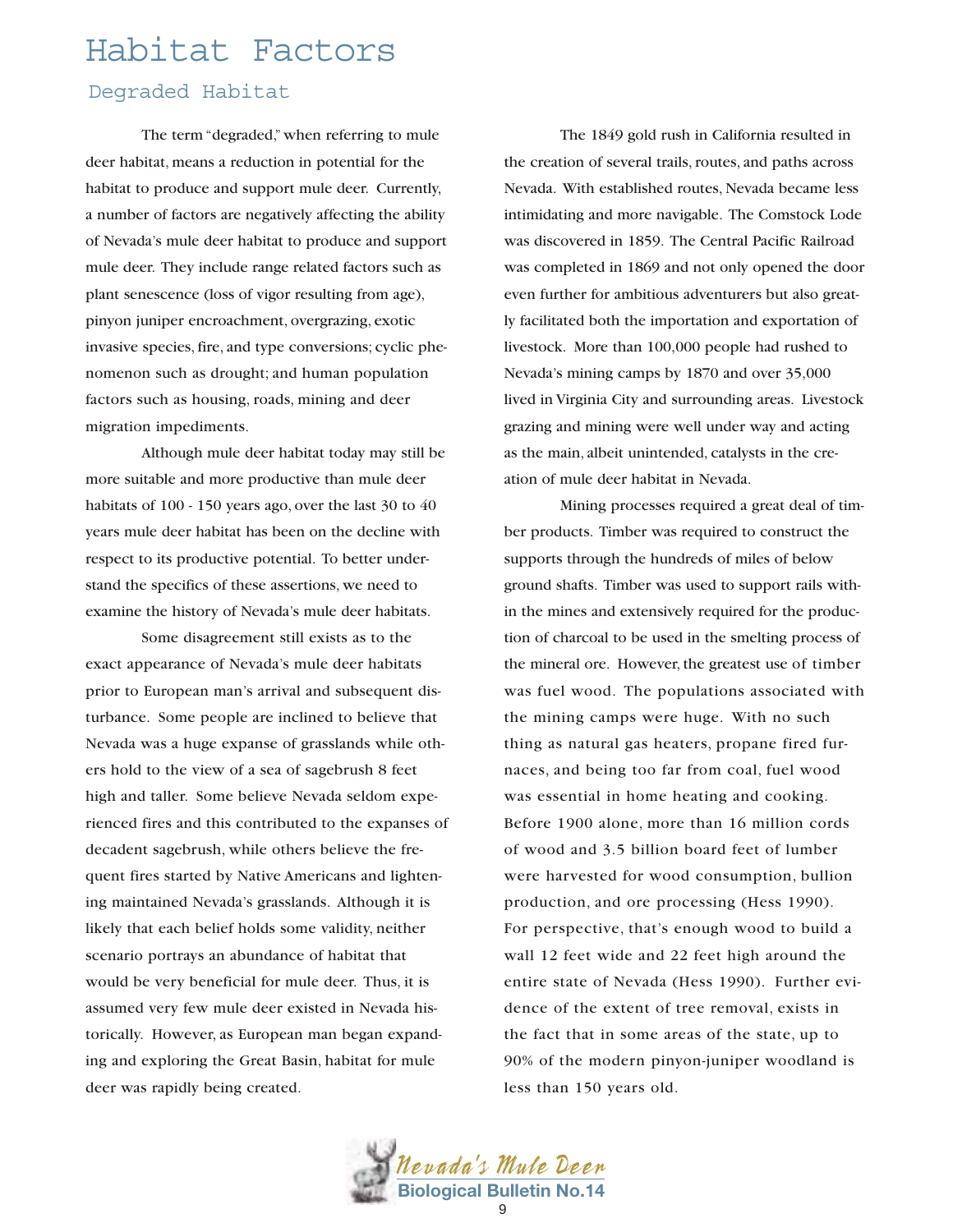The removal of trees and associated disturbances, resulted in an immediate increase in sagebrush habitat. "Sagebrush habitat" includes sagebrush and other browse species such as bitterbrush, serviceberry, snowbrush, and snowberry. It also includes a host of grasses and forbs that exist in the interspaces between the browse. Mule deer are browsers and benefit when shrub species are productive components of their range (Dietz and Nagy 1976). The habitats that resulted from tree removal were ideal for mule deer.

Simultaneous with the widespread vegetation impacts from mining, large numbers of sheep and cattle were trampling Nevada's landscape at an unprecedented rate. Livestock populations irrupted during the 1870s and 1880s reaching estimated levels of 700,000 cattle and 400,000 sheep. Domestic livestock operations were developed to serve the new markets the mines and mills provided. Livestock numbers peaked between 1910 and 1930 with 3 to 4 million sheep grazing Nevada ranges immediately following World War I.

As a result of the early mining and grazing activities, wide-spread, landscape scale vegetation disturbance resulted in a seral plant community with a vastly expanded feeding niche for mule deer. Mule deer benefited from this increased feeding niche and peaked in the late 1950s. Since that peak, several different range related factors have resulted in degraded mule deer habitats.

#### Plant Age and Senescence

Mule deer are a highly selective browser very dependent on rumen microbes to derive energy from plant matter. For browse species plants, mule deer consume primarily plant "leaders". "Leaders" are the long thin twig like extensions from most browse

plants, that are the current year's growth. Deer prefer leaders to the other parts of the plant, as they are much more tender and thus more easily digested. As forage plants mature, their cell walls thicken. The parts contained within the cell are up to 98% digestible (Short and Reagor 1977). However, the cell wall contains such components as cellulose, hemicellulose, lignin, cutin, pectin, and tannin.The rough feel and appearance of leaves on deer browse is the result of high amounts of cell wall materials. Some of the cell wall constituents can be broken down by the microbes in the stomach, while others cannot. Lignin, a non-carbohydrate polymer that binds the cell together, is indigestible. The older a plant becomes, the more cell wall material it contains, hence, the older a plant, typically, the less digestible.

Additionally, older age plants typically possess greater amounts of secondary compounds. Secondary compounds are chemical constituents in the plant that make the plant taste bad or smell bad in order to protect the plant from herbivory (being eaten). As sagebrush ages, it produces increasing amounts of volatile oils as an anti-herbivory mechanism that decreases its palatability to animals that might feed on it. Sagebrush is a key browse species for deer. The high levels of volatile oils don't appear to deter mule deer from eating sagebrush. However, the volatile oils in sagebrush can have a bactericidal effect on the microbes in the rumen (Nagy et al. 1964). Consequently, mule deer trying to meet metabolic demands by eating old age sagebrush are quite possibly getting less nutrients and energy from their diet due to the fact that they are killing the very microbes they are dependent on for digestion.

Further complicating the issue of old age plants is the observation that many of the preferred browse species lose vigor with age. Bitterbrush, in

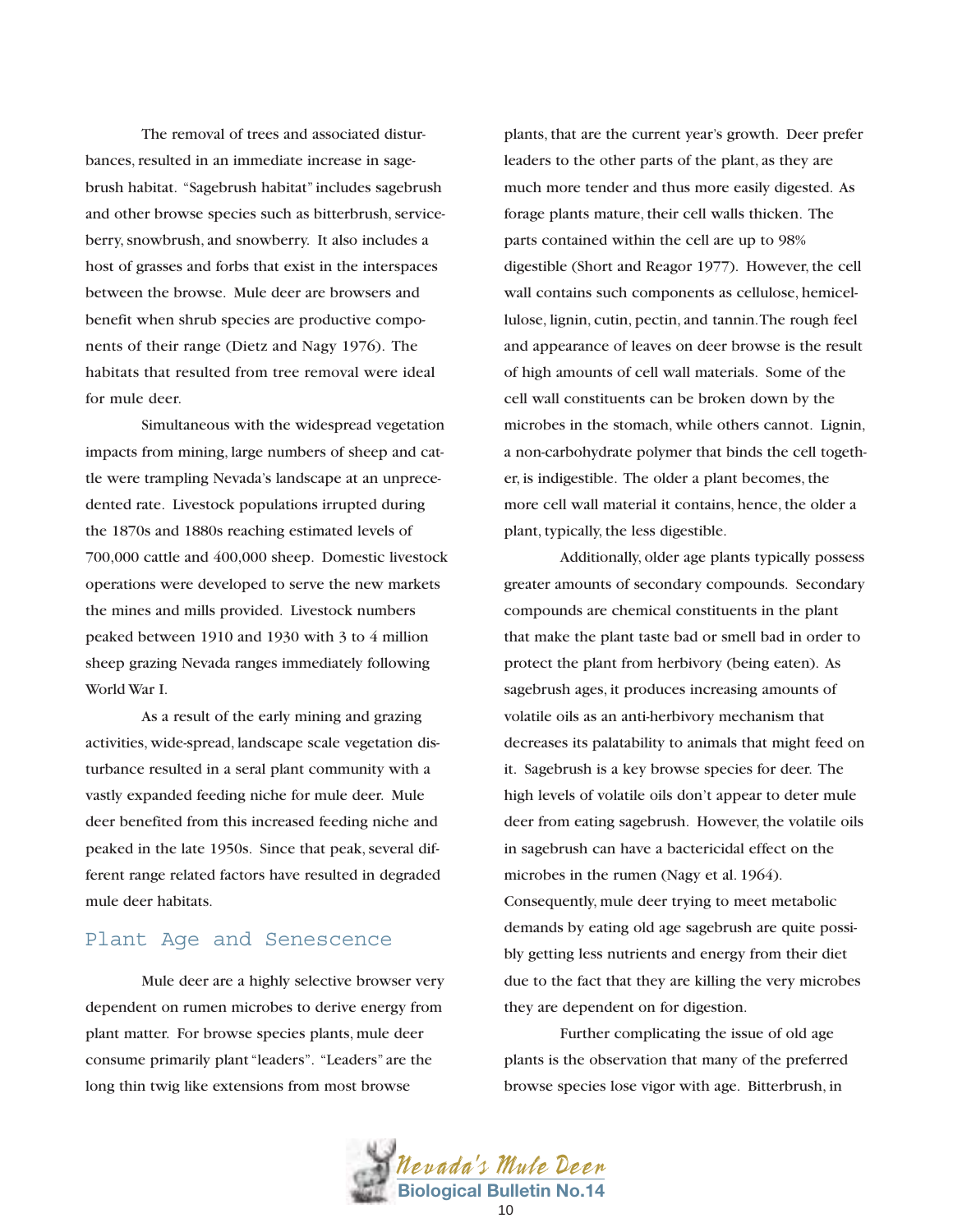many places the most important browse species for mule deer (Hormay 1943, Nord 1965), ceases its production of leaders and seeds as it ages. At 60 years old, seed production and leader growth begin to decline(McConnell and Smith 1977). In grazed areas seed production and leader growth of bitterbrush may begin declining at a much younger age (Clements and Young 2001). Not only does the lack of leaders present obvious problems for foraging mule deer, but the lack of seed production significantly reduces a plant's ability to replace itself or recruit new plants.

Old age vegetation presents a number of problems to mule deer. As a result of reduced leader production, mule deer have less forage available to them. The limited forage is less palatable, is less digestible, and may kill microbes in the rumen that are so essential in digestion. Additionally, as a result of their old age, many browse species are experiencing reduced seed production and reduced ability to replace themselves or recruit new plants over time.

#### Pinyon Juniper Encroachment

Pinyon pine and juniper, collectively referred to as pinyon-juniper or more simply PJ, are an integral part of mule deer habitat. Studies examining winter mortality in Nevada mule deer have concluded that mule deer wintering on range that contains a PJ component, experience less winter mortality than similar areas without PJ(pers. Comm. Mike Hess, Nevada Department of Wildlife Game Bioloists ret.). During severe winter conditions, PJ offers mule deer a more favorable microclimate in which to seek shelter from the elements and thermoregulate. For that reason, a term often applied to PJ extant in mule deer habitat is "thermal cover". However, when it comes to PJ cover, there can be too much of a good thing.

Every year, thousands of acres of mule deer habitat are impacted by PJ encroachment. Among the most pronounced vegetation changes in the past 130 years has been the increase in both distribution and density of juniper and pinyon (Miller and Tausch 2001). Prior to about 150 years ago PJ woodlands were more open. The most important factor contributing to this openness appears to be a much higher fire frequency during this period (Gruell 1999, Tausch 1999). The expansion of PJ has more than tripled the area dominated by PJ woodlands over the last 150 years (Tausch 1999). PJ woodlands now cover nearly 18 million acres in the Great Basin (Tueller et al. 1979), cover greater than it was before European settlement (Tausch et al. 1981). Both species are extremely aggressive and, once established, reduce understory productivity (West 1984, Vaitkus and Eddleman1987), cover (Driscoll 1964), diversity (Burkhardt and Tisdale 1969), increase site aridity (Angell and Miller 1994), and accelerate soil erosion (Buckhouse and Mattison 1980). Losses of the understory productivity and diversity are particulary detrimental to mule deer.

The understory being lost to PJ encroachment contains grasses, forbs, and most importantly mule deer browse species such as sagebrush and bitterbrush. Nearly 25 years ago Tausch et al. (1981)



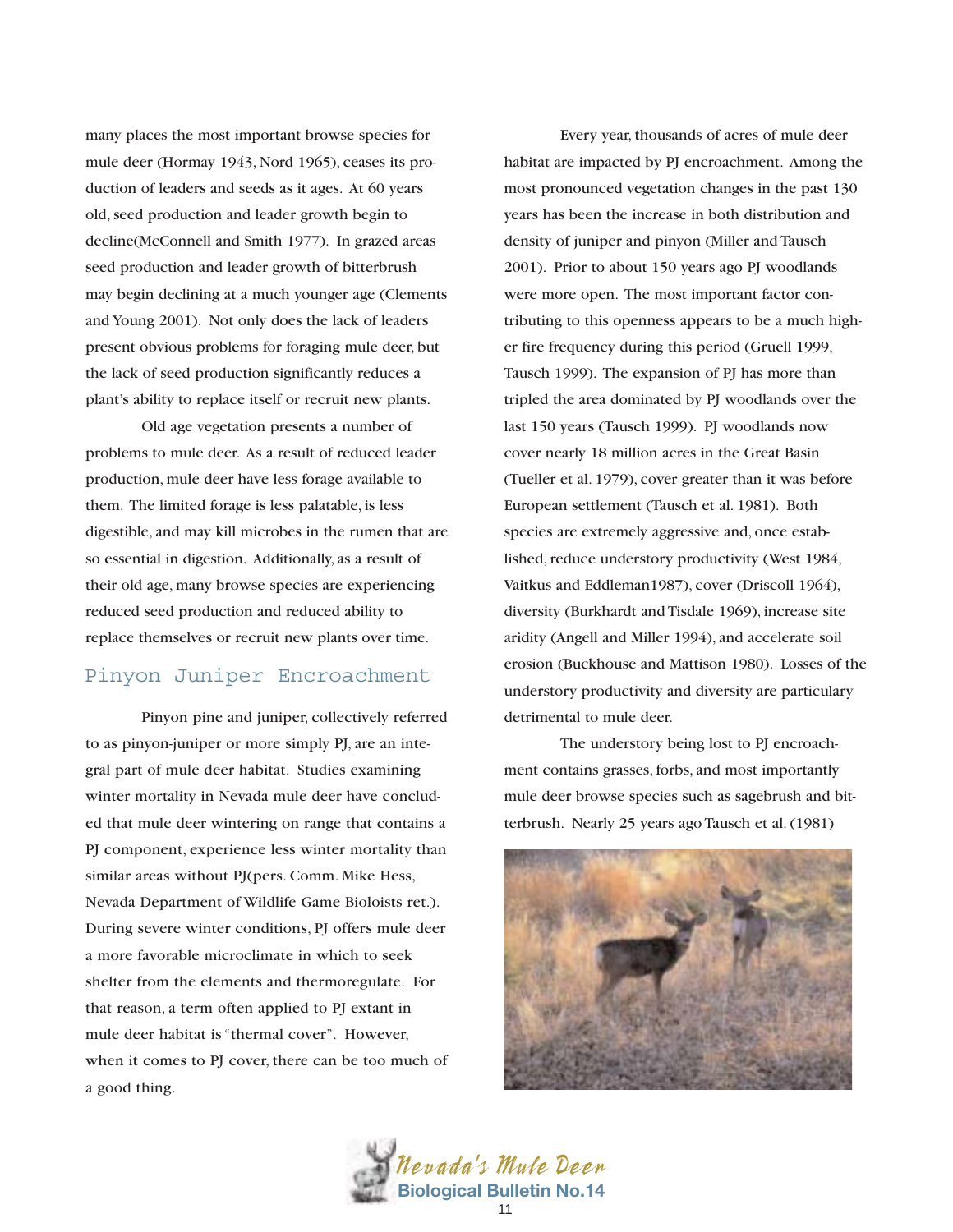reported that substantial reductions in the forage for both game and livestock had apparently occurred in the previous 50 to 70 years. This loss in forage is a direct effect of increased tree density and dominance resulting in exclusion of the understory. The loss of understory has further reduced the fuel and consequently fire frequency. Decreases in fire frequency increase the rate of tree encroachment even more. Tausch et al. (1981) concluded that barring some major environmental change, this forage reduction will probably continue until trees dominate most of the sites favorable to their survival.

The rate of mule deer habitat loss is difficult to observe. Without photo plots, the magnitude of tree dominance might go understated. Fortunately, during the middle stages of development when woodlands contain understories of native shrubs and forbs, they can be successfully treated, especially with fire. However, once sites become tree dominated woodlands, treatment options become more difficult and more expensive.

#### Overgrazing by Livestock

Although livestock grazing and the disturbance associated with it, was instrumental in creating and maintaining historical mule deer habitat in Nevada (Gruell 1986), the impacts from long-term grazing have reduced the quality and capacity of mule deer habitats (Cottam and Evans 1945, Robertson and Kennedy 1954). Selective feeding is one such way livestock grazing has impacted mule deer habitat (Bowyer and Bliech 1984) . Most herbivores exhibit preferences with respect to not only the species they consume but also the parts of the plant they consume. Livestock exhibit grazing preferences for both certain plant species and for particular plant parts. Depending on the ecosystem and the time of year that the grazing occurs, the effects of grazing can dif-

fer. However, mule deer habitats appear to have been negatively affected by both types of selective grazing.

Early season grazing by livestock tends to focus grazing pressure on grasses and forbs. Early season typically refers to spring and early summer. "Forbs" are herbaceous plants other than grasses. Livestock prefer grasses and forbs in the spring because following normal levels of winter moisture, grasses and forbs emerge in the spring, tender and green, palatable, highly digestible, and provide a good source of nutrients. Mule deer benefit from the consumption of forbs throughout the year and are especially assisted by consumption of grasses and forbs in the spring and summer (Austin and Urness 1985). However, heavy livestock use can result in significant reductions in species richness primarily by decreases in the amount of grasses and forbs in an area (Austin et al. 1986, Cottam and Evans 1945, Robertson and Kennedy 1954). The reduction in plants is due to their removal via consumption by livestock and also by other more complicated means. Many grasses and forbs are annuals that rely on seed production to persist from year-to-year. As annual grasses and forbs dry out and die, they set seeds that lie dormant until the following spring. If grasses and forbs are consumed by livestock prior to seed development, reductions in seed production may result.

Perennial grasses and forbs, although able to persist longer in the absence of annual seed production, also suffer from continued selection by livestock. As perennial grasses and forbs experience a high incidence of grazing, their seed production may also be limited. Although not as immediate as the result of limited seed production in annuals, the long-term effects of limited seed production in perennials can be equally detrimental to the persistence of these species. Not only can seed production be limited by selective early season grazing, but direct mortality

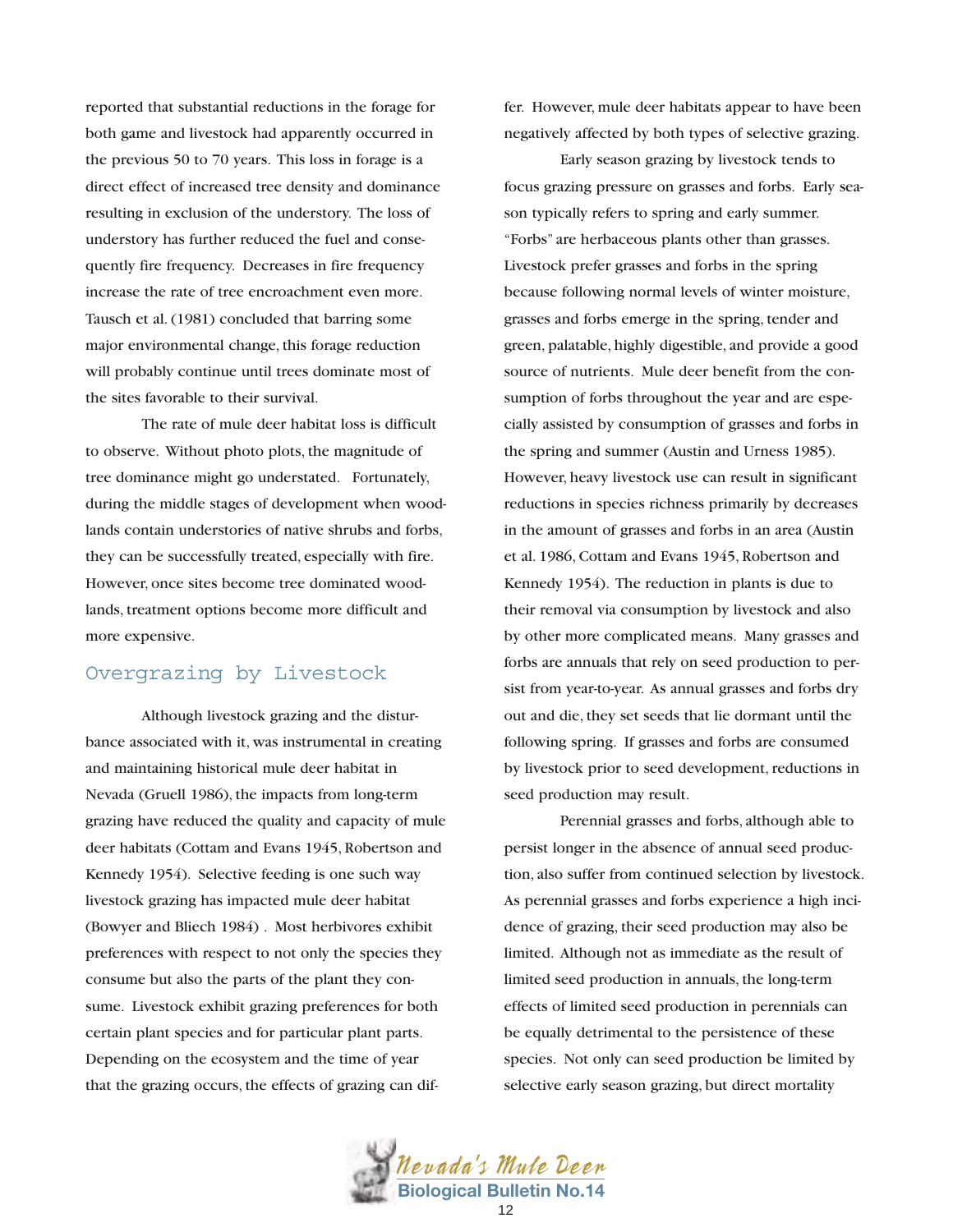as a result of excessive utilization and/or complete plant removal by consumption or hoof action can also occur. Selective foraging by livestock on winter allotments has resulted in the severe reduction of grasses and forbs on many of Nevada's rangelands. Perennial bunchgrasses are particularly susceptible to winter utilization by livestock, and their abundance is frequently diminished as a result.

From a mule deer habitat perspective, one of the more significant results of selective foraging by livestock is the change in species composition and proportional abundance of plant species inhabiting an area. Consequences of selective foraging by livestock that have been documented include; decreased species richness, decrease in palatable species, increase in unpalatable species, and a decrease in plant productivity (Cottam and Evans 1945, Pickford 1932, Reynolds and Trost 1980, Robertson and Kennedy 1954). Each of these effects of livestock grazing can decrease the suitability of a habitat for mule deer.

Late season or hot season livestock grazing presents another, perhaps more significant, problem for mule deer. Mule deer also forage selectively. Mule deer prefer the leaders of browse species such as; bitterbrush, serviceberry, snowberry, and sagebrush. As mentioned above with regard to plant senescence, leader growth is more digestible, more palatable, provides more nutrition, and has fewer secondary (anti-herbivory) compounds than other parts of the plant. Livestock also turn to leader growth for food, for all the same reasons as mule deer and coupled with the fact that by late season, most grasses and forbs have "cured" and are no longer suitable as high quality forage. Consequently, in an environment which has already been recognized as limited in quantity and quality browse, livestock are reducing the already limited supply even further. The ramifications of reduced forage availability are obvious. Heavy utilization of bitterbrush leader growth can be especially harmful to mule deer when it occurs on "transitional range" (habitat used by mule deer when in route from summer range to winter range), or when it occurs on winter range. Dasmann and Blaisdell (1954) found steep declines in fawn survival when bitterbrush utilization exceeded 34 % .

The loss of fawn hiding cover due to overgrazing has also been documented (Bowyer and Bleich 1984). The strategy employed by mule deer, white-tailed deer, antelope, and elk to ensure the survival of their offspring is called "hiding." However, the hiding strategy evolved in the absence of domestic grazers. The over-utilization of some habitats (aspen stands or riparian areas) by livestock may subject fawns to heightened levels of danger. The heightened danger may come in the form of increased risk to predation or may simply be an increased metabolic cost of thermoregulation as the result of the loss of shade cover. In either event, losses of hiding cover can result in increased mortality whether direct, as in the case of predation, or indirect, as in the case of starvation.



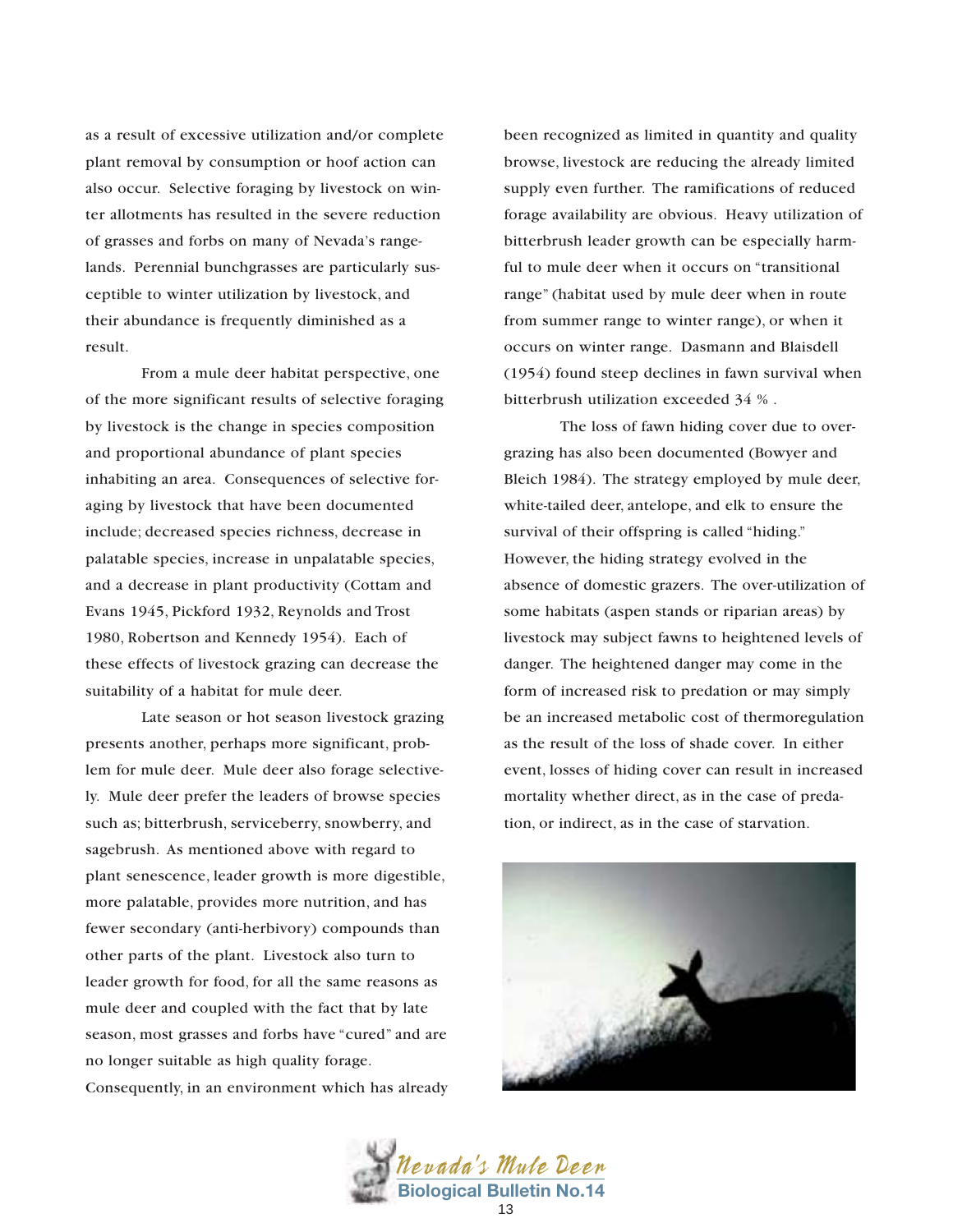#### Wildfire and Invasive Species

Wildfire plays an important role in many ecosystems. However, the timing, intensity, and frequency of fire tend to vary greatly between ecosystems. The vegetational composition in an ecosystem can reveal significant information as to the specific role of fire in an area. For example, very productive sites with a high number of fire tolerant species suggests a relatively high frequency of fire. Conversely, unproductive sites with few fire tolerant species suggests a low fire frequency and likely a reduced role of fire in that system when compared with the former. While the historical role of fire in Nevada can be debated most would agree that fire frequencies in Nevada were largely determined by fuel loads. The more productive sites burned perhaps once every 20 years or less and the least productive sites going perhaps as long as 300 years between fires. However, as new land-uses changed the vegetation, changes in the fire timing, intensity, and frequency also occurred.

Prior to European-American settlement, fire influenced vegetation by suppressing shrubs and trees, and promoting the production of forbs (Cooper 1961, Daubenmire 1968,Vogl 1979,Arno 1985). However, as studies of fire history have shown, with the arrival European man, a pronounced reduction in the size and frequency of fires occurred. The primary factor attributed with the reduction in size and frequency of fires, was livestock grazing (Julander 1962, Urness 1976, Gruell 1985). Livestock removed the fine fuels that were instrumental in fire ignition and travel. The development of man-made fuel breaks such as roads and irrigated land, combined with the advent of fire fighting agencies to reduce the role of fire even further.

The reduction in fire coupled with continued livestock grazing has resulted in major shifts in the vegetational composition in much of Nevada (Miller

and Rose 1999, Gruell 1999). The loss of fire as a disturbance mechanism to reset succession and restore native grasses and forbs plus the continual removal of grasses and forbs by livestock, resulted in a shrub dominated landscape. The absence of a native understory coupled with grazing related disturbances opened many of the sites to invasion by non-native cheatgrass. Cheatgrass is among the most invasive introduced species in the Intermountain West. Cheatgrass, named for its ability to "cheat " other plants of water and nutrients, increases fire frequency (Whisenant 1990) and out-competes native perennial grasses (Reichenberger and Pyke 1990). Consequently, cheatgrass which thrives in the presence of fire, has affected the conversion of millions of acres of sage-brush steppe to annual communities. Nevada's long-term buildup of woody vegetation when combined with drought and fire-prone invasive species, has resulted in significant changes to the vegetative composition due to catastrophic wildfires. As a result of these fires, woody shrub species such as sagebrush and bitterbrush are being completely lost from sites as they become replaced by virtual monocultures of fire prone weeds like cheatgrass and tansy mustard.



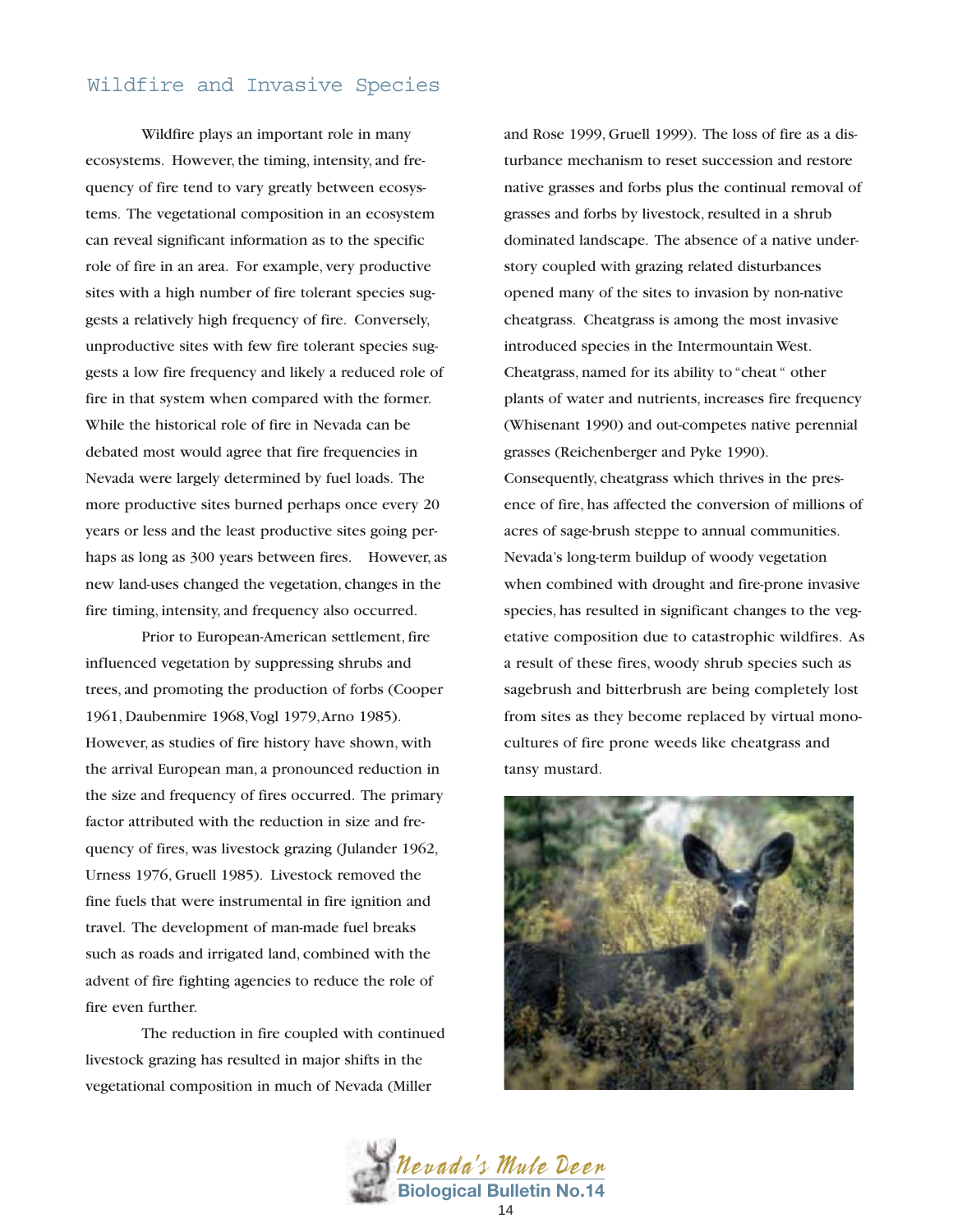Cheatgrass and other fire prone weeds outcompete native species (Reichenberger and Pyke 1990) and dominate a site. Site domination by cheatgrass not only spells trouble for native plants excluded by the cheatgrass but it also negatively affects all the animal and insect species dependent on those native plant species. As mentioned above, the presence of cheatgrass also greatly increases the fire ignition potential of a site. Cheatgrass, native to Asia, has an entirely different phenology than most native plant species. Phenology refers to the timing of growth, reproduction, and curing of a plant species. Cheatgrass has a much earlier phenology than native grass species. Cheatgrass turns green earlier thus "cheating" its competitors of resources, and consequently matures and cures earlier. The earlier curing date is especially problematic with respect to fire. The cured cheatgrass is a prime ignition source and excellent fuel source for wildfire.

Once a site with cheatgrass and tansy mustard has burned, virtually all native plant species are excluded as a thick mat of highly flammable low value wildlife habitat dominates. Further complicating the issue is the fact that once these sites burn, they pose an even greater threat for future ignition sources, they burn more readily, and the fires destroy even more native habitat by creating larger and larger fires. The cheatgrass fire cycle in Nevada presents an ever-increasing, self-perpetuating cycle of permanent habitat loss, more fire, and more permanent habitat loss. Portions of Area 6 of critical deer winter range in western Elko County that burned 40 years ago are still dominated by cheatgrass today.

Since the 1960s, Nevada has experienced wildfires unprecedented in size and intensity. For example,Area 6 has had over 660,000 acres burned between 1999 - 2001. The crucial winter ranges for the deer in the southern portion of Area 6 has

reduced in size from 184,320 acres in the early 1960s to a mere 22,400 acres in 2004. Commensurate with the habitat loss, mule deer numbers have declined. Although during the late 1980s most management areas in Nevada experienced all time population highs in mule deer, Area 6 did not. The Area 6 mule deer population was already realizing the effects of reduced carrying capacity that resulted from firecaused habitat losses. Population estimates today suggest that Area 6 contains only about 1/3 of the mule deer it once did and data suggests fire related habitat loss is the main reason.

#### Type Conversions

"Type conversion" is a term that applies to the conversion of a vegetation type in an area from one "type" to another. The most common type conversion that Nevada has experienced is from mechanical and herbicide (2,4,D) assisted conversion from a native upland type consisting of native browse, forbs, and grasses, to a nonnative monotypic stand of crested wheatgrass. Although seldom performed today, during the 1960s millions of acres of mule deer transitional range and winter range were sprayed with herbicide and reseeded with crested wheatgrass. Additionally, crested wheatgrass was often used as the primary seed component in post fire revegetation efforts.Although the crested wheatgrass seedings provided a needed forage base for livestock, the seedings resulted in the conversion, and degradation, of millions of acres of mule deer habitat. Many of the areas sprayed with herbicide were formerly dominated by sagebrush and bitterbrush; two key mule deer browse species. Although many of these "type converted" rangelands have regained many of their previously existing native plant species, many crested wheatgrass seedings have yet to experience the return of more preferable mule deer forage.

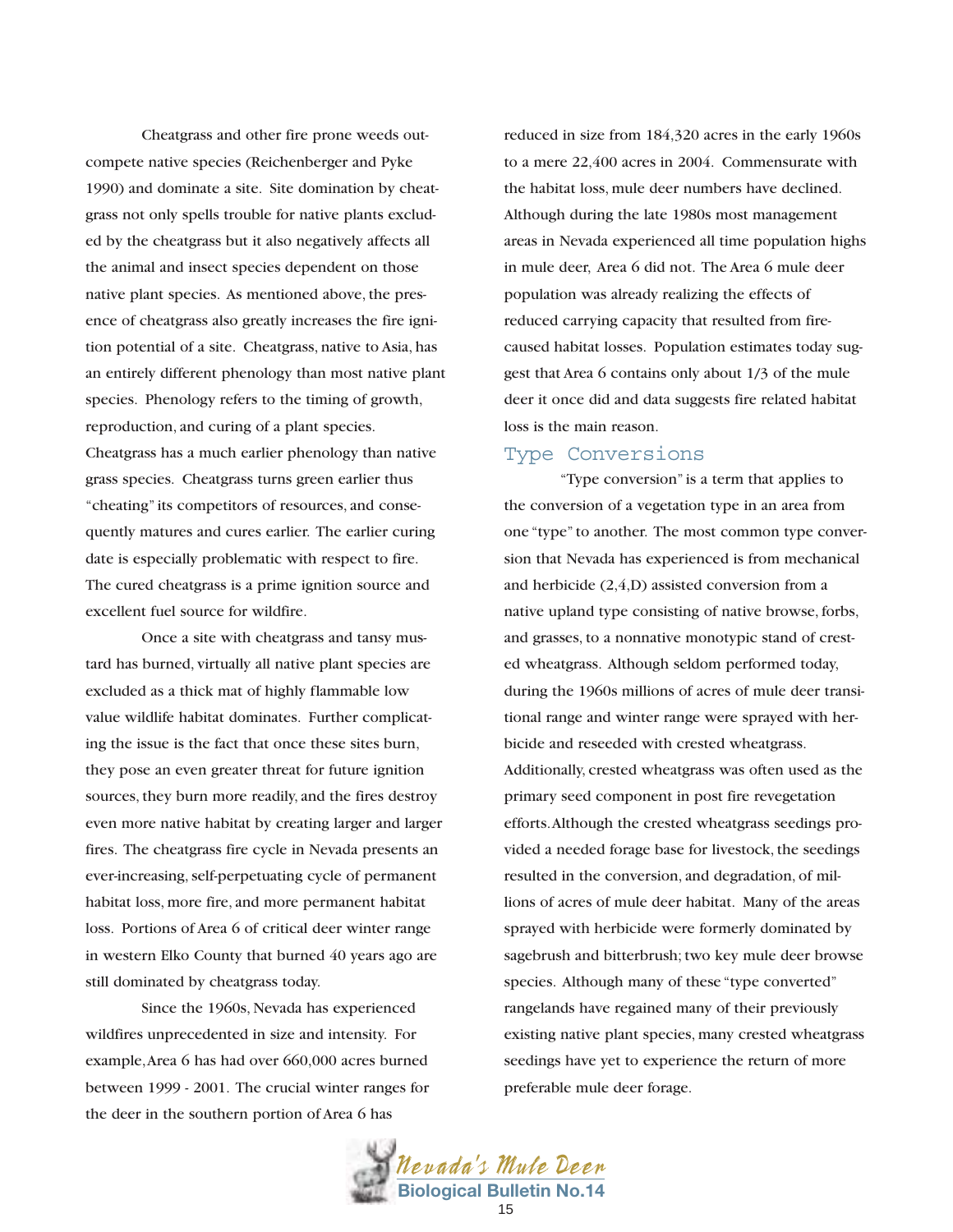#### Interrelated Range Factors

Each of the six aforementioned range related factors, independently present mule deer with significant challenges that reduce carrying capacity. However, many relationships exist between these factors that make their collective influences even greater. For example, the effect of pinyon juniper encroachment exacerbates the effects of plant senescence (old age). As pinyon and juniper invade or reinvade areas, they further inhibit mule deer browse species from becoming established. Pinyon and juniper outcompete most plant species in the understory by robbing them of sunlight, moisture, and nutrients. As this continues, significant mortality of browse species occurs, the recruitment of new browse is restricted, establishment of forbs and grasses is limited, and the overall site diversity is radically decreased, leaving less forage for mule deer. Furthermore, the mule deer forage that remains is not only reduced in quantity but also is of reduced quality.

Another interaction between factors is found between overgrazing and pinyon juniper encroachment. Overgrazing is believed to facilitate pinyon juniper encroachment via several mechanisms. Livestock commonly remove the grasses that exist in the spaces between the trees. The grasses, when present, act as a fine fuel source that carries fire from tree to tree. In the absence of the fine fuel source that grasses provide, fire cannot occur as frequently in the pinyon juniper cover type (Campbell 1954, Ellison 1960, Burkhardt and Tisdale 1976) and when fire does occur, in the absence of fine fuels, it doesn't travel well. Additionally, with livestock removing the grasses and forbs that exist in these interspaces, the pinyon and juniper realize a competitive advantage (Cottam and Stewart 1940, Madany and West 1983). Therefore, the reduction of plant materials by livestock between pinyon and juniper facilitates further tree encroachment by reducing fire frequencies and decreasing the competition from other plants.

Overgrazing also facilitates invasive species (Pickford 1932, Robertson and Kennedy 1954). In the absence of disturbance native systems are very resilient to invasion by exotic weeds. However, when native systems are disturbed, they become highly susceptible to invasive species. Although seeds from invasive species are plentiful, in the absence of disturbance, establishment can be difficult. Livestock generated disturbances greatly enhance a site's susceptibility to invasion by unfavorable species. High use areas like feeding and watering areas are commonly inhabited by invasive plants. Not only does the disturbance generated by livestock increase the opportunities for establishment of invasives, but livestock themselves provide effective dispersal of seeds from invasive species. Livestock disperse seeds from invasive species on their legs, underside, and tails. There are the obvious negative impacts associated with invasive species such as; loss of native habitats, loss of species diversity, and loss of the animal species associated with the native flora. However, in the case of cheatgrass, the potential for fire and further habitat loss greatly exceeds the typical rate of habitat losses that result from invasive species alone.

The effect of livestock grazing on vegetation succession and senescence is probably the strongest and most detrimental of the interrelated factors. As livestock continually remove the more palatable species from a site, they are effectively increasing the abundance and proportion of the unpalatable species (Cottam and Evans 1945, Robertson and Kennedy 1954). Within a given grazing season, the effects of selective herbivory can be relatively minor. However, after years (100+) of selective foraging in a given area, many of the highly nutritious and highly palatable

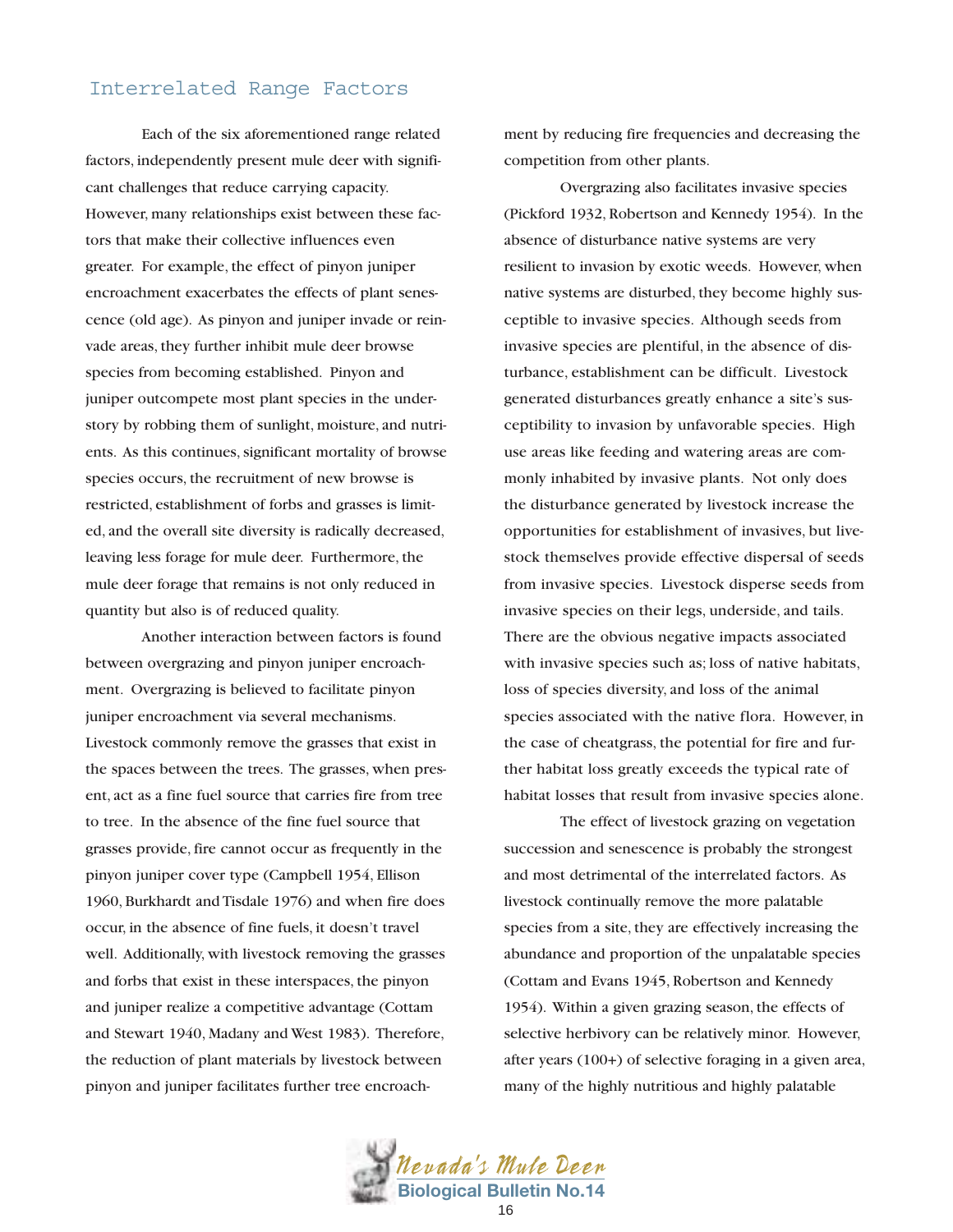species have been grazed so frequently for so many years, that they have been effectively eliminated from the habitat (Cottam and Evans 1945, Reynolds and Trost 1980). Many studies have demonstrated this phenomenon and many of Nevada's ranges exhibit it. The selective foraging also allows the old age vegetation to grow even older. Since the old age vegetation is lignified (tough) and bad tasting anyway, livestock avoid it and it continues to age and as other species are lost, old age browse effectively increases its proportional abundance.

Although volatile oils found in old age sagebrush possess bactericidal properties fatal to rumen microbes that are necessary for proper digestion in mule deer, the bactericidal effects appear to be dampened when mule deer have a complex diet comprised of a variety of species (Dietz et al. 1962). However, when plant diversity is low and grasses and forbs are lacking in the understory and interspaces of the sagebrush, due to the low species diversity the bactericidal effects may be enhanced. This further complicates the task for mule deer to get more energy and nutrients from less vegetation of poorer quality.

## ure 7). Years receiving Cyclic Phenomena

Although wildlife populations demonstrate a number of cyclical patterns as the result of several different phenomena, no cyclic phenomenon exerts a greater influence on mule deer populations than weather. Droughts are especially difficult on mule deer and their associated habitats. In Colorado mule deer became lean when 3 successive years of drought reduced browse (Anderson et al. 1972a). Nevada, the most arid state in the Union, has experienced numerous well-documented dry periods and the impacts of drought on Nevada's mule deer have been significant.

The mechanisms by which climate affects mule deer are numerous. Some of the effects are direct, such as ambient temperature and the costs associated with thermoregulation. Other effects are more indirect, such as the effects of weather on the quantity and quality of forage.

Because Nevada is so dry, it is logical to consider precipitation first when looking at climatic influences on mule deer. However, in Nevada, there is no apparent relationship between mule deer population trends and total annual precipitation (figure 6). In effort to better understand the specific effects of precipitation on mule deer, it is necessary to evaluate the amount and timing of precipitation. Although winter snowfall and the accumulated snow-packs are critical to stream flows and reservoir levels in Nevada, spring and summer precipitation are equally critical for the creation and maintenance of high quality mule deer forage.

In most of the last 52 years, the precipitation falling in Elko, Nevada has exhibited an inverse proportionality between spring precipitation (February, March, and April) and summer precipitation (July, August, and September)(fig-



*Figure 6. Three year average of total precipitation in Elko, NV 1890 - 2003. Note the absence of any particular correlation with mule deer population trends.*

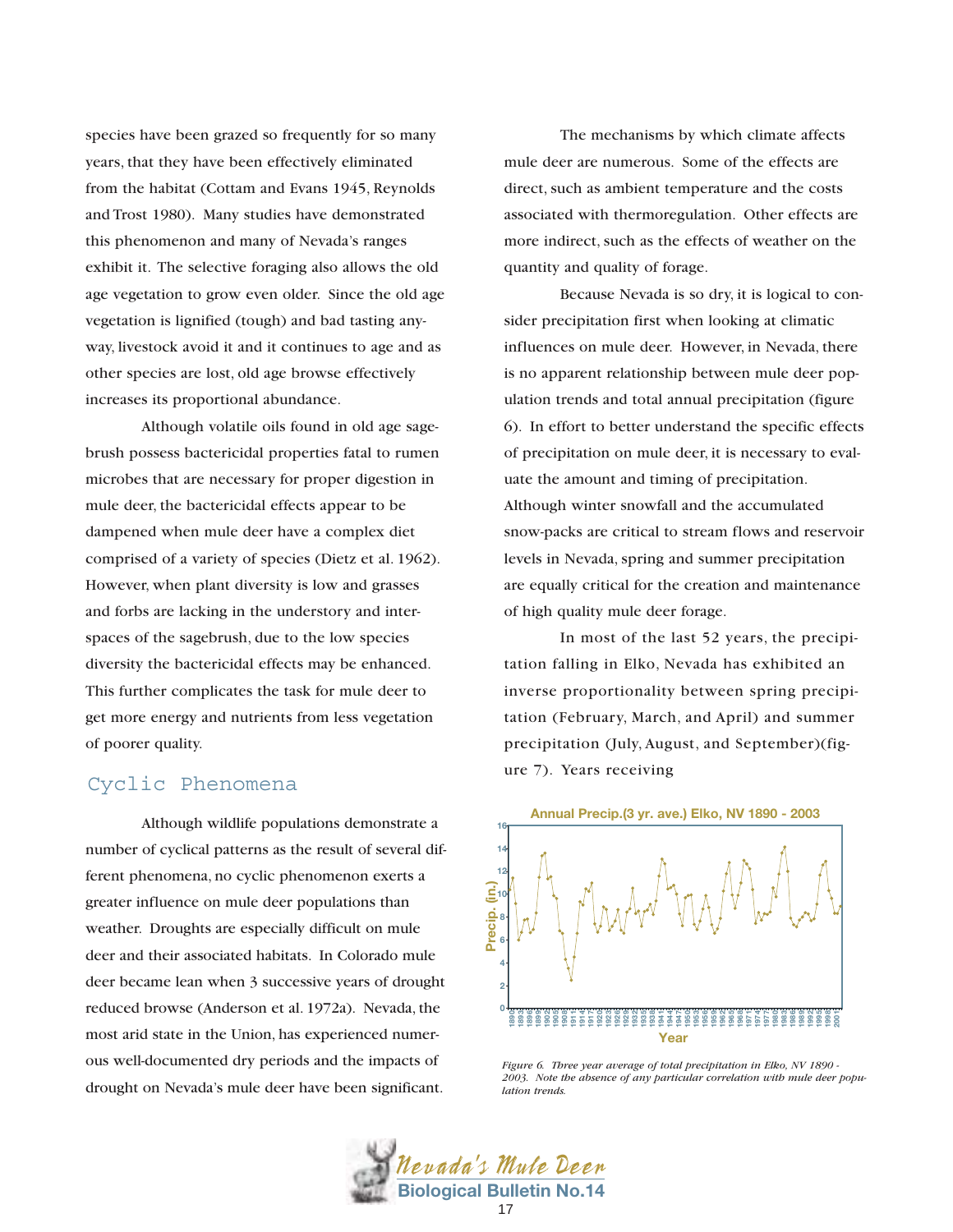

*Figure 7. The relationship between spring and summer precipitation is typically inversely related, as spring precipitation increases, summer precipitation declines and so forth. However, for several years in the late 1970s and early 1980s spring precipitation and summer increased simultaneously, uncharacteristic of long-term precipitation trends in Nevada.*

high amounts of spring precipitation receive very little summer precipitation and years receiving low amounts of spring precipitation typically receive high amounts of summer precipitation. However, several years through the late 1970s and early 1980s reveal a direct proportionality between spring and summer precipitation, with high amounts of precipitation in both the spring and summer. This particular period coincides with Nevada's last significant mule deer increase.

Two periods discussed above, the "secondary increase (1980s)" and the "secondary decrease (1990s)," lend themselves well to analysis of precipitation data. These periods, one of which represents a rapid increase phase while the other represents a rapid decrease phase, have available, excellent data on weather, fawn ratios, deer harvests, and population estimates, therefore, allowing any climatic influences to be readily discernable.

The biggest climatic difference that occurred between the "secondary increase" phase and the "secondary decrease" phase, is the amount of summer precipitation received (figure 7). More specific evaluation of two 6-year periods from two different weather stations in Elko County further demonstrate these findings (figures 8 and 9). In the six years prior to the mule deer population peak, denoted as the "secondary increase," summer precipitation appeared to be well above normal. However, during a similar 6-year period denoted as the "secondary decrease," summer precipitation was conspicuously absent. The 6-year time intervals used to analyze summer precipitation (figures 8 and 9) are relatively short compared to the overall history of precipitation data for Nevada. Therefore, in an effort to determine whether either or both of these 6-year time intervals were anomalous with respect to summer precipitation data, long-term summer precipitation history was examined. Interestingly, 3-year averages of summer precipitation in Elko, revealed that 6 of the wettest summers in the last 114 years occurred between 1970 and 1984 (figure 10). The analyses of weather influences are specific to Elko County because Elko County contains the majority of Nevada's mule deer. Large mule deer sample sizes are obtained in Elko County and changes in mule deer



*Figure 8. Monthly precipitation totals for two different six year periods (1981-1986 & 1991-1996) at Jiggs, NV. Summer precipitation is strikingly high in the early 1980s and conspicuously absent from the 1990s.*

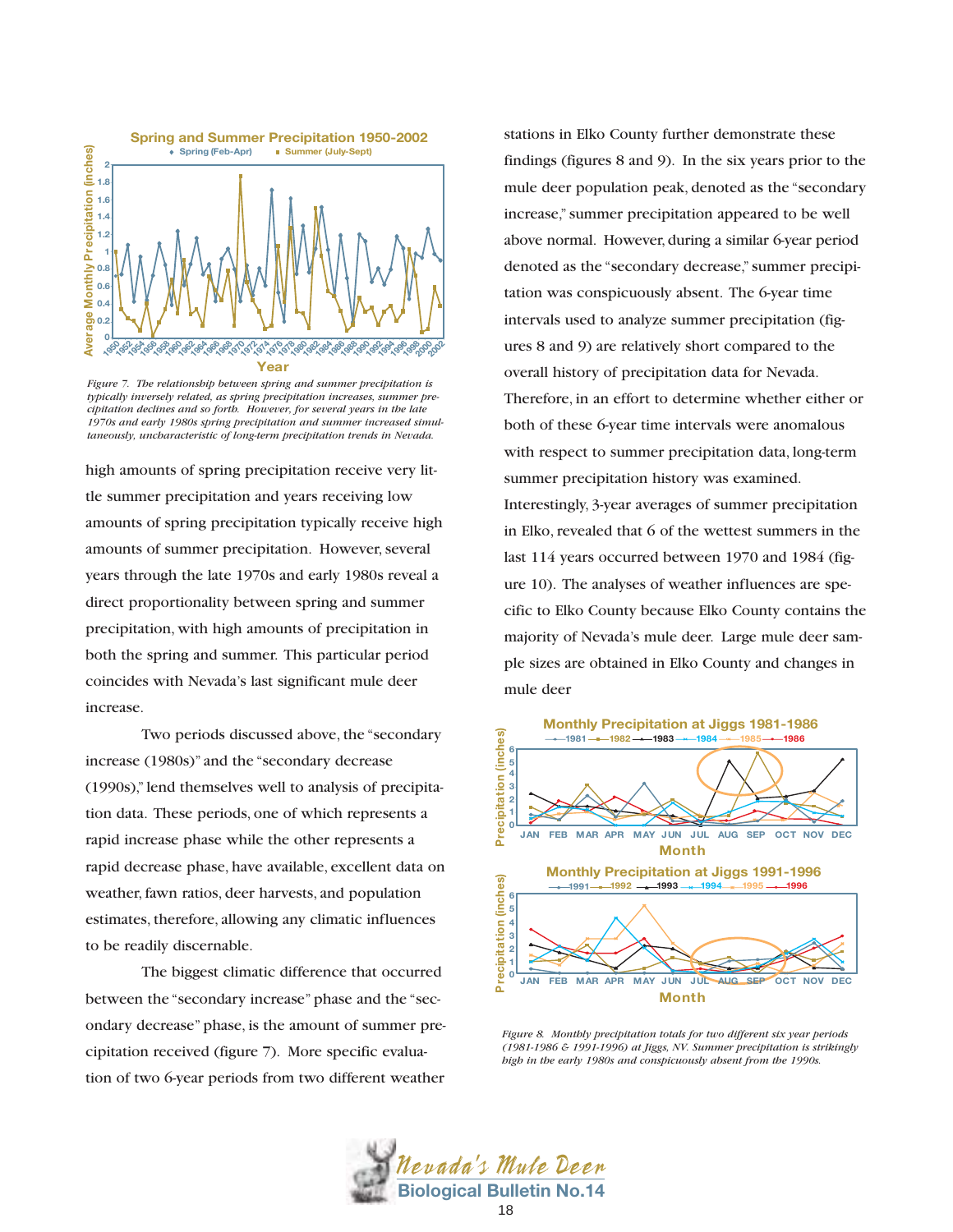

*Figure 9. Monthly precipitation totals for two different six year periods (1981-1986 & 1991-1996) at Elko, NV. Summer precipitation is strikingly high in the early 1980s and conspicuously absent from the 1990s.*

populations in Elko County strongly influence statewide population estimates. However, the pattern of precipitation received in Elko, was not restricted to Elko during these time intervals. The same precipitation patterns were also being observed in Austin (Lander Co.)(figure 11) and Orovada (Humboldt Co.)(figure 12).

Precipitation appears to have a major influence on Nevada's mule deer populations. The effect of precipitation on mule deer forage quality is probably the most important weather related influence. Mule deer diet and digestive physiology, as previously discussed, are unique. Throughout the year mule deer diets change radically in response to forage quality. Forage quality, although a somewhat abstract term, is best described as a cost benefit based activity. In other words, mule deer forage quality is largely determined by the relative cost, or energy expenditure, associated with procurement of the food item, compared to the benefit, nutrients and energy, provided by the food. The ideal scenario is one in which high energy yielding, highly nutritious food is widely distributed, for which mule deer are required to expend very little energy to locate and consume. On the other end of that continuum is a scenario in which mule deer expend more energy foraging than they receive back from the forage they consume, in which case, if prolonged, starvation results.

Both spring precipitation and summer precipitation play a role in forage quality. Spring precipitation combined with winter snowfall and the associated runoff are the key components of soil moisture. Spring soil moisture determines forage abundance and forage growth. Leader growth of browse is strongly correlated with spring soil moisture. Herbaceous forage production, grasses and forbs, are also dependent on soil moisture. Most all forage is of relatively high quality as it emerges in the spring. However, subtle differences in spring forage quality may exist as the result of temperature or moisture. For example, cool spring temperatures can slow plant growth and increase the leaf to stem ratio of many forbs (Cook et al. 1956). The increase in leaf matter to stem matter translates to increased digestibility and available nutrition.

**Average Summer Precipitation for Elko for Over 100+ Years ( 3 yr. Sliding Ave. for July., Aug., & Sept.)**



*Figure 10. Average monthly summer precipitation for Elko, NV 1890 - 2003. The period of the late 1970s and early 1980s with high summer precipitation were truly anomalous in Nevada's recent precipitation history.*

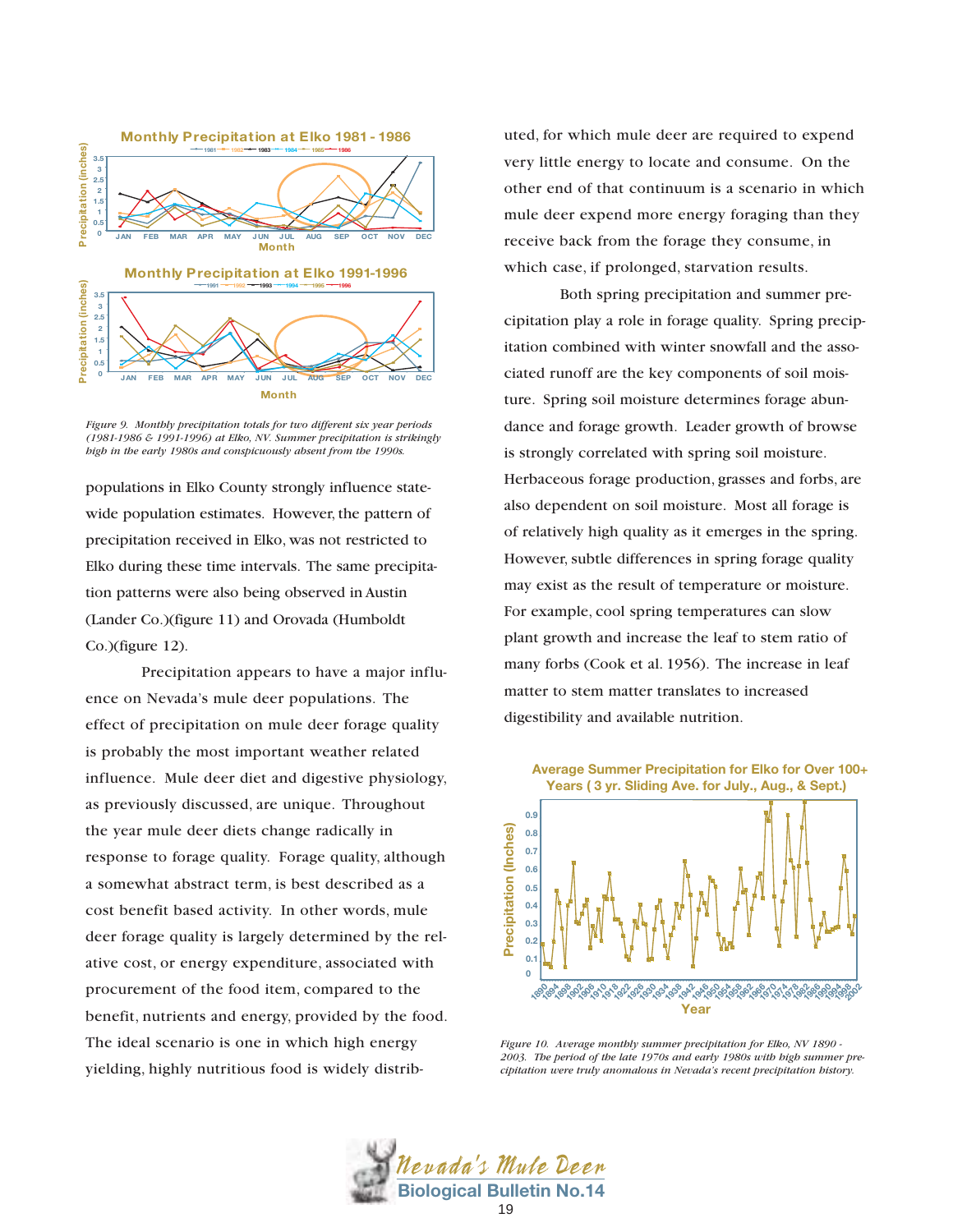

*Figure 11. Average monthly summer precipitation at Orovada (Humboldt Co.), NV 1976 - 1985 and 1994 - 2003. A similar trend of increased summer precipitation was observed throughout the state during the late 1970s*



*Figure 12. Average monthly summer precipitation at Austin (Lander Co.), NV 1976 - 1985 and 1994 - 2003. A similar trend of increased summer precipitation was observed throughout the state during the late 1970s and early 1980s.*

Although spring precipitation and soil moisture are vital for the creation of high quality mule deer forage, summer precipitation is critical in maintaining it. Huge differences in forage quality can result from the presence or absence of summer precipitation. Digestibility and crude protein are the most commonly used indices of mule deer forage quality and both are affected by timing and amount of precipitation. In the absence of precipitation, both are decreased, resulting in lower quality forage. Drought conditions exacerbate the already challenging task of digestion by increasing the rate of lignification. Lignification is the

process of cell stiffening as the result of cell walls dying and creating an impermeable layer that likely provides further protection from desiccation (drying out). The lignin, cellulose and hemicellulose exist in greater proportions and occur earlier, in the absence of precipitation. Summer rains can prolong the onset of lignification, maintaining high digestibility and consequently high forage quality longer through the year.

In 1984, satellites that could provide certain measures of forage quality were launched. These satellites are capable of determining photosynthetic activity in plants from space. Photosynthetic activity simply means that a plant is in a growth mode and has not yet become lignified. Therefore, photosynthetically active plants possess higher forage quality, primarily via greater digestibility, than photosynthetically inactive plants of the same species.

In an effort to better understand the specific effects of summer rains on the quality of mule deer forage in Nevada, two starkly different summer precipitation years (1985 and 2000 (figure 13)) in Management Area 7, which lies in the extreme northeast corner of Nevada, were analyzed. One satellite image acquired October 1, 1985 was compared with a satellite image acquired October 1, 2000 to determine



*Figure 13. Total summer precipitation (3 yr. ave.) at the Gibbs Ranch (northern Elko Co.), NV. The years 1983, 1984 and 1985 had much greater summer precipitation totals than any years since.*

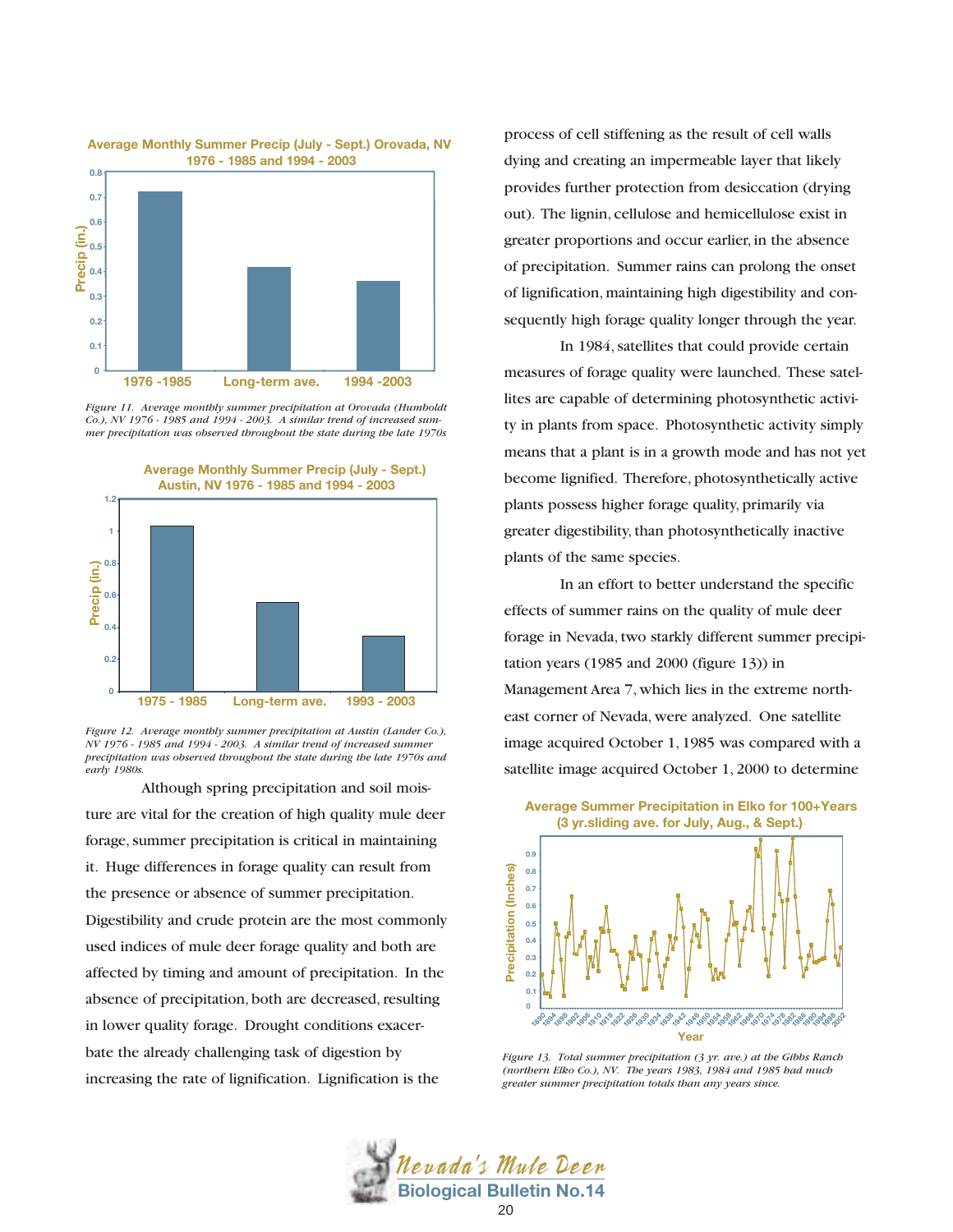

*Figure 14. Management Area 7 satellite image analysis results in which differences in forage quality are indicated by photosynthetic activity. Only areas below 7000' elevation were analyzed and all areas in green possessed higher forage quality in 1985 than in 2000. Conversly, areas in red were of higher forage quality in 2000 than in 1985. The image analysis indicated that in Area 7 in 1985, there were over 250,000 acres of higher quality forage available than in the same area in 2000. The three pairs of parallel lines represent jet contrails and their associated shadows.*

the difference in photosynthetic activity of vegetation. October 1 was chosen for several reasons. Late August to early October is the time of year during which mule deer accumulate key fat stores that are so essential in determining their over-winter survival and spring body condition. This late summer period is also the period in which forage quality is most affected by summer drought and differences in forage quality should be most discernable. And finally, October 1 was the only day that high quality images of this area could be obtained for both of the respective years. Although plant species were not differentiated in this analysis, due to the time of year, location of key species, and the probable distribution of mule deer, only those areas below 7,000 feet in elevation were used in the analysis. The results (figure 14) express the importance of summer precipitation in maintaining high quality mule deer forage. In the portion of Management Area 7 that was analyzed, which excluded some of the periphery and all areas above 7,000 feet in elevation, there existed approximately 250,000

acres of vegetation with greater photosynthetic activity on October 1, 1985 than on October 1, 2000. If quantity of high quality summer forage is limiting mule deer populations and given the magnitude of difference revealed by this analysis, a correlation should exist between mule deer population estimates and summer precipitation. Analysis of Nevada's mule deer populations and summer precipitation data reveals that over 80% of the variation in mule deer population estimates from 1978 through 2002 can be explained by a 6-year average of monthly precipitation received in July, August, and September (figures 15 and 16).



*Figure 15. The relationship between statewide mule deer population estimate and summer precipitation. Summer precipitation is a six year average lagged 2 years.*



*Figure 16. Regression of mule deer population estimate and summer precipitation.*

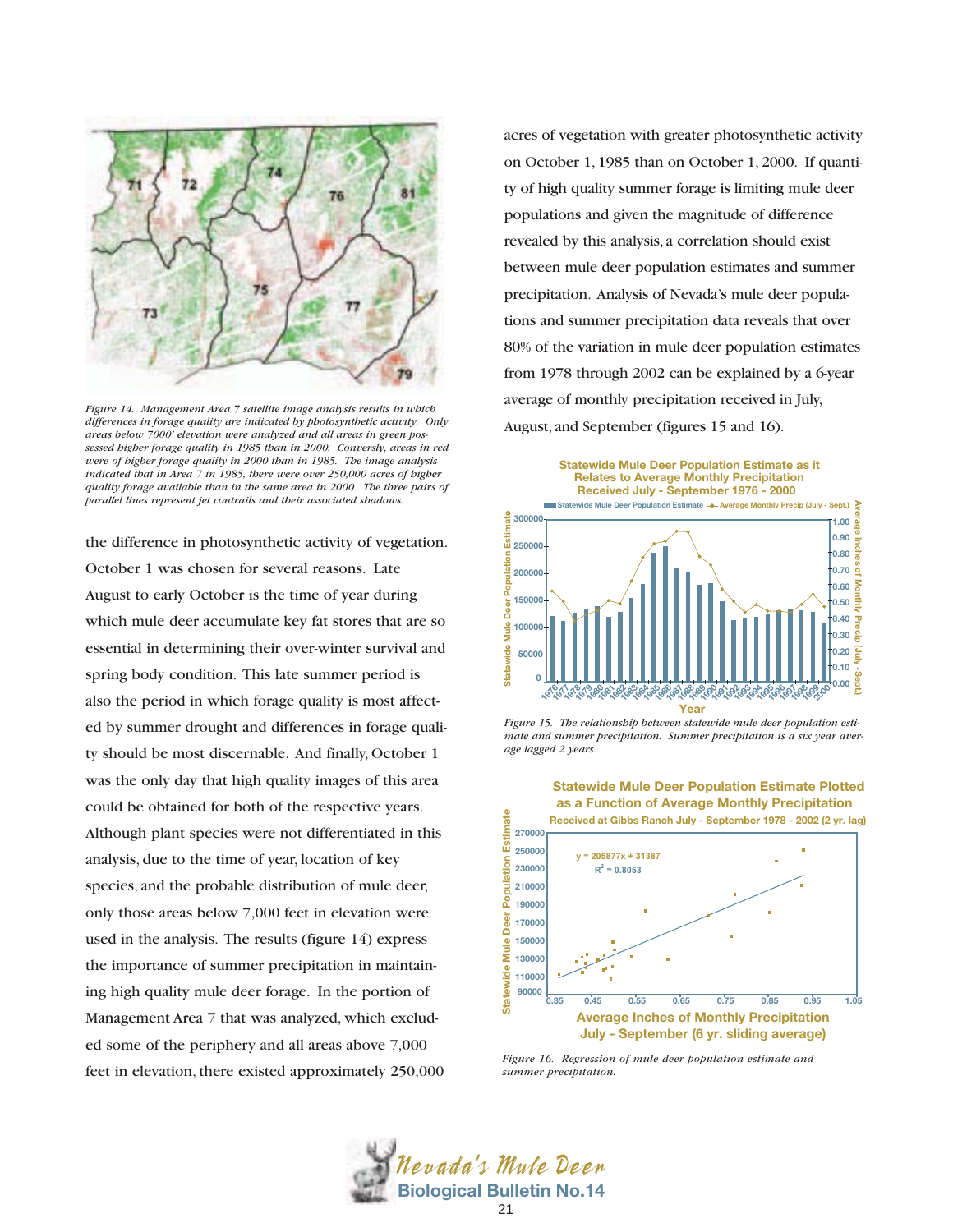Further support for the role of precipitation in producing high quality mule deer forage is provided by the West-wide synchronization of mule deer population dynamics.Although mule deer irruptions occurred throughout the West, initial mule deer irruptions were not synchronized, rather a function of the time from the initial disturbance. Even within Nevada initial irruptions were not synchronized but varied with time of initial disturbance. The first irruptions in Nevada occurred in the western part of the state where the first disturbances, as a result of the Comstock Lode, occurred. The second irruptions occurred in the central part of the state in association with the mining districts of Eureka, Austin, and Tonopah. Irruptions in Elko County occurred even later.

Although the initial increases were not synchronized, more recent population dynamics across the West have been. It appears that once vegetation attains a certain age, forage value ceases to decline. That is to say, that browse at 70 years old is equally bad at 80, 90, or 100 years old. Therefore, 30 years difference in timing of initial disturbances can result in 30 years difference in initial irruption, but at 100 years post disturbance all vegetation is of the same poor quality and that poor quality is only overcome by a far-reaching west-wide type of phenomenon like climate or more specifically, precipitation.

#### Human Population Factors

Mule deer habitats are degraded by numerous factors. The effects can be intermittent, occurring only occasionally,or take place on a cyclical basis. Some impacts are reversible or can be adequately mitigated. However, human population growth is likely to exert a consistent, irreversible, and ever-increasing negative influence on most mule deer habitats in Nevada. Keeping in

mind that human population growth should be credited as the cause for the creation of most of Nevada's historical mule deer habitats, current growth and its accompanying effects on mule deer habitat present an entirely different set of issues. For example, the need for housing today far exceeds historical demands for housing and demand continues to increase. We continue to construct homes and businesses on critical mule deer habitats (figure 17).

Another increasing and consistent negative influence on Nevada's mule deer habitats, pertains to migratory impediments. Occurring throughout the state, some mule deer migrations exceed 100 miles in length. Railroads, fences, highways, guardrails, canals, housing, and mining related activities can all impede migration routes and can all occur multiple times in a single migration route. These impediments can result in degraded mule deer habitat in more than one way. Initially, each of these impediments creates habitat destruction or habitat loss associated with its development. Subsequent to the initial habitat disturbance, is the potential to impede migration. Mule deer have exhibited very little adaptability with respect to altering migration routes to avoid impediments. Therefore, the ever-present and ever-increasing migratory impediments, continue to impose additional hardships on migrating mule deer.



*Figure 17. Mule deer winter range occupied by houses and mule deer. Gradual replacement of native browse by houses and ornamental shrubs is a significant challenge mule deer currently face throughout the west.*

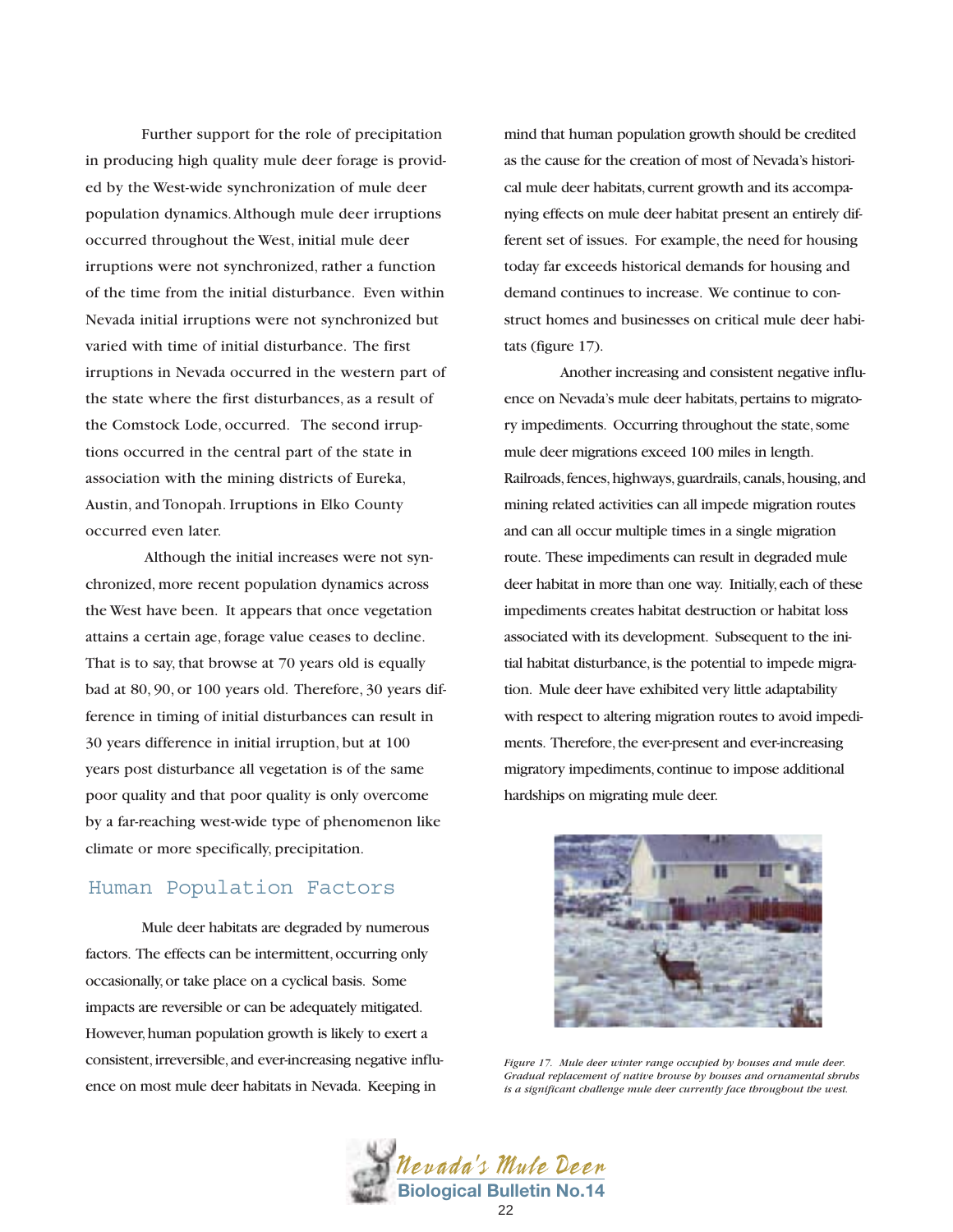In addition to the migratory impediments discussed above, other factors such as habitat fragmentation, poor habitat quality, and rural development are affecting mule deer distribution. For example, when native uplands become less suitable for mule deer (i.e. drought, fire, etc...) we find more deer residing in and around agricultural areas. Similarly, as we develop homes and businesses on mule deer habitat we find more deer in our yards, on our streets, and around our homes. Deer seldom thrive in these environments. However, due to the protection afforded them from such factors as private property and firearm restrictions common in urban areas, combined with high water availability and typically low predator numbers, valley bottom deer and urban deer continue to increase. Despite the relatively low statewide mule deer population levels, both valley bottom deer and urban deer have increased significantly and often show signs of poor body condition resulting from a diet comprised largely of ineffectual nonnative forage.

## Factors Reducing Animal Condition and Survivorship Human Induced Factors

The previous section discussed how Human Population Factors resulted in degraded mule deer habitat. This section deals more specifically with the mechanisms by which Human Induced Factors reduce animal condition and/or survivorship. Although many of the factors are the same, more specific examples of mule deer mortality and reduced animal condition will be examined.

With respect to migration disruptors, probably the two greatest sources of mortality and reduced body condition are fences and roads, which kill hundreds or more deer each year in Nevada. As we

observe the ease and grace with which most mule deer navigate a fence, the notion that this object could some how be an imposition seems impossible. However, several factors acting alone or in concert can radically change the impression from a seemingly harmless fence, to a very real and significant threat to mule deer.

Most highway right-of-way fences and public land fences are constructed to meet a specification intended to minimize fence related impacts. However, fence specifications do not apply to private land fences, do not include fence density limitations, and do not stipulate a maximum slope limitation on which fences should be constructed. Consequently, fences quietly kill hundreds or more deer a year. Fences kill deer in both direct and indirect ways. Direct mortality occurs when deer become entangled in fences (figure 18) or are otherwise injured when crossing

Reduced body condition and associated mortality as the result of fencing is much more difficult to observe or document but occurs in several ways. Disruption of time budgets and energy budgets by fences may be significant, especially fencing on migration routes. Mule deer undertaking a 100-mile migratory trek can



*Figure 18. Mule deer have more obstacles to overcome than at any other time in their history. Fences continue to increase throughout the west and while increased fence encounters cause some deer to succumb immediately, others suffer in less apparent fashion via increased energy expenditures and modified time budgets.*

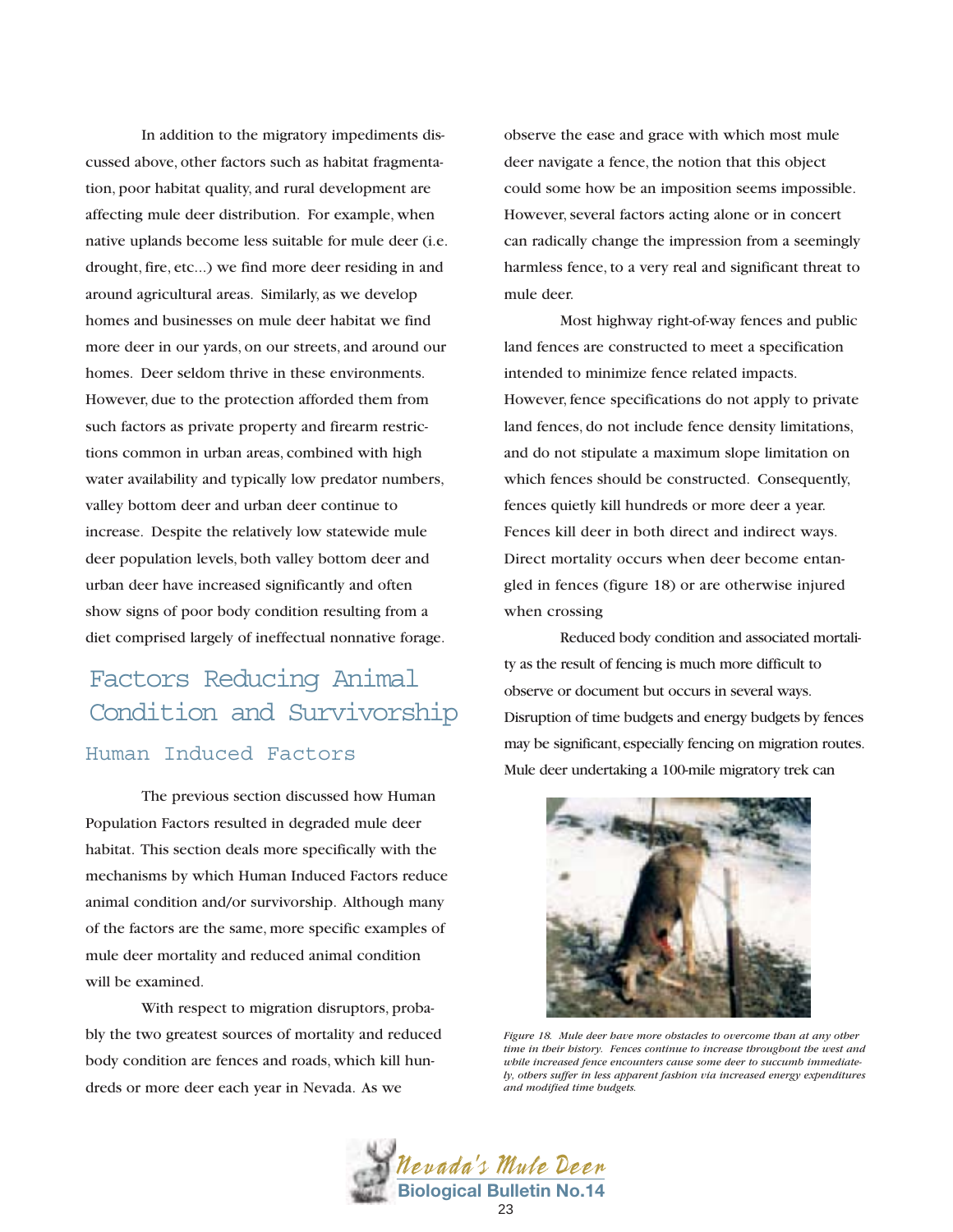easily encounter 50, 60, or more fences traveling to or from winter range.When encountering a fence they often walk up or down the fence contemplating the best place to cross. As they continue on their migration, they encounter many more fences and undertake this same pattern of behavior at each fence they encounter along the 100-mile trail. Many times during the migration, the deer may stop and backtrack for a short distance, requiring some deer to cross certain sections of fence 3 times while migrating in just one direction. Since the deer do not migrate solely on public lands, they will be required to cross or circumnavigate wildlife unfriendly fences. As mule deer spend more time and energy navigating these new and ever-increasing obstructions, they are not only exerting more energy and traveling more miles to end up on the same winter range, but they also have less time and less energy to forage.

Exacerbating the complications of fencing even further is the slope of the ground upon which the fence is constructed. A four-foot fence constructed on a slope can easily become functionally an eight-foot fence to a deer on the downhill side. In this case, deer are left with no choice but to expend time and energy looking for a place to cross. In the event of deep snow, the energy expended to cross fences and look for ways around fences, can be significant. However, the resulting starvation or poor body condition that ensues from the added energy expended may not manifest itself until the deer are on winter range or are somewhere else. Therefore, since people are not finding dead deer piled up around the fences, other than those that die when becoming entangled, most people are unaware of the cumulative impacts the fences can have on mule deer.

An increased impact occurs when fences are constructed near or close to road right-of-ways. This creates a gauntlet scenario where deer experience increased mortality from the combined effects of the fences, guardrails, and the road, especially when constructed on steep roadside slopes, when the mortalities increase even more. Roads, much like fences, can also cause mule deer to expend additional energy looking for locations to cross. Blaxter (1962) suggests that standing mule deer might require 10-15 % more energy than reclining mule deer. Mule deer negotiating fences are likely expending even more energy.

Another human induced factor resulting in reduced body condition or reduced survivorship is railways. For the same reasons discussed for fences and roads, railways can negatively affect mule deer. Especially in periods of deep snow when train tracks are often the only clear or open area, mule deer mortality as a result of train collisions can be quite high.

All the examples provided above are consistent, ever-increasing, logistically or politically irreversible negative influences on Nevada's mule deer resource. Road traffic and railroad traffic are not only affected by increases in the population of Nevada, but also by neighboring states as residents from neighboring states travel though Nevada. Population growth within the state results in increased traffic on all the state's roadways and the need for more roads. Property development and housing is adding to the number of fences already in place. With increased concerns over livestock management, additional fences on Nevada's public rangelands are being constructed daily.

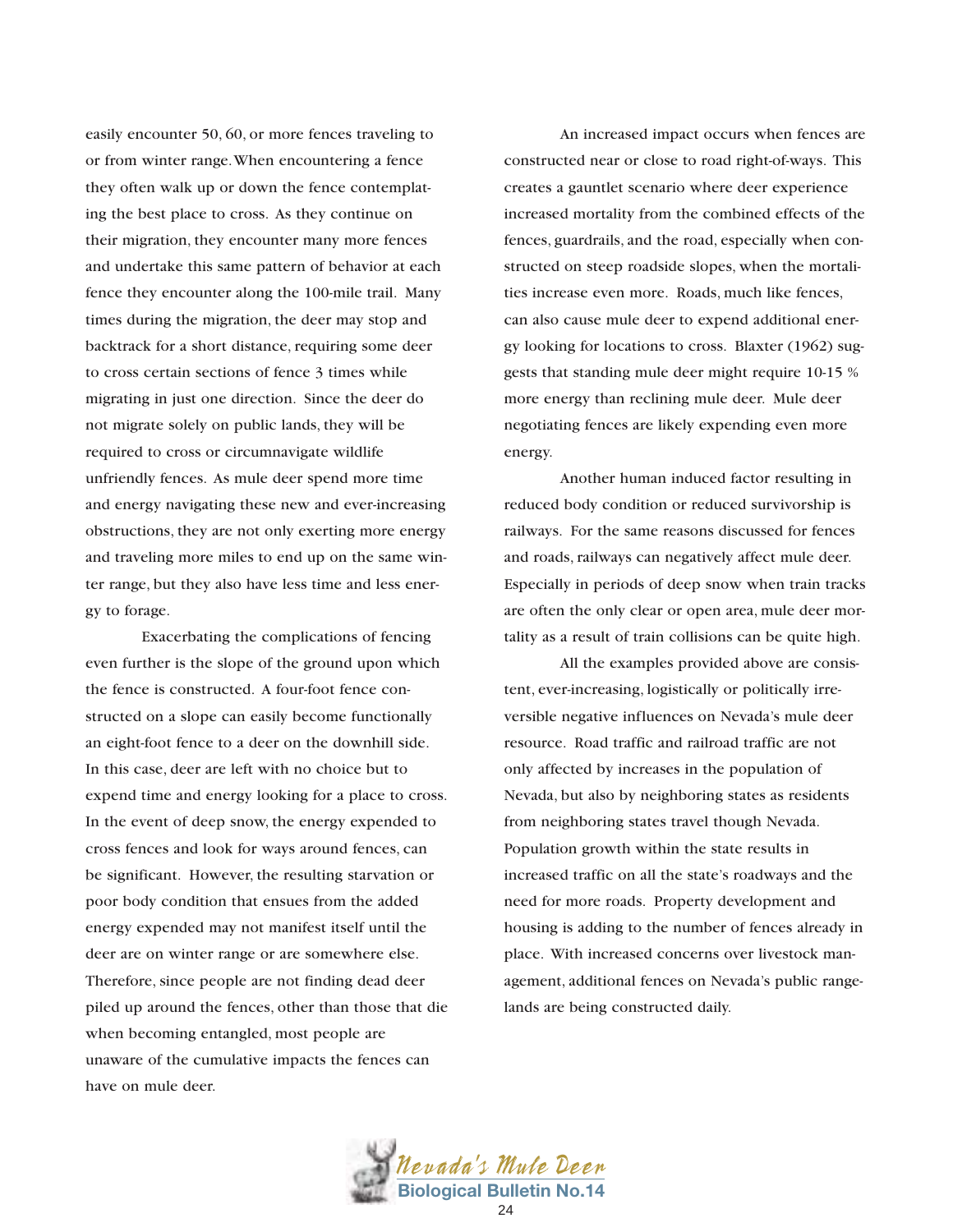#### Climatic Extremes

All species experience significant mortality events as the result of climatic extremes. Mule deer are no exception. Because the greatest amount of mule deer mortality is documented during winter, traditional wildlife managers often concluded that winter severity and winter range quality were the primary determinants of mule deer mortality. Some believe that while high mortality can be documented on winter ranges, it is partly because the high concentration of animals results in concentrated mortalities and makes them easier to find and easier to document. Because mule deer are so widely distributed in other times of the year and the persistence of a corpse is so limited, mortalities are more difficult to discover and document in high numbers. Although extreme winter conditions can result in significant mule deer mortality, recent research has suggested that winter mortality may, in large part, be a function of summer climate.

In 1992 - 1993, Nevada experienced an extreme winter event, resulting in the loss of a significant numbers of mule deer (figure 19). However, the likely result of an ongoing drought, mule deer numbers in Nevada had been declining in the 4 years prior to the catastrophic winter of 1992 - 1993. Some studies claim that thermoregulation in the summer can be more metabolically expensive for mule deer than thermoregulation in the winter. In other words, it takes more energy for a mule deer to remain cool in hot times than it does to stay warm in cool times. Part of the reason for the high cost of staying cool in the summer may be due to the limited number of sweat glands possessed by mule deer. At any rate, drought and the associated extreme summer temperatures can affect mule deer foraging activity and mule deer forage quality (as discussed above) resulting in winter losses or, more difficultly detected, summer mortality. At a minimum, there exists a strong likelihood that as a result of poor body condition, climatic extremes in the summer contribute to winter mortality and climatic extremes in the winter contribute to summer mortality.

#### Disease

The role of disease and parasites in Nevada's mule deer population is difficult to assess. Typically, diseased animals seek seclusion likely in an effort to avoid contact with other animals and predators. When diseased animals die, this behavior results in mortalities that are concealed and dispersed, making detection and collection very difficult. Consequently, mule deer disease related literature is largely restricted to large scale die-offs.

For the reasons mentioned above, disease events in Nevada's mule deer have not been well documented. Although Nevada is certainly not immune to the potential for an epizootic event, there are some characteristics of Nevada's deer herds that reduce the likelihood of such an event. Nevada's mule deer, although widespread in distribution, maintain an insular pattern of distribution. The island-like pattern of distribution combined with the relatively low densities in which they occur, both reduce the likelihood of a farreaching epizootic event.



*Figure 19. Winter killed deer in Area 6 after the winter of 1992 - 1993. The approximately ten deer carcasses in this photo resulted from severe winter conditions but were likely exacerbated by drought conditions and compromised habitat quality.*

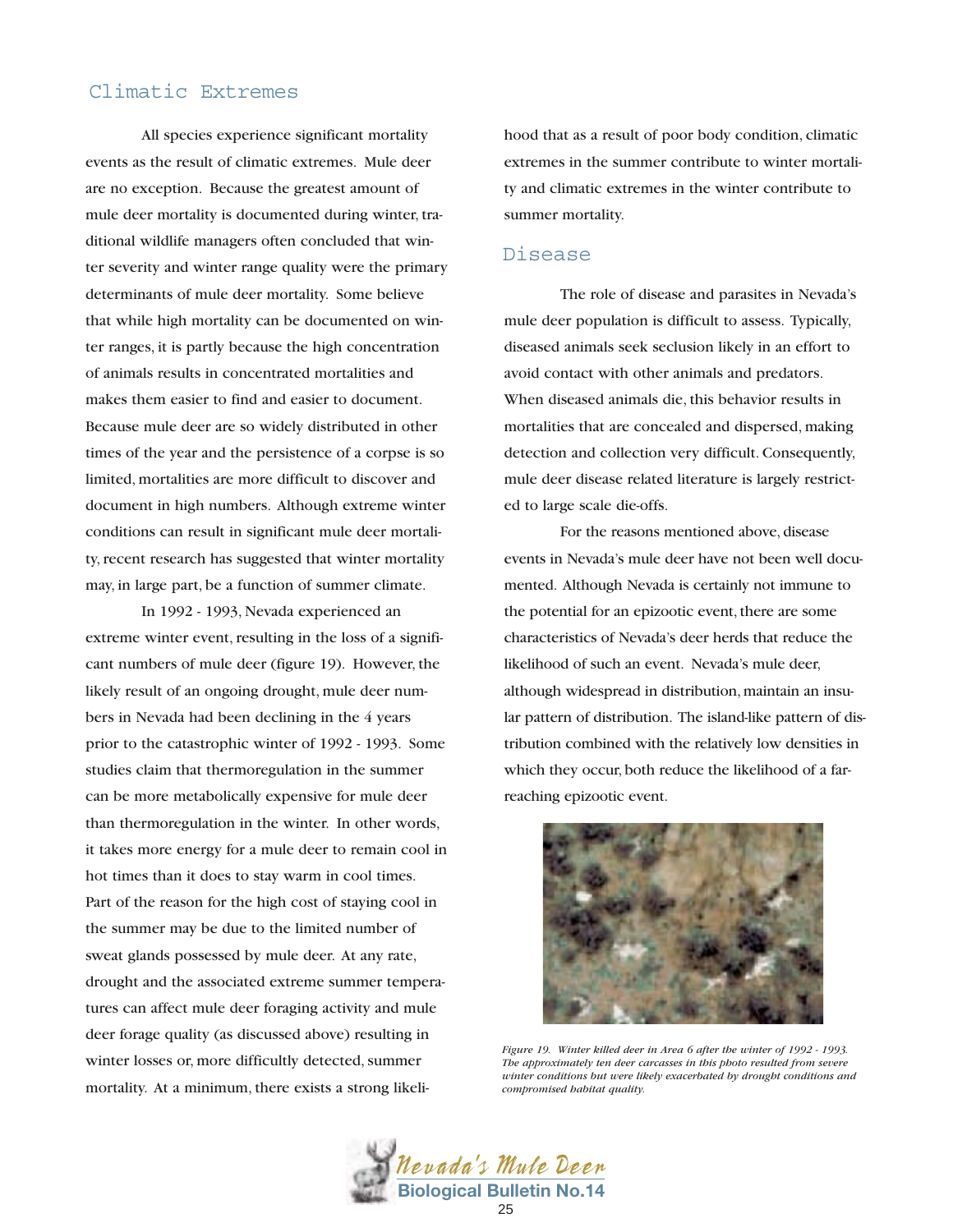Isolated cases of disease have been observed in Nevada and have often been found in close association with agricultural fields. The probable link between disease and agricultural fields is based on nutrition. Mule deer exhibit a preference for irrigated alfalfa but in most cases lack the necessary microbes for proper digestion of this form of fibrous roughage. Consequently, although deer go through the motions of feeding, ingesting, ruminating, cud chewing, etc., they are not receiving proper nor sufficient energy or nutrients from the forage. The weakened condition that results from improper nutrition predisposes mule deer to disease pathogens, many of which may be present without symptoms in domestic livestock commonly found in these same agricultural areas.

As of 2004, Chronic Wasting Disease (CWD), a type of spongiform encephalopathy which is the cervid equivalent of mad cow disease in bovines, scrapie in sheep, and Creutzfeldt-Jakob Disease in humans, has not been identified in Nevada. Some experts feel that CWD presents a "slow motion epidemic" that will eventually affect all deer populations. Should CWD ever be detected in Nevada, mule deer management and mule deer harvest management may become significantly more challenging.

#### Predation

As the current mule deer decline has continued, hunting and predation, two readily discernable sources of mortality, have received a disproportionate amount of attention as factors affecting mule deer populations. The two main reasons people focus on the mortality caused by hunting and predation is due to the tangibility of the mortality and the optimism to affect positive change. Mortality that results from degraded habitat, i.e. abortion, fawn abandonment, starvation, etc., are seldom witnessed and therefore

somewhat abstract as sources of mortality. When a source of mortality can be witnessed as in, hunting or predation, it compels the concerned observer to "save" mule deer by minimizing the mortality, especially in times of population decline.

As mule deer have declined, some people have placed heavy blame on predators. Several hypotheses specific to Nevada have been offered as to how or why predators may be controlling mule deer. One hypothesis is based on the idea that the "initial increase" of mule deer occurred during a time of high predator control activities. Since that time, many of the more effective means of predator control have been outlawed and predator control efforts have decreased while predator numbers have soared and mule deer numbers have continued to decline, implying a cause and effect relationship. Although there may be some validity to this concept, data do not necessarily support it. In the 1960s, Nevada's deer populations crashed despite the simultaneous occurrence of what was arguably the most aggressive predator control program ever implemented in Nevada. Surprisingly, Nevadans harvested more mule deer bucks in 1996 and 2000 than were harvested in any of the last 5 years of the 1960s when tags were not limited by quotas and predator control activities were at an all time high.

Another prevalent hypothesis relating to the impacts of predators stems from fluctuations in fur prices and trapping efforts. The most recent mule deer peak,"secondary increase," coincided with all time high fur prices and trapping activity. Therefore, many people have concluded that since the removal of large numbers of coyotes, bobcats, and perhaps an occasional lion occurred just prior to and during the last mule deer boom, there must be a cause and effect relationship. Although certainly plausible, the data

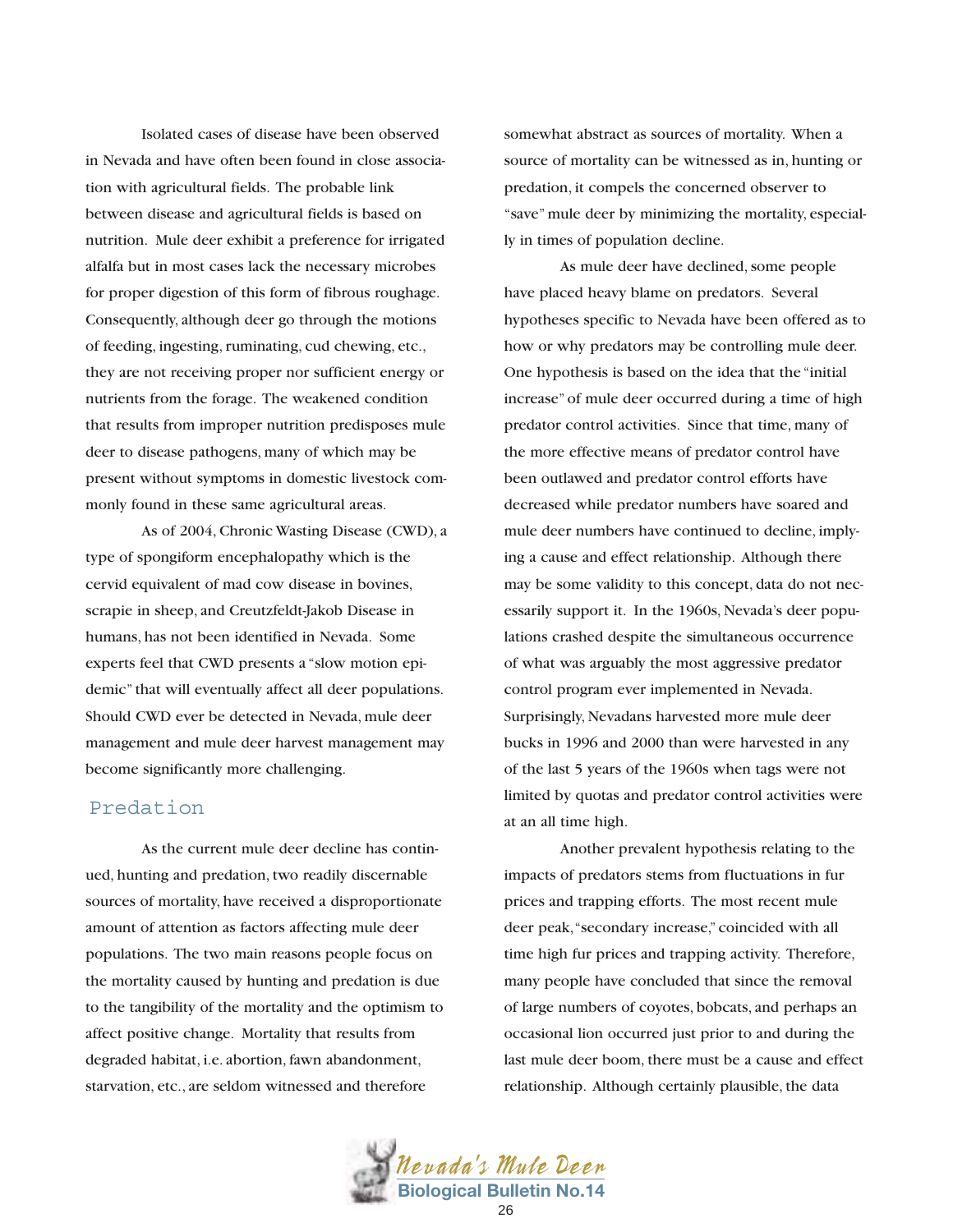

*Figure 20. Coyote take and mule deer buck harvest 1969 - 2002. Coyote take includes sport harvest and Wildlife Services activities. High buck harvests followed high coyote harvests and suggests a possible cause and effect relationship exists.*

do not necessarily support this hypothesis either. At first glance the data do suggest a cause and effect relationship between coyote take and buck harvest (figure 20). However, when summer precipitation data is added to the analysis, a tighter and more compelling relationship of buck harvest and summer precipitation emerges (figure 21). It is very likely, however, that despite the strong relationship exhibited between buck harvest and summer precipitation, that the high predator harvest associated with the high fur prices facilitated the mule deer population growth. The predator take may have allowed mule deer to take advantage of favorable habitat conditions more quickly than might have occurred in the absence of predator removal.

Another commonly stated predator related hypothesis is that coyotes are having a significant impact on fawns. There is no question that coyotes eat fawns. However, if coyote predation of fawns were limiting mule deer populations, fawn ratio data and coyote harvest data should display some type of cause and effect relationship. Although a general trend consistent with this hypothesis exists for a period, data fail to substantiate the hypothesis, especially over the last 10 years (figure 22).

While some are inclined to blame predators for mule deer declines, others contend the real issue affecting mule deer is habitat quality. Although the scientific literature lacks consistent findings with respect to the effects of predators on mule deer, many studies indicate a strong relationship between predation and habitat (Ballard et al. 2001). Predation and habitat are inextricably linked and rather than discuss the two as independent issues in an "either or" type discussion, they should be regarded as integrally associated, covarying phenomenon.

Poor habitat quality can result in increased rates of predation or increased effects of predation. For example, as discussed above, fawn production is a function of habitat quality. In the event of reduced fawn production, the impacts of predation can increase even if predator numbers or pressures remain unchanged.

Studies have also demonstrated that as poor habitat quality leads to poor body condition, age to sexual maturity may be delayed (Severinghaus and Tanck 1964). Not only can poor quality habitat decrease fawn production through increased rates of fetal absorption, stillbirths, fawn abandonment, insufficient lactation, starvation, low birth weights, etc.,



*Figure 21. Coyote take, mule deer buck harvest, and summer precipitation 1969 - 2002. Although a cause and effect relationship between coyote harvest and buck harvest seems to exist, the pattern is strengthened even further by the addition of summer precipitation data.*

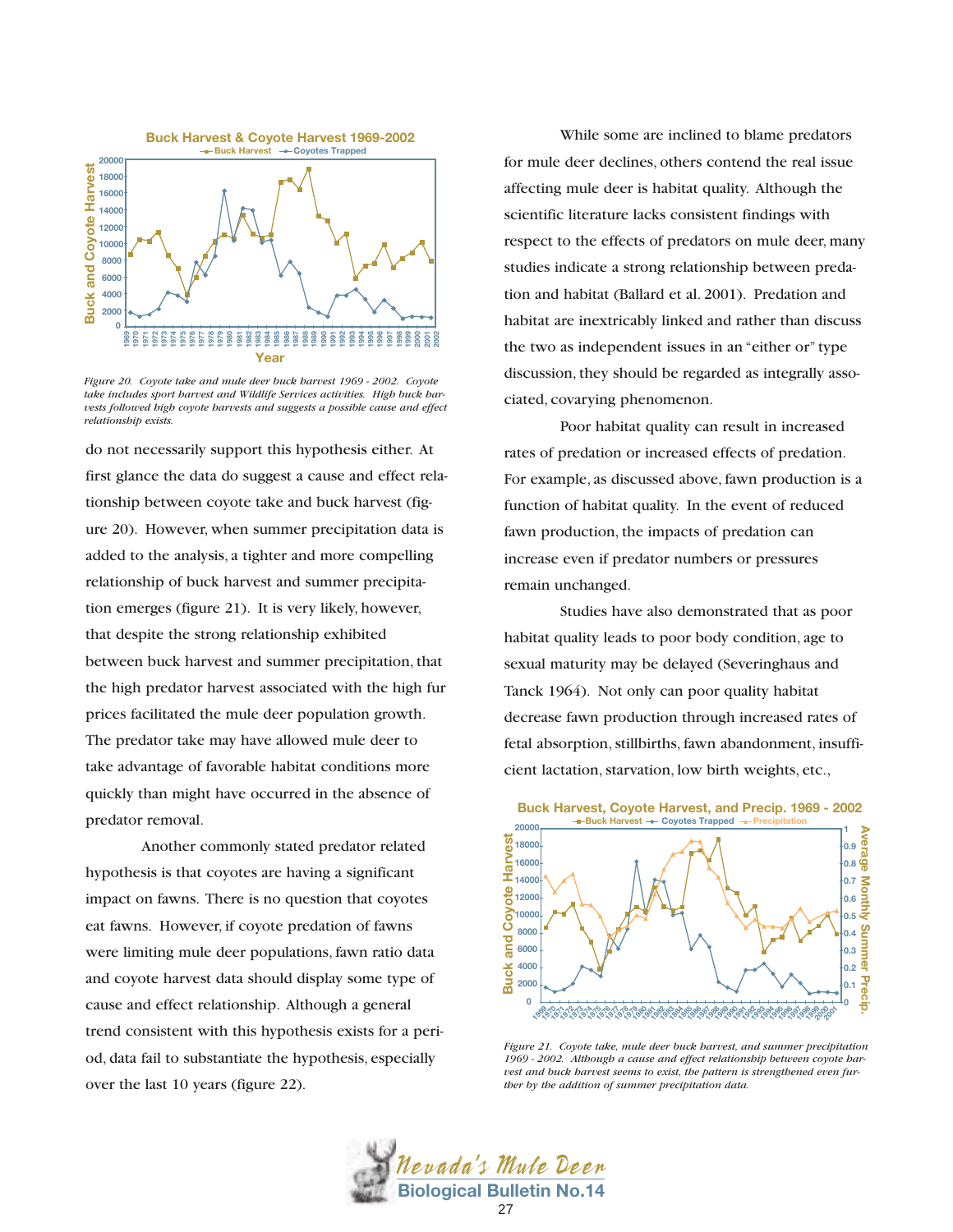

*Figure 22. Coyote harvest and mule deer spring fawn ratios 1976 - 2002. Although a cause and effect relationship seems apparent for several years in the graph, the pattern reverses in more recent years.*

it can also decrease fawn production via delaying sexual maturity. Delayed sexual maturity results in a reduction in the percentage of reproductive females in the population, again resulting in fewer fawns being produced which increases the potential significance of fawn predation.

Poor quality habitat can also prolong the estrus period in does. By prolonging the period over which does are receptive, a commensurate increase in parturition (the act of giving birth) occurs. Synchronized parturition creates a birth pulse of fawns in a population that results in a "swamping" effect on the predators. Predators become "swamped" by the sheer number of prey items and are simply unable to consume significant numbers of animals. However, if estrus is prolonged, parturition becomes prolonged, and the outcome is fawns being born at a more metered rate over a longer period of time, thus increasing the fawns' susceptibility to predation and the period over which predators can have an impact.

"Swamping" predators is one method ungulate populations employ to try to overcome the effects of predation on their young. Another strategy commonly employed by mule deer, antelope, and elk, is called "hiding." This strategy requires sufficient cover to exist that enables the adult to secure their virtually scentless fawn in such a way to conceal them from the predator's sight. The thick vegetative cover also conveys significant thermoregulatory benefits to the fawns. However, in vegetation suffering from a drought or overgrazed by livestock or feral horses, hiding cover may be sparse or altogether lacking, resulting in increased predation.

Poor habitat quality is often the effect of a drought or some significant human related disturbance. If water distribution patterns change or water availability decreases, as it would in conjunction with a drought, mule deer may be required to meet their water intake requirements with fewer available options. In the event mule deer lose water sources, they become more concentrated on fewer waters, once again increasing their susceptibility to predation, particularly by mountain lions which are known to frequent water sources for hunting.

Poor habitat quality has significant ramifications on time budgets too. Mule deer foraging activity in high quality habitat as compared to poor quality habitat is vastly different. As selective foragers, and not bulk feeders, mule deer are required to canvas an area seeking the best plants and best parts of plants. When the quantity and quality of their forage has been decreased, they are required to spend a greater amount of time locating food. The additional time spent foraging increases susceptibility to detection by predators and hunters and also takes away from time that could otherwise be spent conserving energy via resting, thermoregulating, or ruminating. Again, Blaxter (1962) suggests that standing mule deer might require 10-15 % more energy than reclining mule deer. .

The poor body condition that results from poor habitat quality means that mule deer in a

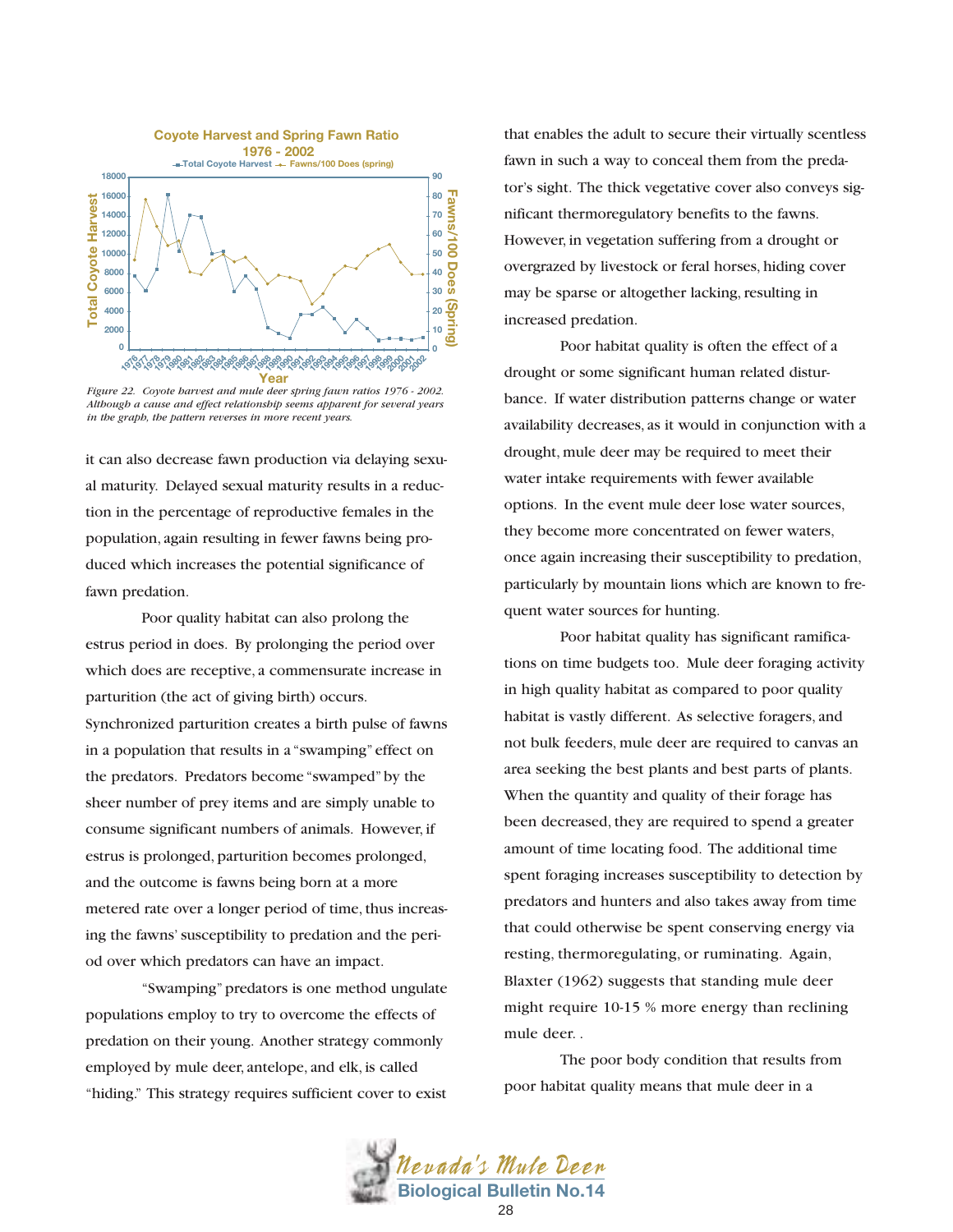weakened state will have less energy to evade predators. The energy expended in evasion of predators becomes more critical to survival, and the number of evasion events may be limited by available energy. If mule deer in a weakened condition survive the evasion events and the winter period, they are predisposed for disease. In the event they contract a disease, either they survive in a weakened condition ready to continue the cycle discussed above or they succumb and their flesh goes to support some of the very scavengers posing the threat.

### Harvest and Antler Development Other Issues

European man has hunted mule deer in Nevada for more than 150 years. Native Americans have hunted wild game in Nevada for thousands of years. However, over the last 50 years, hunting attitudes and methods have changed a great deal. Attitudes have evolved from primarily sustenance based hunting to "trophy" hunting. As hunters became less dependent on their bounty for table fare, they became more interested in other measures of success, like antler size. As the importance of antler size surpassed the importance of deer as a food source for some, the hunting methods also changed. Hunters in pursuit of bigger deer began using 4-wheel drive vehicles to get to locations that were less accessible. Technological advancements including 2-way radios, Global Positioning Systems, high-powered optics,All Terrain Vehicles, weapon advancements, combined with increased knowledge of mule deer biology and behavior, provide a significant advantage to trophy hunters, essentially spring-boarding mule deer trophy hunting to the popular status that it enjoys today.

In addition to increased "trophy"hunting, another area of mule deer hunting in which attitudes have changed dramatically over the last 50 years is antlerless hunts. Hunters in Nevada harvested more does than bucks for a couple of years in the early 1960s (figure 23). Mule deer populations had increased to a point that the state legislature mandated the Nevada Department of Fish and Game to attempt to have doe harvest meet or exceed the buck harvest. However, as mule deer experienced their "initial decrease,"doe hunts were discontinued. As mule deer recovered during the "secondary increase"phase, limited doe hunts were reinstituted to provide opportunity and maintain a balance between herd size and habitat carrying capacity. The recent mule deer declines, have once again resulted in a very limited number of doe hunts (figure 23). In some instances doe hunts are a very necessary and critical management tool to protect habitat, minimize private land conflicts, and minimize or control disease potential. For example, in 1999, after in excess of 2 million acres of Nevada were charred in range fires, state and federal agencies, along with sportsmen's organizations, spent more than a million dollars in contributed time, money, and other resources to help restore the lost wildlife habitat. In Area 6, the fires consumed more mule deer winter range than summer range. Although Area 6 summer ranges could continue to produce nearly the same number of deer as before the fires, the carrying capacity of winter ranges had been drastically reduced as a result of the fires. Consequently, the disproportionate loss of winter to summer range, resulted in a winter range that was overstocked, seriously jeopardizing the rehabilitation efforts. The best solution was to remove does via harvest to a level that would not negatively affect the newly established vegetation, until such time that

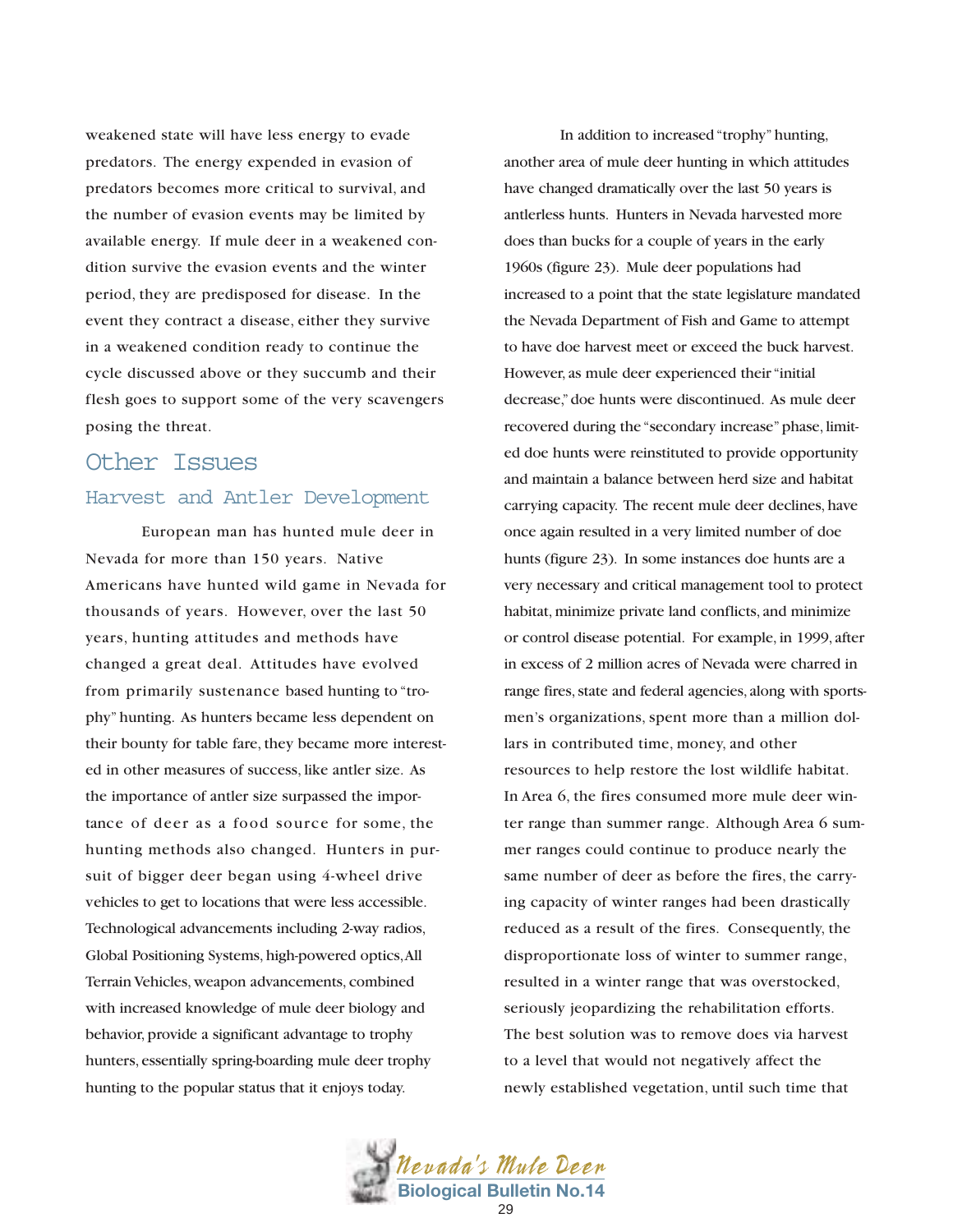

*Figure 23. Nevada's buck and doe harvests 1951 - 2003. Under state mandate Nevadans killed more does than bucks a couple of years in the early 1960s. Recent doe harvests have been extremely conservative relative to historic doe harvests.*

the vegetation was established and more resilient to disturbance and herbivory.

Many sportsmen currently focus on two primary objectives with respect to mule deer management in Nevada. One objective is to produce more deer, an obvious need and commendable goal, and the other objective is to generate bigger bucks. Hunting is inaccurately regarded as a primary source of mule deer mortality and thus wrongly targeted by some well-meaning sportsmen, as a way to reverse mule deer declines. Mule deer mortality associated with hunting is the most managed of all sources of mortality. Restrictions on gender of harvested animals, weapons used, season timing, season length, and tag quotas all act in concert to manage hunting related mortality. However, many people still perceive hunting to be the primary threat to mule deer survival. For example, after devastating fires in 1999, some sportsmen suggested closing Area 6 to hunting in an effort to "save" the mule deer. This strategy would only work if hunting was the primary source of mortality, which it is not. Nevada has always maintained a very conservative mule deer harvest program, with the possible exception of the early 1960s. Since the implementation of the quota system in 1975, Nevada

has never had an annual harvest greater than 10% of the statewide population estimate. Over the last 5 years, the percentage of the state's deer that have been harvested has steadily decreased from 10% 5 years ago, to just 5% in 2003. Harvesting 5% of the statewide mule deer population in the form of a virtual bucks only hunt, although an identifiable source of mortality, possess no significant biological threat to Nevada's mule deer.

In addition to creating more deer via conservative quotas, many of Nevada's sportsmen also want to produce bigger bucks. Since for the first few years of a buck's life, antler size is highly correlated with age, many people assume that age is the primary determinant of antler size. Therefore, it is believed that reduced mortality, through more conservative quotas, will enable bucks to attain higher ages, resulting in an increase in older deer, and consequently increasing the number of deer with large antlers. This may be the result in more heavily hunted states with extremely aggressive buck harvests, or in areas with very low buck ratios (single digit), or also in areas in which the mature bucks suffer much higher mortality than the younger age classes. However, conservative quotas have not resulted in more large bucks in Nevada. Ironically, the data and literature suggest that Nevada may actually be limiting antler growth by maintaining such high buck ratios and such conservative harvests.

Antler size is determined by several factors. Age (Steinhoff 1967), genetics (Taber and Dasman 1958), body size (Robinette et al. 1977), and forage quality (French et al. 1956, Long et al. 1959,Wallmo 1960) are the factors most often cited. Antler length, diameter, and spread have all been shown to peak at 6 years of age (Steinhoff 1967, Robinette et al. 1977). Nevada currently harvests approximately 15% of the

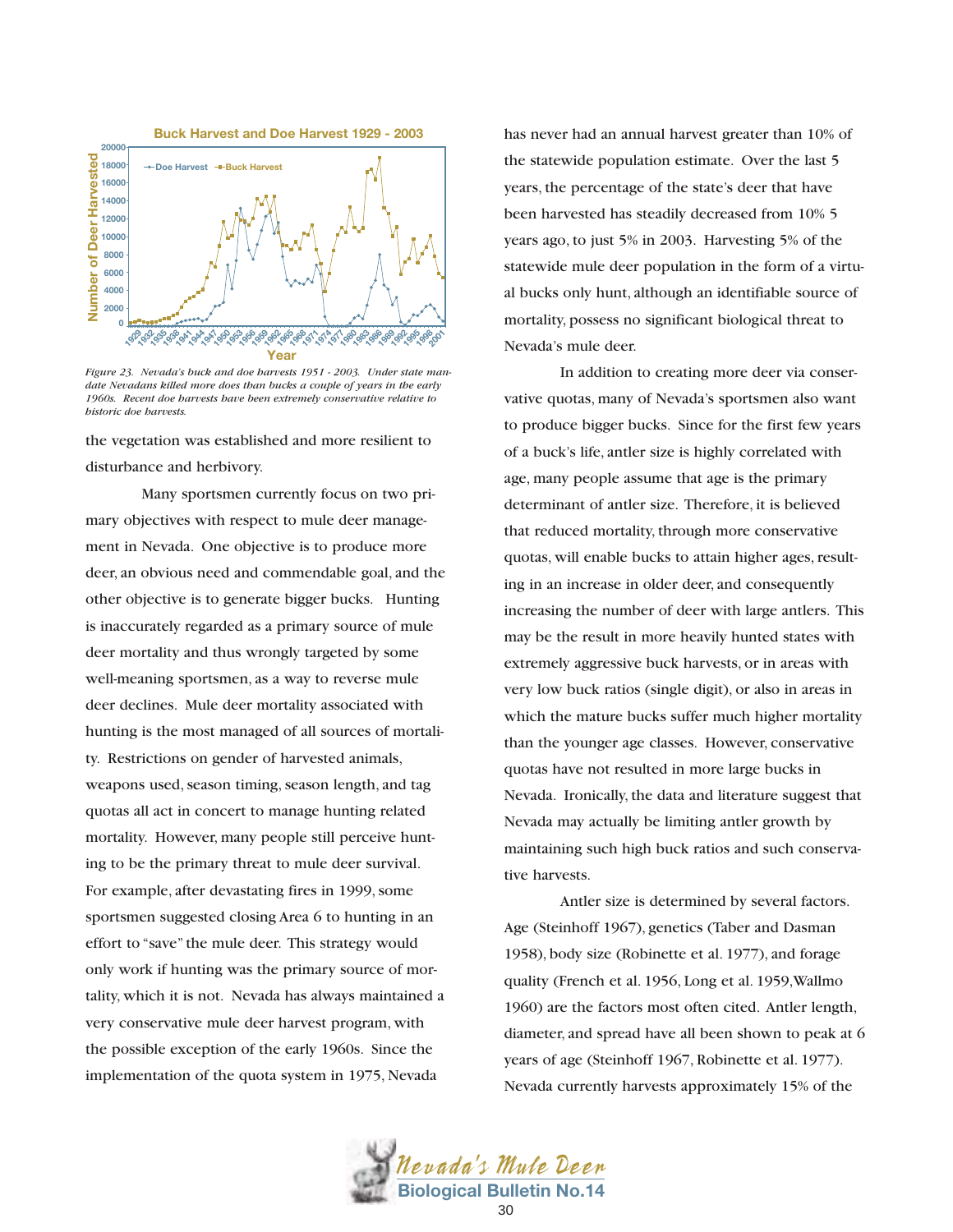state's estimated buck population in any given year. Even if 100% of that buck harvest occurred in bucks 6 years old and older, which harvest data shows isn't true, we would still have a high number of old age bucks. Therefore, due to the conservative harvest in Nevada, buck age and consequently age-related antler size is not limited by harvest.

The role of genetics in mule deer antler development is typically beyond the control of biologists and wildlife managers. Mule deer either possess the appropriate genetic makeup to grow big antlers or they do not. Many studies dismiss genetics as a significant contributor of antler size. Body size and forage quality, not necessarily independent of one another, are factors that we have some control over as wildlife managers. Body size in mule deer, just as with humans, is partly determined by genetics but heavily influenced by forage quality. Numerous studies have demonstrated correlations of antler length and antler volume with body fat or kidney fat. Therefore, most actions that increases body size should result in increased antler size and conversely, most factors reducing body size will result in a commensurate decrease in antler size. For example, an Arizona study on antler growth showed that the percentage of yearling bucks that were spikes dropped from 52 % of the yearling bucks during a drought-impacted summer to 12 % of the yearling bucks during a less severe summer (Swank 1958). Similarly, Snyder (1959) recorded that, among yearling bucks in the Guadalupe Mountains in New Mexico, spikes decreased from 64.4 % of the yearling bucks to 25.7 % of the yearling bucks when total annual precipitation increased 2 fold. There are many examples of increased forage quantity and quality increasing body size and consequently antler size. By increasing the number of bucks in the population on drought-impacted habitats, we may be increasing the level of competition between the bucks (intraspecific competition) and an increase in intraspecific competition in the buck segment of the population, could quite possibly be contributing to reduced body weights and consequently reduced antler size.

In Nevada, bucks initiate antler development in April. Although antler growth is relatively slow for the first month, incredible growth occurs through May, June, and July. Antler growth is affected by both post-winter body condition and forage quality. Winter body condition of mule deer has been shown to affect antler shedding dates and antlerogenesis (new antler growth). Animals in better body condition (more fat) will shed antlers earlier and, all else being equal, produce larger antlers due to their healthier body condition. The forage that is typically plentiful in the spring due to winter snowfall and spring precipitation can begin to lose quality by late June. Long et al. (1959) commented that nutritional levels during the late summer stage of antler growth were most crucial to final antler development. Additionally, reduced forage quality can further compromise antler growth for the animals already suffering from poor body condition because body growth in bucks takes precedence over antler development (French et al. 1955).

During the period of antler production, bucks are grouped together in "bachelor" groups, sharing buck pastures. Increases in buck ratios could possibly be resulting in increased competition amongst bucks for high quality forage and leading to reduced body weights. Antlers apparently have a lower priority for growth than most other body tissues and are therefore more directly affected by limitations in forage quality than body size (Cowan and Long 1962). If increased in competition is occurring, smaller antlers

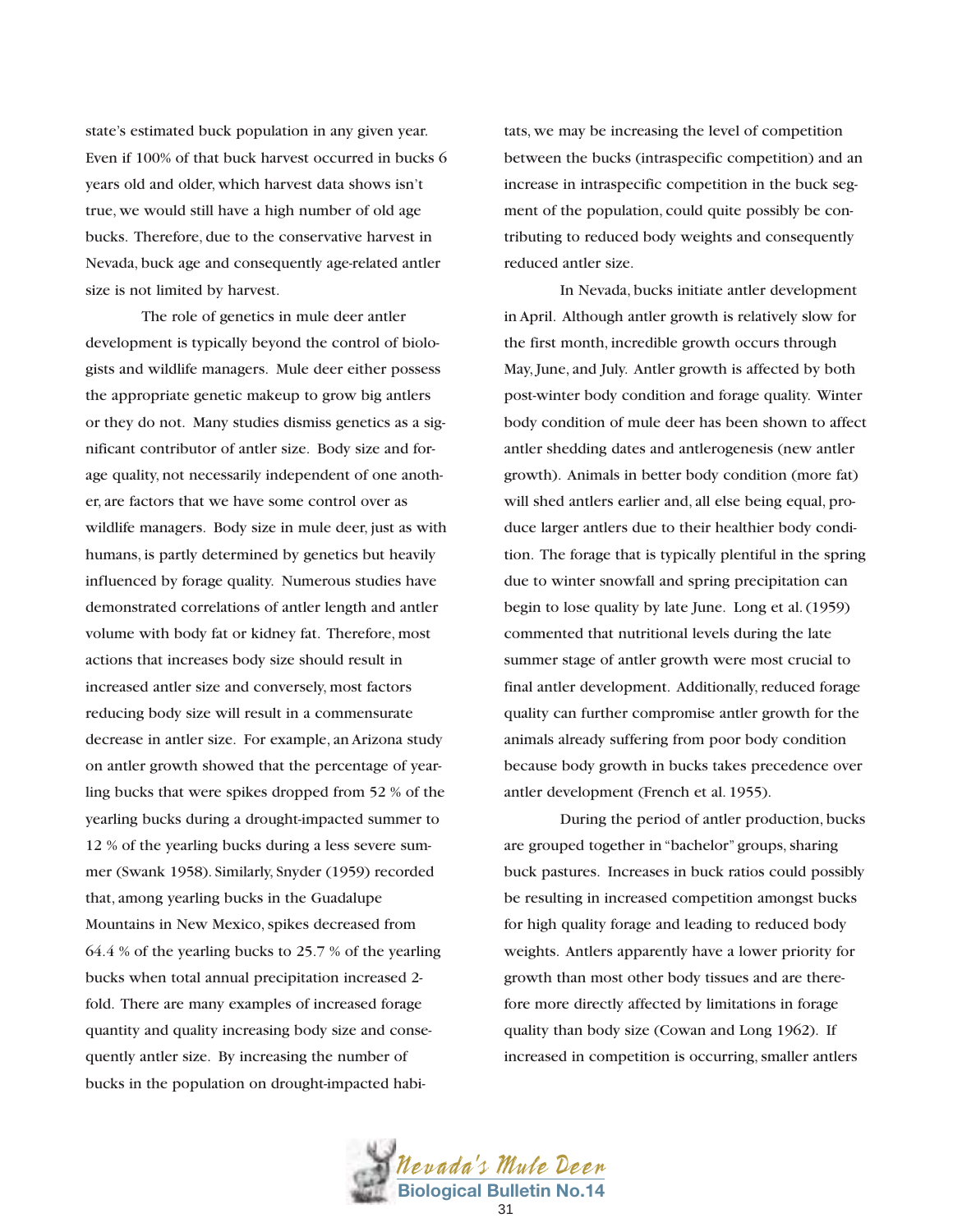may be the outcome given that a 5% reduction in body weight due to food limitation translates to a 50% reduction in antler volume (Park and Day 1942). Nevada is currently experiencing an extended drought that has reduced the quantity and quality of mule deer habitat. Buck ratios have been maintained at high levels (~30 and above) for several years and despite the lost hunting opportunity that results, Nevada's hunters have not realized an increase in the antler size of their quarry.

Data from The Nevada Record Book is consistent with the hypothesis that intraspecific competition may be limiting antler growth. The number of annual entrants in the Nevada Record Book is very small when expressed as a percentage of the total harvest. For the years 1977 through 2002 the percentage of harvested typical mule deer that made the Nevada Record Book varied from a high of just over 0.7 % to a low of just over 0.1 % . The two highest years were 1997 and 1995 followed by 1984 and 1983. The two highest years were years that followed extremely high buck harvest years. Partly due to the false expectation that deer herds were rebounding well from the catastrophic winter of 1992 - 1993, quotas in 1994 and 1996 were fairly liberal, resulting in high buck harvests. Interestingly, the years following these high buck harvests had the highest percentage of the buck harvest entered in the record book.

Another example consistent with the hypothesis that intraspecific competition may be limiting antler growth are the years with the third and fourth highest record book entrants, 1984 and 1983. Both of these years followed significant winter events and buck harvests that were a greater percentage of the population (8%) than we harvested in 2003 (5%). As discussed above, Nevada also had much better precipitation conditions in 1983 and 1984.

Although counterintuitive, these data suggest that in order to increase antler size, especially in the event of poor habitat conditions, buck ratios may need to be maintained at levels lower than 30 bucks per 100 does in populations at or near carrying capacity.

## Competition

Intraspecific competition, as discussed above, may not be the only type of competition limiting antler growth. Interspecific competition may also be decreasing body condition and consequently negatively affecting fawn production and antler development. Species most commonly considered as mule deer competitors include but are not limited to; domestic sheep, cattle, feral horses, and elk. Numerous studies have been conducted to examine the competitive interactions between cattle and mule deer. Studies have not been consistent with respect to their conclusions. Cattle are broad-mouthed bulk feeders while mule deer are narrow-mouthed specialist browsers. However, significant dietary overlap between cattle and mule deer has been reported, and some of the long-term effects of cattle grazing that have been substantiated include; decreased productivity (Cottam and Evans 1945, Robertson and Kennedy 1954), decreased species richness (Reynolds and Trost 1980), decreased fawn hiding cover (bowyer and Bliech 1984), increased invasive species (Pickford 1932, Robertson and Kennedy 1954), and consequently decreased quantity and quality of mule deer habitat.

Very little work has been conducted to examine the potential for competition between feral horses and mule deer. Horses have been observed to aggressively defend water sources in water-limited habitats, at the expense of mule deer. Horses could possibly be in direct competition with mule deer in many areas of the state, especially the more water-limited

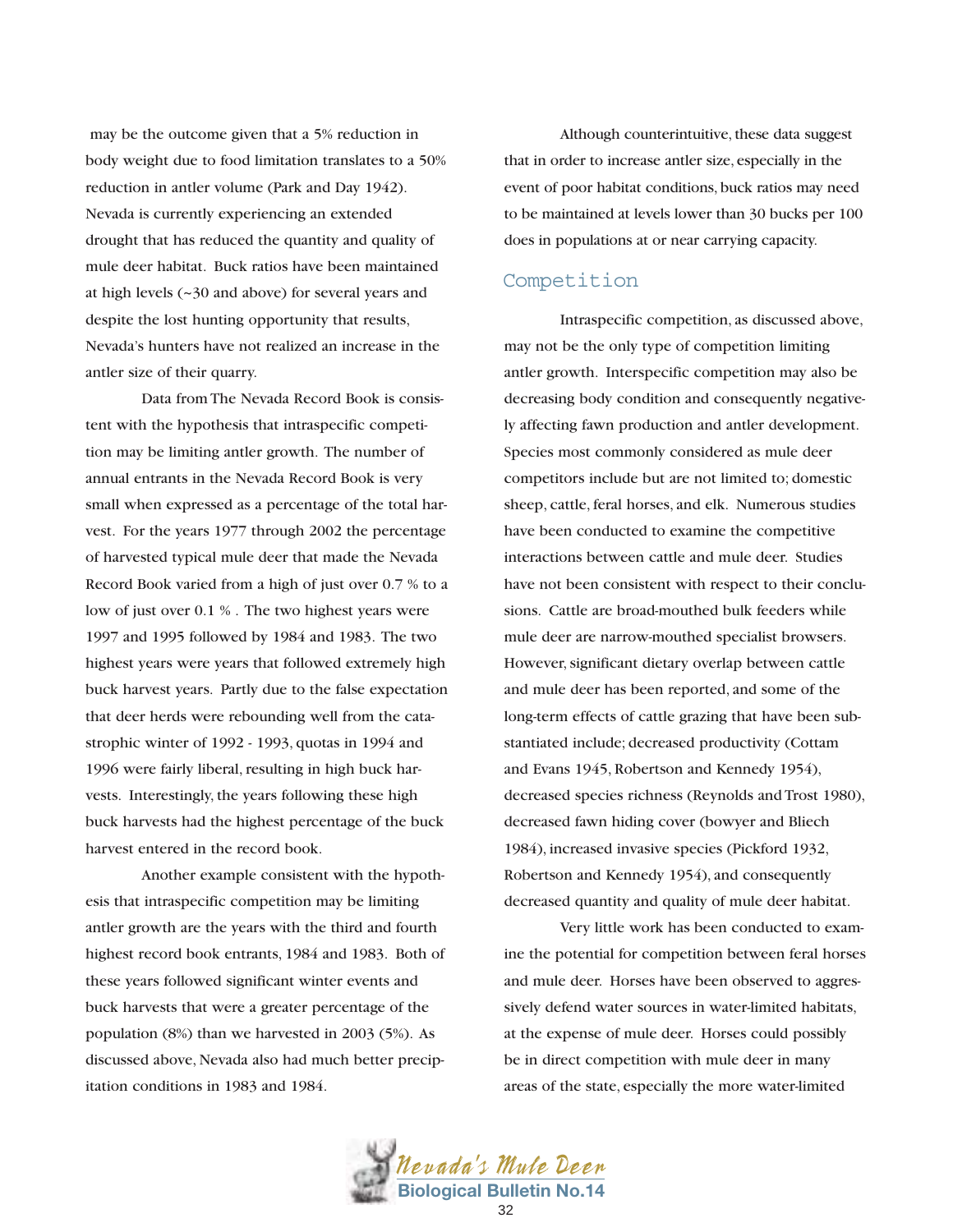portions of their range. The greatest potential for competition likely exists on transitional ranges and winter ranges. Although competition is certainly possible on mule deer summer range, the elevation and terrain of most mule deer summer range, may decrease the potential. Despite recent concerns over wildlife habitat lost to feral horse use, horse numbers are still only a fraction of cattle numbers and, excluding localized incidences, likely provide only a fraction of the competition of cattle.

Despite population numbers well below both cattle and horses, elk have also received blame for the mule deer decline. On December 1, 1997 the Wyoming Cooperative Fisheries and Wildlife Research Unit at Laramie,Wyoming published a document entitled "Potential for Competitive Interactions Between Mule Deer and Elk in the Western United States and Canada:A Review" (Lindzey et al. 1997). This study examined over 480 references including many peer reviewed journal articles, Master's theses, and Ph.D. dissertations. Additionally, biologists from 11 western states and provinces were questioned, all in an effort to determine if elk and mule deer competed for resources. With the exception of the Nevada specific cases, most of what's provided below on competition was taken directly from Lindzey et al. (1997).

Defining competition can be difficult. Most people, when considering elk and mule deer competition, feel simply that if the two animals are occupying the same area during the same time of year, presumably, they are competing for some resource, be it space, shelter, or food. Classic competition theory predicts that if individuals of one species survive longer and/or produce more young than those of the competitors, that species will eventually replace or exclude the other. In competing species, one species' benefit is at some cost to the other

species. In order for competition to be occurring, first there must be a shared resource, food, shelter or space, that when used by one species, precludes its use by the other and consequently benefits the user at the cost of the excluded. However, if potentially competing species are found to coexist over time, as elk and mule deer have for centuries, then many ecologists would surmise that there has been some shift by one or both competitors in their ecological niche (Schoener 1982, 1983). Elk and mule deer are coevolved sympatric species. This simply means that these two animals have lived together for a very long time in the very same areas and under historical habitat conditions, one has yet to exclude the other. Ecological overlap, or use of the same habitat, by elk and mule deer may be an expression of interspecific tolerance (Colwell and Futuyma 1971,Vandermeer 1972). Most sympatric species that use common resources during some period of time are least likely to overlap or use that common resource during periods when conditions are most severe, such as during winter or drought (Schoener 1982, 1983). The hypothesis here is that past evolutionary forces have selected for species' divergent adaptations to harsh conditions, that each species would utilize the set of resources to which it is best adapted and thus reduce competition when survival is already tenuous. Conversely, there may be substantial spatial and dietary overlap when resources are plentiful. For example, in the spring when high quality forage is not limiting, elk and deer can have significant spatial and dietary overlap with no apparent detriment to either species due to abundance of the shared resource. It is only when a shared resource, space, shelter, or food, is limited, that one species can be negatively affected by the consumption of the forage or the occupancy of the space, by the other species and during times of

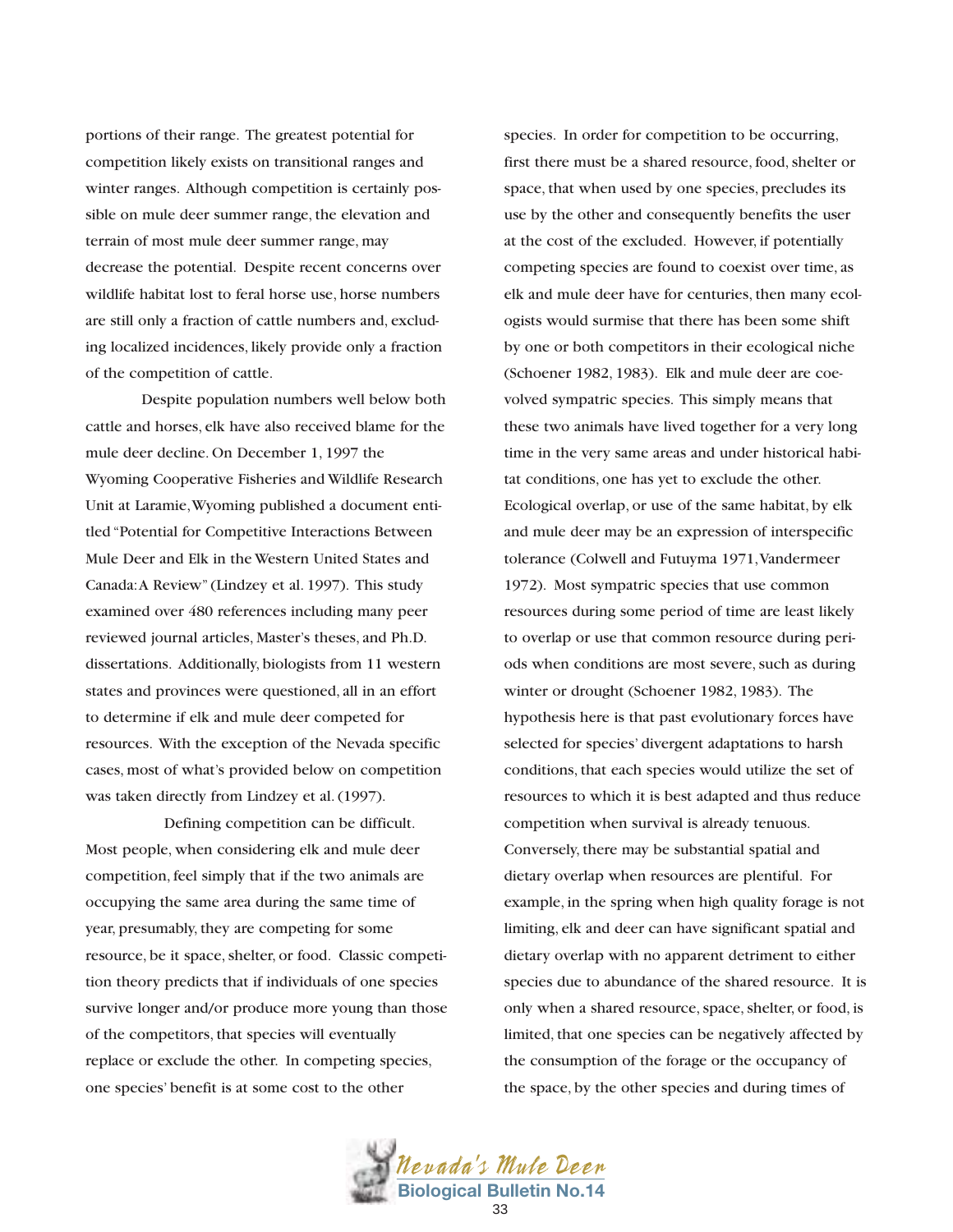severe conditions, niche separation is the greatest, thus minimizing the potential for competition between sympatric species.

Competition in natural systems is generally acknowledged to be difficult to determine (Holt 1977, Pianka 1981, Schoener 1983), stemming from the ambiguous significance of overlap or separation of resource use exhibited by two or more species (Putnam 1996). Significant overlap may indicate competition if the shared resource is scarce, but alternatively may signal the absence of competition if resources are abundant.

Few studies claiming competition between elk and mule deer exist. In the Rocky Mountain states and provinces, winter is generally the period of most limited food and greatest physiological stress from low temperatures, snow cover, and low nutritional value of forage. Studies that appear to support Schoener's (1982) hypothesis regarding niche separation were conducted in Wyoming (Compton 1975), Montana (Mackie 1970, Baty 1995), South Dakota (Wydeven 1979),Alberta (Morgantini 1979), Oregon (Sheehy 1987), Idaho (Ackerman et al. 1984), and provided evidence that there was little spatial and/or dietary overlap between mule deer and elk during winter when food is limited. Compton (1975) reported a very high level of dietary overlap between wintering deer and elk but that they inhabited spatially separated winter ranges. Additionally, in Tule elk and black-tailed deer, niche separation occurred (lower dietary overlap) when high quality forage was limited in winter (Gogan and Barrett 1995). In other parts of their range, sympatric deer and elk face greater environmental stresses during hot, dry summer months. In New Mexico (Sivinski 1979) and Utah (Julander and Jeffery 1964), both found that deer and elk were spatially separated during these severe conditions.

The majority of studies reviewed in the report by Lindzey et al., indicated that sympatric populations of mule deer and elk tend to partition resources during periods when resources are probably most scarce.

Several physical, physiological, and ecological differences are present between elk and mule deer.

Thermoregulation - Thermally critical environments for mule deer during winter occurred at temperatures  $\lt$  -20(C and  $\gt$  +5(C and for elk at temperatures  $\langle$  -20(C and  $\rangle$  +20(C. In summer, thermoregulatory costs increased in deer at temperatures > 25(C and in elk when temperatures exceeded 25-30(C (Parker and Robbins 1984). Energy cost of foraging for both species depends on forage type and abundance (Wickstrom et al. 1984). Elk tend to select sites more on a basis of solar and thermal radiation rather than ambient temperature and seek what Beall (1976) refers to as a "comfort zone." Merrill (1991) concluded that elk do not require cover in summer to maintain body temperatures, but McCorquodale et al. (1986) found cow elk preferred to bed in gullies and ravines with cooler conditions than flat land and low vegetation in the shrub-steppe of Washington. Although both elk and mule deer possess numerous sweat glands, mule deer apparently sweat minimally while elk have extensive sweating capabilities (Parker and Robbins 1984). Deer pant and elk sweat to dissipate heat in hot environments. Elk appear to have a greater latitude than deer in habitat selection during summer because of their ability to dissipate heat more effectively than deer.

Locomotion - Cost of locomotion is proportionately similar in the absence of snow (Parker et al. 1984) but snow generally exerts a greater energy demand on deer than elk (Wickstrom et al. 1984). Cost of locomotion in light, powdery snow is more

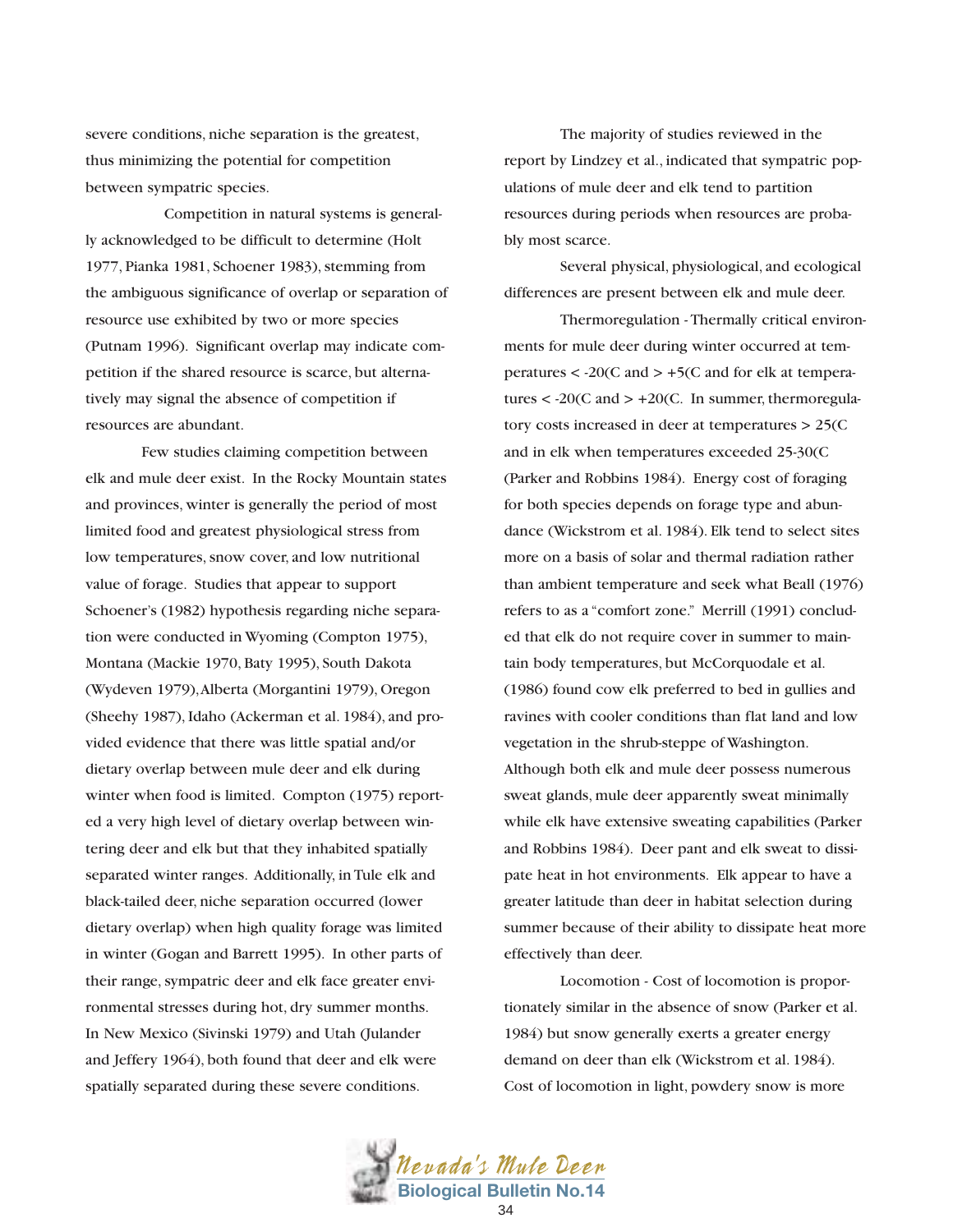costly for deer than elk, but proportionately less costly for deer in dense snow because of their reduced sinking depth (Parker et al. 1984). Hobbs' (1989) model predicted that winter mule deer survival was more sensitive to snow depth than temperature. Greater leg length also seems to benefit elk as it relates to the energy cost of locomotion in the snow. Because they are less influenced by snow depths and higher ambient temperatures than deer, elk will likely have a greater area available to them in the winter as well as summer. Parker (1983) predicted that snow depth, because of the increased costs of locomotion to animals would influence winter habitat use by both deer and elk with deer being the most sensitive to snow depths. Snow depths of 25 cm (10 in.) were sufficient to discourage use and stimulate elevational movements in mule deer (Wallmo and Gill 1971); elk distribution and resource use patterns are generally affected by snow 46 cm (18 in.) deep (Beall 1976). Although elk may be able to move through snow up to 70 cm (28 in.) deep, they apparently prefer to feed in areas covered by snow depths less than 40 cm (16 in. Sweeny and Sweeny 1984).

Diet choices of deer and elk should reflect each species' unique anatomical and physiological adaptations (Baker and Hobbs 1987). Elk and mule deer diet selection and digestive morphology indicate that they utilize foods differently (Hobbs et al. 1983, Baker and Hansen 1985). Hobbs et al. (1983) documented that plant parts eaten by deer were more digestible and had twice the crude protein levels of plant parts eaten by elk. Hobbs et al. (1983) and Collins and Urness (1983) noted that mule deer ate more browse than elk and elk more grass than deer. Estimated energetic costs of foraging for the two species support general dietary differences. Wickstrom et al. (1984) concluded that deer were

well adapted to exploit low-biomass, shrub habitats while elk were better suited to forage in high biomass, herbaceous or mixed communities.

Elk and deer have anatomical and physiological traits that would seemingly facilitate their ecological separation. Each is best suited to eat and digest specific food types. Elk are capable of thriving on predominantly grass diets while deer require higher quality forages to meet metabolic needs. Body size and herd-forming behavior of elk generally mean they will choose to feed in areas of higher food biomass and move more while feeding than deer. Hansen and Clark (1977) have concluded that dietary overlap has not caused the apparent decline in mule deer numbers. Studies that have examined diets of sympatric deer and elk have not demonstrated resource competition. Additionally, Kvale and Kuck (1984) and Oedekoven and Lindzey (1987) found that on winter ranges used in common by deer and elk, the species tended to spatially separate by elevation and plant community.

Coincident with increasing elk ranges, mule deer populations had declined but often in areas where elk did not occur. Eight of 11 states reported deer had declined where elk were not present. Eight of 11 states reported that habitat changes have



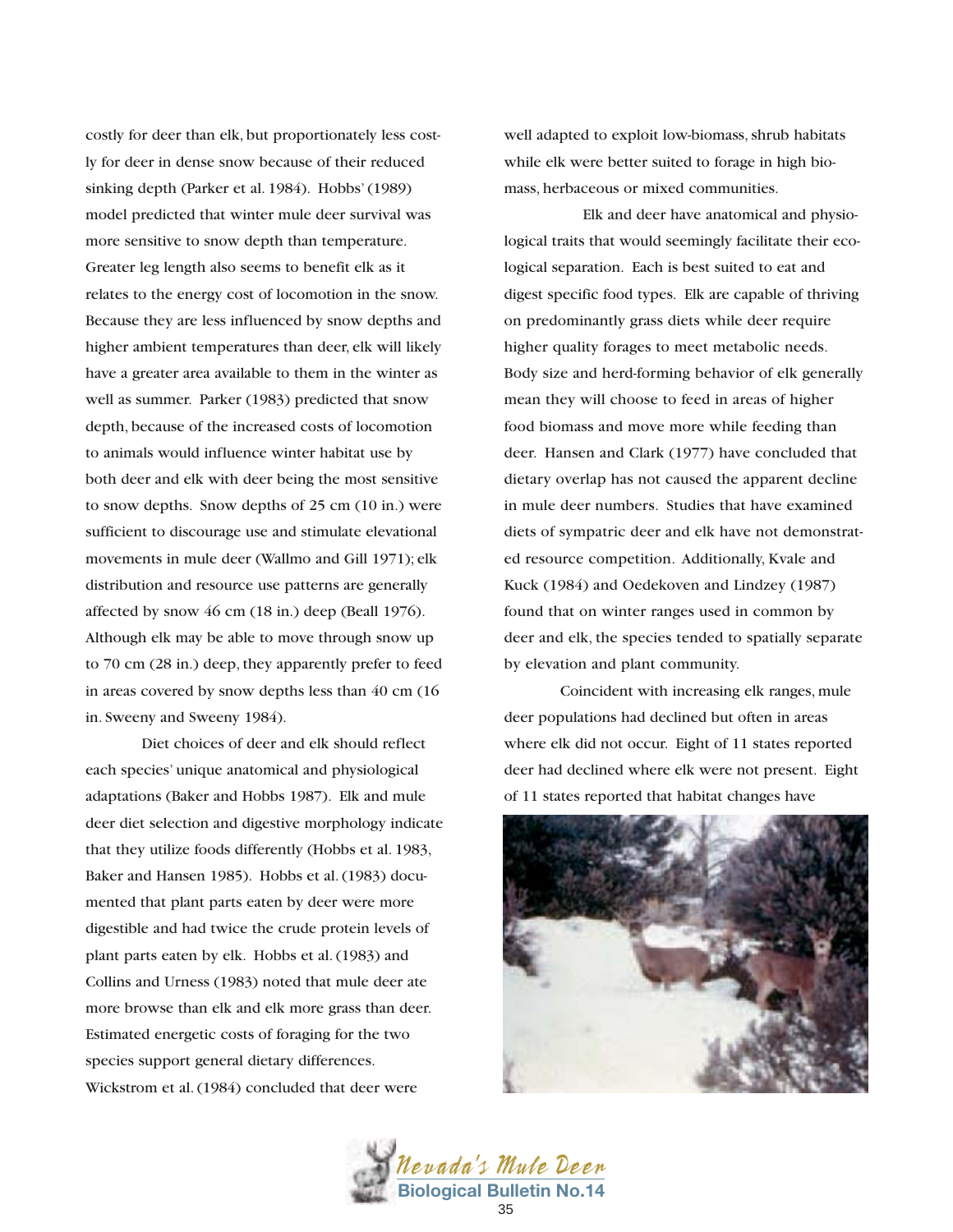favored elk. Habitat changes are more often cited than competition with elk when attempting to explain decreases in the west's mule deer numbers. Mule deer population declines have been attributed to many factors including hunting, range deterioration or changes due to overbrowsing, vegetation succession, livestock grazing and competition, predation, destruction or loss of habitat, and climate/weather changes (Mackie et al. 1982). These same factors were reported by the biologists from the 11 western states and provinces. Also reported to have made habitats less favorable for mule deer were; timber harvest, mechanical treatments, fires, chemical control, and livestock grazing. Although widely variable, successional changes in vegetation communities undoubtedly impact the habitats of both mule deer and elk and may allow one or the other to increase in numbers. Successional changes that favor elk populations may be particularly significant as mule deer habitats become increasingly restricted.

Because the two species often overlap in distribution and use of habitats, it is appropriate to question whether the growth of elk populations has contributed to the apparent decline of mule deer. However, competition is difficult to isolate from other factors that influence population dynamics in natural systems. Observations from states and provinces provided no consistent trends in populations of the two species, when sympatric, that would suggest a causeand-effect relationship. Mule deer populations had apparently declined, grown or remained the same in the presence of elk while showing similar trends where elk were absent or present only in small numbers. Research studies aimed at examining the relationship between deer and elk provided similarly equivocal results. Most commonly, studies failed to demonstrate competition between the species.

Elk and deer differ anatomically and physiologically, presumably providing ample opportunity for separation in resource use patterns even if they overlap spatially. Even if the diets of the two overlap during one or more seasons, it may be of little consequence to their potential to compete because the two species segregate spatially. Even where deer and elk share the same range during periods of food scarcity, amount of dietary overlap has varied. Dietary preferences, digestive capabilities, and spatial segregation apparently allow deer and elk to co-exist without competing.

Obviously, much is different since pre-settlement times. The character of the habitats has changed through natural vegetation successional patterns. Changes in land uses and historical fire frequencies coupled with vegetation treatments aimed at increasing domestic livestock forage have also altered the landscape. Changes in the habitats necessitate realignment in the proportional abundances of these two species. Deer and elk may simply be independently responding to general changes in the availability and suitability of habitats.

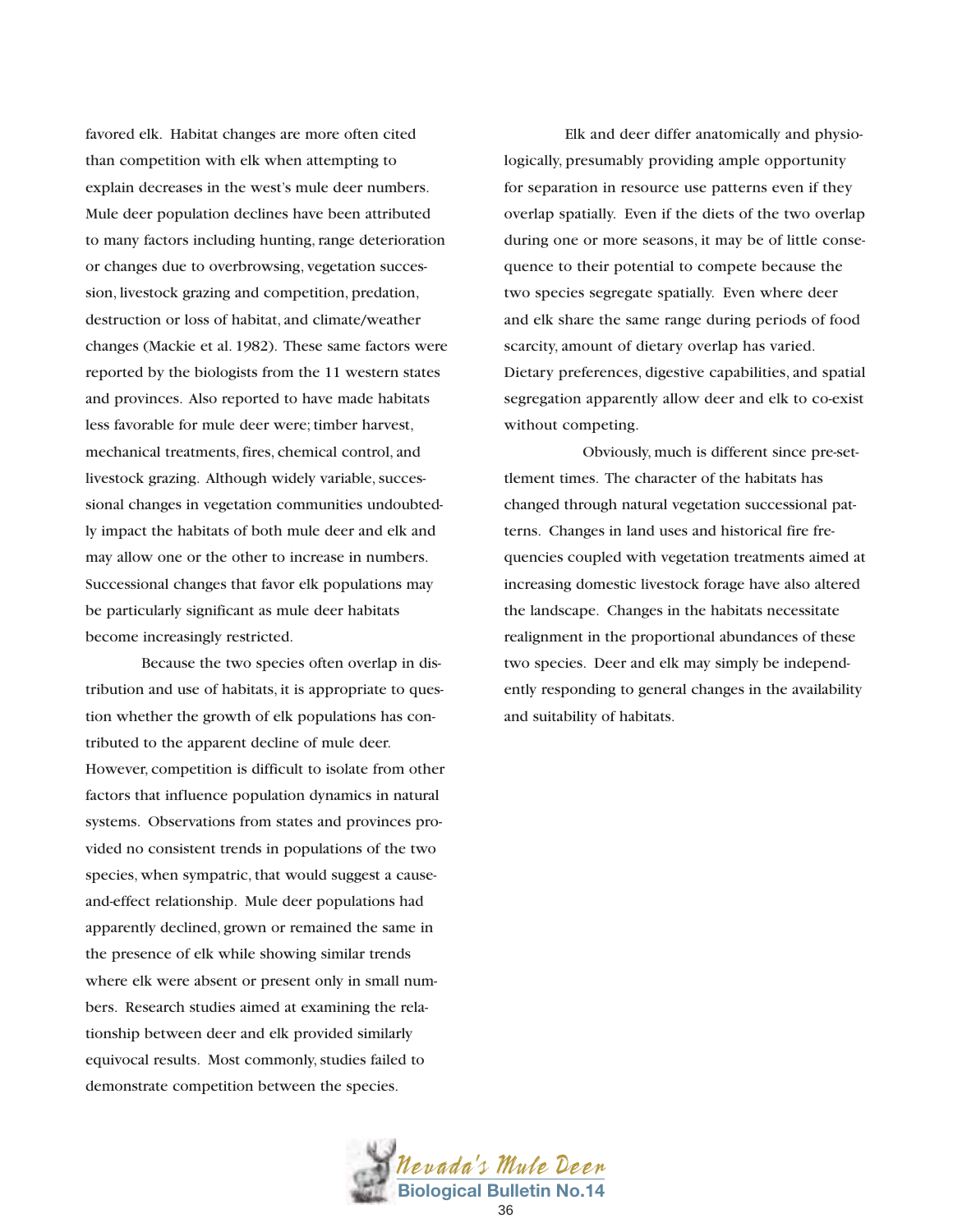## Summary- The Whole Story

This document has revealed and discussed a number of factors that impact mule deer (appendix 2). Each of these factors is a piece of a complex puzzle, with effects varying through time and space. The challenge that remains is to combine the findings of science with data from Nevada to synthesize and clarify a comprehensive account of Nevada's mule deer population dynamics.

Historically, although widespread, mule deer were sparse, probably only experiencing localized episodes of abundance resulting from various disturbance events. Prior to European Americans arrival in Nevada, the vegetation was not conducive to large numbers of mule deer. Depending on the location, some sites were dominated by decadent, old-aged browse, while others had an abundance of grass. Neither offered mule deer much forage value. As the gold rush, Comstock Lode, railroad, livestock industry, and their associated infrastructures changed Nevada's landscape, mule deer were poised to capitalize.

In 1906, approximately 50 years after the widespread landscape scale disturbances, the predecessor to today's United States Forest Service (USFS) the United State Forest Reserves was founded, resulting in increased production and protection of mule deer summer range. Old, poor quality forage was replaced by new, high quality forage. Even more mule deer habitat was created as grazing of grasses and forbs caused an increase in shrubs. As a result of removal of fine fuels by livestock, fire frequencies decreased and further assisted the dominance by mule deer favored shrub species.

In 1934 the predecessor of today's Bureau of Land Management (the United States Grazing Service) implemented the Taylor Grazing Act which resulted in improved management of critical mule deer transition range and winter range. In addition to federal protection of prime, fawn producing summer ranges by the USFS and critical transition and winter ranges by the BLM, the federal government was also aggressively removing predators at unfathomable rates. The stage had been set for the mule deer irruptions that constituted the "initial increase" phase. Mule deer responded favorably and their populations and harvest levels both increased to levels never before seen, peaking in the mid to late 1950s.

Mule deer populations began their first significant decline around 1958. Drought conditions existed throughout the state prompting the governor to declare "a state of drought" in 1961. Despite this period representing the most active years of predator control in Nevada's history, and despite having ideal vegetational composition for mule deer, mule deer populations simply could not withstand the severe drought conditions that persisted. Further complicating the effects of the drought was the conversion of millions of acres of winter range to crested wheatgrass seedings. The drought prevailed as the population experienced its "initial decrease." Also potentially contributing to the rate of the decline were the aggressive doe harvests. For two years during the early 1960s, doe harvests exceeded buck harvests, as was mandated by the state legislature, to help quell fears of potential resource damage by the huge mule deer populations.

Mule deer continued to decline until the mid 1970s. By the time Nevada's mule deer populations had reached their low point, all doe hunts had been closed and a restrictive quota system had been implemented. This period marked the beginning of the "secondary increase" phase. High fawn ratios, ideal weather conditions, and high predator take likely combined to create the second mule deer population peak of the century. Although things looked pretty

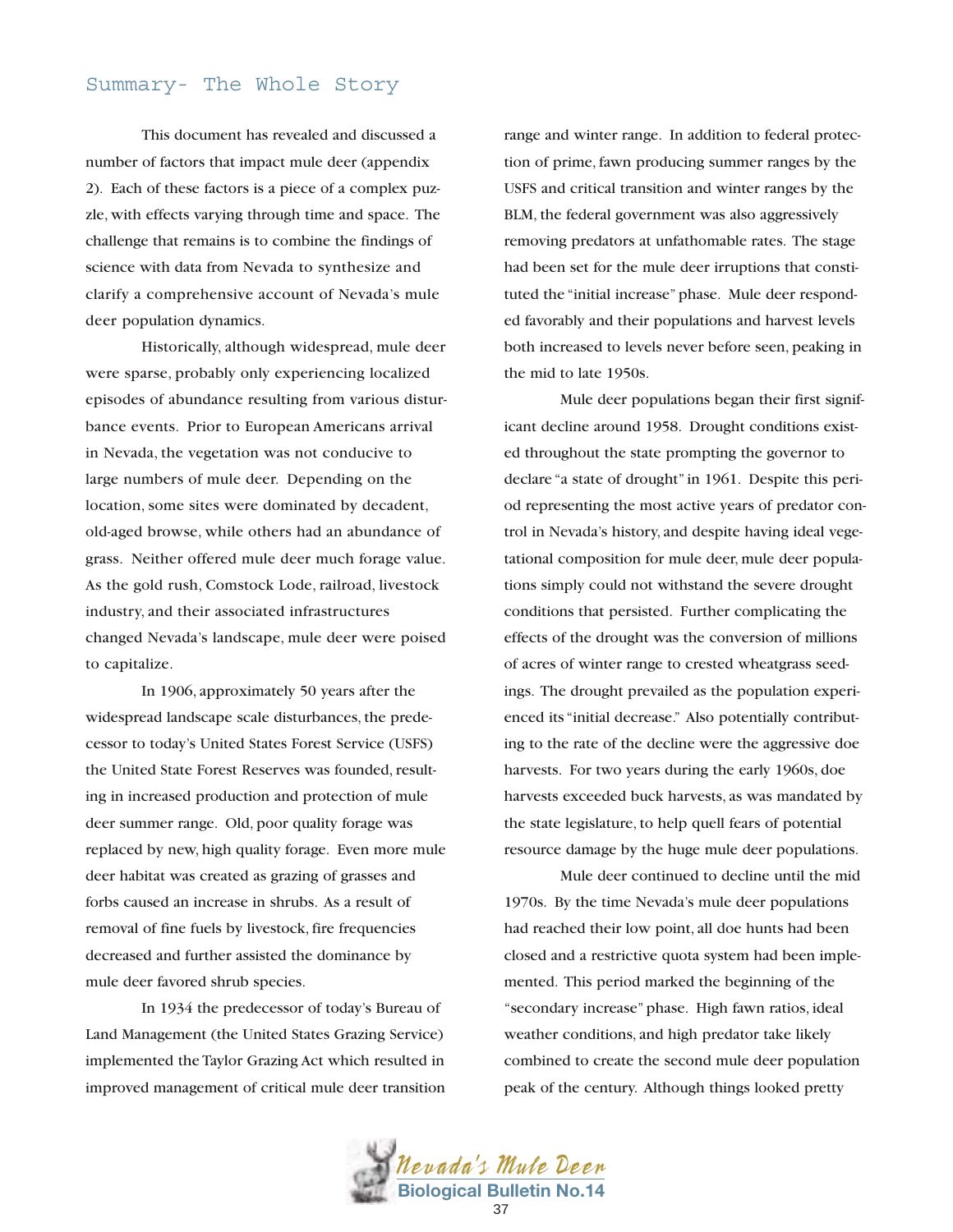rosy for mule deer in the late 1980s, the high times wouldn't last as the culmination of numerous negative factors were about to take effect.

The vegetation that was so instrumental in the "initial increase" of mule deer was getting old and beginning to lose its vigor. The century-long grazing practices were reducing diversity and productivity on many of Nevada's rangelands. Invasive weeds, assisted by fire were taking over ever more of the deers habitat. Pinyon and juniper were also encroaching into mule deer habitats at unprecedented rates. Nevada's human population was rapidly expanding, and roads, mines, houses, and the resulting traffic were imposing an ever-increasing burden on mule deer populations. As drought conditions began to negatively affect the quantity and quality of forage, mortality from all sources increased. The weakened condition of Nevada's mule deer became readily apparent as it resulted in a catastrophic dieoff in the winter of 1992 - 1993.

Still stuck in a drought cycle, we strive to meet mule deer glory from the past. Not realizing that all-time population peaks are unrealistic goals as population objectives, we limit the harvest of does, restrict harvest of bucks, remove predators and still do not see a response in mule deer populations as they remain low. Meanwhile, Nevada continues to experience incredible human population growth, develop houses and businesses on crucial deer winter range, and experience the conversion of millions of acres of mule deer habitat to fire prone weeds and pinyon-juniper. However, there is hope—hope for favorable climatic conditions, such as summer rain to help mule deer overcome the difficulty of deriving nutrients and energy from ineffectual browse and hope for habitat treatments that will restore young vigorous browse accompanied by an intact native

understory. We must actively protect existing mule deer habitat while we create and restore new mule deer habitat because the reality remains that as mule deer habitat goes, so goes the mule deer.

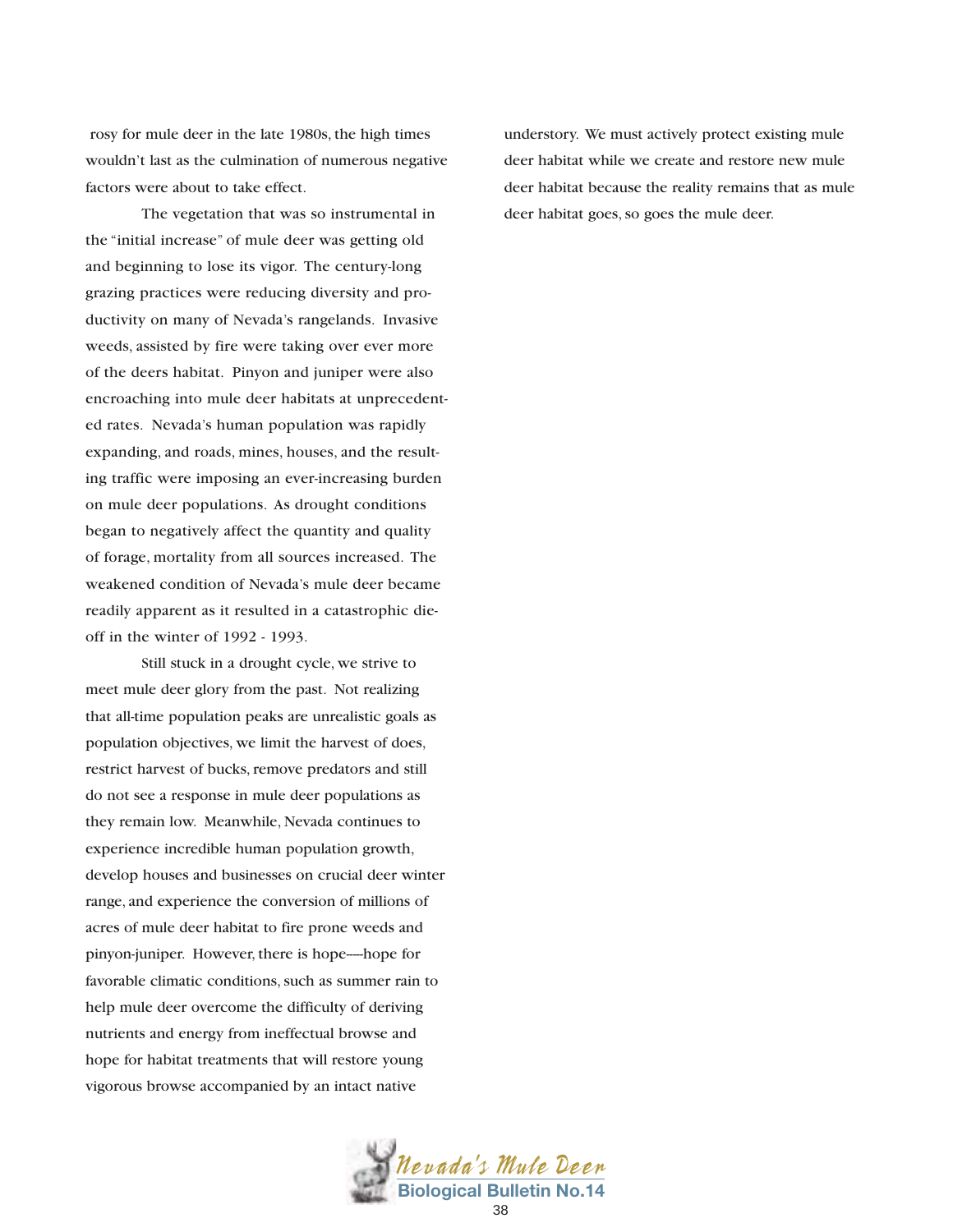## Bibliography and Literature Cited

Ackerman, B.B., L. Kuck, E.H. Merril, and T.P. Hemker. 1984. Ecological relationships of mule deer, elk and moose. pp. 151-268 in L. Kuck (editor).

Southeast Idaho Wildlife Studies,Volume I, Phase I. Idaho Department of Fish and Game, Pocatello.

Anderson, 1972a. Indices of carcass fat in a Colorado mule deer population. Journal of Wildlife Management 36:579-94.

Angell, R.F. and R.F. Miller. 1994. Simulation of leaf conductance and transpiration in Juniperus occidentalis. Forest Sci. 40:5-17.

- Arno, S.F. 1985. Ecological effects and management implications of Indian fires. pp. 81-86 in J.E. Lotan, B.M. Kilgore,W.C. Fischer, and R.W. Mutch, editors. Proceedings, wilderness fire symposium. USDA Forest Service, Intermountain Forest and Range Experiment Station, Ogden, Utah, General Technical Report 182.
- Austin, D.D. and P.J. Urness. 1985. Values of four communities for mule deer on ranges with limited summer habitat. Journal of Range Management 38: 167-171.
- Austin, D.F., Urness, P.J., and Riggs, R.A. 1986. Vegetal change in the absence of livestock grazing, mountain brush zone, Utah. Journal of Range Management 39(6):514-517.

Baker, D.L., and D.R. Hansen. 1985. Comparative digestion of grass in mule deer and elk. Journal of Wildlife Management 49:77-79.

- Baker, D.L., and N.T. Hobbs. 1987. Strategies of digestion: digestive efficiency and retention time of forage diets in montane ungulates. Canadian Journal of Zoology 65:1978-1984.
- Ballard,W.B., D. Lutz,T.W. Keegan, L.H. Carpenter, and J.C. deVos, Jr. 2001. Deer- predator relationships: a review of recent North American studies with emphasis on mule and black-tailed deer. Wildlife Society Bulletin 29(1):99-115.
- Baty, G.R. 1995. Resource partitioning and browse use by sympatric elk, mule deer and white-tailed deer on a winter range in western Montana. M.S.Thesis. University of Montana, Missoula. 228 pp.
- Beall, R.C. 1976. Elk habitat selection in relation to thermal radiation. Pages 97-100 in S.R. Hieb (editor). Proceedings of the Elk-Logging-Roads Symposium. University of Idaho, Moscow.

Blaxter, K.L. 1962.The energy metabolism of ruminants. London: Hutchinson scientific and Technical. 329 pp.

Bowyer, R.T., and V.C. Bleich. 1984. Effects of cattle grazing on selected habitats of southern mule deer. California Fish and Game 70(4):240-247.

Buckhouse, J.C. and J.L. Mattison. 1980. Potential soil erosion of selected habitat types in the high desert region of central Oregon. Journal of Range Management 33:282-285.

Burkhardt, J.W. and E.W.Tisdale. 1969. Nature and successional status of western juniper vegetation in Idaho. Journal of Range Management 22:264-270 Burkhardt, J.W. and E.W.Tisdale. 1975. Causes of juniper invasion in southwestern Idaho. Ecology 57:472-484.

Campbell, R.S. 1954. Fire in relation to forest grazing. Unasylva 8:154-158.

Clements, C.D. and J.A.Young. 2001.Antelope bitterbrush seed production and stand age. Journal of Range Management 54:269-273

Collins,W.B., and P.J. Urness. 1983. Feeding behavior and habitat selection of mule deer and elk on northern Utah summer range. Journal of Wildlife Management 47:646-663.

Colwell, R.K., and D.J. Futuyma. 1971. On the measurement of niche breadth and overlap. Ecology 52:567-576.

Compton,T.L. 1975. Mule deer-elk relationships in the western Sierra Madre area of southcentral Wyoming.Wyoming Game and Fish Department Wildlife Technical Report Number 1. 123 pp.

Cook, C.W., L.A. Stoddard, and L. E. Harris. 1952. Determining the digestibility and metabolizable energy of winter range plants by sheep. Journal of Animal Science 11:578-590.

Cooper, C.F. 1961.The ecology of fire. Scientific American 204:150-156.

Cottom,W.P. and F.R. Evans. 1945.A comparative study of the vegetation of grazed canyons of the Wasatch Range, Utah. Ecology 26:171-181.

Cottom,W.P. and G. Stewart. 1940. Plant succession as a result of grazing and of meadow desiccation by erosion since settlement in 1892. Journal of Forestry 38:613-626. meadow desiccation by erosion since settlement in 1892. Journal of Forestry 38:613-626.

Cowan, R.L. & Long,T.A. 1962. Studies on antler growth and nutrition of white-tailed deer. Proc. Nat.White-tailed Deer Disease Symp. I, 54-60. Dasman W.P & Blaisdell J.A. 1954. Deer and forage relationship on the Lassen-Washoe interstate winter deer range. California Fish Game, 40, 309-12. Daubenmire R. 1968. Ecology of fire in grasslands.Advances in Ecological Research. 5:204-266.

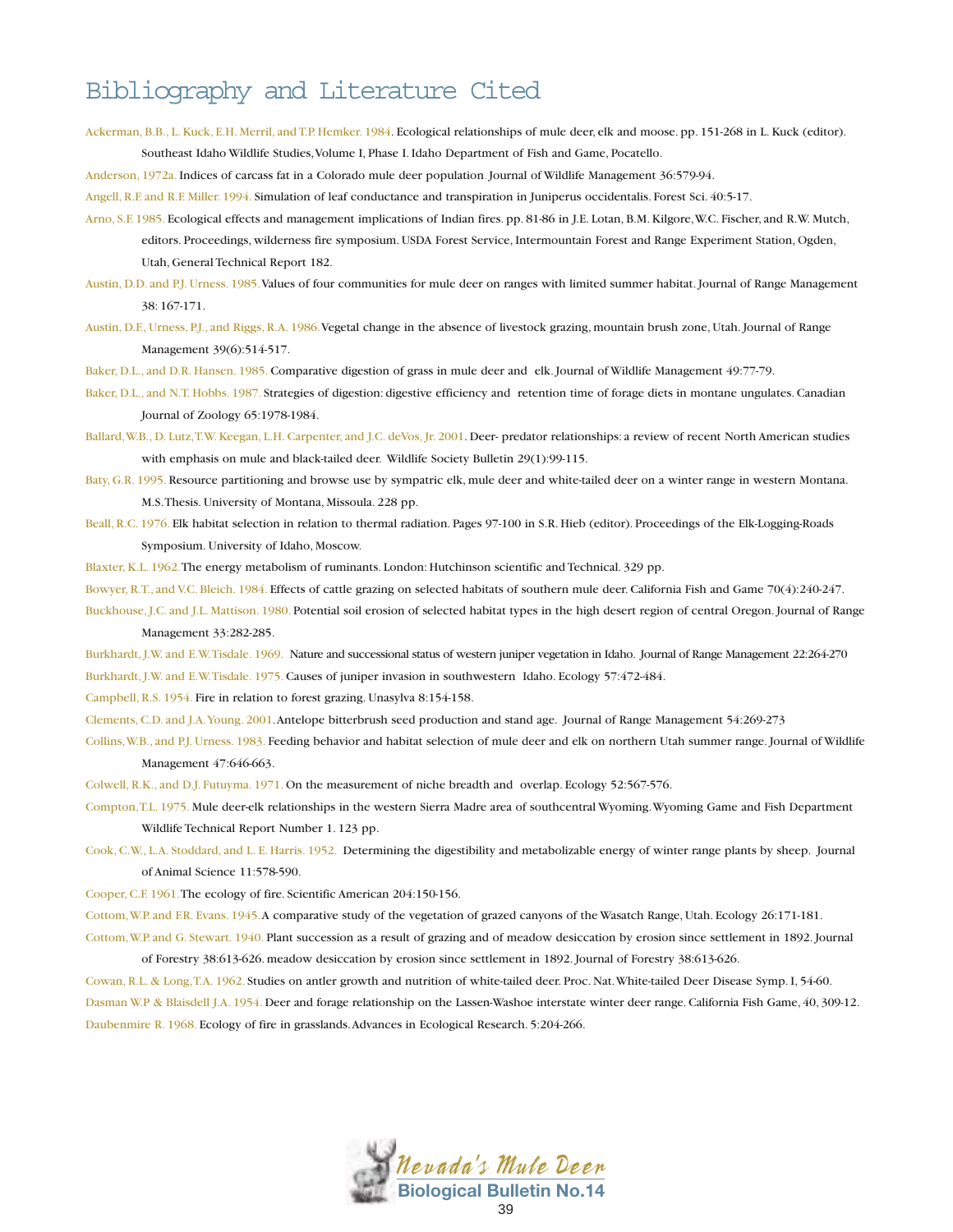Dietz, D.R. and J.G. Nagy. 1976. Mule deer nutrition and plant utilization. pp. 71-78. In: Proc, Mule Deer Decline in the West. Utah State Univ., Logan, Ut.

- Dietz D.R..Udall R.H. & Yeager L.E. 1962. Chemical composition and digestibility by mule deer of selected forage species, Cache La Poudre Range, Colorado.Tech. Publs Colo. Game and Fish Dept. 14, 89.
- Driscoll, R.S. 1964.Vegetation-soil units in the central Oregon juniper zone. Res. Pap. PNW-19, USDA-For. Serv. Pacific Northwest For.And Range Exp. Sta. Portland, Ore.
- Ellison, L. 1960. Influence of grazing on plant succession of rangelands. Bot. Rev. 26:1-78.
- French, C.E.; McEwan, L.C.; Magruder, N.D.; Ingram, R.H.; and Swift, R.W. 1955. Nutritional requirements of white-tailed deer for growth and antler development. Bulletin 600. University Park: Pennsylvania Agricultural Experiment Station. 50 pp.
- Gogan, P.J.P., and R.H. Barrett. 1995. Elk and deer diet in a costal prairie-scrub mosaic, California. Journal of Range Management 48:327-335.
- Gruell, G.E. 1985. Fire on the early western landscape. Northwest Sci. 59:97-107.
- Gruell, G.E. 1986. Post 1900. Mule deer irruptions in the intermountain West: principal cause and influences. USDA Forest Service, Intermountain Research Station, Ogden, Utah, General Technical Report 206. 37 pp.
- Gruell, G.E. 1999. Historical and modern roles of fire in pinyon juniper.Pages 24-28 in S.B.Monsen and R.Stevens (compilers). Proceedings:ecology and
	- management of pinyon-juniper communities within the Interior West. Proceedings RMRS-P-9, U.S. Department of Agriculture, Forest Service, Rocky Mountain Research Station,Ogden,UT

Hansen, R.M., and R.C. Clark. 1977. Foods of elk and other ungulates at low elevations in northwestern Colorado.Journal of Wildlife Management 41:76-80. Hess, M. 1990.The 1860 Nevada big game record book. Pages 41 - 48. in Nevada Wildlife Record Book, second edition.

Hobbs, N.T. 1989. Linking energy balance to survival in mule deer: development and test of a simulation model.Wildlife Monographs 101:1-39 Hobbs, N.T., D.L. Baker, and R.B. Gill. 1983. Comparative nutritional ecology of montane ungulates during winter.Journal of Wildlife Management 47:1-16. Holt, R.D. 1977. Predation, apparent competition, and the structure of prey communities.Theoretical Population Biology 12:197-229.

Hormay,A.L. 1943. Bitterbrush in California. Re. Note 39. USDA, Forest Service, Berkeley, Calif.

- Julander, O. 1962. Range management in relation to mule deer habitat and herd productivity. Journal of Range Management 15:278-281.
- Julander, O., and D.E. Jeffery. 1964. Deer, elk, and cattle range relations on summer range in Utah.Transactions of the North American Wildlife and Natural Resource Conference 29:404-413.
- Julander, O.; Robinette,W.L.; and Jones, D.A. 1961. Relation of summer range condition to mule deer herd productivity. Journal of Wildlife Management 25:54-60.
- Kvale, C.T., and L. Kuck. 1984.Winter range use by mule deer, elk, and moose. Pages 29-150 in L. Kuck (editor). Southeast Idaho Wildlife Studies, Volume I, Phase I. Idaho Department of Fish and Game, Pocatello.
- Lindzey, F.G.,W.G. Hepworth,T.A. Mattson, and A.F. Reese. 1997. Potential for competitive interactions between mule deer and elk in the western united states and canada: a review. Prepared for the Western States by the Wyoming Cooperative Fisheries and Wildlife Research Unit at Laramie,Wyoming.
- Long,T.A.; Cowan, R.L.Wolfe, G.W.; Rader,T. and Swift, R.W. 1959. Effect of seasonal feed restriction on antler development of white-tailed deer. Pennsylvania State University Agricultural Experiment Program Report 209. 11 pp.
- Mackie, R.J. 1970. Range ecology and relations of mule deer, elk, and cattle in the Missouri River Breaks, Montana. Wildlife Monographs 20.79 pp. Mackie, R.J., K.L. Hamlin, and D.F. Pac. 1982. Mule deer. Pages 862-877 in J.A. Chapman and G.A. Feldhamer (editors). Wild Mammals of North

America: Biology, Management, and Economics.The Johns Hopkins University Press, Baltimore.

- Madany, M.H. and N.E.West. 1983. Livestock grazing-fire regime interactions withinmontane forests of Zion National Park, Utah. Ecol. 64:661-667. McConnell, R.B. and J.G. Smith. 1977. Influence of grazing on age-yield interactions in bitterbrush. Journal of Range Management 30:91-93 McCorquodale, S.M., K.J. Redeke, and R.D.Taber. 1986. Elk habitat use patterns in the shrub-steppe of Washington. Journal of Wildlife Management 50:664-669. Merril, E.H. 1991.Thermal constraints on use of cover types and activity time of elk.Applied Animal Behaviour Science 29:251-267.
- Miller, R.F. and J.A. Rose, 1999. Fire History and western juniper encroachment in sagebrush steppe. Journal of Range Management 52:550-559.

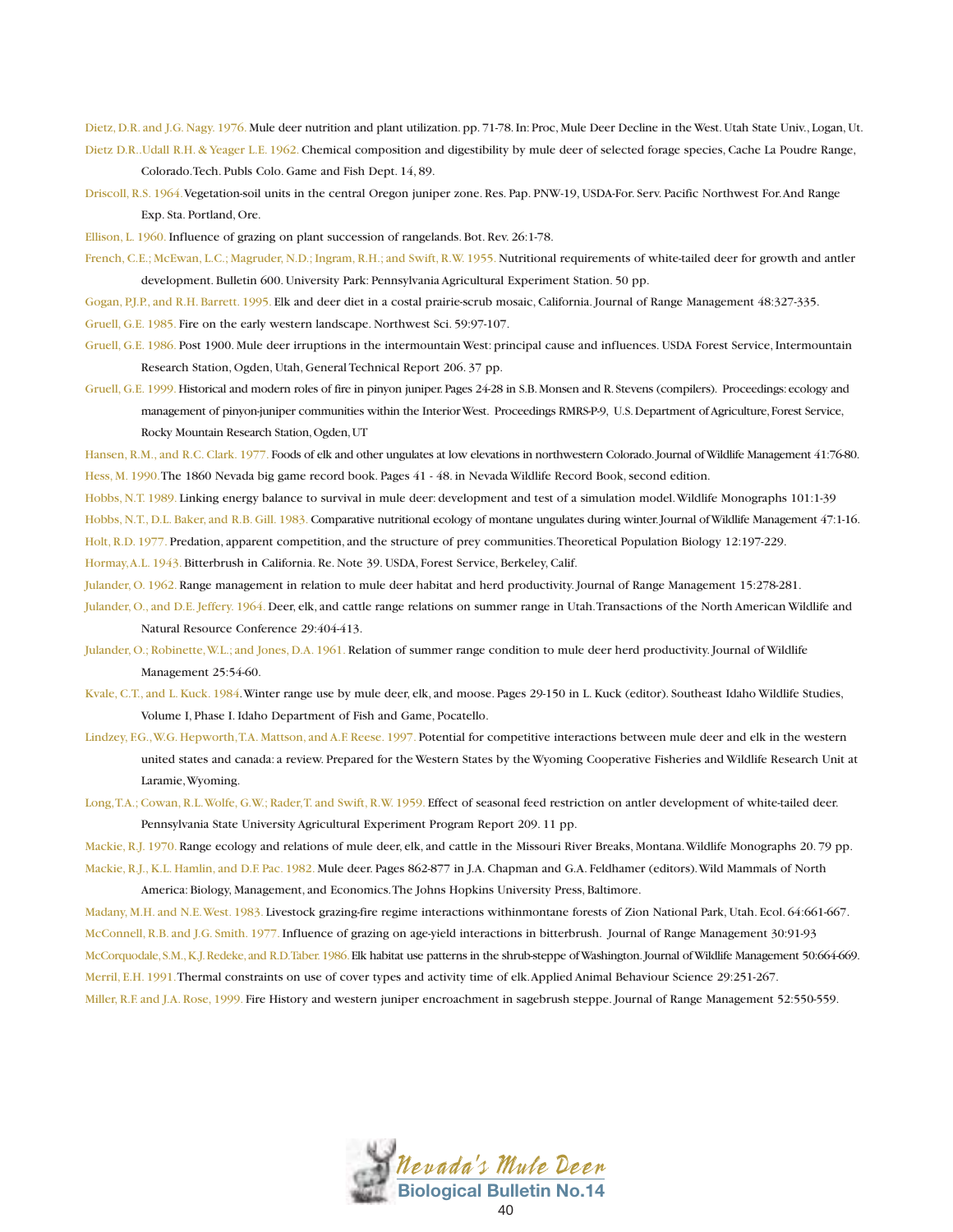- Miller, R.F. and R.J.Tausch. 2001.The role of fire in pinyon and juniper woodlands: a descriptive analysis. Pages 15-30 in K.E.M. Galley and T.P. Wilson (editors). Proceedings of the Invasive Species Workshop: the Role of Fire in the Control and Spread of Invasive Species. Fire Conference 2000: the First National Congress on Fire Ecology, Prevention, and Management. Miscellaneous Publication No.11,Tall Timbers Research Station,Tallahassee, FL.
- Morgantini, L.E. 1979. Habitat selection and resource division among bighorn sheep, elk, and mule deer in western Alberta. M.S.Thesis. University of Alberta, Edmonton. 187 pp.
- Morton, G.H. and L.E. Cheatum. 1946. Regional differences in breeding potential of white-tailed deer in New York. Journal of Wildlife Management 10:242-248
- Nagy, J.G. Steinhoff H.W. & Ward G.M. (1964) Effects of essential oils of sagebrush on deer rumen microbial function. Journal of Wildlife Management 28:785-790

Nord, E.C. 1965.Autecology of bitterbrush in California. Ecological Monographs 35:307-334.

Oedekoven, O.O., and F.G. Lindzey. 1987. Winter habitat-use patterns of elk, mule deer, and moose in southwestern Wyoming. Great Basin Naturalist 47:638-643. Park B.C. & Day B.B. (1942) A simplified method for determining the condition of white-tailed deer herds in relation to available forage.Tech. Bull. U.S. Dep.Agric. 840.60.

Parker, K.L. 1983. Ecological energetics of mule deer and elk: locomotion and thermoregulation. Ph.D. Dissertation.Washington State University, Pullman. 141pp.

Parker, K.L., and C.T. Robbins. 1984.Thermoregulation in mule deer and elk. Canadian Journal of Zoology 62:1409-1422.

Parker, K.L., C.T. Robbins, and T.A. Hanley. 1984. Energy expenditures for locomotion by mule deer and elk.Journal of Wildlife Management 48:474-488.

Pianka, E.R. 1991. Competition and niche theory. Pages 167-196 in R.M. May (editor). Theoretical Ecology, Principles and Applications. Blackwell Scientific Publications, Oxford, England.

Pickford, G.D. 1932.The influence of continued heavy grazing and promiscuous burning on spring-fall ranges in Utah.Journal of Range Management 7:117121 Putnam, R.J. 1996. Competition and resource partitioning in temperate ungulate assemblies. Chapman and Hall, London. 131pp.

Reichenberger, G. and D.A. Pyke. 1990. Impact of early root competition on fitness components of four semiarid species. Oecologia 85:159-166.

Reynolds,T.D. and C.H.Trost.1980.The response of native vertebrate populations to crested wheatgrass planting and grazing by sheep. Journal of Range Management 33:122-125.

Robertson, J.H. and P.B. Kennedy. 1954. Half century changes on northern Nevada ranges. Journal of Range Management 7:117-121.

- Robinette,W.L.; Hancock, N.V.; and Jones, D.A. 1977.The Oak Creek mule deer herd in Utah. Resource Publication 77-15. Salt Lake City: Utah Division of Wildlife. 148 pp.
- Schoener,T.W. 1982.The controversy over interspecific competition.American Scientist 70:586-595.

Schoener,T.W. 1983. Field experiments on interspecific competition.American Naturalist 122:240-285.

Severinghaus C.W. & Tanck J.E. 1964. Productivity and growth of white-tailed deer from the Adirondack region of New York.N.Y.Fish Game J.11,13-27.

- Sheehy, D.P. 1987. Grazing relationships of elk, deer, and cattle on seasonal rangelands in northeastern Oregon. Ph.D. Dissertation. Oregon State University, Corvallis. 283 pp.
- Short, H.L. 1981. Nutrition and metabolism. pp 99-127 in O.C.Wallmo, ed., mule and black-tailed deer of North America. Univ. Nebr. Press, Lincoln. 605 pp

Short, H.L. and Reagor, J.C. 1970. Cell wall digestibility affects forage value of woody twigs. Journal of Wildlife Management 34:964-67.

Sivinski, R.C. 1979.A multivariate analysis of summer habitat partitioning between elk (Cervus elaphus) and mule deer (Odocoileus hemionus) in Bandelier National Monument, New Mexico. M.S.Thesis. New Mexico State University, Las Cruces. 42 pp.

Snyder,W.A. 1959. Deer harvest information.Job Completion Report,P-R W-75-R-6, WP 14,J 3.Santa Fe:New Mexico Game and Fish Department.14 pp. Steinhoff, H. 1957.The buck with 2 points. Colorado Outdoors 6 (5):28-29.

Swank,W.G. 1958.The mule deer in Arizona chaparral and an analysis of other important deer herds:A research and management study.Wildlife Bulletin No. 3. Phoenix:Arizona Game and fish Department. 109 pp.

Sweeny, J.M., and J.R. Sweeny. 1984. Snow depth influencing winter movements of elk. Journal of Mammalogy 65:524-526. Tausch, R.J. 1999. Historic woodland development. Pages 12-19 in S.B. Monsen, R. Stevens, R.J.Tausch, R. Miller, and S. Goodrich (editors).

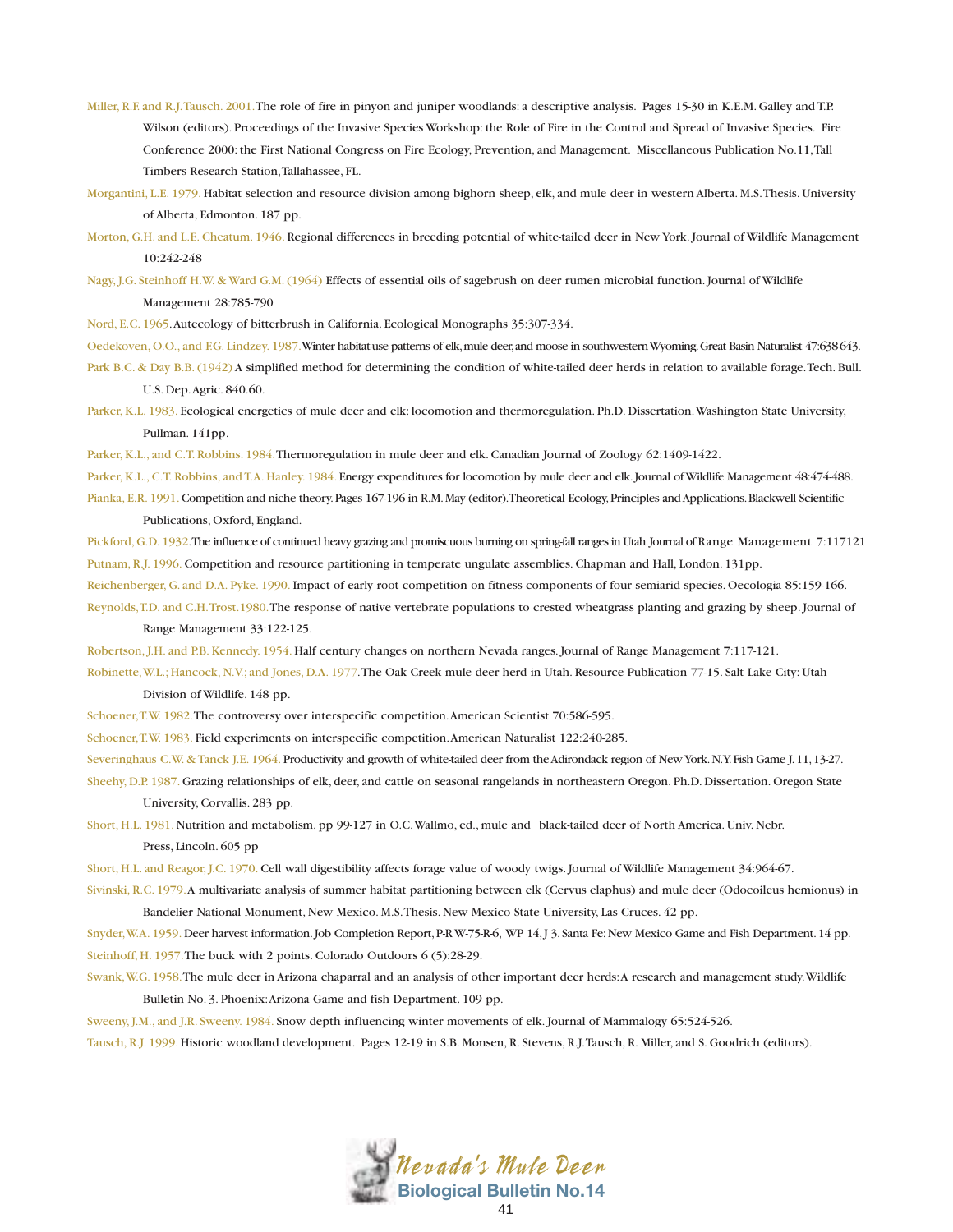- Tausch, R.J. 1999. Historic woodland development. Pages 12-19 in S.B. Monsen, R. Stevens, R.J.Tausch, R. Miller, and S. Goodrich (editors). Proceedings: ecology and management of pinyon-juniper communities within the Interior West. Proceedings RMRS-P-9, U.S. Department of Agriculture, Forest Service, Rocky Mountain Research Station, Ogden, UT
- Tausch, R.J., N.E.West, and A.A. Nabi. 1981.Tree age and dominance patterns in Great Basin pinyon-juniper woodlands. Journal of Range Management 34:259-264
- Tueller, P.T., C.D. Beeson, R.J.Tausch, N.E.West, K.H. Rea. 1979. Pinyon-juniper woodlands of the Great Basin: distribution, flora, vegetal cover. Research Paper INT-229, U.S. Department of Agriculture, Forest Service, Intermountain Forest and Range Experiment Station, Ogden, UT.
- Urness, P.J. 1976. Mule deer habitat changes resulting from livestock practices.pp.21-35.In:Proc.Mule deer decline in the West.Utah State Univ.,Logan,UT.
- Vaitkus, M.R. and L.E. Eddleman. 1987. Composition and productivity of a western juniper understory and its response to canopy removal. p.456- 460. In: Proc, Pinyon-Juniper Conference, R.L. Everett (ed), Inter. For. Range Res. Sta. USDA-For. Serv. Gen.Tech. Rep. INT-215. Ogden, Utah.
- Vandermeer, J.H. 1972. Niche theory.Annual Review of Ecology and Systematics 3:107-132.
- Verme, L.J. 1962. Mortality of white-tailed deer fawns in relation to nutrition. In Proceedings: First national white-tailed deer disease symposium, pp 15-28, 37-38.Athens: University of Georgia. 202 pp.
- Vogle, J.R. 1979. Some basic principles of grassland fire management. EnvironmentalManagement 3:51-57.
- Wallmo, O.C. 1960. Big Bend ecological survey. Job Completion Report, P-R Project W-57-R-8, J 0.Austin:Texas Game and Fish commission. 43 pp.
- West, N.E. 1984. Successional patterns and productivity of pinyon-juniper ecosystems. P. 1301-1332. In: developing strategies for range management. Westview Press, Boulder, Colo.
- Whisenant, S.G. 1990. Changing fire frequencies on Idaho's Snake River Plains: ecological and management implications. Pages 4-10 in E.D. Mcarthur, E.M. Romney, S.D. Smith, and P.R.Tueller, editors. Proceedings-symposium on cheatgrass invasion, shrub die-off, and other aspects of shrub ecoloby and management. Intemountain Reserch Station, Ogden, Utah.
- Wickstrom, M.L., C.T. Robbins,T.A. Hanley, D.E. Spalinger, and S.M. Parish.1984.Food intake and foraging energetics of elk and mule deer. Journal of Wildlife Management 48:1285-1301.
- Wallmo, O.C., and R.B. Gill. 1971. Snow, winter distribution and population dynamics of mule deer in the central Rocky Mountains. Pages 1-15 in A.O. Haugen (editor). Proceedings of Snow and Ice in Relation to Wildlife and Recreation Symposium. Iowa State University,Ames.
- Wydeven,A.P. 1979. Food habits and ecological relationships of elk to other herbivores in Wind Cave National Park. M.S.Thesis. Iowa State University,Ames. 208 pp.

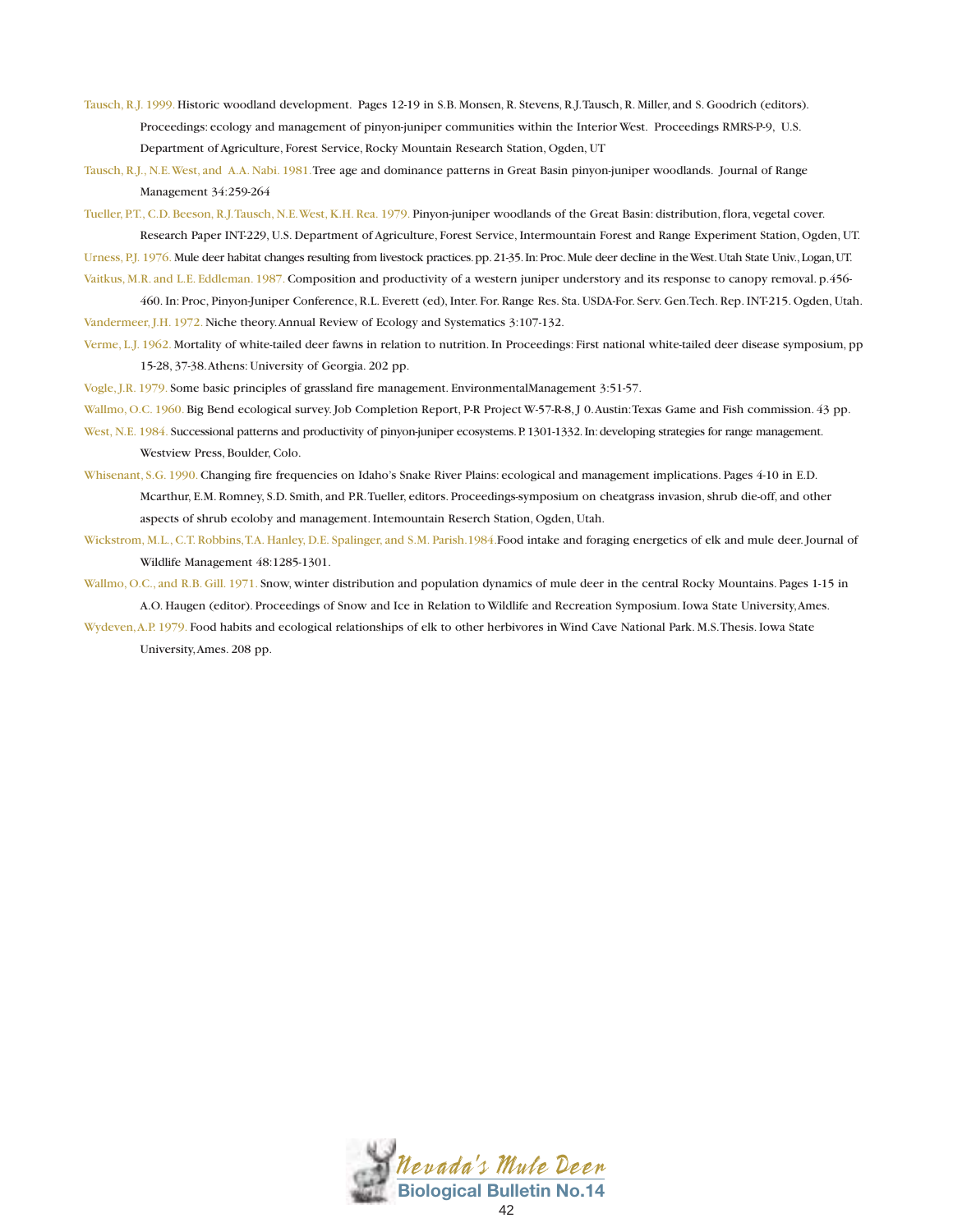

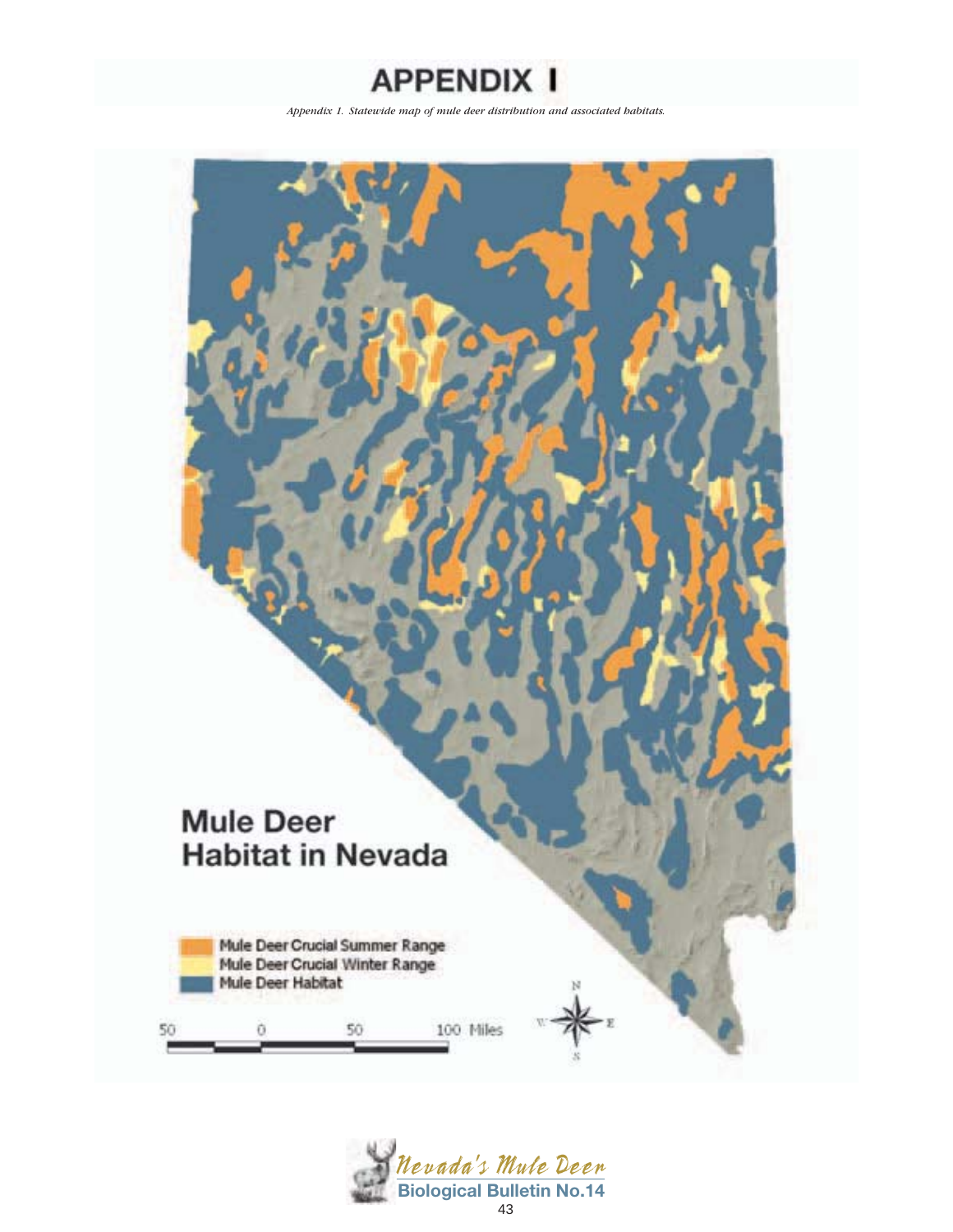# **APPENDIX II**

*Appendix 2. Flowchart depicting issues and influences affecting mule deer population dynamics.*



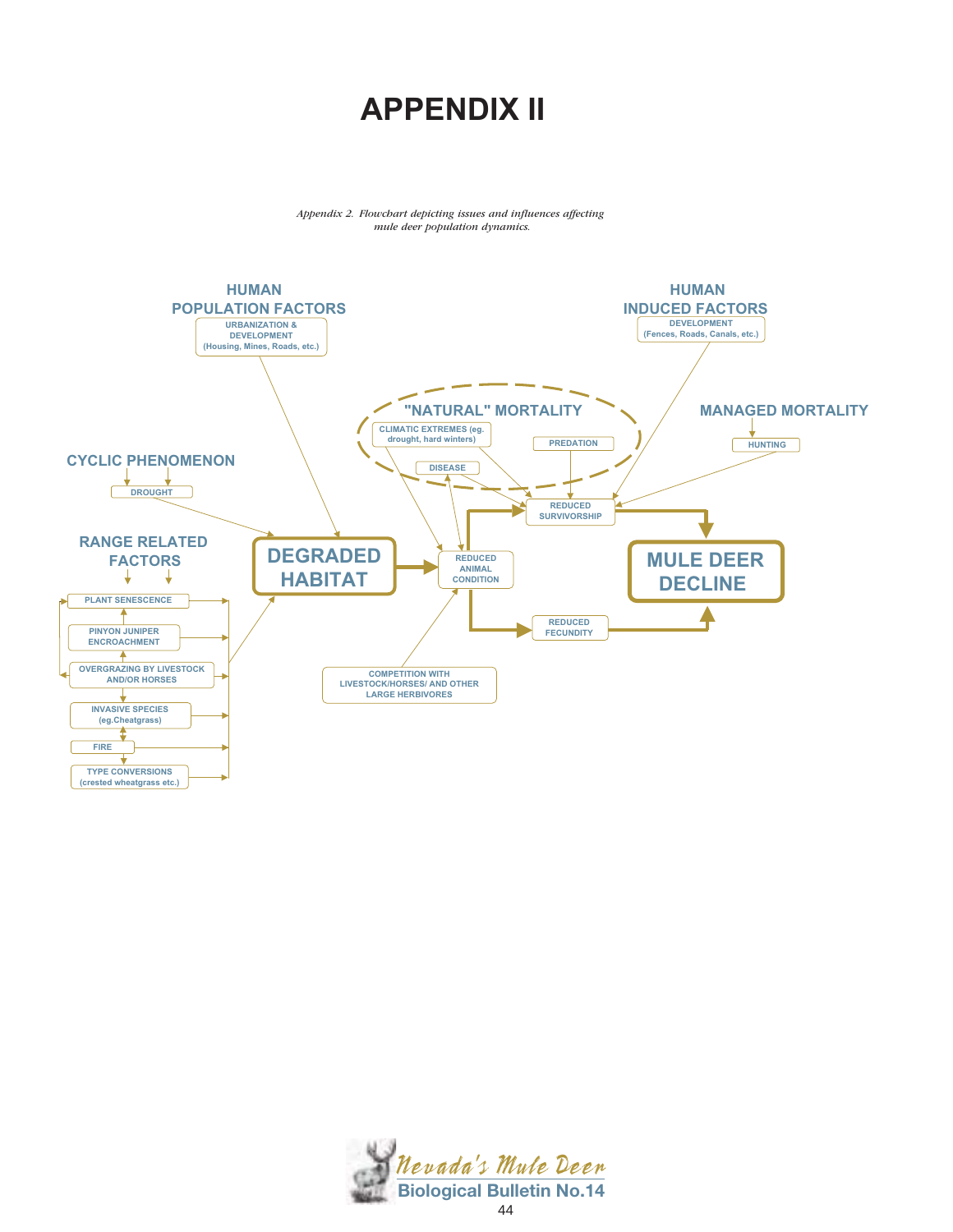## Mule Deer References and Additional Readings

*Appendix 3. Additional mule deer readings.*

Ackerman, B.B. 1988.Visibility Bias of Mule Deer Aerial Census Procedures in Southeast Idaho. Ph.D. Diss. University of Idaho, Moscow. Ackerman, B.B., F.G. Lindzey, and T.P. Hemker. 1984. Cougar Food Habits in Southern Utah, USA. Journal of Wildlife Management. 48(1):147-155. Ahlstrom, M. E. 1987.The Mule Deer. Crestwood House. Mankato, MN.

Albert, S.K., and P.R. Krausman. 1993. Desert Mule Deer and Forage Resources in Southwest Arizona. Southwestern Naturalist. 38:198-205.

Aldous, C.M. 1945.A Winter Study of Mule Deer in Nevada. Journal of Wildlife Management. 9(2):145-151.

Aldous, C.M. 1948. Control of Deer Irruptions in Nevada. USDI Fish and Wildlife Service Special Scientific Report 57.

- Alldredge,A.W., J.F. Lipscomb, and F.W.Whitaker. 1974. Forage Intake Rates of Mule Deer Estimated With Fallout Cesium-137. Journal of Wildlife Management. 38:508-516.
- Altendorf, K.B., J.W. Laundre, C.A. Lopez Gonzales, and J.S. Brown. 2001.Assessing Effects of Predation Risk on Foraging Behavior of Mule Deer. Journal of Mammalogy. 82(2):430-439.

Anderson,A.E. 1965. Stomach Content Analysis Related to Condition in Mule Deer, Guadalupe Mountains, New Mexico. Journal of Wildlife Management. 29(2):352-366.

Anderson,A.E. 1968a.An Ecological Investigation if the Cache La Poudre Deer Herd, Colorado. Colorado Department of Game, Fish, and Parks. Game Research Review 1967:24.

Anderson,A.E. 1968b.An Investigation of 2,4-D Application to Sagebrush Within a Mountain Shrub Conifer Complex. Colorado Department of Game, Fish, and Parks. Game Research Review 1967:24.

- Anderson,A.E. 1969. 2,4-D Sagebrush and Mule Deer-Cattle Use of Upper Winter Range. Colorado Division of Game, Fish and Parks. Special Report No. 21, Illus., Map.
- Anderson,A.E. 1981. Morphological and Physiological Characteristics. Mule Deer and Black-Tailed Deer of North America. University of Nebraska Press. Lincoln, Nebraska. Pp. 27-97.

Anderson,A.E., and O.D. Markham. 1965.An Investigation of 2,4-D Application to Sagebrush Within a Mountain Shrub-Conifer Complex.

Uncompahgre Plateau. Colorado Department of Game, Fish and Parks. Game Reserve Review No. 28.

Anderson,A.E., and D. E. Medin. 1965. Reproductive Studies.Colorado Game,Fish and Parks Department. Federal Aid Project W-105-R-5.Report.Pp 531-552.

Anderson,A.E., and D.E. Medin. 1969.Antler Morphometry in a Colorado Mule Deer Population. Journal of Wildlife Management. 33:520-533

Anderson,A.E., and D.E. Medin. 1971.Antler Phenology in a Colorado Mule Deer Population. Southwestern Naturalist. 15:485-494.

- Anderson,A.E.,W.A. Snyder, and G.W. Brown. 1965. Stomach Content Analysis Related to Condition in Mule Deer. Guadalupe Mountains, New Mexico. Journal of Wildlife Management. 29:352-366.
- Anderson,A.E.,W.A. Snyder, and G.W. Brown. 1970. Indices of Reproduction and Survival in Female Mule Deer. Guadalupe Mountains, New Mexico. Southwestern Naturalist. 15:29-36.
- Anderson, B.L., R.D. Pieper, and V.W. Howard Jr. 1974. Growth Response and Deer Utilization of Fertilized Browse. Journal of Wildlife Management. 38(3):525-530.
- Anderson, C.C. 1958. Deer Population Trend Study-Reconnaissance of Deer Habitat in Special Problem Area.Wyoming Game and Fish Department Project W-27-R-11,Work Plan 4, Job 7&8.
- Anderson, C.R. Jr. 2003. Estimating Cougar Predation Rates From GPS Location Clusters. Journal of Wildlife Management. 67(2):307-316.
- Anderson, J.E., and K.E. Holte. 1981.Vegetation Development over 25 Years Without Grazing on Sagebrush-Dominated Rangeland in Southeastern Idaho. Journal of Range Management. 34:25-29.

Anderson,W.E., D.L. Franzen, and J.E. Melland. 1990a. Prescription Grazing to Benefit Watershed-Wildlife-Livestock. Rangelands. 12(2):105-111. Anderson,W.E., D. L. Franzen, and J. E. Melland. 1990b. Forage Quality as Influenced by Prescribed Grazing. Can Livestock be Used as a Tool to

Enhance Wildlife Habitat? Report. Rocky Mountain Forest and Range Experiment Station: USDA, Pp 56-70.

Anon. 1940. Big Game Inventory of the United States, 1939. U.S. Biological Survey.Wildlife Leaflet No. 175.

Anon. 1942. Rehabilitating the Deer.Wyoming Wildlife. 7(8):1-3.

Anon. 1962. Safety of Deer and People on Freeways is Objective of 'Deer Funnel' Experiment. Nevada Wildlife. 3(6):1-3.

Anon. 1963. Hunting Just one Hazard Deer Face in Lifetime. Nevada Wildlife. 4(4):1-5.

Anon. 1964.The Hows and Whys of Deer Counts Related. Nevada Wildlife. 4(7):4-6.

Ansotegui, R.P. 1973. Competitive Uses of Range Forage Resource. M.S.Thesis, University of Nevada, Reno.

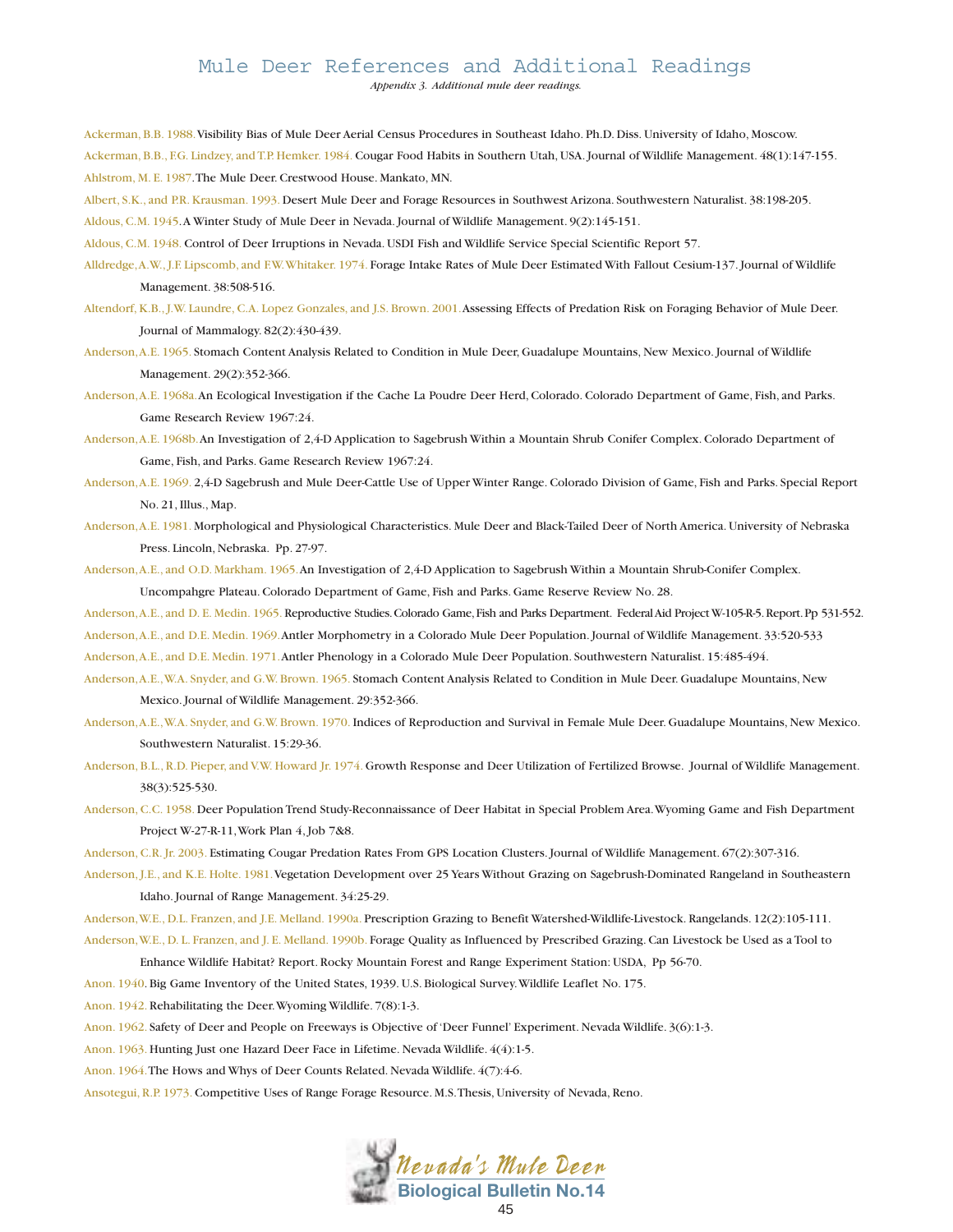Bartmann, R.M. 1983. Composition and Quality of Mule Deer Diets on Pinyon-Juniper Winter Range, Colorado. Journal of Wildlife Management. 36:534-541. Bartmann, R.M. 1984. Estimating Mule Deer Winter Mortality in Colorado. Journal of Wildlife Management. 48:262-267.

Bartmann, R.M., and D.C. Bowden. 1984. Predicting Mule Deer Mortality From Weather Data in Colorado.Wildlife Society Bulletin. 12:246-248. Bartmann, R.M. and D.C. Bowden. 1986. Growth Rates of Mule Deer Fetuses Under Different Winter Conditions. Great Basin Naturalist. 46:245-248. Bartmann, R.M., L.H. Carpenter, R.A. Garrott, and D.C. Bowden. 1986.Accuracy of Helicopter Counts of Mule Deer in Pinyon-Juniper Woodland.

#### Wildlife Society Bulletin. 14:356-363.

Bartmann, R.M., G.C. White and L.H. Carpenter. 1992. Compensatory Mortality in a Colorado Mule Deer Population. Wildlife Monographs. 121:1-39. Bates, J.D., R.F. Miller, and T.J. Svejcar. 2000. Understory Dynamics in Cut and Uncut Western Juniper Woodlands. Journal of Range Management. 53:119-126.

Beall, R.C. 1976. Elk Habitat Selection in Relation to Thermal Radiation. Proceedings of the Elk-Logging-Roads Symposium. University of Idaho, Moscow. Pp 97-100.

Beasom, S.L. 1979. Predation on Big Game and it Management. Proclamation- Great Plains Wildlife Damage Control Workshop. 4:259-266.

Beasom, S.L., and E.P.Wiggers. 1984.A Critical Assessment of White-Tailed and Mule Deer Productivity. Deer in the Southwest:A Workshop.Arizona Cooperative Wildlife Research Unit and University of Arizona,Tucson. Pp 68-79.

Beauchamp, D.E., et al. 1957.A Cryptorchid Rocky Mountain Mule Deer. Journal of Mammology. 38:423.

Belsky,A.J.,A. Matzke, and S. Uselman. 1999. Survey of Livestock Influences on Stream and Riparian Ecosystems in the Western U.S. Journal of Soil and Water Conservation. 54:419-431.

- Bennett, L.E. 1999. Current Shrub Management Issues in Wyoming-A White Paper Prepared for The Wyoming Game and Fish Department. Contract # 06SC0403104. Cheyenne,WY.
- Berg, R.H. 1966.An Evaluation of Selected Nevada Deer Ranges: Condition, Forage Potential, and Deer-Livestock Competition. M.S.Thesis, University of Nevada, Reno.

Berghuis, D.P. 1939. Mule Deer Problem of the Malheur National Forest, Oregon. M.S.Thesis, Oregon State University.

Bertram, R.C., and R.D. Rempel. 1977. Migration of the North Kings Deer Herd. California Fish and Game. 63(3):157-179.

- Betancourt, J.L. 1987. Paleoecology of Pinyon-Juniper Woodlands:A Summary. Proceedings: Pinyon-Juniper Conference. USDA Forest Service General Technical Report Int-215. Ogden, UT. Pp 129-139.
- Bischoff,A.I., and H. Strong. 1955a.The Crude Protein Variation in the Browse Diet of California Deer. California Fish and Game. 41(2):145-155.
- Bischoff,A.I., B. Harris, H. Strong, and F. James. 1955b. The Digestibility of Certain Natural and Artificial Foods Eaten by Deer in California. California Game and Fish. 41(1):57-58.
- Biggins, D.E., and M.R. Jackson. 1984. Biases in Aerial Surveys of Mule Deer. Proclamation Synopses of Issues and Technology in Management of Impacted Western Wildlife.Thorne Ecological Institute. Boulder, Colorado. 1: 60-65.
- Billngs,W.D. 1994. Ecological Impacts of Cheatgrass and Resultant Fire on Ecosystems in the Western Great Basin. Symposium on Ecology, Management, and Restoration of Intermountain Annual Rangelands. Boise, ID. Pp 22-30.
- Blackburn, W.H., and P.T.Tueller. 1970. Pinon and Juniper Invasion in Black Sagebrush Communities in East Central Nevada. Ecology. 51:841-848. Blair, N.L. 1970.When Deer Come out of the Mountains.Wyoming Wildlife. 34(2):22-27.

Bleich,V. 1992. Round Valley Deer Facing Long Comeback Trail. California Department of Fish and Game. Big Game Hunting. Pp 9-15.

Bleich,V.C., and T.J.Taylor. 1998. Survivorship and Cause-Specific Mortality in Five Populations of Mule Deer. Great Basin Naturalist. 58:265-272.

- Boeker, E.L., and H.G. Reynolds. 1966. Deer and Elk Habitat Improvement Studies in Southern New Mexico. Proc.Wildlife Society, Northern Mexico-Arizona Section. 5:29-35.
- Boeker, E.L.,V.E. Scott, H.G. Reynolds, and B.A. Donaldson. 1972. Seasonal Food Habits of Mule Deer in Southwestern New Mexico. Journal of Wildlife Management. 36:56-63.
- Bostick,V.B. 1949. North Kaibab Deer-Livestock Forage Relationship Study. Unpublished Progress Report. U.S. Forest Service Files,Albuquerque.
- Bostick,V.B. 1950. Deer and Livestock Forage Relationships on the Grand Canyon National Game Preserve. Unpublished Progress Report U.S. Forest Service Files,Albuquerque.
- Bowden, D.C.,A.E.Anderson, and D.E. Medin. 1984. Sampling Plans for Mule Deer Sex and Age Ratios. Journal of Wildlife Management. 48(2):500-509. Bowyer, R.T. 1986a. Habitat Selection by Southern Mule Deer. California Fish and Game. 72(3):153-169.
- Bowyer, R.T. 1986b.Antler Characteristics as Related to Social Status of Male Southern Mule Deer. Southwestern Naturalist. 31:289-298. Bowyer, R.T. 1987. Coyote Group Size Relative to Predation on Mule Deer. Mammalia. 51(4):515-526.

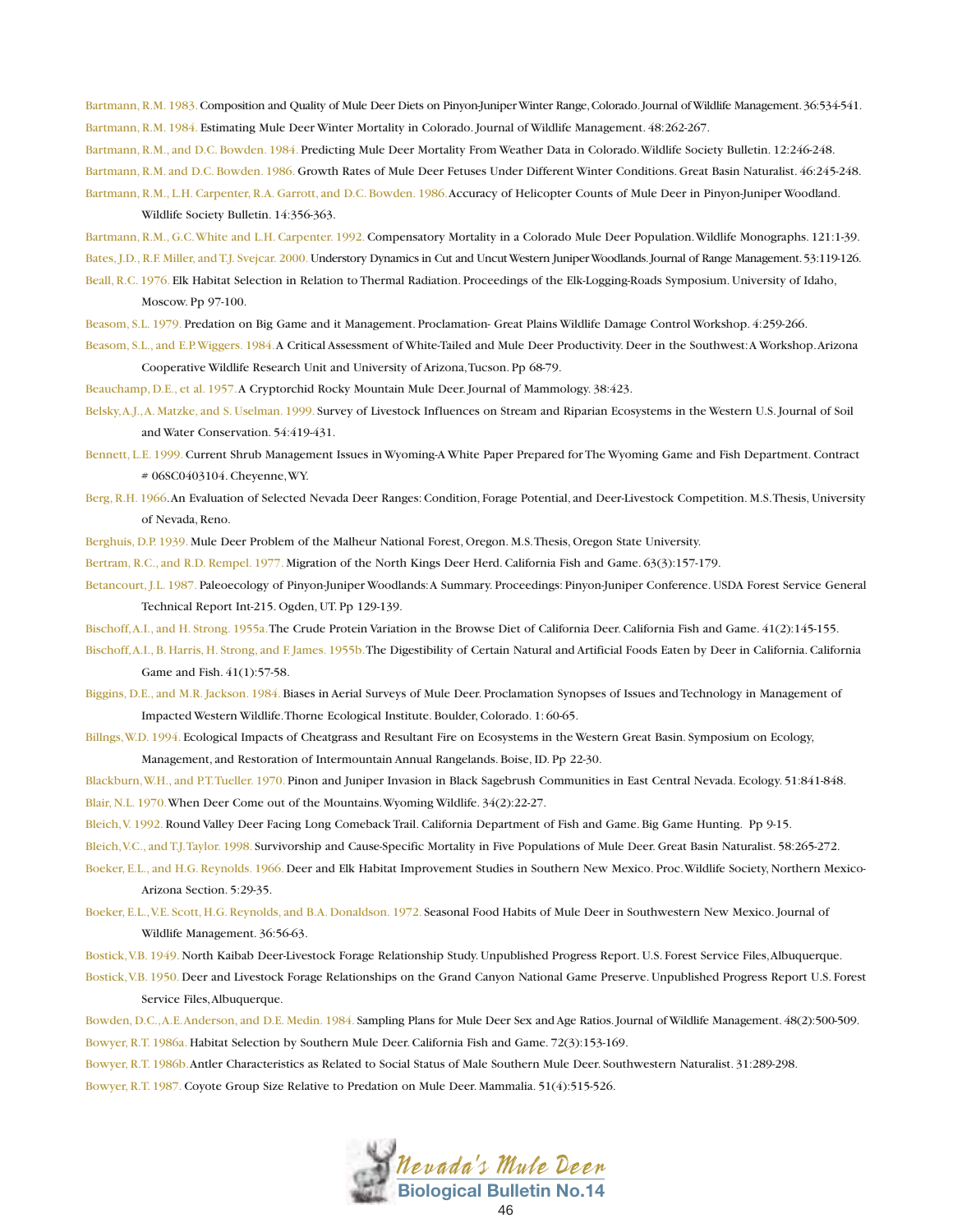- Bright, L., and C.Trainer. 1970. Steens Mountain Mule Deer Population Study. Oregon State Game Commission Federal Aid Project Reports. Federal Aid Project W-64-R-1.
- Brokx, P., and V. Geist. 1967.A Review of Social Behavior of the North American Cervids during the Reproduction Period. The American Midland Naturalist. 77(2):390-417.
- Brown, C.G. 1992. Movement and Migration Patterns of Mule Deer in Southeastern Idaho. Journal of Wildlife Management. 56(2):246-253.
- Brown, E.R. 1961.The Black-Tailed Deer of Western Washington. Biological Bulleting # 13.Washington State Game Department, Olympia,WA.

Brown, R.D. 1983. Antler Development in Cervidae. (Ed.) Caesar Kleberg Wildlife Research Institute. Kingsville,TX.

- Brown, R.D., 1985. Livestock and Wildlife Management in Drought. (Ed.) Caesar Kleberg Wildlife Research Institute. Kingsville,TX.
- Brownlee, S.L. 1971. Conception Rates and Breeding Potential of Desert Mule Deer. Report. Texas Parks and Wildlife Department Federal Aid Project E-48-D-21.
- Brownlee, S.L. 1976. Fawn Mortality:To Determine Causes of Low Increment Rates in Desert Mule Deer. Report.Texas Parks and Wildlife Department Federal Aid Project W-48-D-25.
- Brownlee, S.L. 1981. Desert Mule Deer Nutrition on the Black Gap Wildlife Management Area of Western Texas. Texas Parks and Wildlife Department Federal Aid Project W-109-R-3.
- Buechner, H.K. 1952.Winter Range Utilization by Elk and Mule Deer in Southeastern Washington. Journal of Range Management. 5:76-80. Bumstead, R.S. 1955. Range Utilization Investigations.Complete Report Federal Aid Project W-53-R-6.Arizona Game and Fish Department Litho.Pp 11-17 Bumstead, R.S. 1956a. Investigations of Kaibab North. Complete Report Federal Aid Project W-53-R-6.Arizona Game and Fish Department Litho. Pp 7. Bumstead, R.S. 1956b. Range Utilization Investigations.Complete Report Federal Aid Project W-53-R-6.Arizona Game and Fish Department Litho.Pp 19-24. Burrell, G.C. 1982.Winter Diets of Mule Deer in Relation to Bitterbrush Abundance. Journal of Range Management. 35(4):508-510. Cahalane,V.H. 1939. Deer of the World. National Geographic Magazine. October.
- Cain, S.A. 1972.Advisory Committee on Predator Control. Predator Control-1971-Report to the Council on Environmental Quality and The Department of the Interior. Pp 207.

Calder, R., B.R. Passmore, N.W. Pirie, C. Clark, and B.Thomas. 1962. Food Supplies and Population Growth. Edinburgh: Oliver & Boyd.

- Carl, G.R. and C.T. Robbins. 1988.The Energetic Cost of Predator Avoidance in Neonatal Ungulates Hiding Versus Following. Canadian Journal of Zoology. 66(1):239-246.
- Carpenter, L.H. 1997. Deer in the West. Proceedings of the 1997 Deer/Elk Workshop, Rio Rico,AZ.Arizona Game and Fish Department, Phoenix. Carpenter, L.H. and R.B. Gill. 1987.Antler Point Regulations:The Good, the Bad and the Ugly.Transactions of the Western Association of Game and Fish Commissioners. 67:94-107.
- Carpenter, L.H., O.C.Wallmo and R.B. Gill. 1979. Forage Diversity and Dietary Selection by Wintering Mule Deer.Journal of Range Management.32:226-229. Carroll, B.K., and D.L. Brown. 1979. Factors Affecting Neonatal Fawn Survival in South-Central Texas. Journal of Wildlife Management. 41:63-69.
- Carter, R.L. 1951.An Environmental Analysis of Winter Game Range in Western Montana. M.S.Thesis, University of Montana.
- Caughley, G. 1974. Bias in Aerial Surveys. Journal of Wildlife Management. 38(4):921-933.
- Cheap, K.M. 1983. Effects of Two-Cabling on Seasonal Use of Pinyon-Juniper Woodlands by Mule Deer and Rabbits in Southeastern New Mexico. M.S.Thesis. New Mexico State University, Las Cruces, NM.
- Christensen, G.C. 1976. Recent Changes in Nevada's Mule Deer Populations and Management. Report. Nevada Department of Fish and Game.
- Church, D.C. 1976. Digestive Physiology and Nutrition of Ruminants:Vol. 1 Digestive Physiology,Vol. 2 Nutrition,Vol. 3 Practical Nutrition. O&B Books. Oregon State University.
- Clary,W.P., and B.F.Webster. 1989. Managing Grazing of Riparian Areas in the Intermountain Region. General Technical Report INT-263 USDA Forest Service Intermountain Research Station. Ogden, UT.
- Clary,W.P., et al. 1996. Response of a Depleted Sagebrush Steppe Riparian System to Grazing Control and Woody Plantings. USDA Forest Service Intermountain Research Station Research Paper INT-RP-492.
- Clements, C.D., and J.A.Young. 1997.A Viewpoint: Rangeland Health and Mule Deer Habitat. Journal of Range Management. 50(2):129-138.
- Coe, M.J., D.H. Cummings, and J. Phillipson. 1976. Biomass and Production of Large African Herbivores in Relation to Rainfall and Primary Production. Oecologia. 22:341-354.
- Coe, P.K., B.K. Johnson, J.W. Kern, S.L. Findholt, J.G. Kie, and M.J.Wisdom. 2001. Responses of Elk and Mule Deer to Cattle in Summer. Journal of Range Management. 54:A51-A76.

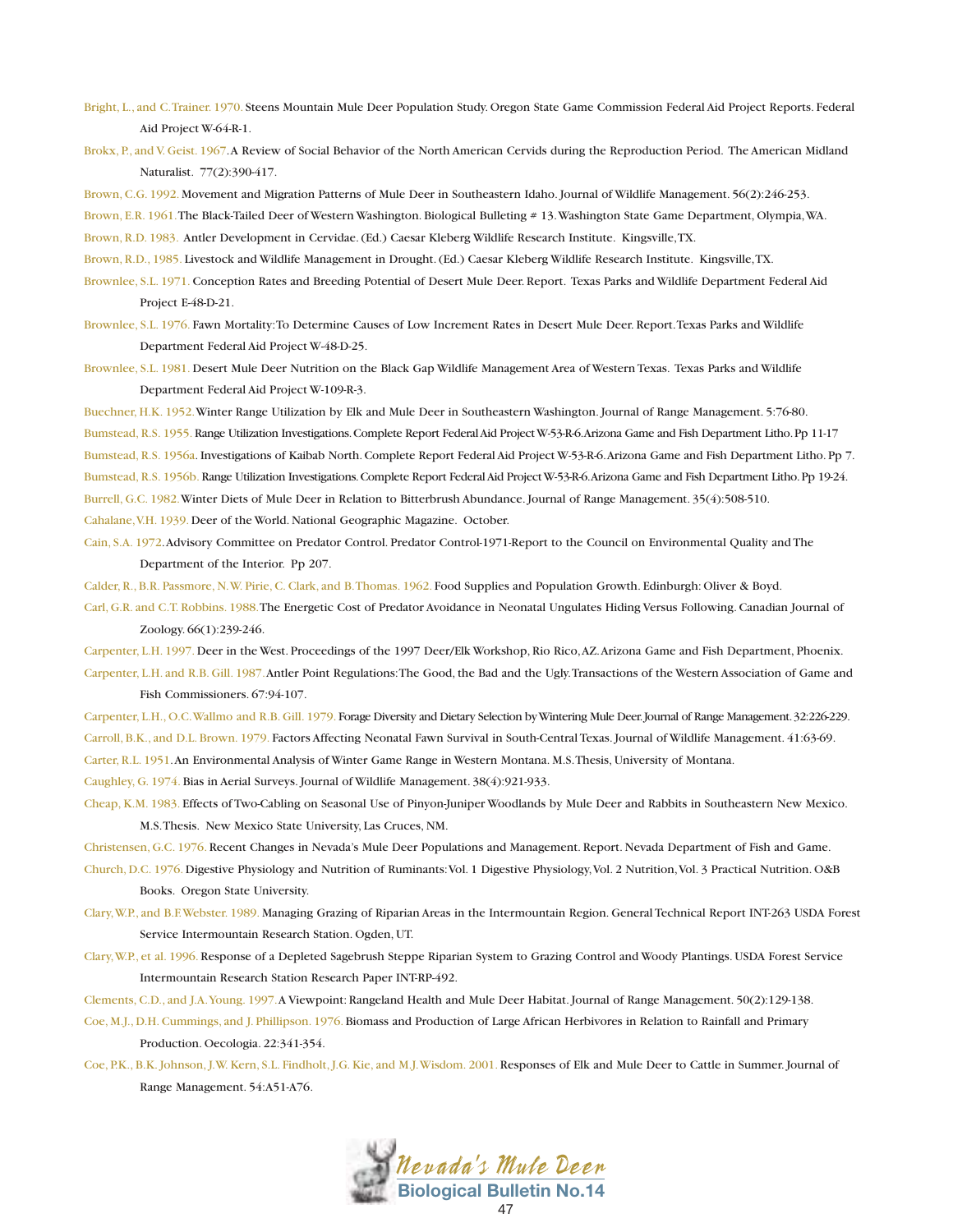Cole, N.J. 1968. Mule Deer Utilization of Rehabilitated Nevada Rangelands. M.S.Thesis, University of Nevada, Reno.

Collins,W.B.,and P.J.Urness. Habitat Preferences of Mule Deer as Rated by Pellet Group Distributions.Journal of Wildlife Management. 45:969-972. Comer, R.D. 1982.Understanding Secondary Effects of Development on Wildlife Resources. Symposium on Issues and Technology in The

Management of Impacted Western Wildlife.Thorne Ecological Institute. Boulder, CO. Pp 16-35.

- Compton,Thomas. 1975. Mule Deer Elk Relationships in the Eastern Sierra Madre Area of South-central Wyoming. Report.Wyoming Game and Fish Department.
- Connolly, G.E. 1981. Limiting Factors and Population Regulation. Mule Deer and Black-Tailed Deer in North America. University of Nebraska Press, Lincoln. Pp 245-286.
- Connolly, G.E. 1978. Predators and Predator Control. Big Game of North America. Stackpole Books, Harrisburg, PA, USA. Pp 369-394.
- Connolly, G.E., and O. C.Wallmo. 1981. Management Challenges and Opportunities in Mule Deer and Black-Tailed Deer in North America. University of Nebraska Press, Lincoln. Pp 537-545.
- Cooke, J. L. 1991. Effects of Predator Control on Desert Mule Deer Numbers.Texas Parks and Wildlife Department Federal Aid Project Texas W-109- R12/Job 50 Final Report. Austin Texas.

Cooper,A., and J.W. Unsworth. 2000. Southwest Region Big Game Modeling.Report,July 1,1999- June 30,2000. Idaho Department of Fish and Game. .

Costello, D.F., and G.T.Turner. 1941.Vegetation Changes Following Exclusion of Livestock from Grazed Ranges. Journal of Forestry. 39:310-315.

Cottam,W.P., and F.R. Evans. 1945.A Comparative Study of Vegetation of a Grazed and Ungrazed Canyon of the Wasatch Range,Utah.Ecology.26:171-181.

- Cowan, I.M. 1956.What and Where are the Mule and Black-Tailed Deer? The Deer of North America. Stackpole Co. Harrisburg, PA and The Wildlife Management Institute.Washington D. C. Pp 335-359.
- Cowan, I.M. 1950. Some Vital Statistics of Big Game on Over-Stocked Mountain Range.Transcripts of North American Wildlife Conference.15:581-588. Craiger, R., and D. Cockle. 1981. Fawns, Coyotes, Man:The Natural Imbalance. American Forests. Pp 38-54.
- Crane, H.S. 1953. Some Management Aspects of Game-Livestock Relationship in Utah. Proc.Annual Conference of Western Association of State Game and Fish Commissions. 32:90-91.
- Crane, H.S. 1955. New Harvest Methods as a Means of Correcting Deer Problems. Proc.Annual Conference of Western Association of State Game and Fish Commissions. 35:128-130.
- Crane, H.S., and D.A. Jones. 1953. Initial Proof of Mule Deer Fawns Breeding is Found in Utah. Journal of Wildlife Management. 17(2):225.
- Crete, M., and C. Daigle. 1999. Management of Indigenous North American Deer at the End of the 20th Century in Relation to Large Predators and Primary Production.Acta Veterinaria Hungarica. 47(1):1-16.

Crockett,A.B., and R.A. Green. 1986. Mule Deer in the City of Boulder-on Urban Wildlife Conflict and Management Alternatives. Symposium on

- Issues and Technology in the Management of Impacted Western Wildlife.Thorne Ecological Institute. Boulder, CO. Pp 282-285. Cronemiller, F.P. 1951. Some Dynamics of a Mule Deer Population. Journal of Wildlife Management. 15(2):206-208.
- Crouch, G.L. 1961.Wildlife Populations and Habitat Conditions on Grazed and Ungrazed Bottomlands in Logan County, Colorado. M.S.Thesis, Colorado State University.
- Crump,W.I. 1958. Food Habits of Big Game. Complete Report Federal Aid Project W-27-R-11.WP-1, J-1.Wyoming Fish and Game Commission. Czaplewski, R.L., D.M. Crowe, and L.L. McDonald. 1983. Sample Sizes and Confidence Intervals for Wildlife Population Ratios.Wildlife Society

Bulletin. 11(2):121-128.

Dalke, P.D., and R.C. Presby. 1964. Mule Deer Winter Range Studies on the Middle Fork of the Salmon River. Idaho Wildlife Review. 17(3):3-4. Dasmann, R.F. and W.P. Dasmann. 1963. Mule Deer in Relation to a Climatic Gradient. Journal of Wildlife Management. 27:196-202.

Dasmann,W.P. 1948. A Critical Review of Range Study Methods and Their Application to Deer Management . California Fish and Game. 34(4):189-207. Dasmann,W.P. 1949. Deer-Livestock Forage Studies on the Interstate Deer Range in California. Journal of Range Management. 2(4):206-212.

Dasmann,W.P,. and J.A. Blaisdell. 1954. Deer and Forage Relationship on the Lassen-Washoe Interstate Winter Range.California Fish and Game.40(3):215-234. Dasmann,W.P., and H.A. Hjersman. 1958.Deer Survival and Range Forage Trends on Eastern California Winter Ranges.California Fish and Game.44(1):51-72. Davis, R.W. 1962. Studies on Antler Growth in Mule Deer. Deer Disease Symposium. Proc. 62(1):61-64.

Dean, R. 1970. Mule Deer Ration Study. Oregon State Game Commission Federal Aid Project Reports Game Federal Aid Project W-62-R-4.

Dean, R.E. 1972. Mule Deer Ration Study.Oregon State Game Commission,Portland.Federal Aid Project W-70-R-2 Subproject D.

DeCalesta,D.S.,J.G.Nagy,and J.A.Bailey.1974.Some Effects of Starvation on Mule Deer Rumen Bacteria.Journal of Wildlife Management.38(4):815-822.

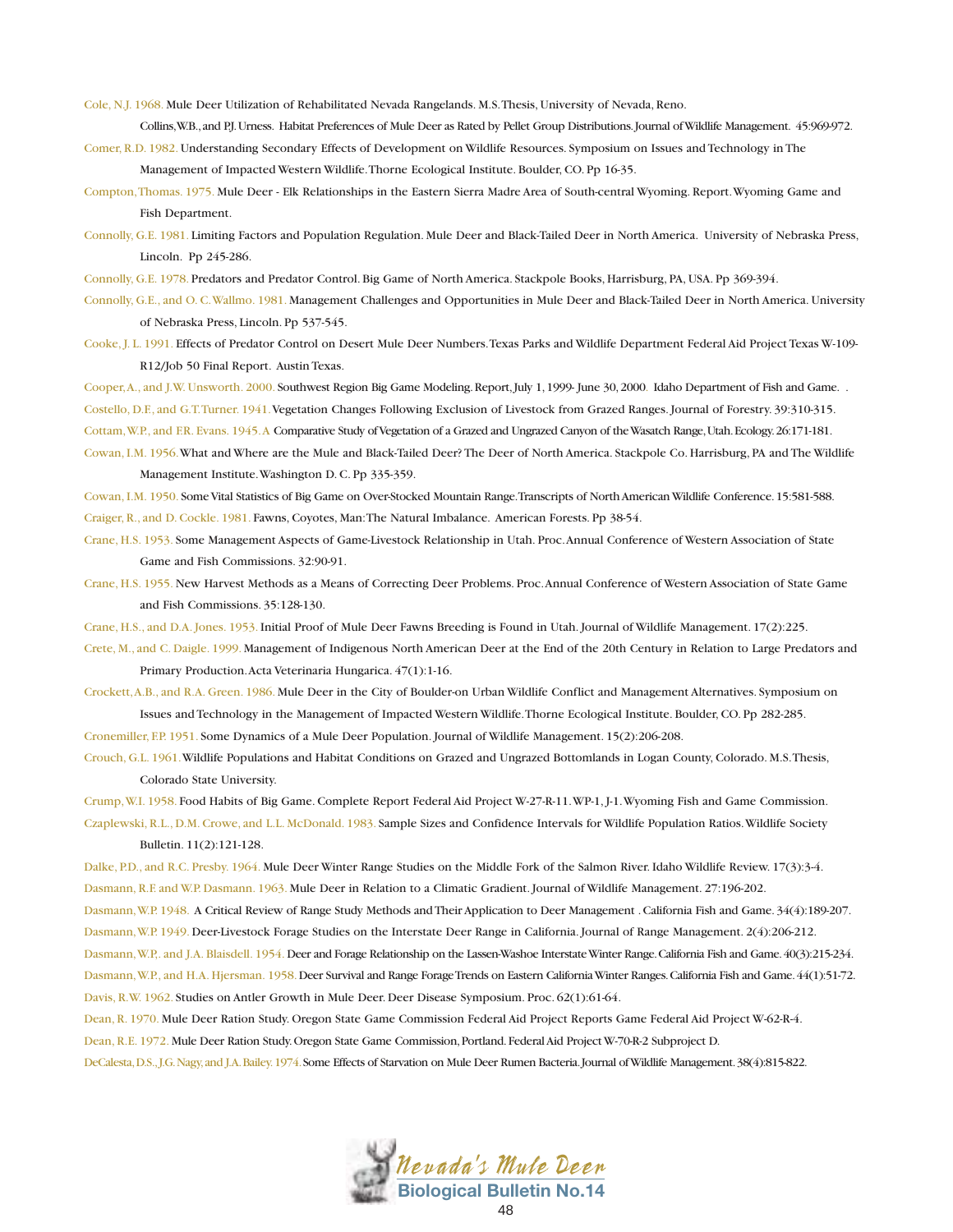DeCalesta, D.S., J.G. Nagy, and J.A. Bailey. 1975. Starving and Refeeding Mule Deer. Journal of Wildlife Management. 39(4):663-669. DeCalesta,D.S.,G.M.Ward,J.G.Nagy,and J.A.Bailey.Effect of Starvation on Mule Deer Rumen Bacteria.Journal of Animal Science.39(1):236. Deibert,W.J. 1968. Mule Deer Condition and Food Habits on Two Nevada Ranges. M.S.Thesis University of Nevada, Reno. Delmas, R.E. 1971. Mule Deer Food Habits and Condition on the Ruby-Butte Study Area (Nevada). M.S.Thesis, University of Nevada, Reno. Demarchi, D.A. 1966.The Effects of Excluding Livestock and Big Game and Live-Stock on a Seral Shrub Community in the East Kooteney, British

Columbia. B.S.A.Thesis. University of British Columbia.

De Nio, R.M. 1938. Elk and Deer Foods and Feeding Habits.Trans. North American Wildlife Conference. 3:421-427.

Deer Management Plan for California. 1975. Editorial.

- Denny, R.N. 1976. Regulations and the Mule Deer Harvest: Political and Biological Management. Mule Deer Decline in the West: a Symposium. Utah State University Logan.Agricultural Experimentation Station. Pp 85-90.
- Denny, R.N., R.J. Boyd, R.B. Gill, D.F. Gordon, and M.C. Coghill. 1965. Deer-Elk Investigations, Colorado Department of Game, Fish and Parks Game Reserve Review. Department of Conservation, School of Natural Resources, University of
- Michigan. 1962. Hunting in the United States- Its Present and Future Role. Report. U.S. Government Printing Office.Washington D.C.
- Diem, K.L. 1952a. Investigation of Kaibab North. Complete Report Federal Aid Project W-53-R-2.Arizona Game and Fish Department, Litho.
- Diem, K.L. 1952b.A Management Study of the Idaho-Utah Interstate Deer Herd,With Special Reference to the Sublett, Black Pine, and East Raft River Mountain Unit. M.S.Thesis Utah State University.

Diem, K.L. 1953a. Investigation of Effects of Predation (Kaibab North).Arizona Game and Fish Department Federal Aid Project Arizona W-53-R-3.Phoenix.

Diem, K.L. 1953b. Range Utilization Investigations. Complete Report Federal Aid Project W-53-R-3.Arizona Game and Fish Department, Litho.

Diem, K.L. 1954.Annual Rocky Mountain Mule Deer Surveys. Complete Report Federal Aid Project W-53-R-4.Arizona Game and Fish Department, Litho.

- Diem, K.L., and D.J. Illige. 1952.Kaibab North Range Utilization Investigations. Complete Federal Aid Project W-53-R-2.Arizona Game and Fish Department, Litho.
- Dietz, D.R. 1958. Seasonal Variation in the Nutritive Content of Five Southwestern Colorado Deer Browse Species.M.S.Thesis,Colorado State University.
- Dietz, D.R. 1965. Deer Nutrition Research in Range Management.Trans. North American Wildlife and Natural Resources Conference 30:274-285.
- Dietz, D.R. 1967. Chemical Composition and Digestibility by Mule Deer of Selected Forage Species, Cache LaPoudre Range, Colorado. Ph.D. Dissertation. Colorado State University.
- Dietz, D.R., and J.G. Nagy. 1976. Mule Deer Nutrition and Plant Utilization. Mule Deer Decline in the West:A Symposium. Utah State University, Logan. Pp 71-78.
- Dietz, D.R., R.H. Udall, H.R. Shepard, and L.E.Yeager. 1958. Seasonal Progression in Chemical Content of Five Key Browse Species in Colorado. Society of American Foresters Proclamation. Pp 117-122.Dietz, D.R., R.H. Udall, and L.E.Yeager. 1962. Chemical Composition and Digestibility by Mule Deer of Selected Forage Species, Cache LaPoudre, Colorado. Colorado Department of Natural Resources Division of Game, Fish and Parks Technical Publication 14.
- Ditchkoff, S.S. et al. 2001. Major-Histocompatibility-Complex Associated Variation in Secondary Sexual Traits of White-Tailed Deer (Odocoileus vir ginianus): Evidence for Good-Genes Advertisement. Evolution. 55(3):616-625.

Dixon, J.S. 1934.A Study of the Life History and Food Habits of Mule Deer in California. California Fish and Game 20(3-4):181-354. Doell, D.D. 1966. Effects of Summer Cattle Grazing on Big Game Winter Range in Northern Utah. M.S.Thesis Michigan State University.

Doman, E.R., and D.I. Rasmussen. 1943. Life History Studies of the Rocky Mountain Mule Deer in Utah. U.S.D.I. Fish and Wildlife Service. M.S.

Dorrance, M.J. 1965a. Behavior of Rocky Mountain Mule Deer on Winter and Summer Ranges. M.S.Thesis. Colorado State University.

- Dorrance, M.J. 1965b. Mule Deer Behavior on Seasonal Ranges. Colorado Department of Game, Fish and Parks. Game Reserve Report Part 5.
- Dorrance, M.J. 1967.A Literature Review on Behavior of Mule Deer. Colorado Game, Fish & Parks and Colorado Wildlife Resources Unit Special Report. Denver, Colorado.
- Doughty, L.A. 1966. Food Habits and Nutrition of Mule Deer (Odocoileus heminous heminous Rafinesque) on Four Nevada Ranges. M.S.Thesis, University of Nevada Reno.
- Doughty, L.A. 1975. Range Relations of Mule Deer and Cattle in Prairie Habitat. Journal of Wildlife Management. 39(3):605-616.
- Dusek, G.L. 1975. Range Relations of Mule Deer and Cattle in Prairie Habitat. Journal of Range Management. 28:605-616.
- Easterly,T.,A.Wood, and T. Litchfield. 1991. Response of Pronghorn and Mule Deer to Petroleum Development on Crucial Winter Range in the Rattlesnake Hills. Unpublished Completion Report,Wyoming Game and Fish Department.

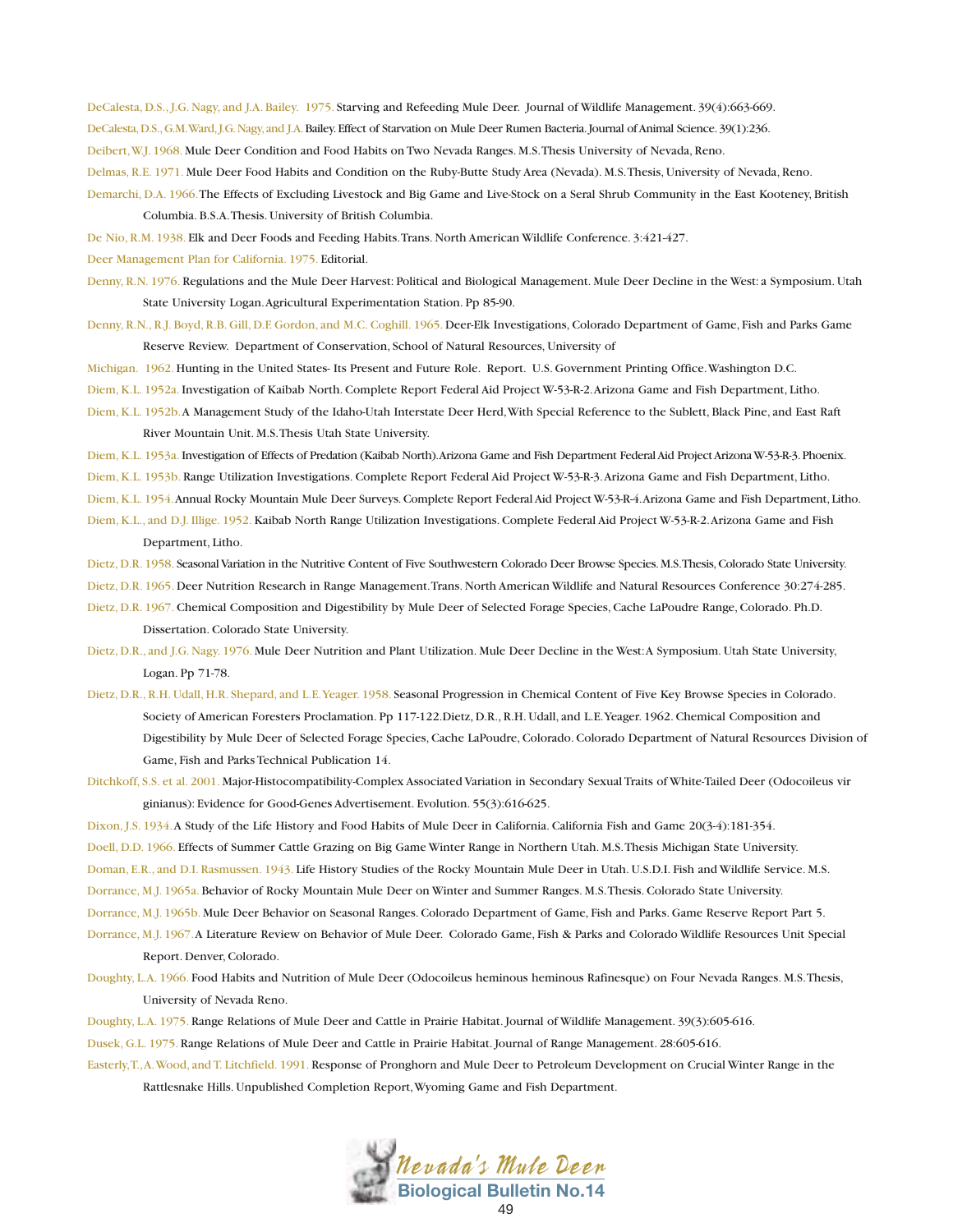Edwards,A.C. 1950. Deer Classification, Sex, and Age Ratios and Population Trend Study. Complete Report Federal Aid Project W-26-R-3.Arizona Game and Fish Department, Litho.

Edwards, A.C. 1957. Some Relationships Between Mule Deer and Alfalfa Production in Powder River Country, Montana.M.S. Thesis. Montana State University.

Edwards,A.C., and H.O. Compton. 1962.Wildlife Investigations (District 7). Big Game Surveys and Investigations Complete Report.

Federal Aid Project W-77-R-7, J-A-1. Montana Fish and Game Department.

- Eicher,T.A. 1978. Some Life History Characteristics and Habitat Use of Mule Deer in the Sacramento Mountains. M.S.Thesis. New Mexico State University. Las Cruces, NM.
- Einarsen,A.S. 1946a. Crude Protein Determination of Deer Food as an Applied Management Technique.Transcripts of the North American Wildlife Conference. 11:309-312.

Einarsen,A.S. 1946b.The Importance of Weather Data in Wildlife Management. Murrelet. 27(2):29-33.

Einarsen,A.S. 1947. Nine-Year Observation of a Deer Problem Area.Transcripts of the North American Wildlife Conference. 12:193-203.

Einarsen,A.S. 1956. Life of the Mule Deer.The Deer of North America. Stackpole, Harrisburg, PA. Pp 363-390.

Elder, J.B. 1954. Notes on Water Consumption by Desert Mule Deer. Journal of Wildlife Management. 18:540-541.

Elder, J.B. 1956.Watering Patterns of Some Desert Game Animals. Journal of Wildlife Management. 20(4):368-378.

Ellis, F.G. 1939.The Carrying Capacity of Winter Deer Ranges in Idaho. M.S.Thesis University of Idaho.

Elonowitz,A., and D. Humphreys. 1988. Precision of Aerial and Ground Surveys of Desert Mule Deer:A Validation Experiment. New

Mexico's Mule Deer Population/ Environment/ Hunt Computer Model. New Mexico Department of Game and Fish. Federal Aid Project New Mexico W-124-R-11/WkPl 5/ Job 1-4. Santa Fe, NM.

Eustace, C.D. 1971. Mule Deer Food Habits and Browse Use Study.Final Report Federal Aid Project W-130-R-1&2.J-1-7-1.Montana Fish and Game Department.

Evans,T.B. 1943.A Study of the Rocky Mountain Mule Deer,Odocoileus hemionus marcrotis (Say),in Northern Utah.M.S.Thesis.Utah State University.

Fairman, L.L. 1966. Movements, Populations, and Behavior of Deer on a Western Montana Winter Range. M.S.Thesis. University of Montana.

Ferguson, R.B. 1968. Survival and Growth of Young Bitterbrush Browsed by Deer. Journal of Wildlife Management. 32(4):769-772.

Ferguson, R.B., and J.V. Basile. 1965.Topping Stimulates Bitterbrush Twig Growth. Journal of Wildlife Management. 30(4):839-841.

Fernandez, R.J., and J.F. Reynolds. 2000. Potential Growth and Drought Tolerance of Eight Desert Grasses: Lack of a Trade-off? Oecologia. 123:90-98.

Ffolliot, P.F., and S. Gallina. 1981. Deer Biology, Habitat Requirements, and Management in Western North America. Institutio de Ecologia. Publication 9. Mexico City, Mexico.

Firebaugh, J.E. 1969. Relationship of Mule Deer to Livestock on Summer Range in the Pryor Mountains, Montana. M.S. Thesis. Montana State University. Fleischner,T.L. 1994. Ecological Costs of Livestock Grazing in Western North America. Conservation Biology. 8:629-644.

Fletch,A.L. 1970. Foot-and Mouth Disease. Infections Diseases of Wild Animals. Iowa State University Press,Ames.

Flook, D.R. 1955.A Study of Winter Foraging Habits of Mule Deer in Enclosures in Northern Utah,With a Test of the Half-and-Half Sampling Technique. M.S.Thesis. Utah State University.

Foote, L.E. 1962. Proceedings of the First National Deer Disease Symposium.Southeastern Section of the Wildlife Society.University of Georgia.Athens,Georgia.

Foree, S. 1987. Nevada Mule Deer Herd Management Plan. Nevada Department of Wildlife.

Foree, S. 1991. Livestock/Big Game Symposium Notes. Nevada Department of Fish and Game.

Fowle, C.D. 1950.The 'Natural' Control of Deer Populations. International Association of Game, Fish, and Conservation Commissioners.

Proclamation. 40:56-63.

Fowle, K.E. 1969.A Record of Multiple Ovulation in Mule Deer. Murrelet. 50:12.

Fox, K.B., and P.R. Krausman. 1994. Fawning Habitat of Desert Mule Deer. Southwestern Naturalist. 39(3):269-275.

- Freddy, D.J. 1986. Quantifying Capacity of Winter Ranges to Support Deer Evaluation of Thermal Cover Used by Deer. Colorado Division of Wildlife. Wildlife Research Report, Denver, CO.
- Freddy, D.J., D.L. Baker, R.M. Bartmann, and R.C. Kufeld. 1993. Deer and Elk Management Analysis Guide, 1992-1994. Colorado Division of Wildlife Report No. 17. Fort Collins, CO.
- Freddy, D.J.,W.M. Bronaugh, and M.C. Fowler. 1986. Responses of Mule Deer to Disturbance by Persons Afoot and Snowmobiles.Wildlife Society Bulletin. 14:63-68.
- Fowle, K. E. 1969.A Record of Multiple Observation in Mule Deer. Murrelet. 50:12.

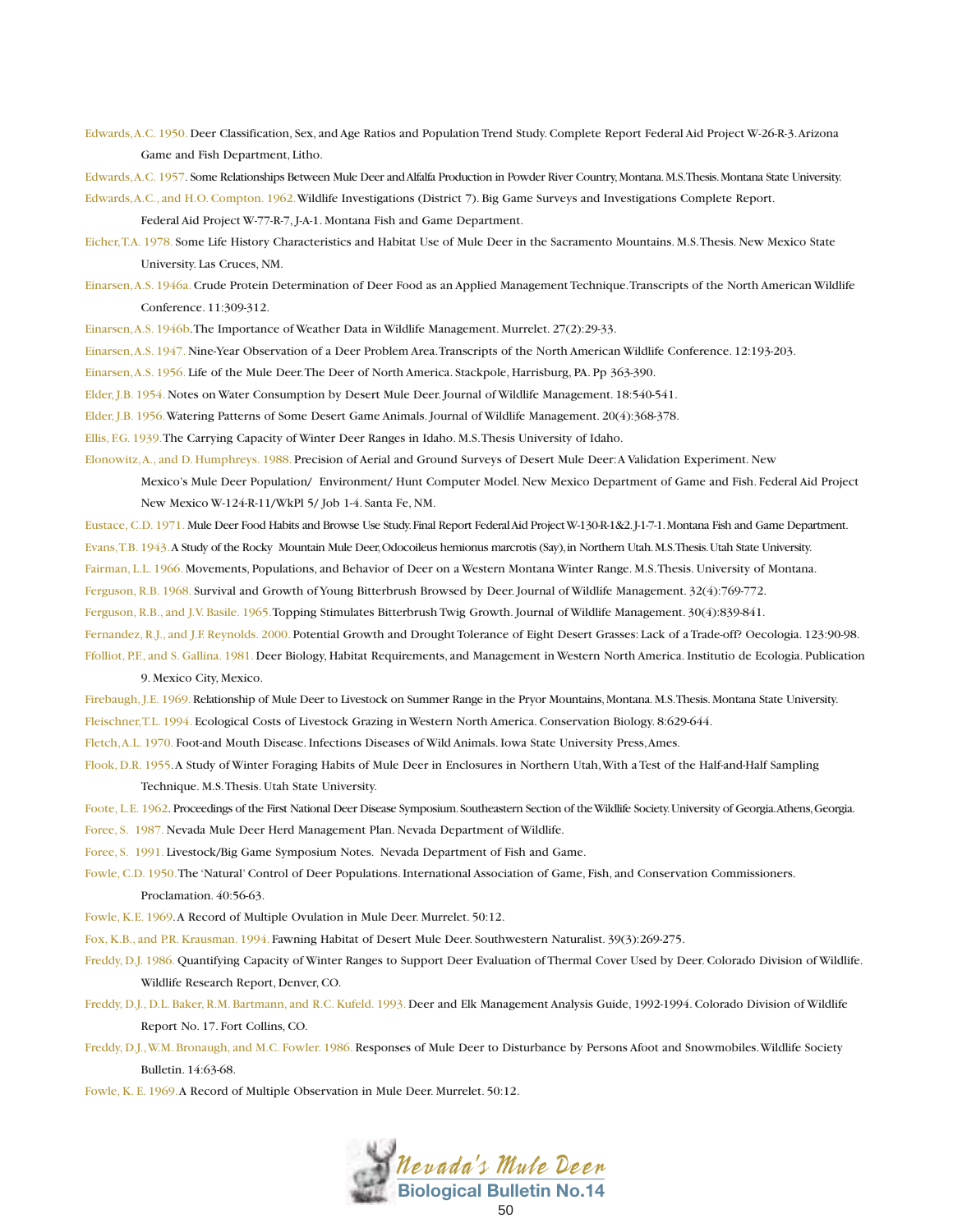- Fynn, R.W.S., and T.G. O'Connor. 2000. Effect of Stocking Rate and Rainfall on Rangeland Dynamics and Cattle Performance in a Semi-Arid Savanna, South Africa. Journal of Applied Ecology. 37:491-507.
- Galliziloi, S. 1959. Deer Carrying Capacity of Various Sub-Types Within the Chaparral Habitat.Arizona Game and Fish Department. Federal Aid Project Arizona W-78-R-3/WkPl 5/ Job 1 Complete Report. Phoenix,AZ.

Galliziloi, S. 1974.The 1972-1973 Arizona Game and Fish Department Annual Report. Research Division.

Gates, B.R. 1968. Deer Food Production in Certain Seral Stages of the Coast Forest. M.S.Thesis, University of British Columbia.

Gaufin, D.M.,A.D. Smith,W.L. Robinette, and O. Julander. 1950.Range for Big Game and Livestock.Publication No.2.Utah State Department of Fish and Game.

- Geist, V. 1974. On the Relationship of Ecology and Behavior in the Evolution of Ungulates: Theoretical Considerations. International Union for the Conservation of Nature and Natural Resources. Publication, N.S. N. 24,Vol. 1, Pp 235-246.
- Geist, V., and F. Walther. 1974. The Behavior of Ungulates and its Relation to Management; Papers of an International Symposium Held at the University of Calgary,Alberta, Canada, 2-5 November 1971 (Eds.). International Union for the Conservation of Nature and Natural Resources Publication, N.S. No. 24. 2 Vol. (941 pg.). Illus., Maps.

Gibbens, R.P.,A.M. Schultz. 1963. Brush Manipulation on a Deer Winter Range. California Fish and Game 49:95-118.

- Gilbert, W.L. 1972. Deer Use in Relation to Nutrients and Forage Availability on Six Soils in Southeastern Humboldt County, California. M.S. Thesis, California State University,Arcata, California.
- Gill, R.B. 1972. Middle Park Deer Study: Productivity and Mortality. Game Research Report, July 1972, Part 2. Colorado Division of Wildlife, Denver, CO.
- Gill, R.B. 1976. Mule Deer Management Myths and the Mule Deer Decline. Mule Deer Decline in the West:A Symposium. Utah State University, Utah Agricultural Experimentation Station, Logan, Utah. Pp 99-106.
- Goldberg, D.E., and R.M.Turner. 1986.Vegetation Change and Plant Demography in Permanent Plots in the Sonoran Desert. Ecology. 67:695-712. Golley, F.B., and H.K. Buechner. 1968.A Practical Guide to the Study of Productivity of Large Herbivores. Great Britain,Abington: Burgess and Son.
- Gordon, D.F. 1965. Relation of Age to Percentage of Nitrogen and Cellulose in Fecal Pellets of Deer. M.S.Thesis. Colorado State University.
- Grasman, B.T., and E.C. Hellgren. 1993. Phosphorus Nutrition in White-Tailed Deer: Nutrient Balance, Physiological Responses, and Antler Growth. 74(8):2279-2296.

Greenley, J., F. Groves, and D. Mathis. 1967. History of Deer Management in Nevada. Report - March. Nevada Game Division.

- Greenley, J.C., and M. Humphreys. 1964.The Decline in the 1962 Mule Deer Harvest in Nevada. Proclamation of the Annual Conference of Western Association of State Game and Fish Commissions. 44:173-176.
- Greer, K.R. 1960.Analysis of Twenty-Three Mule Deer Rumens Collected During 1958 From Fort Peck Game Range Study Area,Valley County.
- Wildlife Investigations Laboratory. Complete Report Federal Aid Project W-83-R-3. Montana Fish and Game Department.
- Gregg, P.A. 1952. Chemical Analysis of Six Wildlife Forage Plants. M.S.Thesis. University of Wyoming.
- Gruell, G.E. 1958. Results From Four Years of Trapping Deer in Northeastern Nevada. Proclamation of the Annual Conference of Western Association of State Game and Fish Commission. 38:179-183.
- Gruell, G.E. 1986. Post-1900 Mule Deer Irruptions in the Intermountain West: Principal Cause and Influences. U.S. Forest Service, Intermountain Reserve Station General Technical Report. INT 206. Ogden, UT.
- Gruell, G.E., and N.J. Papez. 1963. Movements of Mule Deer in Northeastern Nevada. Journal of Wildlife Management. 27:414-422.
- Gysel, L.W. 1960.An Ecological Study of the Winter Range of Elk and Mule Deer in the Rocky Mountain National Park. Journal of Forestry. 58(9):696-703.
- Hagen, H.L. 1953. Nutritive Value for Deer of Some Forage Plants in the Sierra Nevada. California Fish and Game. 39(2):163-175.
- Hall, J.M. 1953. Game-Livestock Relationship Studies in Arizona. Proclamation of the Annual Conference of Western Association of State Game and Fish Commissions. 32:86-89.
- Hamlin, K.L., D.J. Riley, D. Pyrah,A.R. Dood, and R.J. Mackie. 1984. Relationships Among Mule Deer (Odocoileus Heminous) Fawn Mortality, Coyote (Canis-Latrans) and Alternate Prey Species During Summer. Journal of Wildlife Management. 48(2):489-499.
- Hancock, N.V. 1964.The 1963 Deer Harvest Decline in Utah. Proclamation of the Annual Conference of Western Association of State Game and Fish Commissions. 44:181-188.
- Hanley,T.A., and K.A. Hanley. 1982. Food Resource Partitioning by Sympatric Ungulates on Great Basin Rangeland, USA. Journal of Range Management. 35(2):152-158.
- Hanley,T.A. 1997.A Nutritional View of Understanding and Complexity in the Problem of Diet Selection by Deer (Cervidae). Oikos. 79:209-218.

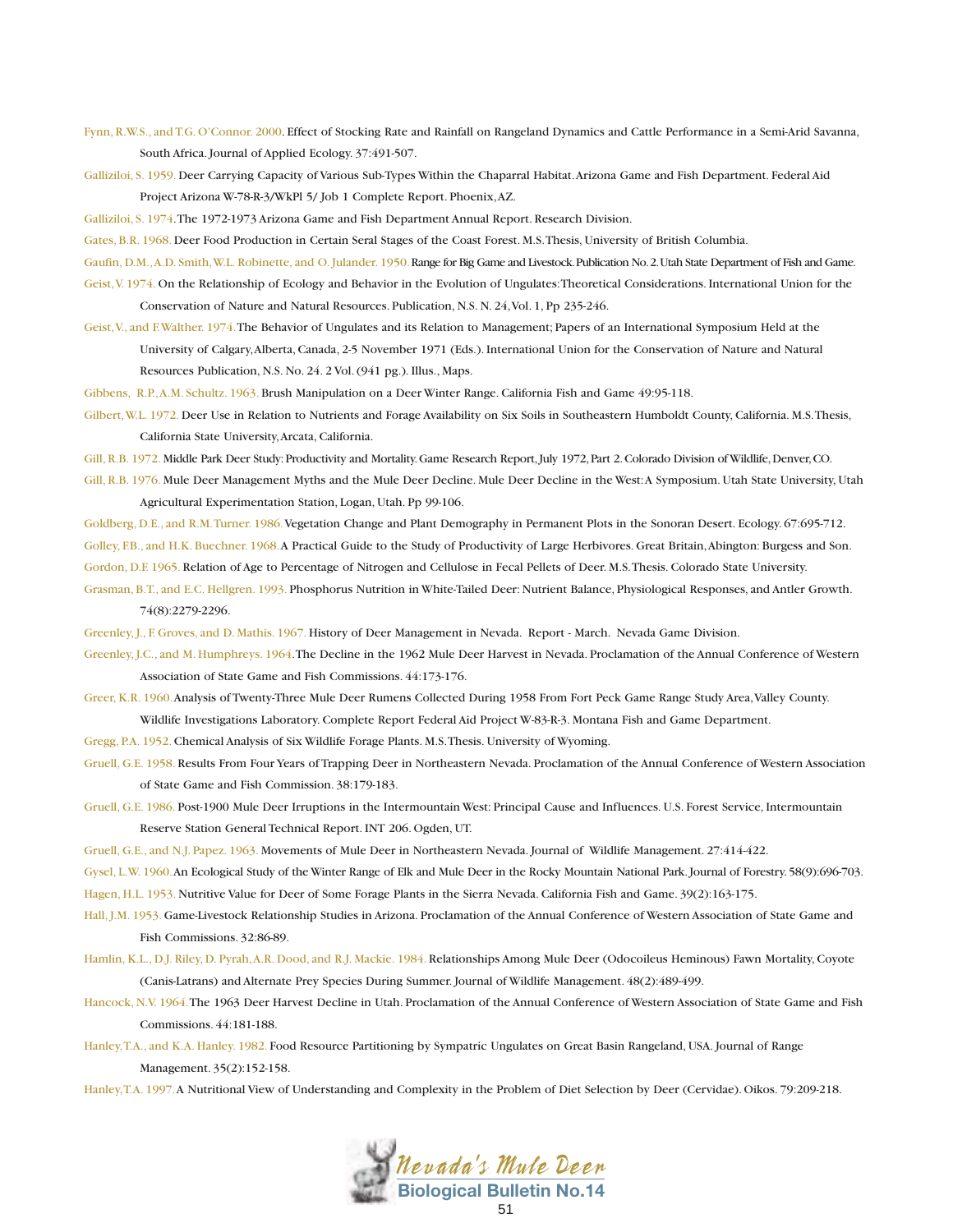Hanson,W.R. 1956.Aggressive Behavior of Mule Deer Towards Bobcat. Journal of Mammology. 37:458.

Hanson,W.R. 1958. Failure of Mule Deer to Wean Offspring. Journal of Mammology. 39(1):155.

- Hanson,W.R., and C.Y. McCulloch. 1955. Factors Influencing Mule Deer in Arizona Brushlands.Transactions of the North American Wildlife Conference. 20:568-588.
- Happe, P.J., K.J. Jenkins, E.E. Starkey, and S.H. Sharrow. 1990. Nutritional Quality and Tannin Astrigency of Browse in Clear-Cuts and Old -Growth Forests. Journal of Wildlife Management. 54:557-566.
- Harjus, H. 1989.The '4 Point or Better' Controversy.Wyoming Landowner Newsletter.Volume 4 Number 2,Wyoming Game and Fish Department, Cheyenne,Wyoming.
- Haskell, E.S. 1946. Livestock and Big Game on National Forests. Natural Wool Grower. 36(8):12-13, 52:1946.
- Haugen,A.O. 1971. Proceedings of the Snow and Ice in Relation to Wildlife and Recreation Symposium February 11-12. Iowa State University, Ames. Iowa Cooperative Wildlife Research Unit.
- Haugen, H.L. 1953. Nutritive Value for Deer of some Forage Plants in the Sierra Nevada. California Fish and Game. 39:163-175.
- Hawthorne, V.M. 1972. Coyote Food Habits in Sagehen Creek Basin, Northeastern California. California Fish and Game. 58(1):4-12.
- Hayden,T.J., J.M. Lynch and C.G. O'Corry. 1994.Antler Growth and Morphology in a Feral Sika Deer (Cervus Nippon) Population in Killarney,

Ireland. Journal of Zoology-London. 232(1):21-35.

Haynes, C.D. 1967. Food is the Key to Deer Management. Idaho Wildlife Review. 19(5):10-13.

Hays,W.J. 1869.The Mule Deer.American Naturalist. 3(4):180-181.

- Haywood, D.D., R. Miller and G.I. Day. 1987. Effects of Hunt Design and Related Factors on Productivity in Mule Deer and White-Tailed Deer in
- Arizona:A Problem Analysis Report. Federal Aid Project W-78-R,WP2, Job 30.Arizona Game and Fish Department, Phoenix.
- Henderson, R.E., and A. O'Herren. 1992.Winter Range for Elk and Deer:Victims of Uncontrolled Subdivisions? Western Wildlands. 18:20-25.

Herbel, C.H., F.N. Ares, and R.A. Wright. 1972. Drought Effects on a Semi-Desert Grassland Range. Ecology. 53:1084-1093.

- Herman,A.E., and C.T. Robbins. 1993. Specificity of Tannin-Binding Salivary Proteins Relative to Diet Selection by Mammals. Canadian Journal of Zoology. 71(3):628-633.
- Hess, M. 1997. Density Dependency in Nevada Mule Deer. Report. Nevada Division of Wildlife.
- Hess, M. 1987. Mule Deer Species Management Plan. Report. Nevada Department of Wildlife.
- Hess, M. Date Unknown. Nevada Bonanza Deforestation and Mule Deer. Report. Nevada Department of Wildlife.
- Hess, M. Date Unknown. Nevada's Use of Change-in-Ratio Estimates to Establish Deer Hunting Quotas. Game Harvest Management. 67-81.
- Hess, M., F. Smith, and S. Millazzo. 1974. Lassen-Washoe Interstate Deer Herd Delineation. Nevada Department of Fish and Game, Reno. Nevada `
- Federal Aid in Wildlife Restoration Project W-48-R-5, Study RI-B-RI, Job 1.
- Hibben, F.C. 1939. The Mountain Lion and Ecology. Ecology. 20(4):584-586.
- Hibler, C.P. 1981. Diseases In Mule Deer and Black-Tailed Deer of North America. Wildlife Management Institute and University of Nebraska Press, Lincoln.
- Hill, R.R. 1956. Forage, Food Habits, and Range Management of the Mule Deer.The Deer of North America. Stackpole, Harrisburg, PA and The Wildlife Management Institute,Washington D.C. Pp 393-414.
- Hobbs, N.T. 1989. Linking Energy Balance to Survival in Mule Deer: Development and Test of a Simulation Model.Wildlife Monogram. 101:1-39.
- Hobbs, N.T., D.L. Baker, and R.B. Gill. 1983. Comparative Nutritional Ecology of Montane Ungulates During Winter. Journal of Wildlife Management. 47(1):1-16.
- Hobbs, N.T., and R.A. Spowart. 1984. Effects of Prescribed Fire on Nutrition of Mountain Sheep and Mule Deer During Winter and Spring. Journal of Wildlife Management. 48:551-560.
- Hobbs, N.T., and D.M. 1985. Swift. Estimates of Habitat Carrying Capacity Incorporating Explicit Nutritional Constraints. Journal of Wildlife Management. 49:814-822.
- Hobson, M.D. 1990. Effects of Predator Control on Desert Mule Deer Numbers.Texas Parks and Wildlife Federal Aid Project Texas W-125-R-1/Job 50 Final Report.Austin,TX.
- Hofmann, R.R. 1985. Digestive Physiology of Deer-Their Morphophysiological Specialization and Adaption. Biology of Deer Production. Royal Society of New Zealand Bulletin 22,Wellington, New Zealand. Pp 393-407.

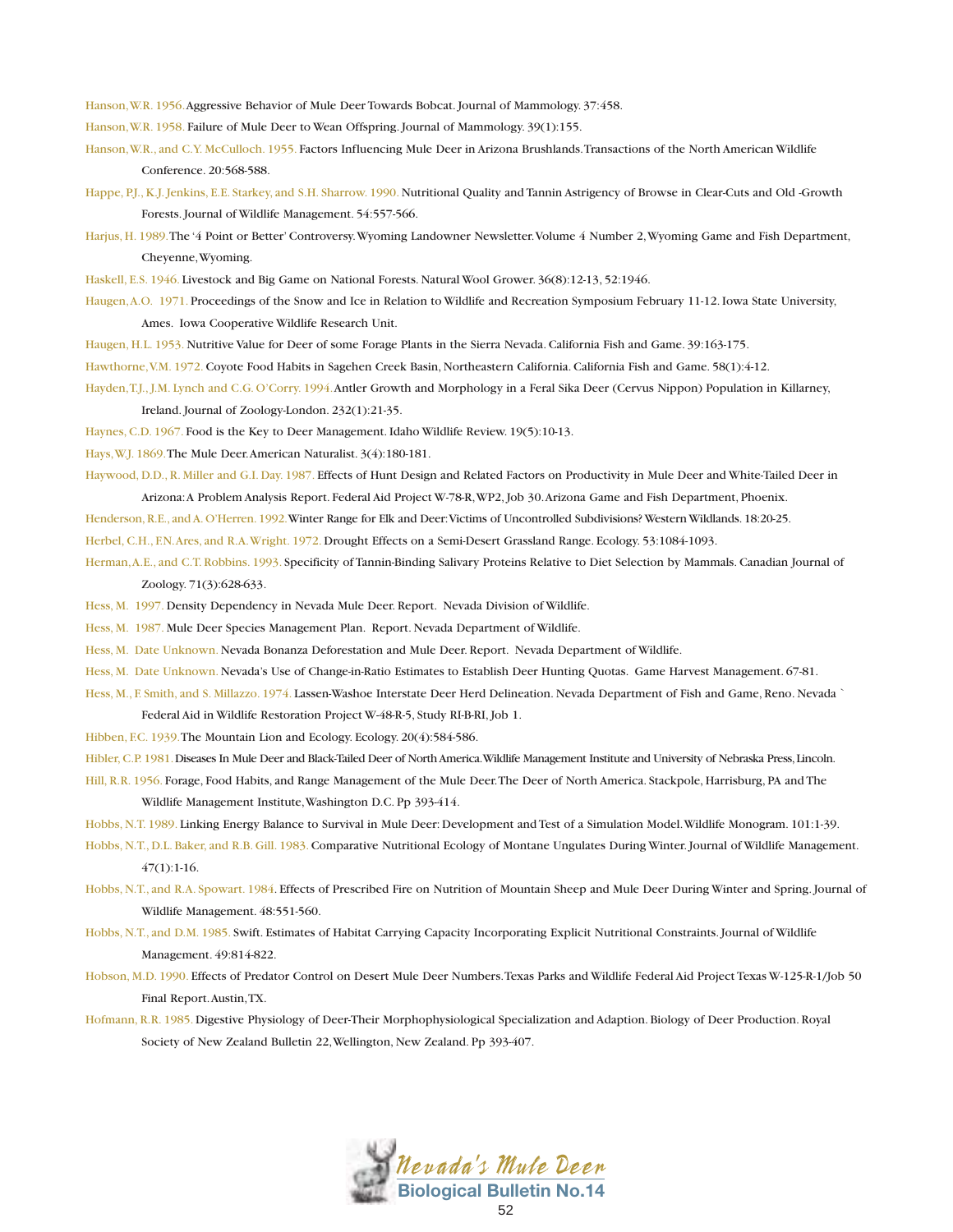- Holl, S.A., H. Salwasser, and B. Browning. 1979.The Diet Composition and Energy Reserves of California Mule Deer During Pregnancy. California Fish and Game. 65:68-79.
- Holochek, J.L., R.Valdez, R. Pieper, S.D. Schemnitz, and C. Davis. 1982. Manipulation of Grazing to Improve or Maintain Wildlife Habitat.Wildlife Society Bulletin. 10:204-210.
- Horejsi, R. G. 1982. Mule Deer Fawn Survival on Cattle-Grazed and Ungrazed Desert Ranges.Arizona Game and Fish Department Federal Aid Project Arizona W-78-R/WkPl 2/Job 17 Final Report. Phoenix,AZ.
- Horejsi, R.G., D.D. Haywood, and R.H. Smith. 1988.The Effects of Hunting on a Desert Mule Deer Population. Federal Aid Project W-78-R,WP2, Job 27.Arizona Game and Fish Department, Phoenix.
- Horejsi, R.G., and R.H. Smith. 1983. Impact of a High Density Deer Population on Desert Vegetation. Report.Arizona Game and Fish Department. Hormay,A.L. 1943a. Bitterbrush in California. USDA Forest Service. California Forest and Range Experiment Station Reserve Note. 34:1-13. Hormay,A.L. 1943b.A Method of Estimating Grazing Use of Bitterbrush. USDA Forest Service California Forest and Range Experiment Station.

Reserve Note 35:1-4.

Horner, K. 1984.The Role of the Doe. Deer and Deer Hunting. 7(3).

- Hornocker, M.G. 1970.An Analysis of Mountain Lion Predation Upon Mule Deer and Elk in the Idaho Primitive Area.Wildlife Monographs. 21:1-39. Hoskins, L.W. 1952. Browse Utilization Studies on the Pocatello Winter Big Game Range. M.S.Thesis University of Idaho.
- Howard,V.W. Jr., et al. 1987. Effects of Cabling Pinyon-Juniper on Mule Deer and Lagomorph Use.Wildlife Society Bulletin. 15:242-247.
- Hubbard, R.L., and E.J.Woolfolk. 1961. Deer Range Management A Complex Business. Outdoor California. 22(6-7):11-14.
- Hudson, P. 1956.The Morphology of the Ombryonic and Fetal Development of the Rocky Mountain Mule Deer. M.A.Thesis. University of Montana.
- Hudson, P. 1967. Growth and Senescence of a Mule Deer Buck, Odocoileus hemionus hemionus. B.S.A.Thesis. University of British Columbia.
- Hudson, P., and L.G. Browman. 1959. Embryonic and Fetal Development of the Mule Deer. Journal of Wildlife Management. 23:193-252.
- Hudson, P.A. 1959. Fetal Recoveries in Mule Deer. Journal of Wildlife Management. 23:234-235.
- Hudson, R.J., and R.G.White. 1985. Bioengernetics of Wild Herbivores. CRC Press Inc. Boca Raton, Florida.(Eds.).
- Humphreys, D. 1984. Current Status of Mule Deer Research in New Mexico. Deer in the Southwest:A Workshop.Arizona Cooperative Wildlife Reserve Unit and the School of Renewable Natural Resources, University of Arizona.Tucson,AZ. Pp 45-46.
- Hungerford, C.R. 1970. Responses of Kaibab Mule Deer to Management of Summer Range. Journal of Wildlife Management. 34(4):852-862.
- Hunter, G.N., and L.E.Yeager. 1956. Management of the Mule Deer.The Deer of North America. Stackpole Company, Harrisburg, PA and the Wildlife Institute,Washington D.C. Pp 449-482.
- Hunter,V.E.,A.L. Lesperance, and N.J. Papez. 1973.Total Plasma Protein Lipid and Related Compound Levels in Nevada Mule Deer. Journal of Animal Science. 36(6):1201.
- Hurley, M., and J.W. Unsworth. 2001. Southeast Mule Deer Ecology. Progress Report July 1, 2000 to June 30, 2001. Idaho Fish and Game.
- Illige, D.J. 1951. Range Utilization Investigations. Complete Federal Aid Project W-53-R-1.Arizona Game and Fish Department Litho.
- Illige, D.J. 1953. Productivity Data of Arizona Mule Deer. Proclamation of the Annual Conference of the Western State Game and Fish Commission 33:117-127.
- Illige, D.J., and A.C. Edwards. 1951. Field-Laboratory Studies of Mule Deer Reproduction in Arizona. Proclamation of the Annual Conference of the Western Association of State Game and Fish Commissions 31:195-198.
- International Symposium on Antler Development in Cervidae 23-25 September. 1981. Caesar Kleberg Wildlife Research Institute. Texas A & M University. Kingsville,Texas.
- Interstate Deer Herd Committee. 1946. Progress Report on the Cooperative Study of the Interstate Deer Herd and its Range. USDA Forest Service Reg. 5:1-11.
- Interstate Deer Herd Committee. 1947. Second Progress Report on the Cooperative Study of the Interstate Deer Herd and its Range. California Fish and Game. 33(4):287-314.
- Interstate Deer Herd Committee. 1949a. Interstate Winter Range Management Plan. California Fish and Game. 35(2):103-114.
- Interstate Deer Herd Committee. 1949b.Third Progress Report on the Cooperative Study of the Interstate Deer Herd and its Range. California Fish and Game. 35(2):115-134.

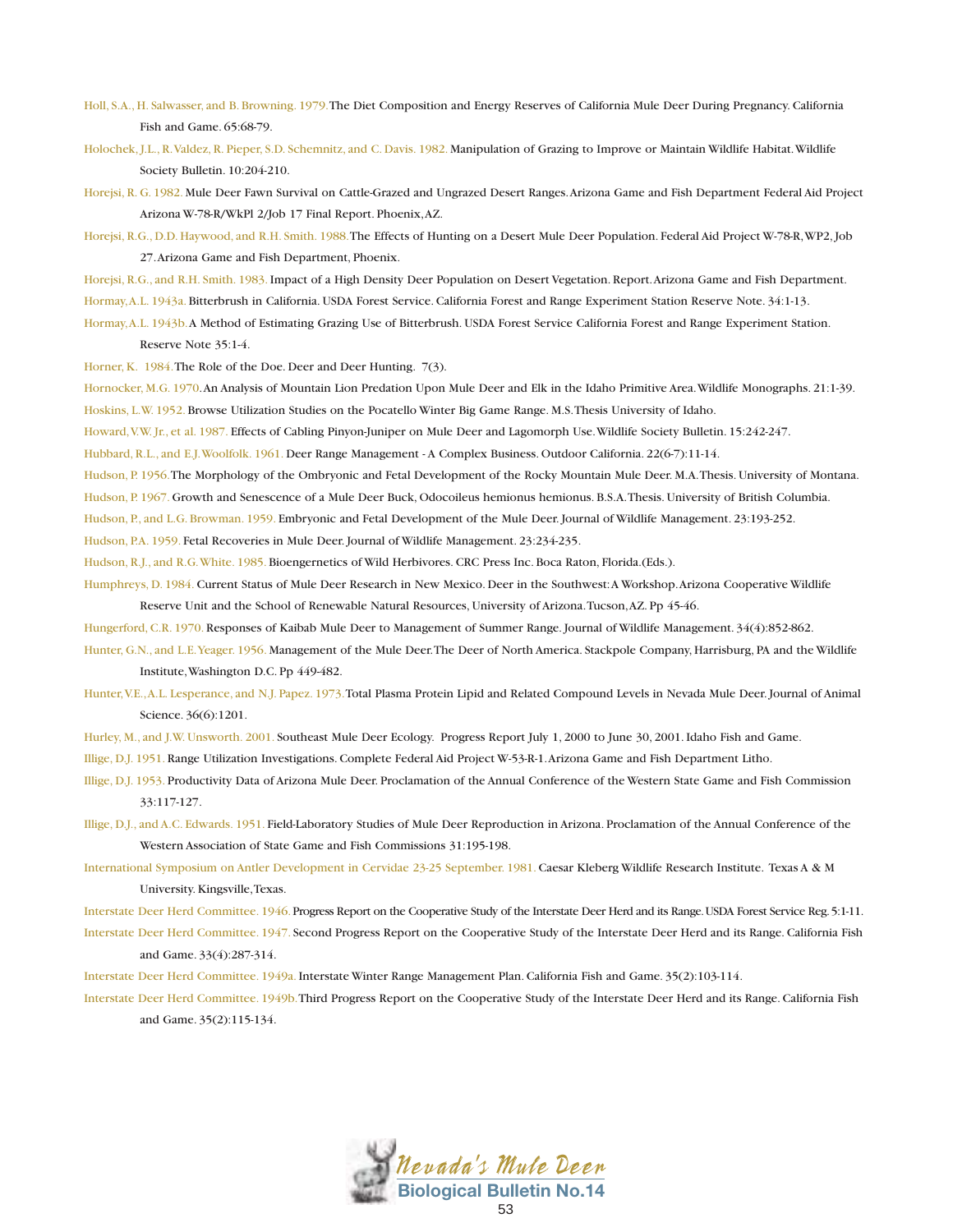- Interstate Deer Herd Committee. 1950. Fourth Progress Report on the Cooperative Study of the Interstate Deer Herd and its Range. California Fish and Game. 36(1):27-52.
- Interstate Deer Herd Committee. 1951.The Devil's Garden Deer Herd. California Fish and Game. 37(3):233-272.
- Interstate Deer Herd Committee. 1954. Eighth Progress Report on the Cooperative Study of the Devil's Garden Interstate Deer Herd and its Range. California Fish and Game. 40(3):235-266.
- Janson, R.G., and H.D. Pictor. 1961.Wildlife Investigations (District 4): Big Game Surveys and Investigations. Federal Aid Project W-74-R-6 J-A-1. Montana Game and Fish Department.
- Jantzen, R.A. 1964. Population Declines of Mule Deer in Northern Arizona. Proclamation of the Western Association of State Game and Fish Commissions. 44:158-166.
- Jantzen, R.A., L.E. Powell, and K.L. Diem. 1954. Range Utilization Investigations. Complete Report Federal Aid Project W-53-R-4.Arizona Game and Fish Department. Litho.
- Jensen, C.H. 1968.The Carrying Capacity of Certain Range Types for Deer and Domestic Livestock and the Forage Habits of These Animals. Complete Report Federal Aid Project W-65-4,9,10,11 and W-105-R-1,2,3 and 4, JA-4c. Utah Fish and Game Department.
- Jensen, D.R. 1964.The Southeastern Idaho Deer Herds. Idaho Wildlife Review. 16(4):3-7.
- Jensen,W., and W.L. Robinette. 1955.A High Reproductive Rate for Rocky Mountain Mule Deer (Odocoileus heminous heminous). Journal of Wildlife Management. 19(4):503.
- Johnson, B.K., et al. 2000. Resource Selection and Spatial Separation of Mule Deer and Elk During Spring. Journal of Wildlife Management. 64:685-697.
- Johnson, D.E. 1952. Survey of Big Game Ranges. P-R Quarterly Report (April-June). Project W-3-R-4.Work Plan No. 2 Nevada Fish and Game Commission. (mimeo.)
- Johnson, F.W. 1937. Deer Weights and Antler Measurements in Relation to Population Density and Hunting Effort. Transcripts of the North American Wildlife Conference. 2:446-457.
- Johnson, F.W. 1939. Deer Kill Records-A Guide to Management of Deer Hunting. California Fish and Game. 25(2):96-165.
- Johnson, F.W. 1943. Hunter Distribution-Studies and Methods. Transcripts of the North American Wildlife Conference. 8:392-407.
- Johnson, J.F. 1977. Deer Population Trend, Habitat Condition Evaluation, and Harvest Information. New Mexico Department of Game and Fish Federal Aid Project - New Mexico W-93-R-19/WkPl 2/Job 6 Progress Report, Santa Fe, NM.
- Johnson, K.L. 1984. Sagebrush Over Time:A Photographic Study of Rangeland Change. Symposium on the Biology of Artemisia and Chrysothamnus.

General Technical Report INT-200. Ogden, UT. Jones, D.A.,

- W.L. Robinette, and O. Julander. 1956. Influence of Summer Range Condition on Mule Deer Reproduction in Utah. Proclamation of the
	- Annual Conference of the Western Association of State Game and Fish Commissions. 36:195-199.
- Jones, F.L. 1954.An Unusual Cause of Deer Mortality. Journal of Wildlife Management. 18(1):142.
- Jones, F.L. 1955.The Inyo-Sierra Deer Herds. California Fish and Game (Deer Studies). No. 5 Final Report.
- Julander, O. 1937.Utilization of Browse by Wildlife.Transcripts of the North American Wildlife Conference. 2:276-287.
- Julander, O. 1952. Forage Habits of Mule Deer During the Late Fall as Measured by Stomach Content Analysis. USDA Forest Service Intermountain Forest and Range Experiment Station Reserve Note 2.
- Julander, O. 1953. Deer and Livestock Competition in Utah. Proclamation of the Annual Conference of the Western Association of State Game and Fish Commissions. 32:79-85.
- Julander, O. 1955a. Deer and Cattle Range Relations in Utah. Forestry Science. 1(2):130-139.
- Julander, O. 1955b. Ecology of Deer-Livestock Foot-Hill Ranges in Utah. Proclamation of the Annual Conference of the Western Association of State Game and Fish Commissions. 34:186-194.
- Julander, O. 1962. Range Management in Relation to Mule Deer Habitat and Herd Productivity. Journal of Range Management. 15:278-281.
- Julander, O. 1966. How Mule Deer Use Mountain Rangeland in Utah. Utah Academy of Science,Arts, and Letters. Proclamation. 43(2):22-28.
- Julander, O., and D.E. Jeffery. 1964. Deer, Elk, and Cattle Range Relations on Summer Range in Utah. North American Wildlife and Natural Resources Conference,Transcripts of the North American Wildlife and Natural Resources Conference. 29:404-414.
- Julander, O., and J.B. Low. 1976.A Historical Account and Present Status of the Mule Deer in the West. Mule Deer Decline in the West:A Symposium. Utah State University and the Utah Agricultural Experimentation Station. Logan, UT.

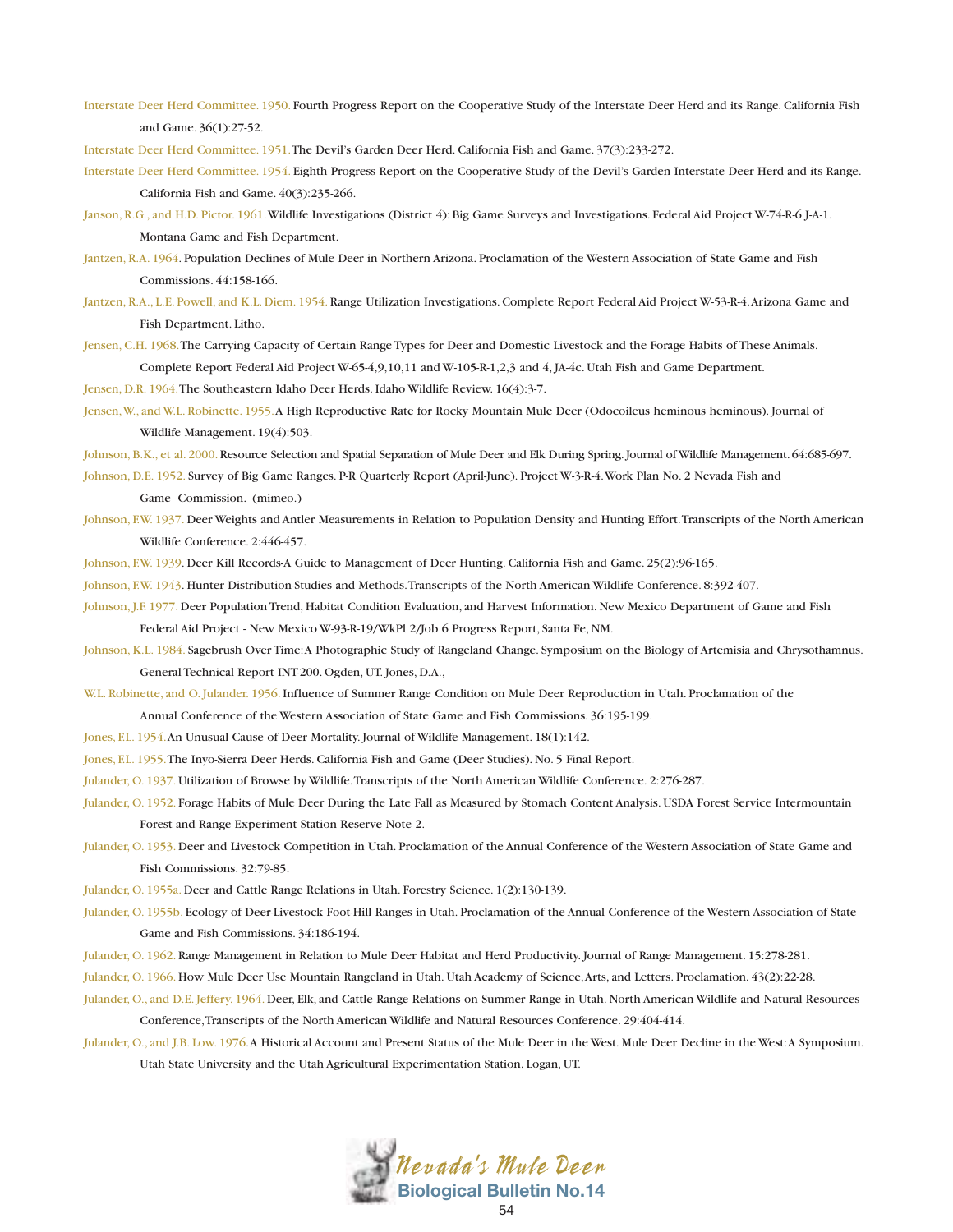Julander, O., and W.L. Robinette. 1950. Deer and Cattle Range Relationships on Oak Creek Range in Utah. Journal of Forestry. 48(6):410-415. Julander, O., et al. 1961. Relation of Summer Range Conditions to Mule Deer Herd Productivity. Journal of Wildlife Management. 25:54-60. Kaji, K.,T. Koizumi, and N. Ohtaishi. 1988. Effects of Resource Limitation on the Physical and Reproductive Condition of Sika Deer on Nakanoshima

Island, Hokkaido, Japan.Acta Theriologica. 33(12-25):187-208. Kauffman, J.B., and W.C. Krueger. 1984. Livestock Impacts on Riparian Ecosystems and Streamside Management Implications. Journal of Wildlife

#### Management. 37:430-438.

Kelker, G.H. 1947. Computing the Rate of Increase for Deer. Journal of Wildlife Management. 11(2):177-183.

Kelker, G.H. 1952.Yield Table for Big Game Herds. Journal of Forestry. 50(3):206-207.

Kie, J.G. 1986. Nutritive Quality of Ceanothus Shrubs in California, USA Mixed Conifer Forest. Journal of Range Management. 39(6):521-526.

Kie, J.G. 1996.The Effects of Cattle Grazing on Optimal Foraging in Mule Deer (Odocoileus hemionus).Forest Ecology and Management.88(1-2):131-138.

Kie, J.G., C.J. Evans, E.R. Loft, and J.W. Menke. 1991. Foraging Behavior of Mule Deer:The Influence of Cattle Grazing. Journal of Wildlife

Management. 55:665-674.

Kimball,T.L., and A.G.Watkins. 1951.The Kaibab North Cooperative Deer-Livestock Forage Relationship Study.Arizona Game and Fish Commission. Kindschy, P.R. 1982. Effects of Precipitation Variance on Annual Growth of 14 Species of Browse Shrubs in Southeastern Oregon. Journal of Range Management. 35:265-266.

- Kirkpatrick, R.L. 1988. Comparative Influence of Nutrition on Reproduction and Survival of Wild Birds and Mammals-An Overview. Caesar Kleberg Wildlife Reserve Institute. Kingsville,TX.
- Kitts, W.D., I.M. Cowan, J. Bandy, and A.J. Wood. 1956. The Immediate Post-Natal Growth in Columbian Black-Tailed Deer in Relation to the Composition of the Milk of the Doe. Journal of Wildlife Management. 29:212-214.
- Klein, D.R. 1962. Rumen Content Analysis as an Index to Range Quality.Transcripts of the North American Wildlife and Natural Resources Conference. 27:150-164.
- Klein, D.R. 1963. Physiological Response of Deer on Ranges of Varying Quality. Ph.D. Dissertation University of British Columbia.
- Klein, D.R. 1964. Range-Related Differences in Growth of Deer Reflected in Skeletal Ratios. Journal of Mammology. 45(2):226-235.
- Klein, D.R. 1965. Ecology of Deer Range in Alaska. Ecological Monograms. 35(3):259-284.
- Knapp, S.J. 1972. Range Use of Mule Deer Prior to Initiation of Rest-Rotation Grazing for Cattle on the Fort Howes Ranger District, Custer National Forest, Montana. M.S.Thesis, Montana State University.
- Knoche, K.G. 1968.The Ecology of the Rattlesnake Creek, Montana Mule Deer Winter Range. M.S.Thesis, University of Montana.
- Knowles, C.J. 1975. Range Relationships of Mule Deer, Elk, and Cattle in a Rest-Rotation Grazing System During Summer and Fall. M.S.Thesis, Montana State University.
- Knowlton, F.F. 1976. Potential Influence of Coyote Predation on Mule Deer Populations. Mule Deer Decline in the West:A Symposium. Utah State University and Utah Agricultural Experimentation Station. Logan, UT.
- Knox, K.L., J.G. Nagy, and R.D. Brown. 1969.Water Turnover in Mule Deer. Journal of Wildlife Management. 33(2):389-393.
- Kohl, T.F., C.A. DeYoung, and A. Garza Jr. 1987. Effects of Short Duration Grazing on Deer Home Ranges. Proclamation of Southeastern Association of Fish and Wildlife Agencies. 41:299-302.
- Komberec,T.J. 1976. Range Relationships of Mule Deer, Elk, and Cattle in a Rest-Rotation Grazing System During Winter and Spring. Complete Report, Federal Aid Project W-120-R-6,7. Montana Fish and Game Department.
- Kormondy, E.J. 1969. Concepts of Ecology. New Jersey: Prentice-Hall.
- Krannitz, P.G., and S.L. Hicks. 2000. Browsing of Antelope Bitterbrush (Purshia tridentate: Rosaceae) in the South Okanagan Valley, British Columbia: Age Preferences and Seasonal Differences.American Midland Naturalist. 144(1):109-122.

Krausman, P.R., K.R. Rautenstrauch, and B.D. Leopold. 1985. Xeroriparian Systems Used by Desert Mule Deer in Texas and Arizona. Riparian

Ecosystems and Their Management: Reconciling Conflicting Uses. Rocky Mountain Forest and Range Experimental Station. Ft. Collins, CO. Pp 144-148.

Krausmann, P.R., L.L. Ordway, F.M.Whiting, and W.H. Brown. 1990. Nutritional Composition of Desert Mule Deer Forage in the Picacho Mountains, Arizona. Desert Plants. 10:32-34.

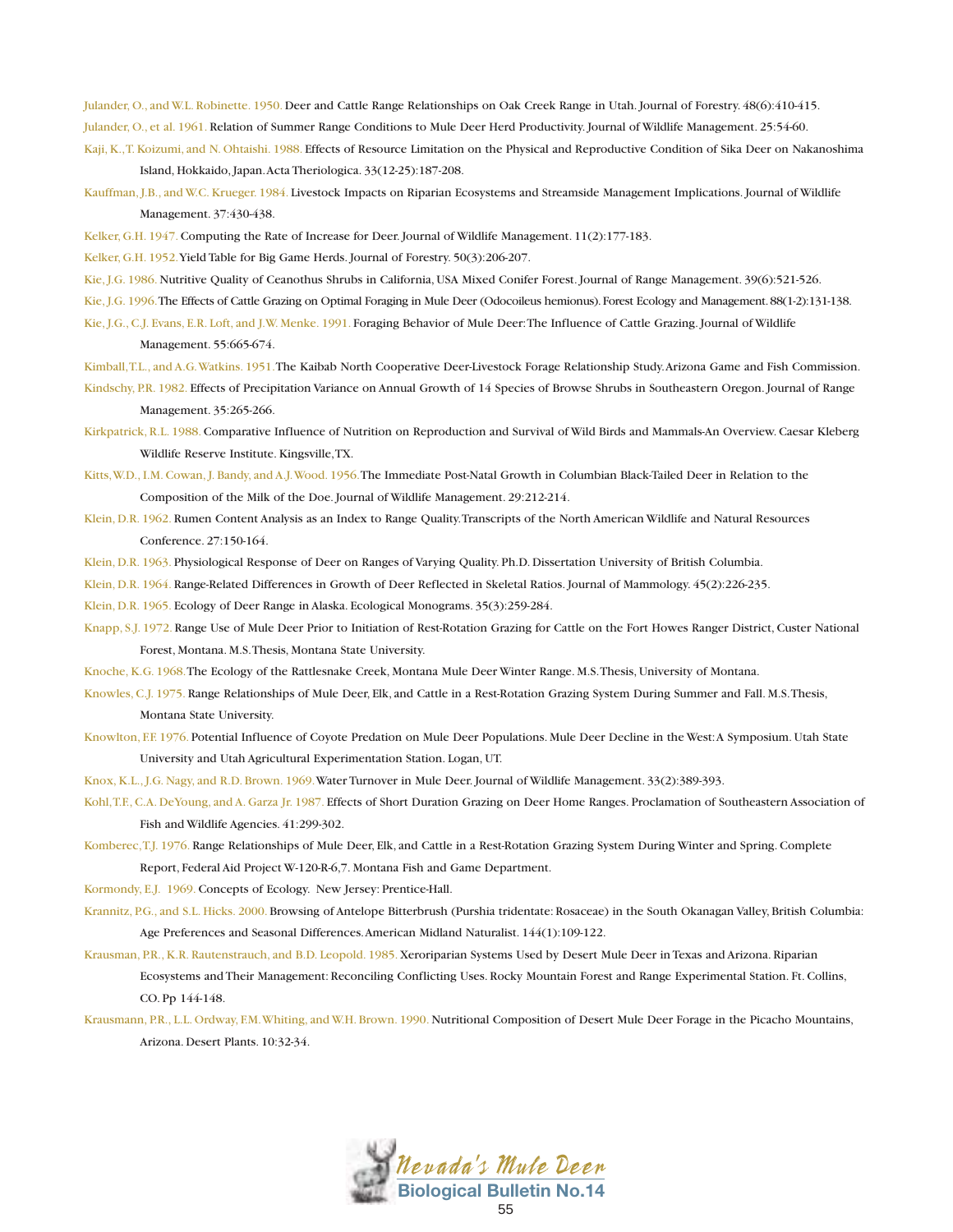Krueger,W.C., and G.B. Donart. 1974. Relationship of Soils to Seasonal Deer Forage Quality. Journal of Range Management. 27(2):114-117.

- Kucera,T.E. 1978. Social Behavior and Breeding System of the Desert Mule Deer. Journal of Mammals. 59:463-476.
- Kucera,T.E. 1992. Influences of Sex and Weather on Migration of Mule Deer in California. Great Basin Naturalist. 52:122-130.
- Kucera,T.E. 1997. Fecal Indicators, Diet, and Population Parameters in Mule Deer. Journal of Wildlife Management. 61:550-560.
- Kufeld, R.C., O.C.Wallmo, and C. Feddema. 1973. Foods of the Rocky Mountain Mule Deer. USDA Forest Service Research Paper RM-111,Fort Collins,CO.
- Lamb, S.H. 1968. Deer Food Reference:A Department Study in Game-Range Management. New Mexico Wildlife. 13(6):4-23.
- Lang, E. M. M. 1957. Deer of New Mexico. New Mexico Department of Game and Fish. Santa Fe, New Mexico.
- Langford,W.A., and D.J. Cocheba. 1978.The Wildlife Valuation Problem:A Critical Review of Economic Approaches. Report. Canadian Wildlife Service. Number 37.
- Langvatn, R., S.D. Albon, T. Burkey, and T.H. Clutton-Brock. 1996. Climate, Plant Phenology, and Variation in Age of First Reproduction in a Temperature Herbivore. Journal of Animal Ecology. 65:653-670.
- Lassen, R.W., C.M. Ferrel, and H. Leach. 1952. Food Habits, Productivity, and Condition of the Doyle Mule Deer Herd. California Fish and Game. 38(2):211-224.
- Laycock,W.A. 1967. How Heavy Grazing, and Protection Affect Sagebrush-Grass Ranges. Journal of Range Management. 20:206-213.
- Leach, H.R. 1956. Food Habits of the Great Basin Deer Herds of California. California Fish and Game. 42(4):243-308.
- Leach, H.R., and J.L. Hiehle. 1957. Food Habits of the Tehama Deer Herd. California Fish and Game. 43(3):161-178.
- Lechenby, D. 1968. Mule Deer Dinner Table. Oregon State Game Commission Bulletin. Odocoileus Hemionus. 19(23):3-4. Leckenby, D.A. Deer
	- Ecology Study. Complete Report Federal Aid Project W-53-R-8,9,10,11. Oregon State Game Commission. Sequence 8, 10pg, Sequence 9, 8pg, Sequence 10, 24pg, Sequence 11, 24pg: 1966-1969.
- Leckenby, D.A., and A.W.Adams. 1986.A Weather Index on a Mule Deer Winter Range. Journal of Range Management. 39:244-248.
- Leckenby, D.A., and A.W.Adams. 1970. Mule Deer Winter Range Ecology and Management. Oregon State Game Commission. Federal Aid Progress Reports Game Federal Aid Project W-53-R-12.
- Leckenby, D.A. et al. 1982.Wildlife Habitats in Managed Rangelands- The Great Basin of Southwestern Oregon- Mule Deer. USDA Forest Service and USDI Bureau of Land Management General Technical Report PNW-139.
- LeCount,A. 1977. Causes of Fawn Mortality.Arizona Game and Fish Department Federal Aid Project Arizona w-78-R/WkPl2/Job 11.Final Report.Phoenix,AZ. Leopold,A. 1971.The American Game Policy and its Development 1928-1930.Wildlife Management Institute.Washington, D.C.
- Leopold,A.S. 1950. Deer in Relation to Plant Successions. Journal of Forestry. 48:675-678.
- Leopold,A.S. 1955.Too Many Deer. Scientific America. 193(11):101-108.
- Leopold,A.S., L.K. Sowls, and D.L. Spencer. 1947.A Survey of Overpopulated Deer Ranges in the United States.Journal of Wildlife Management.11(2):162-177.
- Leopold, B.D. 1984. Ecology of the Desert Mule Deer in Big Bend National Park,Texas (Predation, Habitat, Diet). Ph.D. Diss., University of Arizona.Tucson,AZ.
- Leopold, B.D., and P.R. Krausman. 1986. Diet of Three Predators in Big Bend National Park,Texas. Journal of Wildlife Management. 50:290-295.
- Leopold, B.D., and P.R. Krausman. 1987. Diurnal Activity Patterns of Desert Mule Deer in Relation to Temperature.Texas Journal of Science.39:49-53.
- Leopold, B.D., and P.R. Krausman. 1991. Factors Influencing Desert Mule Deer Distribution and Productivity in Southwestern Texas. Southwestern Naturalist. 36:67-74.
- Leopold,A., L.K. Sowls, and D.L. Spencer. 1947.A Survey of Over-Populated Deer Ranges in the U.S. Journal of Wildlife Management. 11:162-177.
- Lesperance,A.L.,V.E. Hunter, G.L. Rohwer, and N.J. Papez. 1972. Relationship of Weight and Plasma Mineral Indexes of Mature Female Deer. Journal of Animal Science. 36(2):1201.
- Lesperance,A.L., R.L. Rohwer, and N.J. Papez. 1972. Lipid and Related Plasma Compound Levels of Northeastern Nevada Mule Deer. Journal of Animal Science. 34(5):896
- Lingle, S. 2000. Seasonal Variation in Coyote Feeding Behavior and Mortality of White-Tailed Deer and Mule Deer. Canadian Journal of Zoology. 78(1):85-89.
- Lingle, S. 2001.Anti-Predator Strategies and Grouping Patterns in White-Tailed Deer and Mule Deer. Ethology. 107(4):295-314.Lingle, S. 2002. Coyote Predation and Habitat Segregation of White-Tailed Deer and Mule Deer. Ecology. 83(7):2037-2048.
- Lingle, S., and W.F.Wilson. 2001. Detection and Avoidance of Predators in White-Tailed Deer (Odocoileus virginianus) and Mule Deer (Odocoileus hemionus). Ethology. 107(2):125-147.

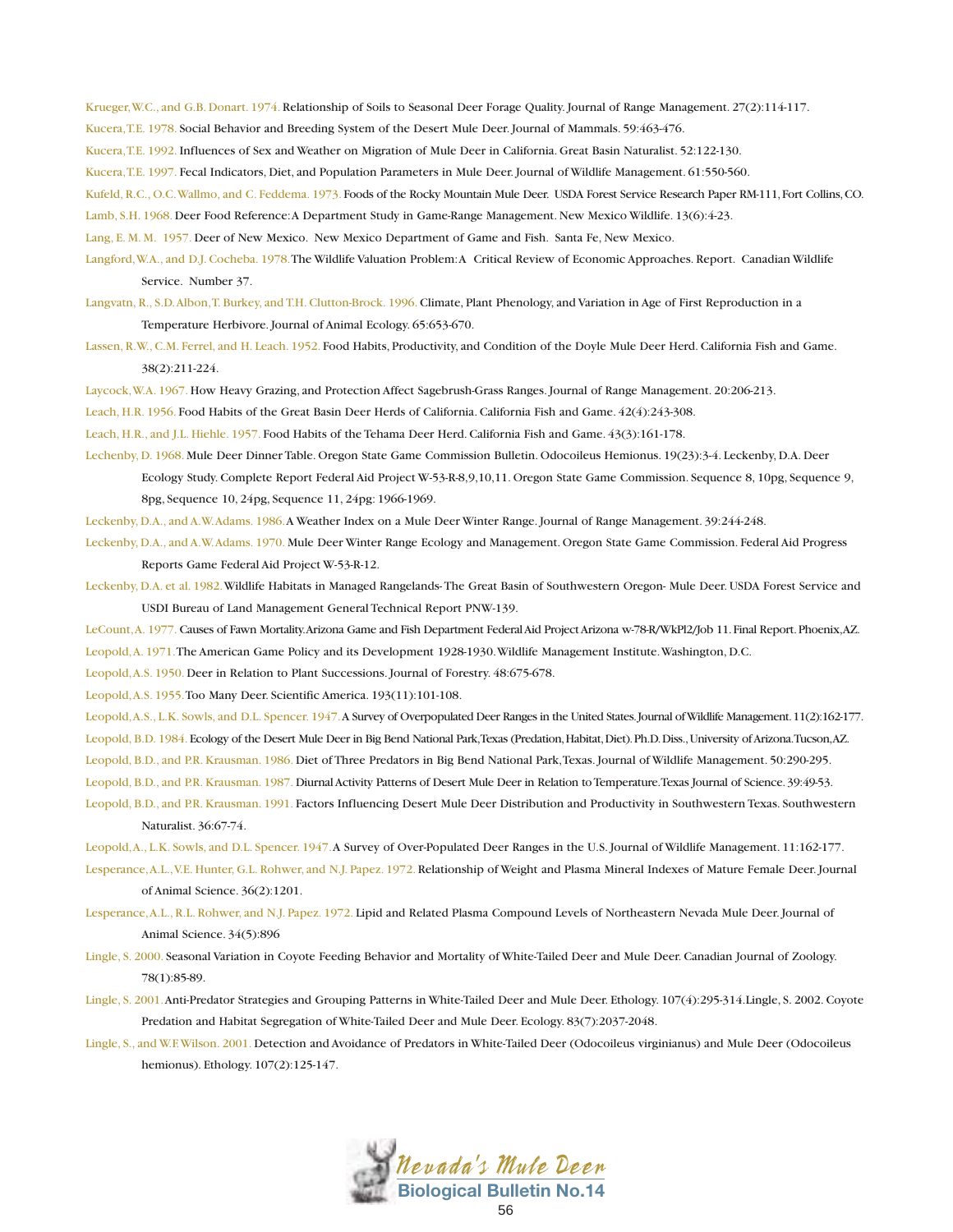Locke, S.B. 1932. Studies of Feeding Habits of Mule Deer in the Intermountain Region.Transcripts of the North American Game Conference.18:262-266.

Loft, E.R., J.G. Kie, and J.W. Menke. 1993. Grazing in the Sierra Nevada: Home Range and Space Use of Mule Deer as Influenced by Cattle. California Fish and Game. 79(4):145-166.

Loft, E.R., J.W. Menke, and J.G. Kie. 1991. Habitat Shifts by Mule Deer:The Influence of Cattle Grazing. Journal of Wildlife Management. 55:16-26. Loft, E.R. et al. 1981. Influence of Cattle Stocking Rate on the Structural Profile of Deer Hiding Cover. Journal of Wildlife Management. 51(3):655-664. Logan, K.A., L.L. Sweanor, J.F. Smith, B.R. Spreadbury, and M.G. Hornocker. 1990. Ecology of an Unexploited Mountain Lion Population in a Desert

Enviornment. New Mexico Department of Game and Fish Federal Aid Project New Mexico W-128-R-5/Job 1 Annual Report, Santa Fe, NM. Longhurst,W.M. et al. 1952.A Survey of California Deer Herds. Their Ranges and Management Problems. California Department of Fish and Game. Longhurst,W.M. 1956. Population Dynamics of Deer. California Agriculture. 10(7):9-14.

- Longhurst,W.M., N.F. Baker, G.E. Connolly, and R.A. Fisk. 1970.Total Body Water and Water Turnover in Sheep and Deer.American Journal of Veterinary Resources. 31(4):673-677.
- Longhurst,W.M., E.O. Garton, and G.E. Connolly. 1976.The California Deer Decline and the Possibilities for Restoration.Trans-California-Nevada Wildlife. (Western Section,The Wildlife Society Trans.). Pp 74-103.
- Longhurst,W.M., H.K. Oh, M.B. Jones, and R.E. Kepner. 1968.A Basis for the Palatability of Deer Forage Plants.Trans. North American Wildlife and Natural Resources Conference. 33:181-192.
- Longhurst,W.M., J.H. Oh, M.B. Jones and R.E. Kepner. 1969. Deer Forage Palatability, Digestibility and Management.Transcripts of the Annual Meeting of the California-Nevada Section of the Wildlife Society. 16:1-17.
- Lonner,T.N. 1971.Age Distributions and Some Age Relationships of Key Browse Plants on Big Game Ranges in Montana. M.S.Thesis, Montana State University, Bozeman, MT.
- Lovaas,A.L. 1958. Mule Deer Food Habits and Range Use, Little Belt Mountains, Montana. Journal of Wildlife Management. 22(3):275-283.
- Loveless, C.M. 1964a. Some Relationships Between Wintering Mule Deer and the Physical Environment.Transcripts of the North American Wildlife and Natural Resources Conference. 29:415-431.

Loveless, C.M. 1964b. Ecological Characteristics of a Mule Deer Winter Range.Colorado Department of Fish,Game and Parks Technical Publication No.20. Lowrie, D.C. 1973.The Myth of the Kaibab Deer Population. Bioscience. 23(8):458.

Lucich, G.C., and R.M. Hansen. 1981.Autumn Mule Deer Foods on Heavily Grazed Cattle Ranges in Northwestern Colorado. Journal of Range Management. 34(1):72-73.

Lukefahr, S.D., and H.A. Jacobson. 1998.Variance Component Analysis and Heritability of Antler Traits in White-Tailed Deer. Journal of Wildlife Management. 62(1):262-268.

Lyon, L. 1966. How Many Serviceberry = 1 Deer? Montana Wildlife. July Pp15-18.

Lyon, R.B. 1969.Trouble on the Winter Range. Idaho Wildlife Review. 21(4)7-9.

- MacArthur, C, C.T. Robbins,A.E. Hagerman, and T.A. Hanley. 1993. Diet Selection by a Ruminant Generalist Browser in Relation to Plant Chemistry. Canadian Journal of Zoology. 71(11):2236-2243.
- MacDonald, D., and E.G. Dillman. 1968.Techniques for Estimating Non-Statistical bias in Big Game Harvest Surveys. Journal of Wildlife Management. 32(1):119-129.
- Mace, R.U. 1975. Proposed Mule Deer Management Plan. Oregon Department of Fish and Wildlife.
- MacGregor,W.G. 1964.Analysis of Great Basin Deer Decline California. Proclamation of the Annual Conference of the Western Association of State Game and Fish Commissions. 44:167-169.
- MacGregor,W.G. 1966. Some Phenomena Associated With Dynamics of Mule Deer in the Missouri River Breaks, Montana. Proclamation of the Annual Conference of the Western Association of State Game and Fish Commissions. 46:129-133.
- MacGregor,W.G., K.L. Hamlin, and J.G. Mundinger. 1976. Habitat Relationships of Mule Deer in the Bridger Mountains, Montana. Progress Report Federal Aid Project W-120-R-6. Montana Game and Fish Department.

Mack, R.N. 1981. Invasion of Bromus Tectorum L. into Western North America:An Ecological Chronical.Agroecosystems. 7:145-165.

Mackie, R.J. 1970. Range Ecology and Relations of Mule Deer, Elk, and Cattle in the Missouri River Breaks, Montana.Wildlife Monographs. 20:1-79. Mackie, R.J. 1976. Montana Deer Studies, July 1, 1975- June 30, 1976. Report. Montana Department of Fish and Game. Federal Aid Project W-120-R.

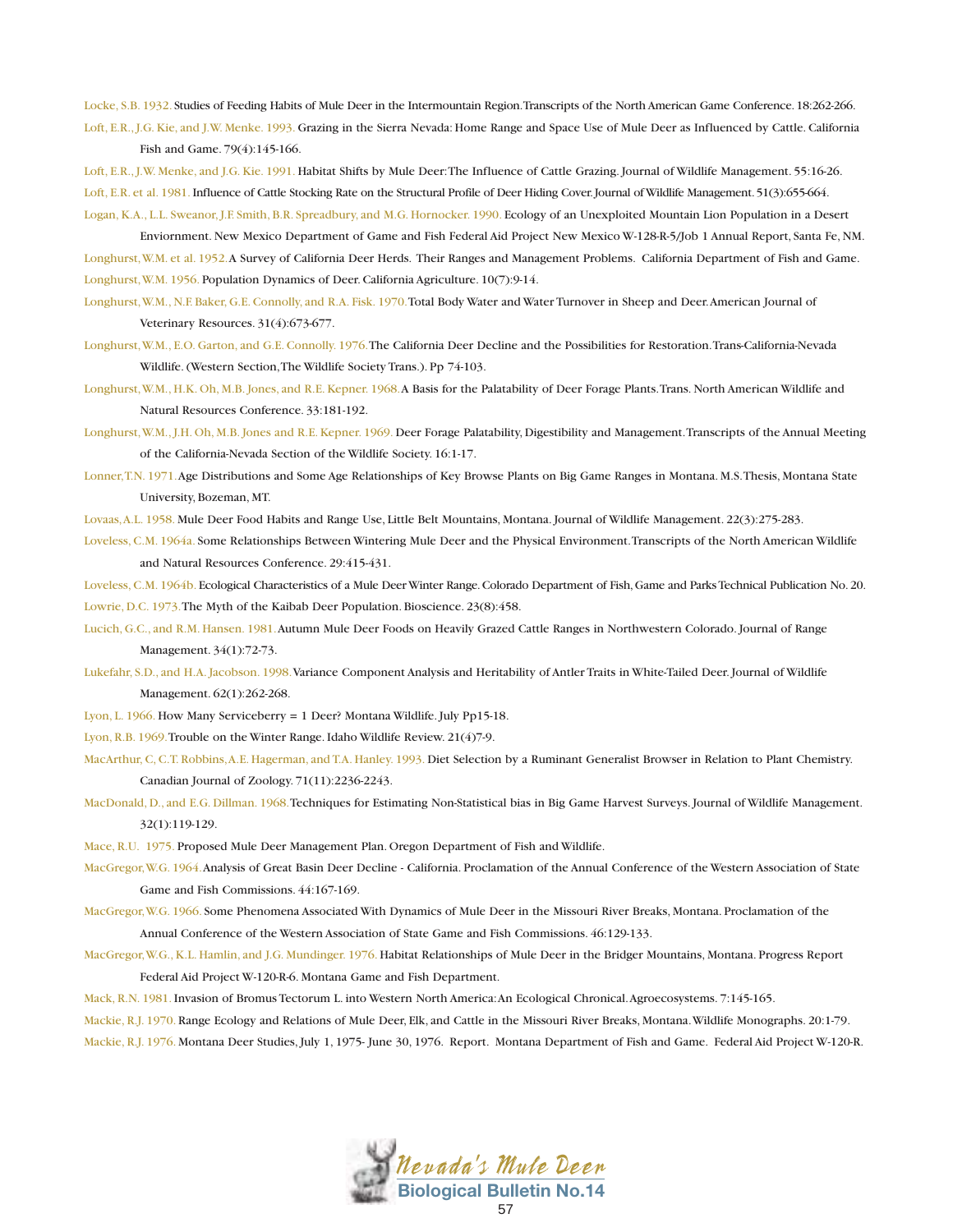Mackie, R.J., K.L. Hamlin, and D.F. Pac. 1981. Census Methods for Mule Deer. Symposium on Census and Inventory Methods for Populations and Habitats. U.S. Forest Service Experimentation Station and University of Idaho Publication 217. Moscow, ID. Pp 97-106.

Mackie, R.J., D.F. Pac, K.L. Hamlin and G.L. Dusek. 1998. Ecology and Management of Mule Deer and White-Tailed Deer in Montana. Montana Fish, Wildlife and Parks, Bozeman, MT.

Mahgoub, E.E. 1984. Seasonal Food Habits of Mule Deer in the Foothills of the Sacramento Mountains, New Mexico. Society of Range Management Annual Meeting. Mahgoub, E., R.D Pieper, and J.L. Holechek. 1985. Botanical Content of Mule Deer Diets in the Sacramento Mountains, New Mexico. Society of

Range Management Annual Meeting. 38:43.

.

Main, M.B., and B.E. Coblentz. 1996. Sexual Segregation in Rocky Mountain Mule Deer. Journal of Wildlife Management. 60(3):497-507.

Mann, D.K. 1985.The Impact of Mountain Housing Developments on Mule Deer Habitat in Utah. Third Utah Shrub Ecology Workshop. Utah State University: Logan Pp 43-51.

Martin,W.E., and R.L. Gum. 1978. Economic Value of Hunting Fishing and General Outdoor Recreation.(Reprint). The Wildlife Society Bulletin. 6(1). Martinsen, C.F. 1960.The Effects of Summer Utilization of Bitterbrush in North-Central Washington. M.S.Thesis. University of Idaho. Mathis, D. 1997. Following the Nevada Wildlife Trail. Nevada Agriculture Foundation.

Mautz,W.W. 1978. Nutrition and Carrying Capacity. Big Game of North America. Stackpole Books, Harrisburg, PA. Pp 321-348.

McCain, R., and W.P.Taylor. 1956. Methods of Estimating Numbers of Mule Deer.The Deer of North America. Stackpole Co. Harrisburg, PA and The Wildlife Management Institute,Washington D.C. Pp 431-448.

McClure, M., and J.A. Bissonette. 1996.Valley Deer in Cache County:A Search for Management Solutions. Logan, UT. 1 March 1996.

McColm, M. 1968. Summer Range-Key to Deer Herd Productivity. Nevada Department of Fish and Game. Nevada Outdoors. Summer, 1968:8-10.

McColm, M.A. 1976. Mule Deer Population Trends in Northeastern Nevada and Influencing Factors. Report, January 10, 1976. Nevada Department of Game and Fish.

McConnell, B.R., and P.D. Dalke. 1960.The Cassia Deer Herd of Southern Idaho. Journal of Wildlife Management. 24(3):265-271.

McConnell, B.R., J.A. Davis, and P.D. Dalke. 1975.The Old '1-2-3 Idaho Wildlife Review. 28(2):3-7.

McCormack, R. 1956.The Owyhee County Deer Herd. Idaho Wildlife Review. 8(5):6-9.

McCulloch, C.Y. 1978. Statewide Deer Food Preference.Arizona Game and Fish Department Federal Aid Project Arizona W-78-R/WkPl 4/Job 15. Final Report. Phoenix,AZ.

McCulloch, C.Y. 1982. Evaluation of Summer Deer Habitat on the Kaibab Plateau.Arizona Game and Fish Department Federal Aid Project Arizona W-78-R/WkPl 4/ Job 12 Phoenix,AZ.

McCulloch, C.Y. 1986.A History of Predator Control and Deer Productivity in Northern Arizona, USA. Southwestern Naturalist. 31:215-220. McCulloch, C.Y., and R.H. Smith. 1987. Relationship of Weather and Other Environmental Variables to the Condition of the North Kaibab Deer

Herd.Arizona Game and Fish Department Federal Aid Project Arizona W-78-R/WkPl 2/Job 12, Final Report, Phoenix,AZ.

McCullough, Jr., C.Y. 1955.Utilization of Winter Browse on Wilderness Big Game Range. Journal of Wildlife Management. 19(2):206-215. McCullough, Jr., C.Y. 1966a. Pinyon-Juniper Control and Deer.Wildlife Views. 13(2):10-13.

McCullough, Jr., C.Y. 1966b. Cliffrose Browse Yield on Bulldozed Pinyon-Juniper Areas in Northern Arizona. Journal of Wildlife Management. 19(6):373-374.

McCullough, Jr., C.Y. 1967. Habitat Manipulation in Chaparral Vegetation.Wildlife Resources in Arizona. Complete Report Federal Aid Project W-78-R-11.WP 5 J2.Arizona Game and Fish Department.

McCullough, Jr., C.Y. 1969. Some Effects of Wildfire on Deer Habitat in Pinyon-Juniper Woodland. Journal of Wildlife Management. 33(4):778-784. McCullough, D.R. 1979.The George Reserve Deer Herd: Population Ecology of a K-Selected Species. University of Michigan Press,Ann Arbor.

McCullough, D.R. 1987.The Theory and Management of Odocoileus Populations. Biology and Management of Cervidae. Smithsonian Institute Press, Washington D.C. Pp 535-549.

McCullough, D.R., and W.J. Carmen. 1982. Management Goals for Deer Hunter Satisfaction. Wildlife Society Bulletin. 10(1):49-52.

McKean,W.T., and R.W. Bartmann. 1971. Deer-Livestock Relations on a Pinyon-Juniper Range in Northwestern Colorado. Final Report. Federal Aid Project W-101-R.WP 2, J1.

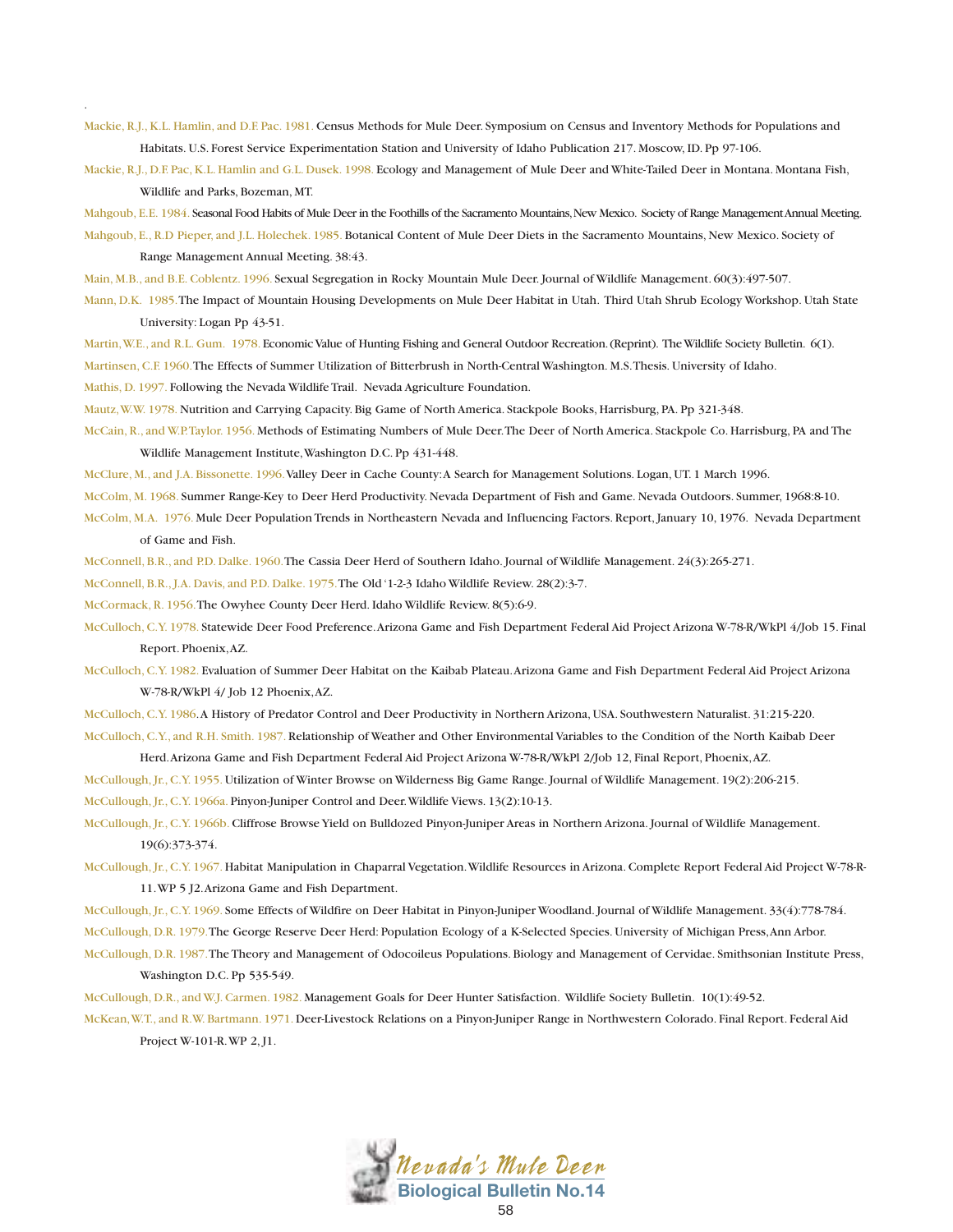- McKenzie, J.V., and J. Samuelson. 1973. Big Game Exclosure Studies. North Dakota Game and Fish Department Report No. 188, III, 16, 15, 6pg. P.R. Project W-67-R-13, Phase C, Job VII.
- McMichael,T.J. 1967. Coyote-Deer Relationships.Arizona Game and Fish Department Federal Aid Project Arizona W-78-R-12 Job Progress Report, Phoenix,AZ.
- McMichael,T.J. 1970. Role of Predation on Deer Fawn Mortality.Arizona Game and Fish Department Federal Aid Project Arizona W-78-R-14/WkPl/Job 6, Job Progress Report, Phoenix,AZ.
- McNamara, J.M., and A.I.Houston. 1987. Starvation and Predation as Factors Limiting Population Size. Ecology. 68:1515-1519.

McNulty, I.B. 1947.The Ecology of Bitterbrush in Utah. M.S.Thesis. University of Utah.

- Medin, D.E., and A.E.Anderson. 1979. Modeling the Dynamics of a Colorado Mule Deer Population.Wildlife Monographs. 68:1-77.
- Medin, D.E., and R.B. Ferguson. 1972. Shrub Establishment on Game Ranges in the Northwestern United States. United States Forest Service General Technical Report Int-1 Pp 359-368.

Menzel, K. Date Unknown.The Deer of Nebraska. Nebraska Game and Parks Commision.

Milchunas, D.G., M.I. Dyer, O.C.Wallmo, and D.E. Johnson. 1978. In-Vivo/In-Vitro Relationships of Colorado Mule Deer Forages. Colorado Division of Wildlife Special Report Number 43, Fort Collins, CO.

Miller, R.F., and J.A. Rose. 1995. Historic Expansion of Juniperus Occidentalis (Western Juniper) in Southwestern Oregon.Great Basin Naturalist. 55:37-45. Miller, R.F., and J.A. Rose. 1999. Fire History and Western Juniper Encroachment in Sagebrush Steppe. Journal of Range Management. 52:550-559. Miller, R.F., R.J. Svejcar, and N.E.West. 1994. Implications of Livestock Grazing in the Intermountain Sagebrush Region: Plant Composition. Ecological

Implications of Livestock Herbivory in the West. Society of Range Management, Denver, CO. Pp 101-146.

- Miller, R.F., and P.E.Wigand. 1994. Holocene Changes in Semiarid Pinyon-Juniper Woodlands. BioScience. 44:465-474.
- Mills, J. 1990. New Look at a Deer Old Game. Natural Wildlife. 28(6):4-9.
- Mitchell, G.E. 1942. Herd Management of Mule Deer.Transcripts of the North American Wildlife Conference. 7:391-397.
- Mitchell, J.E., and D.R. Freeman. 1993.Wildlife-Livestock-Fire Interactions on the North Kaibab:A Historical Review. USDA Forest Service, Rocky Mountain Forest and Range Experimentation Station, Fort Collins, CO. General Technical Report RM-222.
- Monsen, S.B., and D.Turnipseed. 1990. Seeding Forage Kochia on to Cheatgrass-Infested Rangelands. Symposium on Cheatgrass Invasion, Schrub
	- Die-Off, and Other Aspects of Shrub Biology and Management. USDA Forest Service General Technical Report INT-276. Ogden, UT. USDA Forest Service Intermountain Research Station. Pp 66-71.
- Montana Fish,Wildlife and Parks. 1998. Deer Population Objectives and Hunting Regulation Strategies. Unpublished Report, Helena, MT. Morrie, M.S., and J.E. Schwartz. 1957. Mule Deer and Elk Food Habits on the National Bison Range. Journal of Wildlife Management. 21(2):189-193. Muir, P.D.,A.R. Sykes, and G.K. Barrell. 1987. Growth and Mineralization of Antlers in Red Deer. New Zealand Journal of Agricultural Research.

#### 30(3):305-316.

Mule Deer Foundation. 1995. Mule Deer, winter issue.

Mundinger, J.G. 1981.White-Tailed Deer Reproductive Biology in the Swan Valley, Montana. Journal of Wildlife Management. 45(1):132-139.

Murie, O. 1940. Ecology of the Coyote in Yellowstone. USDI National Park Service Fauna Service No. 4.

Murie, O.J. 1935. Food Habits of the Coyote in Jackson Hole,Wyoming. USDA Circular 362.

- Murphy, B.D. 1969.The Relationship of Selected Factors to Antler Growth in Mule Deer. M.S.Thesis, Colorado State University, Ft. Collins, CO.
- Mustard, E.W. 1958. Browse Differences in Experimental Pastures Under Controlled Stocking With Cattle, Sheep, and Mule Deer in Northwest Colorado. M.S.Thesis. Colorado State University.

Mustard, E.W. 1966.Volatile Oils and Antibiosis of Artemisia. Ph.D. Discussion. Colorado State University.

- Mustard, E.W.,W. Chappell, and G.M.Ward. 1975. Effects of High Molybdenum Intake in Mule Deer. Journal of Animal Science. 41(1):412.
- Mustard, E.W.,T. Hakonson, and K.L. Knox. 1969. Effects of Quality on Food Intake in Deer.Transcripts of the North American Wildlife and Natural Resources Conference. 34:146-154.
- Mustard, E.W., and W.L. Regelin. 1975. Comparison of Digestive Organ Size of Three Deer Species. Journal of Wildlife Management. 39(3):621-624.
- Mustard, E.W., H.W. Steinhoff, and G.M.Ward. 1964. Effects of Essential Oils of Sagebrush on Deer Rumen Microbial Function. Journal of Wildlife Management. 28(4):785-790.

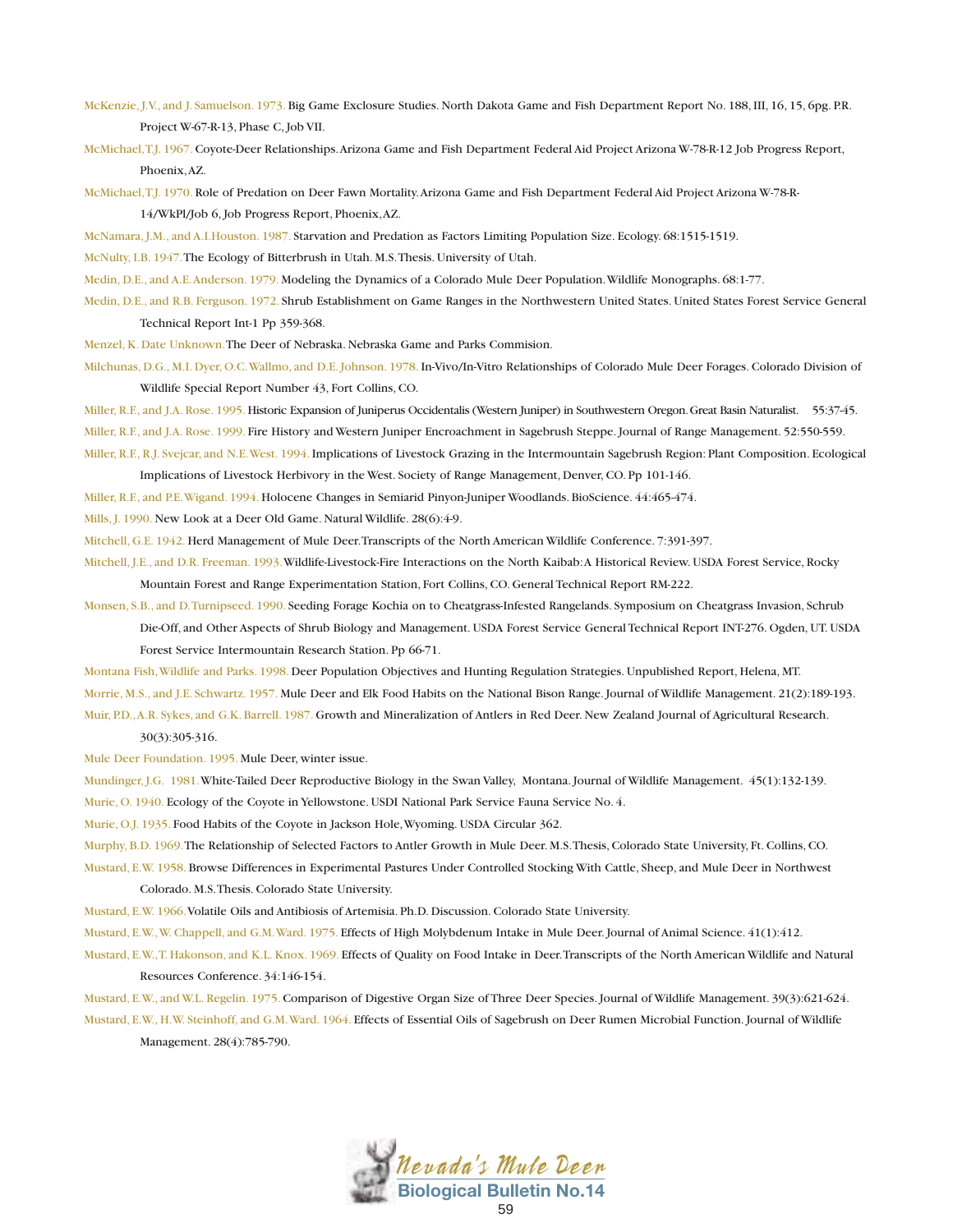- Mustard, E.W., and R.P.Tengerdy. 1968.Antibacterial Action of Essential Oils of Artemisia as an Ecological Factor. II:Antibacterial Action of he Volatile Oils of Artemisia Tridentata (Big Sagebrush) on Bacteria From the Rumen of Mule Deer.Applied Microbiology. 16(3):441-444.
- Neff, D.J. 1963.The Effects of Clipping on the Vigor of Big Game Browse Plants and Related Studies in the Arizona Chaparral. Ph.D. Discussion. Oregon State University.
- Neff, D.J. 1974. Forage Preference of Trained Mule Deer on the Beaver Creek Watersheds.Arizona Game and Fish Department Special Report 4,Phoenix,AZ.
- Nehring, M.E. 1952. Chemical Analysis of Five Wildlife Forage Plants From the Sheep Mountain Federal Game Refuge Area,Albany County,Wyoming. M.S.Thesis. University of Wyoming.
- Nellis, C.H. 1964. The Mule Deer of the National Bison Range: Population Dynamics, Food Habits, and Physical Condition. M.S. Thesis. University of Montana. Nellis, C.H. 1968. Productivity of Mule Deer on the National Bison Range, Montana. Journal of Wildlife Management. 34(2):344-349.

Nemanic, J.J. 1942.Winter Browsing Habits and Food Preferences of Mule Deer on the Area East of the North Logan Feeding Grounds. B.S.Thesis.

Utah State College of Agriculture.

- Nettles,V.F., and D.E. Stallknecht. 1992. History and Progress in the Study of Hemorrhagic Disease of Deer.Transactions of the North American Wildlife and Natural Resources Conference. 57:466-516.
- Nicholson, M.C., R.T. Bowyer, and J.G. Kie. 1997. Habitat Selection and Survival of Mule Deer:Tradeoffs Associated With Migration. Journal of Mammalogy. 78:483-504.
- Nielson, E.A. 1949. Some Factors Affecting Population Changes of the Deer Herd on the Ephraim Unit of the Manti National Forest. M.S.Thesis. Utah State University.
- Noll, F.E. 1955. Relationship of Crested Wheatgrass Stands to Forage Production and Sagebrush Re-Establishment on Burned Sagebrush Range. M.S. Thesis. Colorado State University.
- Nutrition of Plants,Animals, Man. 1955. Editorial. Michigan State College Centennial Symposium. 14-16 February.
- O'Brien, J.M., J.R.Alldredge,A.L. Lesperance, and N.J. Papez. 1975. Effect of Temperature on Blood Composition of Nevada Deer. Journal of Animal Science. 41:273.
- O'Brien, J.M.,A.L. Lesperance, N.J. Papez, and J.R.Alldredge. 1974. Relationship of Blood Components of Mature Female Deer to Season and Weight. Journal of Animal Science. 38:1331-1332.
- O'Gara, G.H., and R.B. Harris. 1988.Age and Condition of Deer Killed by Predators and Automobiles. Journal of Wildlife Management. 52:316-320.
- Olson-Rutz, K.M., and P.J. Urness. 1987. Comparability of Foraging Behavior and Diet Selection of Tractable and Wild Mule Deer. Utah Division of Wildlife Resources Publication 83-3.
- Ordway, L.L., and P.R. Krausman. 1986. Habitat Use by Desert Mule Deer. Journal of Wildlife Management. 50:677-683.
- Oregon Department of Fish and Wildlife. 2001.Western States & Provinces Deer and Elk Workshop 2001. Oregon Department of Fish and Wildlife. Wilsonville.
- Ozoga, J.J., and L.J.Verme. 1982. Physical and Reproductive Characteristics of a Supplementally Fed White-Tailed Deer. Journal of Wildlife Management. 46(2):281-301.
- Pac, D.F. 1976. Distribution, Movements and Habitat Use During Spring, Summer and Fall by Mule Deer Associated With the Armstrong Winter Range, Bridger Mountains, Montana. Final Report Federal Aid Project W-120-R-7. Montana Fish and Game Department.
- Parker, K.L. 1986. Estimating Thermal Environments for Mule Deer (Odocileus hemionus). British Columbia Ministry of Forests and Lands Wildlife Habitat Research Publication WHR 24,Victoria, BC.
- Parker, K.L., and C.T. Robbins. 1984.Themoregulation in Mule Deer and Elk. Canada Journal of Zoology. 62:1409-1422.
- Patton, D.R., and P.F. Ffolliott. 1975. Selected Bibliography of Wildlife and Habitats for the Southwest. U.S. Forest Service, Rocky Mountain Forest and Range Experimentation Station General Technical Report RM 16, Ft. Collins, CO.
- Patton, D.R., and B.I. Judd. 1970.The Role of Wet Meadows as Wildlife Habitat in the Southwest. Journal of Range Management. 23(4):272-275.
	- Pearce, R. Unknown date.Where Deer and Cattle Roam. Pacific Southwest Station. 10-16.

Pearson, H.A. 1969. Rumen Microbial Ecology in Mule Deer.Appl. Microbiol. 17:819-824.

Pederson, J.C. Unknown date. Productivity of Mule Deer on the LaSal and Henry Mountains of Utah. Utah State Division of Fish and Game.

Publication No. 70-2:133pg.

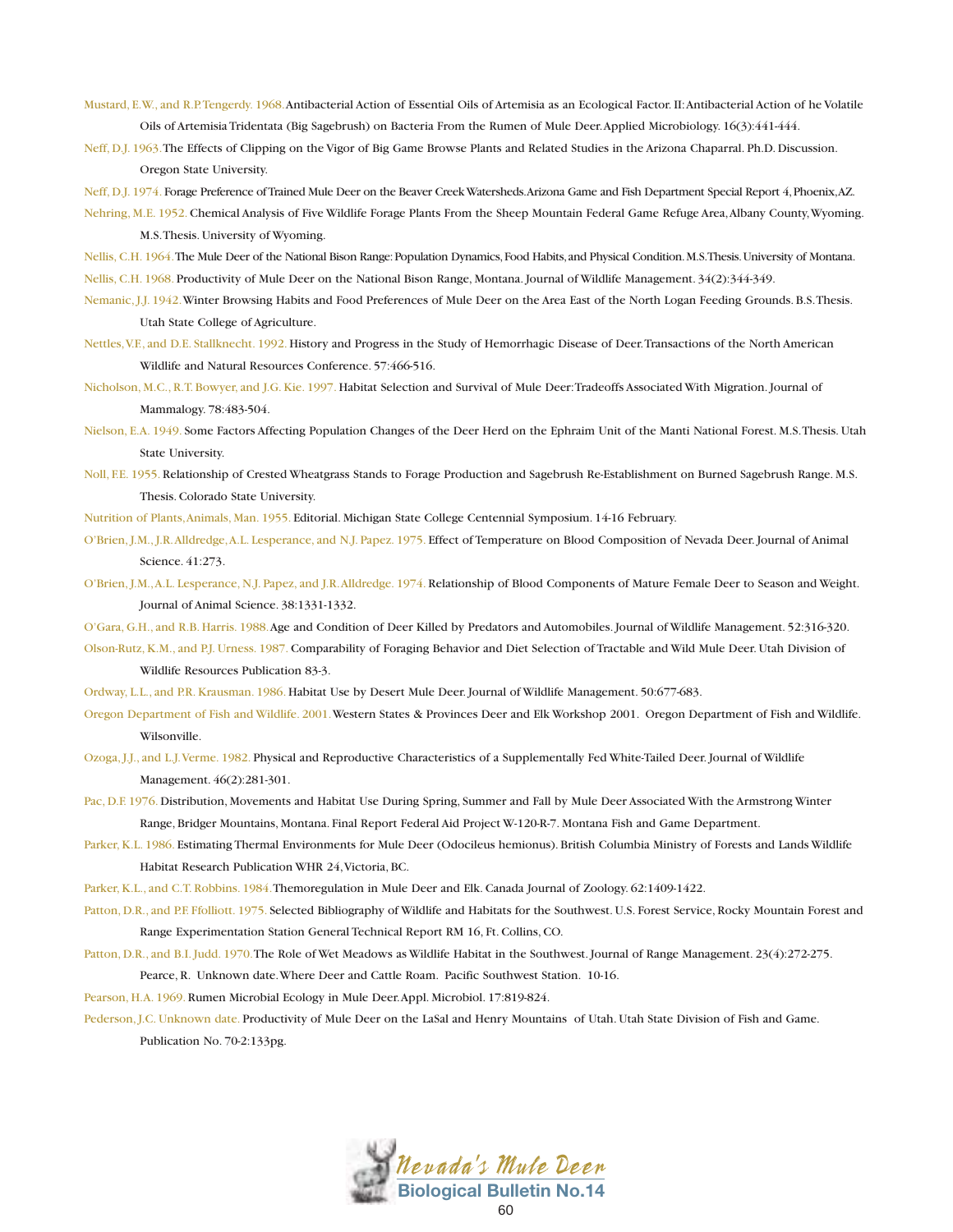- Pederson, J.C., and K.T. Harper. 1984. Does Summer Range Quality Influence Sex Ratios Among Mule Deer Fawns in Utah? Journal of Wildlife Management. 38:32-41.
- Pederson, J.C., and R.C.Tuckfield. 1983.A Comparative Study of Coyote Food Habits on 2 Utah Deer Herds. Great Basin Naturalist. 43(3):432-437. Peek, J.M., and P.R. Krausman. 1996. Grazing and Mule Deer. Rangeland Wildlife. Society for Range Management, Denver, CO.
- Peters,A.J., B.C. Reed, M.D. Eve, and K.M. Havstad. 1993. Satellite Assessment of Drought Impact on Native Plant Communities of Southeastern New

Mexico, USA. Journal of Arid Environments. 24:305-319.

- Peterson, J.G. 1995. Ecological Implications of Sagebrush Manipulation-A Literature Review.Wildlife Management Division, Montana Fish Wildlife & Parks. Project W-101-R-2.
- Phillips, J.L. 1974.The Annual Behavioral Cycle of Desert Mule Deer (Odocoileus hemionus crookii) in Relation to Vegetation Use. M.S.Thesis. Sul Ross State University,Alpine,TX.
- Picton, H.D. 1979.A Climate Index and Mule Deer Fawn Survival in Montana. International Journal of Biometeorology. 23:115-122.
- Picton, H.D. 1984. Climate and the Prediction of Reproduction of Three Ungulate Species. Journal of Applied Ecology. 21:869-879.
- Pierce, B.M., C.V. Bleich, and R.T. Bowyer. 2000a. Selection of Mule Deer by Mountain Lions and Coyotes: Effects of Hunting Style, Body Size, and Reproductive Status. Journal of Mammalogy. 81(2):462-472.
- Pierce, B.M.,V.C. Bleich and R.T. Bowyer. 2000b. Social Organization of Mountain Lions: Does a Land-Tenure System Regulate Population Size? Ecology. 81(6):1533-1543.
- Pierce, B.M.,V.C. Bleich, J.D.Wehausen, and R.T. Bowyer. 1999. Migratory Patterns of Mountain Lions: Implications for Social Regulation and Conservation. Journal of Mammalogy. 80(3):986-992.
- Pious, M. 1989. Forage Composition and Physical Condition of Southern Mule Deer, San Diego County, California. M.S.Thesis. Humboldt State University,Arcata, CA.
- Platts,W.S. 1991. Chapter 11-Livestock Grazing. Sciences of Forest and Rangeland Management on Salmanoid Fishes and Their Habitats.American Fisheries Society Special Publication. 19:3898-423.
- Plummer,A.P., D.R. Christensen, and S.B. Monsen. 1968. Restoring Big Game Range in Utah. Utah Division of Fish and Game. Publication No. 68-3.
- Pojar,T.M., and D.F. Reed. 1973.The Relation of Three Physical Condition Indices of Mule Deer.Colorado Division of Wildlife.Game Info Leaflet No.96.
- Post, E. and N.C. Stenseth. 1999. Climatic Variability, Plant Phenology, and Northern Ungulates. Ecology. 80:1322-1339.
- Presby, R.C. 1963. Ecology of the Mule Deer Winter Range on the Middle Fork of the Salmon River, Idaho. M.S. Thesis. University of Idaho.
- Prestwood, A.K., V.F. Nettles, C.P. Hibler, and F.A. Hayes. 1976. Mule Deer Disease Problems. Mule Deer Decline in the West:A Symposium. Utah State University, Logan. Pp 119-124.
- Putman, R. 1988.The Natural History of Deer. Cornell University Press. Ithaca, NY.
- Rabe, M.J., S. Rosenstock, and J.C. deVos, Jr. 2002. Game Survey Methods Used by Western State Wildlife Agencies:A Review.Wildlife Society Bulletin. 30:46-52.
- Ragotzkie, K.E. 1988. Desert Mule Deer Ecology and Habitat Use on Cattle-Grazed Grass-Shrub Range. M.S.Thesis, Colorado State University, Ft. Collins, CO.
- Rasmussen, D.I. 1939a. Mule Deer Range and Population Studies in Utah.Transcripts of the North American Wildlife Conference. 4:236-243.
- Rasmussen, D.I. 1939b. Utah's Mule Deer Studies and Management Problems.American Wildlife. 28(5):232-240.
- Rasmussen, D.I. 1941. Biotic Communities of the Kaibab Plateau,Arizona. Ecological Monographs. 11(3):229-275.
- Rasmussen, D.I., and E.R. Doman. 1947. Census Methods and their Application in the Management of Mule Deer.Transcripts of the North American Wildlife Conference. 12:132-139.
- Reed, D.F. 1974. Evaluation of Deer Underpasses. Colorado Division of Wildlife. Game Reserve Reports. Pp 303-305.
- Reed, D.F. 1981. Conflicts With Civilization. Mule and Black-Tailed Deer of North America. University of Nebraska Press, Lincoln, NE. Pp 509-535.
- Reed, D.F.,T.M. Pojar, and T.N.Woodward. 1974a. Mule deer Responses to Deer Guards. Journal of Range Management. 27(2):111-113.
- Reed, D.F.,T.M. Pojar, and T.N.Woodward. 1974b.Use of One Way Gates by Mule Deer. Journal of Wildlife Management. 38(1):9-15.
- Reed, D.F.,T.N.Woodward, and T.M. Pojar. 1975. Behavioral Response of Mule Deer to a Highway Underpass.Journal of Wildlife Management.39:361-367. Reeve,A.F. 1990.Vehicle-Related Mortality of Big Game in Nugget Canyon,Wyoming.Wyoming Cooperative Fishery and Wildlife Research Unit,Laramie,WY.

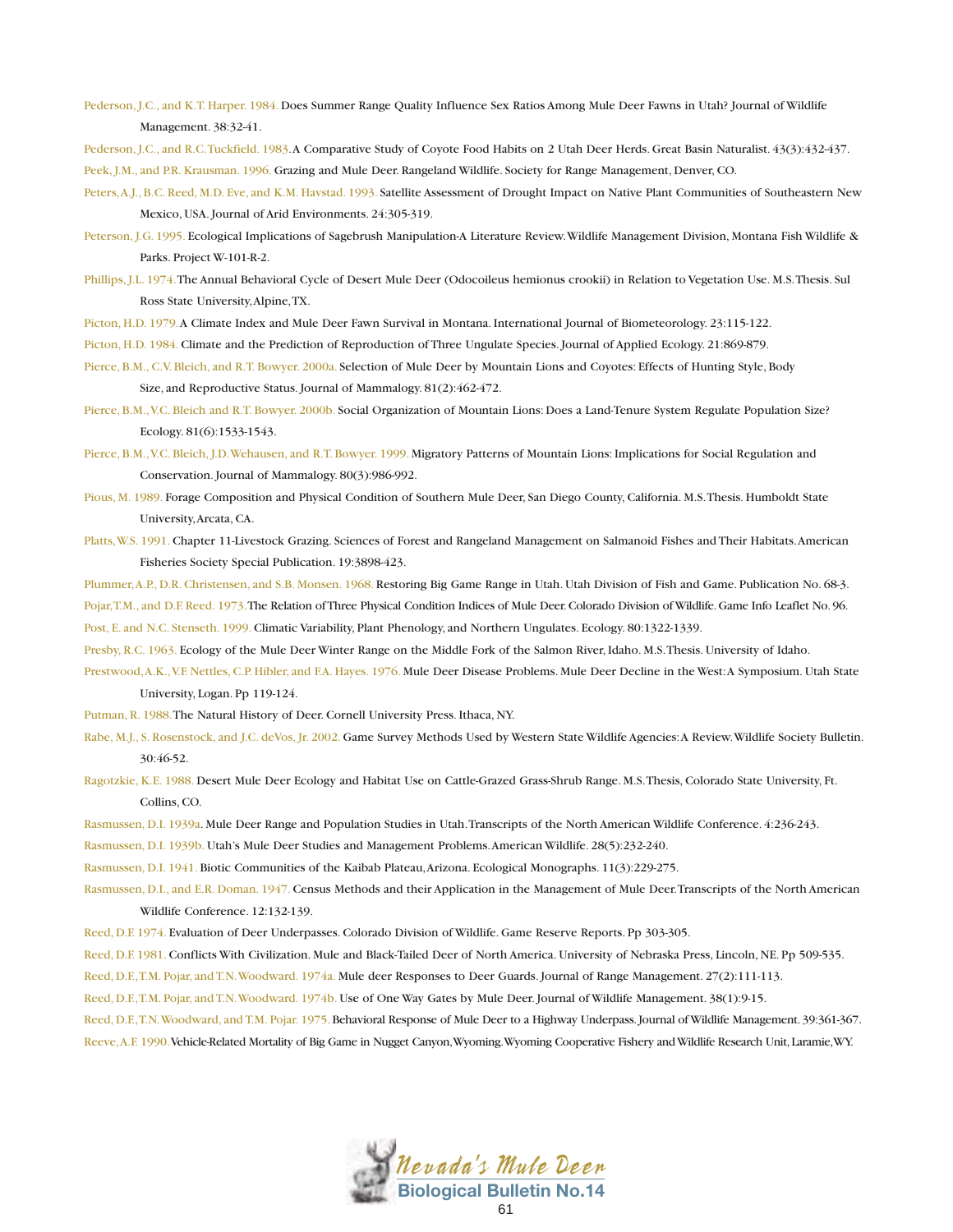- Reeve,A.F., and F.G. Lindzey. 1991. Evaluation of Mule Deer Winter Mortality in South-Central Wyoming. Unpublished Report,Wyoming Game and Fish Department, Cheyenne.
- Relyea, R.A., R.K. Lawrence, and S. DeMarais. 2000. Home Range of Desert Mule Deer:Testing the Body-Size and Habitat-Productivity Hypotheses. Journal of Wildlife Management. 64:146-153.
- Reneker, L.A., and W.M. Samuel. 1991. Growth and Seasonal Weight Changes as They Relate to Spring and Autumn Set Points in Mule Deer. Canadian Journal of Zoology. 69:744-747.

Research Committee. 1950.Utah Big Game-Livestock and Range Relationship Project.A Review of Utah's Big Game, Livestock, and Range Relationship Problems. Intermountain Forest and Range Experiment Station Reserve Paper No. 24.

Resources Agency. 1976.A Plan for California Deer. Report. State of California Department of Fish and Game. Project W-51-R.

- Reynolds, H.G. 1962.Use of Natural Openings in a Ponderosa Pine Forest of Arizona Deer, Elk and Cattle. Rocky Mountain Forest and Range Experiment Station Reserve Note No. 78.
- Reynolds, H.G. 1967. Chemical Constituents and Deer Use of Some Crown Sprouts in Arizona Chaparral. Journal of Forestry. 65:905-908.
- Reynolds, H.G. 1969.Aspen Grove Use by Deer, Elk and Cattle in Southwestern Coniferous Forests. U.S. Forest Service Reserve Note RM-138:1-4.
- Reynolds, H.G., and A.W. Sampson. 1943. Chaparral Crown Sprouts as Browse for Deer. Journal of Wildlife Management. 7:119-122.

Reynolds, Jr.,T.A. 1960.The Mule Deer:Its History,Life History and Management in Utah.Utah State Department of Fish and Game.Publication No.60-4.

- Rice, L.A. 1978. Mortality Rates of Fawn Age Class in South Dakota Deer Populations, 1977-78. Report. South Dakota Department of Wildlife, Parks and Forestry.
- Rice, L.A. 1979. Mortality Rates of Fawn Age Class in South Dakota Deer Populations, 1978-79. Report. South Dakota Department of Wildlife, Parks and Forestry.

Rice, L.A. 1980. Mortality Rates of Fawn Age Class in South Dakota Deer Populations,

- 1979-1980. Report. South Dakota Department of Wildlife, Parks and Forestry.
- Richens, V.B. 1967. Characteristics of Mule Deer Herds and Their Range in Northeastern Utah. Journal of Wildlife Management. 31(4):651-666.
- Riley, S.J., and A.R. Dood. 1984. Summer Movements, Home Range, Habitat Use, and Behavior of Mule Deer Fawns. Journal of Wildlife Management. 48:1302-1310.
- Rintamaki, R.C. 1988. Estimating Forage Requirements of Game Species.Wyoming Technical Note BIOLOGY NO. 37.
- Riordan, L.E. 1957. Differences in Range Vegetation Resulting From the Grazing by Deer, Cattle, and Sheep. Proclamation of the Society of the American Foresters. Pp 147-151.
- Robbins, C.T., and B. L. 1979.Fetal and Neonatal Growth Patterns and Maternal Reproductive Effort in Ungulates and Subungulates.The American Naturalist.114(1). Robbins, C.T. et al. 1987a. Role of Tannins in Defending Plants Against Ruminants: Reduction in Protein Availability. Ecology. 68:98-107.
- Robbins, C.T., S. Mole,A.E. Hagerman, and T.A. Hanley. 1987b. Role of Tannins in Defending Plants Against Ruminants: Reduction in Dry Matter Digestion? Ecology. 68:1606-1615.
- Robertson, J.H. 1954. Half-Century Changes on Northern Nevada Ranges. Journal of Range Management. 7:117-121.
- Robinette,W.L. 1949.Winter Mortality Among Mule Deer in the Fish Lake National Forest, Utah. USDI Fish and Wildlife Service. Special Science Report 65.
- Robinette,W.L. 1950. Studies of the Mule Deer of the Fish Lake National Forest, Utah. USDI Fish and Wildlife Service.Typed M.S.
- Robinette,W.L. 1956. Productivity-The Annual Crop of Mule Deer.The Deer of North America. Stackpole Co., Harrisburg, PA and The Wildlife Management Institute,Washington D.C. Pp 415-429.
- Robinette,W.L. 1972. Browse and Cover for Wildlife. U.S. Forest Service General Technical Report Int-1. Pp 69-76.
- Robinette,W.L., C.H. Baer, R.E. Pillmore, and C.E. Knittle. 1973. Effects of Nutritional Change on Captive Mule Deer. Journal of Wildlife Management. 37:312-326.
- Robinette,W.L., and J.S. Gashwiler. 1950. Breeding Season, Productivity and Fawning Period of the Mule Deer in Utah. Journal of Wildlife Management. 14(4):457-469.
- Robinette,W.L., J.S. Gashwiler, D.A. Jones, and H.S. Crane. 1955. Fertility of Mule deer in Utah. Journal of Wildlife Management. 19(1):115-136.

Robinette,W.L., J.S. Gashwiler, J.B. Low, and D.A. Jones. 1957. Differential Mortality by Sex and Age Among Mule Deer. Journal of Wildlife Management. 21(1):1-16.

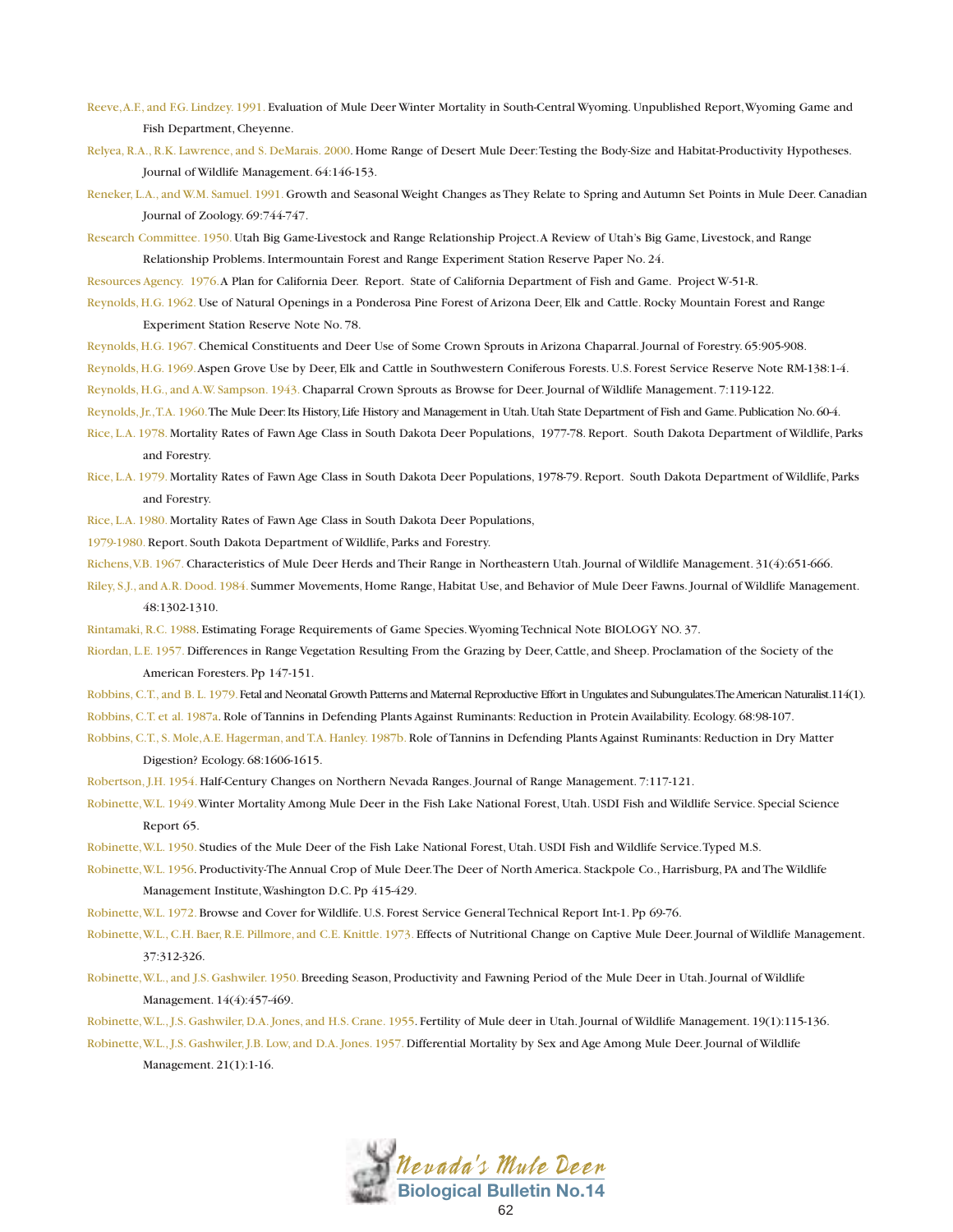- Robinette,W.L., O. Julander, J.S. Gashwiler, and J.S. Smith. 1952.Winter Mortality of Mule Deer in Utah in Relation to Range Condition. Journal of Wildlife Management. 16(3):289-299.
- Robinette,W.L., and O.A. Olsen. 1944. Studies of the Productivity of Mule Deer in Central Utah.Transcripts of the North American Wildlife Conference. 9:156-161.
- Robinson H.S. 2002. Cougar Predation and Population Growth of Sympatric Mule Deer and White-Tailed Deer. Canadian Journal of Zoology. 80(3):556-568.
- Robinson, R.M. 1967. Disease Dilemma.Texas Parks and Wildife. 24(12):16-17.

Robinson, R.M. 1976. Nutritional Quality: Key to Healthy Deer.Texas Parks and Wildlife. 27(11):12-17.

Robinson, R.M., and R.G. Marburger. 1969a.The Mystery of Antler Development. Texas Parks and Wildlife. 27(12):12-17.

Rohwer, G.L. 1970. Blood Composition of Wintering Nevada Mule Deer, Odocoileus Heminous Heminous. M.S.Thesis. University of Nevada, Reno. Rohwer, G.L.,A.L. Lesperance, and N.J. Papez. 1971. Plasma Indexes of Northeastern Nevada Mule Deer. Journal of Animal Science. 33(1):244.

Roseberry, J.L., and W.D. Klimstra. 1974. Differential Vulnerability During a Controlled Deer Harvest. Journal of Wildlife Management. 38:499-507.

- Rosen, M.N., O.A. Brunetti,A.I. Bischoff, and J.A.Azevedo. 1951.An Epizootic of Foot Rot in California Deer.Transactions of the North American Wildlife Conference. 16:164-177.
- Rosenzweig, M.L. 1968. Net Primary Production of Terrestrial Communities: Prediction from Climatological Data.American Naturalist. 102:67-74. Roughton, R.D. 1963. Ecological History of Key Browse Species on Cache la Poudre Deer Winter Range.Colorado Game,Fish and Parks Department. Roughton, R.D. 1972. Shrub Age Structures on a Mule Deer Winter Range in Colorado. Ecology. 53:615-625.
- Roundy, B.A., and G.B. Ruyle. 1989. Effects of Herbivory on Twig Dynamics of a Sonoran Desert Shrub Simmondsia Chinensis (Link) Schn. Journal of Applied Ecology. 26:701-710.
- Ruckebusche,Y., and P.Thivend. 1980. Digestive Physiology and Metabolism of Ruminants (Eds.) AVI Publishing Company,Westport, CT.
- Russell, C.P. 1932. Seasonal Migration of Mule Deer. Ecology Monogram. 2:1-46.
- Russo, J.P. 1964.The Kaibab North Deer-Its History, Problems, and Management-A Research and Management Study.Arizona Game and Fish Department Wildlife Bulletin No. 7.
- Russo, J.P. 1967. Response of Kaibab North Deer to Intensive Management. Proclamation of the Annual Conference of the Western Association of Game and Fish Commissions. 47:168-182.
- Russo, J.P. 1968. Major Factors Influencing Mule Deer Populations and Harvest Trends in Arizona Since 1962. Proc.Western Associations of State Game and Fish Commisions. 48:209-214.
- Salwasser, H. 1974. Coyote Scats as an Indicator of Time of Fawn Mortality in the North Kings Deer Herd. California Fish and Game. 60(2):84-87.
- Salwasser, H.J. 1972. North Kings Deer Herd: Fawn Production and Survival Study. Final Report Federal Aid Project P-R W-51-R-17. California Department of Fish and Game.
- Salwasser, H., et al. 1978. Fawn Production and Survival in the North Kings River Deer Herd. California Fish and Game. 63(1): 38-52.
- Salwasser, H., and S.A. Hall. 1979. Estimating Fetus Age and Breeding and Fawning Periods in the North Kings River Deer Herd. California Fish and Game. 65(3):159-165.
- Salwasser, H., S.A. Hall, and G.A.Ashcraft. 1978. Fawn Production and Survival in the North Kings River Deer Herd. California Fish and Game. 64(1):39-52.
- Sanders, K. et al. 1985. Rangeland Fire Effects-A Symposium. Proceedings of a Symposium Sponsored by Bureau of Land Management and the University of Idaho. Idaho State Office - USDI - Bureau of Land Management. Boise Idaho.
- Scheffler, E.G. 1965.A Critical Review of the Methods for Assessing Range Competition Between Domestic and Wild Ungulates. B.S.A.Thesis. University of British Columbia.
- Scheldt, R.S., and E.W.Tisdale. 1970. Ecology and Utilization of Curl-Leaf Mountain Mahogany in Idaho:A Preliminary Report. Idaho Forest,Wildlife, and Range Experiment Station, Moscow. Note No. 15.

Schoener,T.W. 1983. Field Experiments on Interspecific Competition.American Naturalist. 122:240-285.

Schoonveld, G.G., J.G. Nagy, and J.A. Bailey. 1974. Capability of Mule Deer to Utilize Fibrous Alfalfa Diets.Journal of Wildlife Management.38(4):823-829. Schwan, H.E. 1945. Big Game and Livestock on the Western Range.Transcripts of the North American Wildlife Conference. 10:219-224.

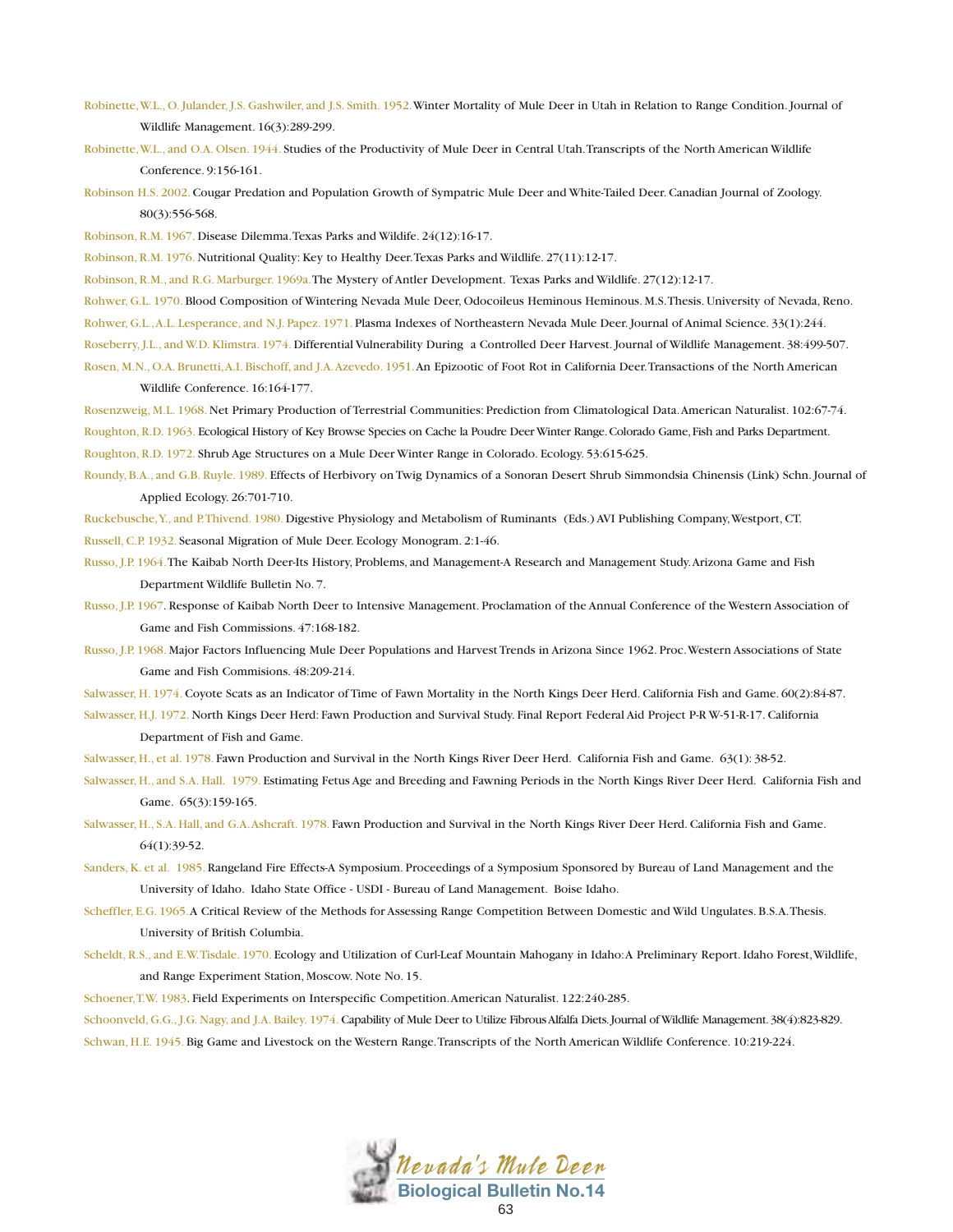- Schwarzkoon,W.F. 1973. Range Use and Relationships of Mule Deer on the West Slope of the Bridger Mountains, Montana. Unpublished M.S.Thesis, Montana State University.
- Scribner, K.T., R.A. Garrott, and L.H. Carpenter. 1991.Temporal, Spatial, and Age Specific Changes in Genotypic Composition of Mule Deer. Journal of Mammology. 72:126-137.
- Scribner, K.T., and P.E. Johns. 1997. Environmental Components of Antler Growth in White-Tailed Deer. Journal of Mammology. 78:744-755.
- Scribner, K.T., M.H. Smith, and P.E. Johns. 1989. Environmental and Genetic Components of Antler Growth in White-Tailed Deer. Journal of Mammalogy. 70(2):284-291.
- Sears, H.S. 1955. Certain Aspects of the Reproductive Physiology of the Female Mule Deer. M.S.Thesis. University of Montana.
- Segura-Bustamante, M. Ecology of Bitterbrush, Purshia Tridentata (Pursh). DC, in the Silver Lake Deer Winter Range, Oregon. Ph.D. Dissertation. Oregon State University.
- Seidensticker, J.C. (IV)., M.G. Hornocker, W.V. Wiles, and J.P. Messick. 1973. Mountain Lion Social Organization in the Idaho Primitive Area. Wildlife Monogram No. 35.
- Severson, K.E. 1981. Food Habits and Nutritional Relationships of Mule Deer in Southwestern United States. Deer Biology, Habitat Requirements, and Management in Western North America. Instituto de Ecologica,A.C., Mexico. Pp 149-164.
- Severson, K.E. 1990. Can Livestock be Used as a Tool to Enhance Wildlife Habitat? USDA Forest Service General Technical Report. RM-194, Ft. Collins, CO.
- Shaw, H. 1965. Investigations of Factors Influencing Deer Populations. Arizona Game and Fish Department Wildlife Research in 1964.Arizona Game and Fish Department Federal Aid Project Arizona W-78-R-9/WkPl 4/Job 5 Complete Report, Phoenix,AZ.
- Sheppard,W.D. 1981. Stand Characteristics of Rocky Mountain Aspen. Situation Management of Two Intermountain Species:Aspen and Coyotes. Symposium Proceedings.Volume 1,Aspen. Utah State University, Logan, UT. Pp 22-30.
- Short, H.L. 1979. Deer in Arizona and New Mexico:Their Ecology and a Theory Explaining Recent Population Decreases. U.S. Forest Service, Rocky Mountain Forest and Range Experimentation Station General Technical Report. RM 70, Ft. Collins, CO.
- Short, H.L. 1966. Effects of Cellulose Levels on the Apparent Digestibility of Foods Eaten By Mule Deer. Journal of Wildlife Management 30(1):163-167.
- Short, H.L. 1981. Nutrition and Metabolism. Mule and Black-Tailed Deer of North America. University of Nebraska Press, Lincoln, NE. Pp 99-127.
- Short, H.L., R.M. Blair, and L. Buckhart. 1972. Factors Affecting Nutritive Values. U.S. Forest Service General Technical Report Int-1. Pp 311-318.
- Short, H.L., D.R. Deitz, and E.H. Remmenga. 1966. Selected Nutrients in Mule Deer Browse Plants. Ecology. 47:222-229.
- Short, H.L.,W. Evans, and E.L. Boeker. 1977.The Use of Natural and Modified Pinyon Pine/Juniper Woodlands by Deer and Elk. Journal of Wildlife Management. 41(3):543-559.
- Short, H.L. and C.Y. McCulloch. 1977. Managing Pinyon-Juniper Ranges for Wildlife. U.S. Forest Service, Rocky Mountain Forest and Range Experimentation Station General Technical Report RM 47, Ft. Collins, CO.
- Short, H.L., D.E. Medin, and A.E.Anderson. 1965. Rumino-Reticular Characteristics of Mule Deer. Journal of Mammology. 46(2):196-199.
- Short, H.L., D.E. Medin, and A.E.Anderson. 1966. Seasonal Variations in Volatile Fatty Acids in the Rumen of Mule Deer. Journal of Wildlife Management. 30(3):466-470.
- Short, H.L., and J.C. Reagor. 1970. Cell Wall Digestibility Affects Forage Value of Woody Twigs. Journal of Wildlife Management. 34:964-967.
- Siglin, R.J. 1965.A Literature Review on Mule Deer Movements and Capture Techniques. Colorado Department of Game, Fish and Parks, Game Research Division, Denver, CO.
- Sileo, L. Jr. 1973. Fertility Analyses of the Ranges of the White-Tailed Deer in the Eastern United States. Report. University of Connecticut. Skogland,T. 1991.What are the Effects of Predators on Large Ungulate Populations? Oikos. 61:401-411.
- Skovlin, J.M., P.J. Edgerton, and R.W. Harris.1968. The Influence of Cattle Management on Deer and Elk. North American Wildlife and Natural Resources Conference Transactions. 33:169-181.
- Slobodkin, L.B. 1966. Growth and Regulation of Animal Populations. New York: Holt, Rinehart and Winston.
- Smith,A.D. 1949. Effects of Mule Deer and Livestock Upon Foothill Range in Northern Utah. Journal of Wildlife Management. 13(4):421-423. Smith,A.D. 1950a. Feeding Deer on Browse Species During Winter. Journal of Range Management. 3(2):130-132.
- Smith,A.D. 1950b. Inquiries into Differential Consumption of Juniper by Mule Deer. Utah Fish and Game Department Bulletin. 9(5):4.
- Smith,A.D. 1950c. Sagebrush as a Winter Feed for Deer. Journal of Wildlife Management. 14(3):285-289.

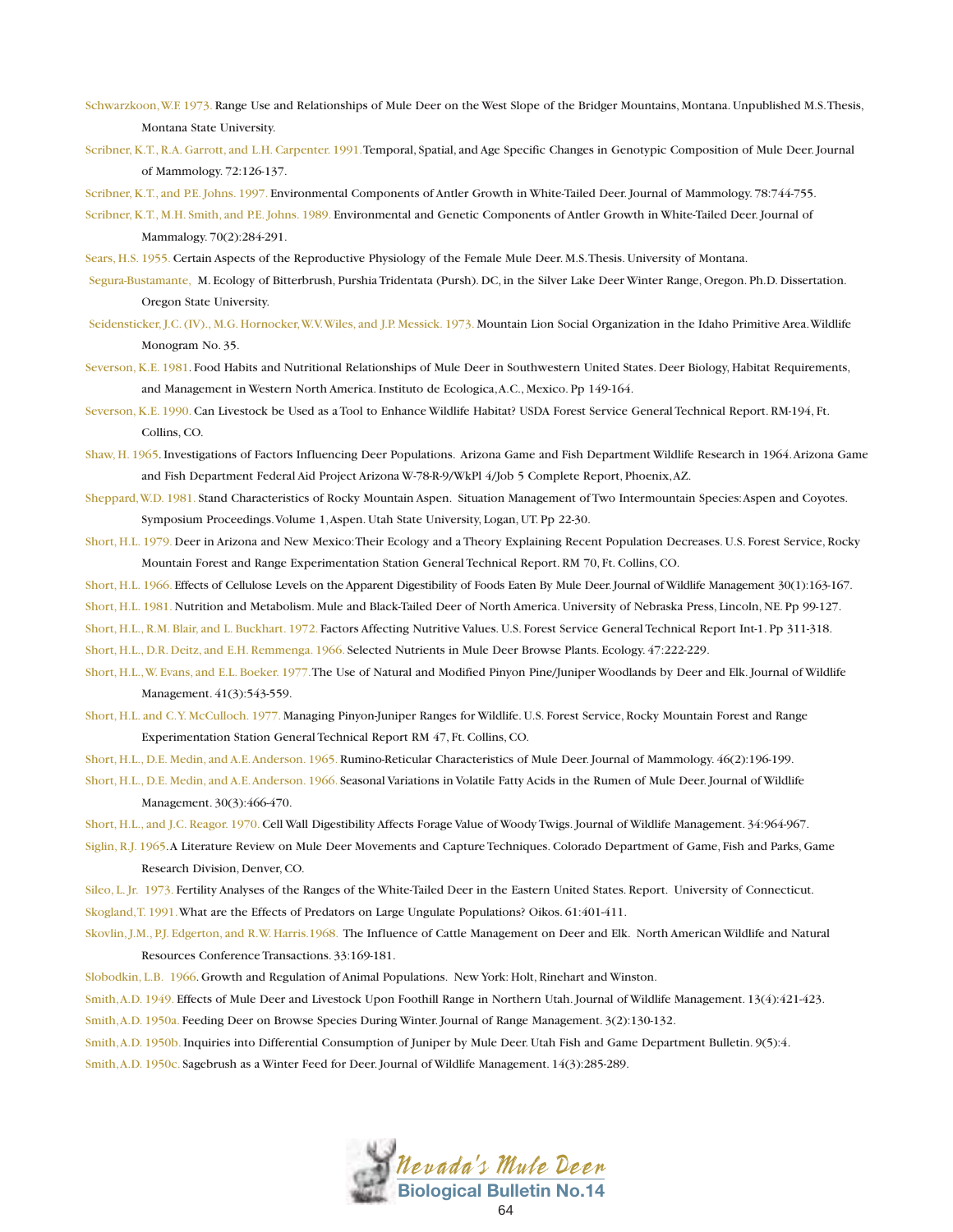- Smith,A.D. 1953. Consumption of Native Forage Species by Captive Mule Deer During Summer. Journal of Range Management. 6(1):30-37.
- Smith,A.D. 1954. How Much Water Does a Deer Drink? Utah Fish and Game Department Bulletin. 10(9):1-8.
- Smith,A.D. 1957a. Nutritive Value of Some Browse Plants in Winter. Journal of Range Management. 10(4):162-164.
- Smith,A.D. 1957b. Renovating Overused Deer Winter Range. Utah Game and Fish Department Bulletin. 13(1):6-7.
- Smith,A.D. 1959.Adequacy of Some Important Browse Species in Over-Wintering of Mule Deer. Journal of Range Management. 12(1):8-13.
- Smith,A.D. 1971. Effects of Deer and Livestock Browsing Upon Aspen Reproduction and Aspen Reproduction Study. State of Utah Federal Aid Project W-105-R, Job-A4i and A-4m.
- Smith, A.D. 1972. The Effect of Deer and Domestic Livestock on Aspen Regeneration in Utah. Utah Division of Wildlife Resources Publication No. 72-1.
- Smith,A.D., and R.L. Hubbard. 1954. Preference Ratings for Winter Deer Forages From Northern Utah Ranges Based on Browsing Time and Weight of Forge Consumed. Journal of Range Management. 7(6):262-265.
- Smith,A.D., R.B.Turner, and G.A. Harris. 1956.The Apparent Digestibility of Lignin by Mule Deer. Journal of Range Management. 9(3):142-145.
- Smith, G.E. Nutritional Effects of Big Sagebrush,Artemisia Tridentata (Nutt) on Deer. M.S.Thesis. Oregon State University.
- Smith, J.G. 1949. Deer Forage Observations in Utah. Journal of Wildlife Management. 13(3):314-315.
- Smith, J.G. 1952. Food Habits of Mule Deer in Utah. Journal of Wildlife Management. 16(2):148-155.
- Smith, J.G., and O. Julander. 1953. Deer and Sheep Competition in Utah. Journal of Wildlife Management. 17(2):101-112.
- Smith, J.R. 1990. Coyote Diets Associated with Seasonal Mule Deer Activities in California, USA. California Fish and Game. 76(2):78-82.
- Smith, N.S., and A. LeCount. 1979. Some Factors Affecting Survival of Desert Mule Deer Fawns. Journal of Wildlife Management. 43:657-665.
- Smith, R.H. 1976. Recent Changes in Arizona Mule Deer Populations and Management. Proc.Western Association of State Game and Fish Commissions. 56:367-369.
- Smith, R.H., and A. LeCount. 1976. Factors Affecting Survival of Mule Deer Fawns.Arizona Game and Fish Department Federal Aid Project Arizona W-78-R/WkPl 2/Job 4 Final Report, Phoenix,AZ.
- Smith, R.H., and A. LeCount. 1979. Some Factors Affecting Survival of Desert Mule Deer Fawns. Journal of Wildlife Management. 43:657-665.
- Smith, R.H., J.J. McMichael, and H.G. Shaw. 1969. Decline of a Desert Deer Population.Wildlife Digest Abstract 3.
- Snyder, E.T. 1937.Winter Food Habits of Mule Deer on the Cache National Forest. B.S.Thesis. Utah State Agricultural Col.
- Snyder, N. 1936.A Study of Concentrations and Food Habits of Mule Deer on Certain Sections of the Cache National Forest. B.S.Thesis. Utah State Agricultural Col.
- Snyder,W.A. 1961.A Chemical Analysis of 13 Major Deer Forage Plants From the Guadalupe Mountains of New Mexico and their Adequacy for Maintaining Deer. M.S.Thesis, New Mexico State University, Las Cruces, NM.
- Sooter, C.A. 1943. Speed of Predator and Prey. Journal of Mammalogy. 24(1):102-103.
- South, P. 1955. Special Studies-Mule Deer Food Habits. Complete Report Federal Aid Project W-35-R-6.WP-2.VI(2):64-69.
- South, P.R. 1957. Food Habits and Range Use of the Mule Deer in Scudder Creek Area, Beaverhead County, Montana. M.S.Thesis. Montana State College. Spalding, D.J., and J. Lesowski. 1971.Winter Food of the Cougar in South-Central British Columbia. Journal of Wildlife Management. 35(2):378-381.
- Spalinger, D.E., C.T. Robbins, and T.A. Hanley. 1993.Adaptive Rumen Function in Elk (Cervus elaphus nelsoni) and Mule Deer (Odocoileus hemionus hemionus). Canadian Journal of Zoology. 71(3):601-610.
- Sperry, C.C. 1941. Food Habits of the Coyote. USDI Fish and Wildlife Service Wildlife Reserve Bulletin 4.
- Springer, J.T. 1981. Summer Food Habits of Coyotes in Central Wyoming. Great Basin Naturalist. 41(4):449-456.
- Stauber, E.H., C.H. Nellis, R.A. Magonigle, and H.W.Vaughn. 1985. Prevalence of Reactors to Selected Livestock Pathogens in Idaho Mule Deer. Journal of Wildlife Management. 49:146-151.
- Steigers,W.D. Jr., and J.T. Flinders. 1980b. Mortality and Movements of Mule Deer Fawns in Washington. Journal of wildlife Management. 44:381-388. Stoddart, L.A., and D.I. Rasmussen. 1945a. Big Game-Range Livestock Competition on Western Ranges.Transcripts of the North American Wildlife Conference. 10:251-256:1945a.
	-
- Stoddart, L.A. and D.I. Rasmussen. 1945b. Deer Management and Range Livestock Production.Utah Agricultural Experiment Station,Logan.Circular No.121.
- Stoddart, L.A., and D.I. Rasmussen. 1945c. Growing Livestock and Big Game on the Range. Farm and Home Science. 6(3):12.
- Strickland, Bronson K, et al. 2001. Effects of Selective-Harvest strategies on White-Tailed Deer Antler Size.Wildlife Society Bulletin 29(2):509-520.

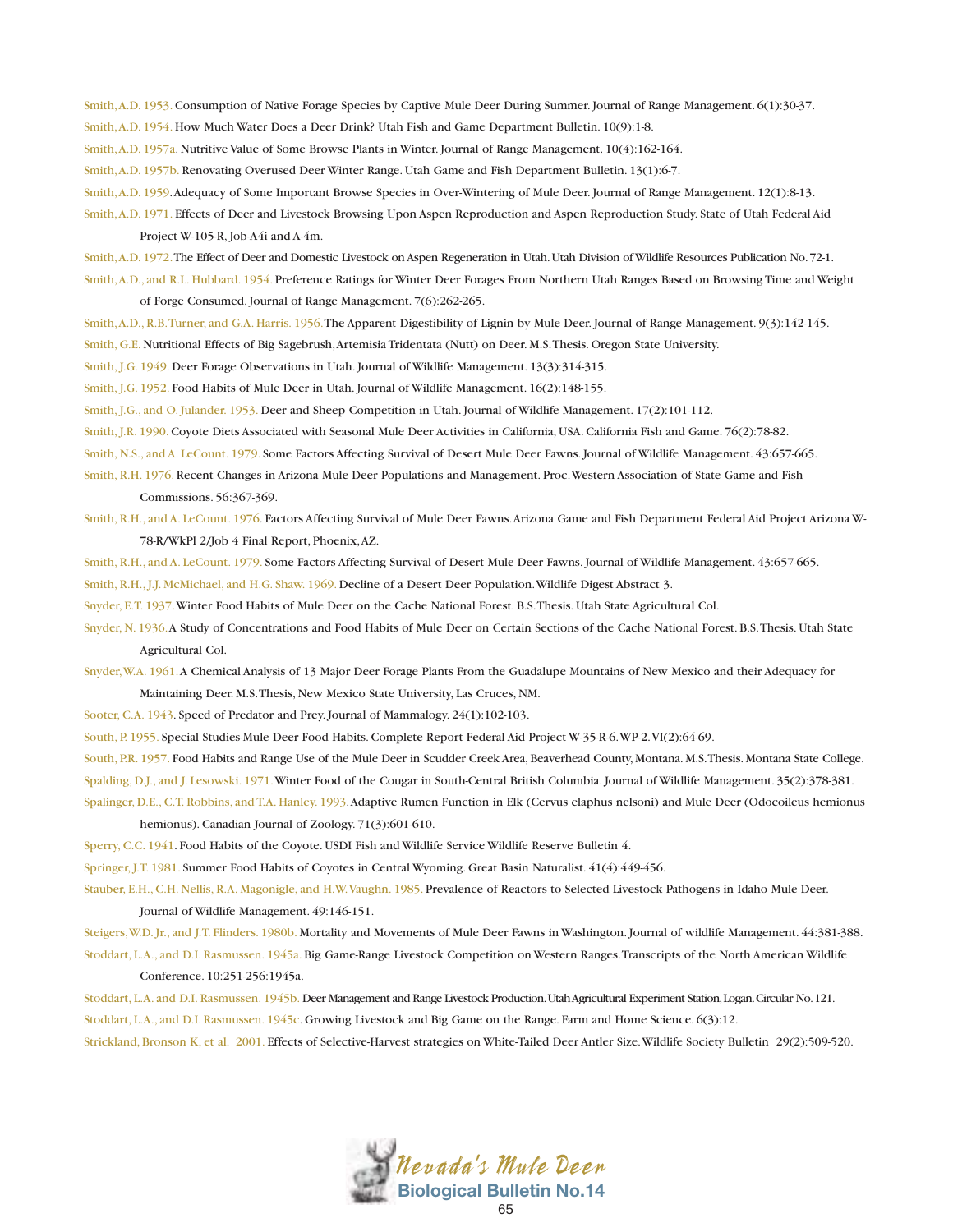Sundberg, J.P., M.Van Ranst, and A.B. Jenson. 2001. Papillomavirus infections.Infectious Diseases of Wild Mammals 3rd Edition.Iowa State University Press,Ames. Supplee,T. 1996.What to do When it Seems as if all the Mule Deer Are Gone.Wildlife News. 8-9. February. Protein and Phosphorus Content of

Browse Plants as an Influence on Southwestern Deer Herd Levels.Transcripts of the North American Wildlife Conference. 21:141-157 Swank,W.G. 1958.The Mule Deer in Arizona Chaparral. State of Arizona Game and Fish Department. Phoenix,Arizona.

Sweitzer, R.A., S.H. Jenkins, and J. Berger. 1997. Near-Extinction of Porcupines by Mountain Lions and Consequences of Ecosystem Change in the Great Basin Desert. 11(6):1407-1417.

- Swenson, L.K. 1973.A Literature Review on the Natality in Wild North American Ruminant Populations. Report # 30. Colorado Division of Wildlife. Synopsis of California Deer Management Plan. Preliminary Draft. California Fish and Game. 13 May 1975: 24 pp.
- Taber, R.D. 1958. Development of the Cervid Antler as an Index of Late Winter Physical Condition. Montana Academy of Science Proclamation. 18:27-28.
- Taber, R.D., and R.F. Dasmann. 1954.A Sex Difference in Mortality in Young Columbian Black-Tailed Deer. Journal of Wildlife Management. 18(3):309-314.
- Taber, R.D., and R.F. Dasmann. 1958.The Black-Tailed Deer of the Chaparral. State of California Department of Fish and Game. University of California, Berkley.
- Tausch, R.J., R.S. Nowak,A.D. Bruner, and J. Smithson. 1992. Effects of Simulated Fall and Early Spring Grazing on Cheatgrass and Perennial Grass in Western Nevada. Symposium on Ecology, Management, and Restoration of Intermountain Annual Rangelands. Boise, ID. 18-22 March 1992. Pp 113-119.
- Tausch, R.J., N.E.West, and A.A. Nabi. 1981.Tree age and Dominance Patterns in Great Basin Pinyon-Juniper Woodlands. Journal of Range Management 34:259-264.
- Tausch, R.J., P.E. Wigand, and J.W. Burkhardt. 1993. Viewpoint: Plant Community Thresholds, Multiple Steady States and Multiple Successional Pathways: Legacy of the Quaternary? Journal of Range Management. 46:439-447.
- Taylor, J.K. 1962.The Effect of Range Condition Upon the Production, Nutritive Intake, and Digestibility of Desert Range Forage in Southwestern Utah. M.S.Thesis. Utah State University.
- Taylor,T.J. 1996. Condition and Reproductive Performance of Female Mule Deer in the Central Sierra Nevada.California Fish and Game.82(3):122-132.

Teague, R.D. 1971.A Manual of Wildlife Conservation. (Ed). The Wildlife Society. Washington, D.C.

- Teer, J.G., and N.K. Forrest. 1968. Factors Affecting Production of the Llano Basin Deer Herd. Proclamation of the American Society of Range Management. 21:15-16.
- Telfer, E.S. 1994. Cattle and Cervid Interactions on a Foothills Watershed in Southwestern Alberta. Canadian Field Naturalist. 108(2):186-194.
- Terrel,T.L. 1973. Mule Deer Use Patterns as Related to Pinyon-Juniper Conversion in Utah. Ph.D. Discussion. Utah State University, Logan.
- Theobald, D.M., J.R. Miller, and N.T. Hobbs. 1997. Estimating the Cumulative Effects of Development on Wildlife Habitat. Landscape and Urban Planning. 39:25-36.
- Thomas, J.W., and R.G. Marburger. 1971a. Quality vs. Quanity: Part 1, Symptoms of Deer Herd Overpopulation.Texas Parks and Wildlife. 29(9):16-19. Thomas, J.W., and R.G. Marburger. 1971b. Quantity vs. Quality: Part 2,A deer Management Decision.Texas Parks and Wildlife. 29(10):6-9.
- Thorpe, B.D., R.W. Sidwell, J.B. Bushmann, K.L. Smart, and R. Moyes. 1965. Brucellosis in Wildlife and Livestock of West Central Utah. Journal of the American Veterinary Medical Association. 146:225-232.
- Thurow,T.L., and C.A.Taylor, Jr. 1999.Viewpoint:The Role of Drought in Range Management. Journal of Range Management. 52:413-419.
- Thwaites, R.E. 1969. Original Journals of the Lewis and Clark Expedition 1804-1806.Vol. I, Pg.140, 152.Vol II, Pg. 20-21.Arno Press, NY.
- Tivers, R.L., and D.E.Willard. 1973. Natural Selection of Parental Ability to Vary the Sex Ratio of Offspring. Science 179:90-92.
- Tolman, C.D. 1950. Productivity of Mule Deer in Colorado.Transcripts of the North American Wildlife Conference. 15:589-597.
- Tomlin, C.D., S.H. Berwick, and S.M.Tomlin. 1983. Cartographic Analysis of Deer Habitat Utilization. Computer Graphics and Environmental Planning. Pp141-150.
- Torbti, S.C., L.H. Carpenter, D.M. Swift, and A.W.Alldredge. 1985. Differential Loss of Fat and Protein by Mule Deer During Winter. Journal of Wildlife Management. 49:80-85.
- Trainer, C. 1972. Steens Mountain Mule Deer Population Study. Oregon State Game Commission, Portland. Federal Aid Project W-70-R-2 Subproject F. Sex Ratio of Offspring. Science 179:90-92.

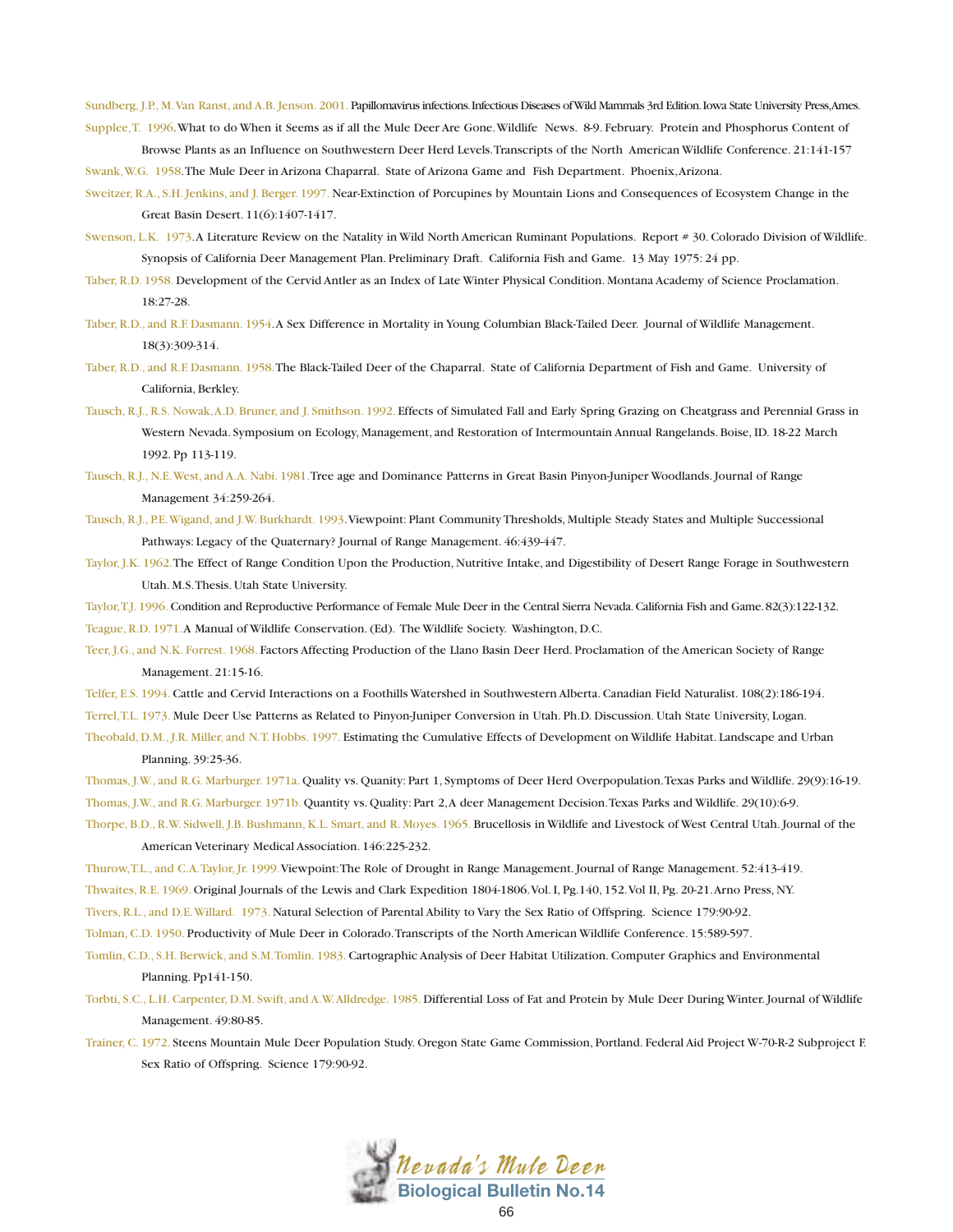Tolman, C.D. 1950. Productivity of Mule Deer in Colorado.Transcripts of the North American Wildlife Conference. 15:589-597.

Tomlin, C.D., S.H. Berwick, and S.M.Tomlin. 1983. Cartographic Analysis of Deer Habitat Utilization. Computer Graphics and Environmental Planning. Pp141-150.

Torbti, S.C., L.H. Carpenter, D.M. Swift, and A.W.Alldredge. 1985. Differential Loss of Fat and Protein by Mule Deer During Winter. Journal of Wildlife Management. 49:80-85.

Trainer, C. 1972. Steens Mountain Mule Deer Population Study. Oregon State Game Commission, Portland. Federal Aid Project W-70-R-2 Subproject F.

- Trainer, C.E., et al. 1979. Measurements,Weights, and Physical Condition of Fawns and Adult Female Mule Deer in Eastern Oregon. Report. Oregon Department of Fish and Wildlife.
- Trainer, C. 1975. Direct Causes of Mortality in Mule Deer Fawns During Summer and Winter Periods of Steens Mountain, Oregon—A Progress Report. Oregon Department of Fish and Wildlife.
- Trainer, C.E., D. Sheehy, R. Garner, and B. Ferry. 1976.Aspects of Fawn Mortality: Deer Reproduction and Condition. Job Progress Report, PR Project W-70-R6, Oregon Department of Fish and Wildlife, Portland, OR.

Trainer, D.O. 1970. Bluetongue. Infectious Diseases of Wild Mammals. Iowa State University Press,Ames.

Trainer, D.O., and L.H. Karstad. 1970. Epizootic Hemorrhagic Disease. Infectious Diseases of Wild Mammals. Iowa State University Press,Ames.

Trent,T.T. 1985. Mule Deer Management Plan 1986-1990. Report. Idaho Department of Fish and Game.

Trout, L.E. and J.L.Thiessen. 1973. Physical Condition and Range Relationships of the Owyhee Deer Herd. Complete Report Federal Aid Project W-141-R-2. Study 2, Job 1. Idaho Fish and Game Department.

Tueller, P.T. Date unknown. Deer Range Improvement and Mule Deer Management. Report. University of Nevada, Reno.

Tueller, P.T. 1966. Nevada Deer Ranges,Annual Forage Production, Livestock Competition, Feed Preferences and Range Improvement Practices Influencing Big Game habitat. Nevada Ranch Home Review. 3(4):6-7.

Turner, R.B. 1955. Determination of Digestibility of Lignin by Mule Deer. M.S.Thesis. Utah State University.

Upchurch, M.L., and T.S. Brown. 1951. Land,Livestock and Deer in the Milford-Doyle Area of Northeastern California.California Agricultural Ext.Serv.

- Unsworth, J.W., D.F. Pac, G.C.White, and R.M. Bartmann. 1999. Mule Deer Survival in Colorado, Idaho, and Montana. Journal of Wildlife Management. 63:315-326.
- Urness, P.J. 1973. Chemical Analyses and In-vitro Digestibility of Seasonal Deer Forages. Deer Nutrition in Arizona Chaparral Habitats Special Report 3.Arizona Game and Fish Department, Phoenix, and U.S. Forest Service, Rocky Mountain Range and Experimental Station,Tempe,AZ. USA. Pp 39-52.
- Urness, P.J. 1976. Mule Deer Habitat Changes Resulting From Livestock Practces. Mule Deer Decline in the West:A Symposium. Utah State University, Utah Agricultural Experimentation Station, Logan, Utah. Pp 21-35.
- Urness, P.J. 1981a. Desert and Chaparral Habitats: Part 1, Food Habits and Nutrition. Mule and Black-Tailed Deer of North America. University of Nebraska Press, Lincoln, NE. Pp 347-398.
- Urness, P.J. 1981b. Livestock as Tools for Managing Big Game Winter Range in the Intermountain West. Wildlife-Livestock Relationships Symposium-Proceedings. USDA Forest,Wildlife and Range Experiment Station, University of Idaho, Moscow. Pp 20-31.
- Urness, P.J. 1990. Livestock as Manipulators of Mule Deer Winter Habitats in Northern Utah. Can Livestock be Used as a Tool to Enhance Wildlife Habitat? Society of Range Management Symposium, USDA Forest Service General Technical Report. RM-194, Fort Collins, CO. Pp 25-40.
- Urness, P.J., W. Green, and R.K. Watkins. 1971. Nutrient Intake of Deer in Arizona Chaparral and Desert Habitats. Journal of Wildlife Management. 35:469-475.
- Urness, P.J., and C.Y. McCulloch. 1973. Nutritional Value of Seasonal Deer Diets. Deer Nutrition in Arizona Chaparral and Desert Habitats. Arizona Game and Fish Department and Rocky Mountain Forest and Range Experimentation Station, Federal Aid Project Arizona W-78-B Special Report 3, Phoenix,AZ and Fort Collins, CO.
- USDA-Forest Service. 1970. Range and Wildlife Habitat Evaluation- A Research Symposium, May. Misc. Pub. #1147. Flagstaff,AZ.

Vallentine, J.F. 1989. Grazing Management.Academic Press. San Diego, CA.

Van Soest, P.J. 1994. Nutritional Ecology of the Ruminant Second Edition. Comstock Publishing Associates, London.

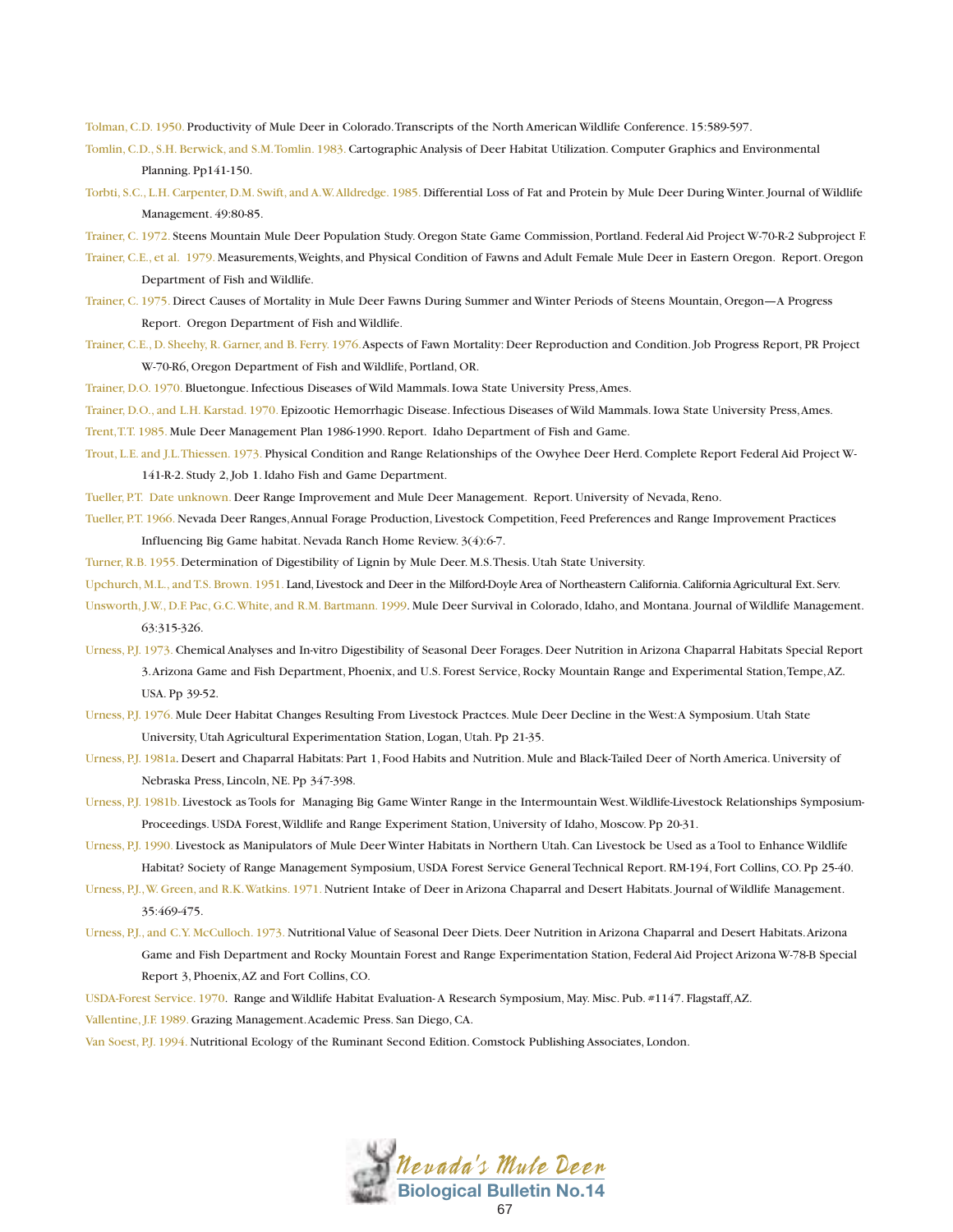Van Soest, P.J. 1994. Nutritional Ecology of the Ruminant Second Edition. Comstock Publishing Associates, London.

- Verme, L.J. 1962. Mortality of White-Tailed Deer Fawns in Relation to Nutrition. First National Deer Disease Symposium. Michigan Department of Conservation. Shingleton, Michigan.
- Verme, L.J. 1963. Effect of Nutrition on Growth of White-Tailed Deer Fawns.Transactions of the Twenty Eighth North American Wildlife and Natural Resources Conference March 4-6. Washington, D.C.
- Verme, L.J. 1967. Influence of Experimental Diets of White-Tailed Deer Reproduction.Transactions of the Thirty-Second North American Wildlife and Natural Resources Conference March 13-15. Washington, D.C.
- Verme, L.J. 1974. Problems in Appraising Reproduction in Cervidae. Report. Michigan Department of Natural Resources, Shingleton.
- Verme, L.J. 1983. Sex Ratio Variation in Odocoileus A Critical Review. Journal of Wildlife Management. 47:573-582.
- Verme, L.J. 1985. Progeny Sex Ratio Relationships in Deer:Theoretical Vs. Observed.

Journal of Wildlife Management. 49(1):134-136.

Verme, L.J., and D.E. Ullrey. 1972. Feeding and Nutrition of Deer. Digestive Physiology and Nutrition of Ruminants:Volume 3 Practical Nutrition. Oregon State University, Corvallis. Pp 275-291.

Vogel,W.O. 1989. Responses to Density and Distribution of Housing in Montana.Wildlife Society Bulletin. 17:406-413.

- Wakeling, B.F. 2001. Mule Deer Demographic Responses to Select Climatic Variables in Arizona. Biennial Conference of Research on the Colorado Plateau. 5:73-82.
- Wallace, M.C. 1984. Habitat Use by Elk, Mule Deer, and Cattle in Arizona. M.S.Thesis, University of Arizona,Tucson,AZ.
- Wallace, M.C., and P.R. Krausman. 1987. Elk, Mule Deer, and Cattle Habitats in Central Arizona. Journal of Wildlife Management. 40:80-83.
- Wallmo, O.C. 1981. Mule and Black-Tailed Deer Distribution and Habitats. Mule and Black-Tailed Deer in North America. University of Nebraska Press, Lincoln, NE.
- Wallmo, O.C., L.H. Carpenter ,W.L. Regelin, R.B. Gill, and D.L. Baker. 1977. Evaluation of Deer Habitat on a Nutritional Basis. Journal of Wildlife Management. 30:122-127.
- Wallmo, O.C., and R.B. Gill. 1973. Middle Park Deer Study:A Physical Characteristics and Food Habits. Complete Report Federal Aid Project W-38-R-27.WP-14, J-4. Colorado Division of Wildlife.
- Wallmo, O.C.,A. LeCount, and S.L. Brownlee. 1981. Habitat Evaluation and Management. Mule and Black-Tailed Deer in North America. University of Nebraska Press, Lincoln, NE. Pp 366-385.
- Wallmo, O.C., D.F. Reed, and L.H. Carpenter. 1976.Alteration of Mule Deer Habitat by Wildfire, Logging, Highways,Agriculture, and Housing Developments. Mule Deer Decline in the West:A Symposium. Utah State University, Logan, UT. Pp 37-47.
- Wampler, G.E. 1981. Seasonal Changes in Home Range and Habitat Preference of Desert Mule Deer. M.S.Thesis, Sul Ross State University,Alpine,TX.
- Ward,A.L., N.E. Fornwalt, S.W. Henry, and R.A. Hodorff. 1980. Effects of Highway Operation Practices and Facilities on Elk, Mule Deer, and
	- Pronghorn Antelope. U.S. Forest Service Rocky Mountain Forest and Range Experimentation Station FHWA-RD-79-143, Ft. Collins, CO.

Watson,A. 1969.Animal Populations in Relations to Their Food Resources. (Ed.)Oxford: Blackwell.

- Welch,A.J. 1968. Livestock Grazing Effects on All Season Mule Deer Ranges. M.S.Thesis.
- Welch, B.L., and E.D. McArthur. 1986.Wintering Mule Deer Preference for 21 Accessions of Big Sagebrush, Great Basin Naturalist.April : 281-286.
- Welch, B.L., E.D. McArthur, and J.N. Davis. 1981. Differential Preference of Wintering Mule Deer for Accessions of Big Sagebrush and for Black Sagebrush. Journal of Range Management. 34(5):409-411.
- West, N.E. 1984. Successional Patterns and Productivity Potentials of Pinyon-Juniper Ecosystems. Developing Strategies for Rangeland Management. Westview Press, Boulder, CO. Pp 1301-1322.
- West, N.E. 1988. Intermountain Deserts, Shrub Steppes, and Woodlands. North American Terrestrial Vegetation. Cambridge University Press. New York, NY. Pp 209-230.
- West, N.E. 1999. Pinyon-Juniper Savannas and Woodlands in Western North America. Savannas, Barrens, and Rock Outcrop Plant Communities of North America. Cambridge University Press, U.K. Pp 288-308.
- West, N.E., and N.Van Pelt. 1987. Successional Patterns in Pinyon-Juniper Woodlands. Proceedings: Pinyon-Juniper Conference. USDA Forest Service General Technical Report INT-215, Ogden, UT. North America. Cambridge University Press, U.K. Pp 288-308.

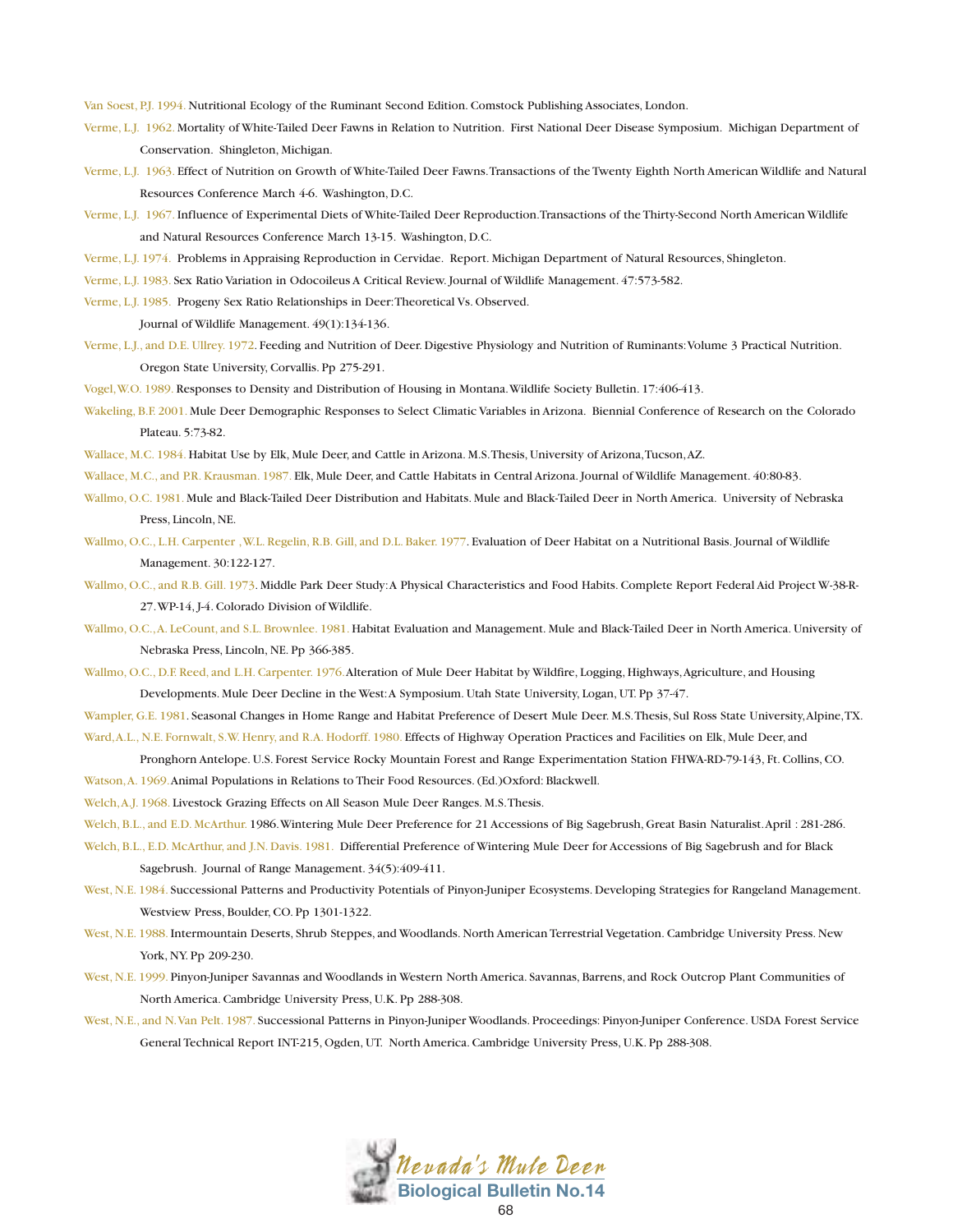- West, N.E., and N.Van Pelt. 1987. Successional Patterns in Pinyon-Juniper Woodlands. Proceedings: Pinyon-Juniper Conference. USDA Forest Service General Technical Report INT-215, Ogden, UT.
- Weydemeyer,W. 1928. Local Change in Migration Habits of the Mule Deer. Journal of Mammalology. 9(3):209-212.
- Whisenant, S.G. 1990. Changing Fire Frequencies in Idaho's Snake River Plains: Ecological and Management Implications. Proceedings: Cheatgrass Invasion Shrub Die-Off, and Other Aspects of Shrub Biology and Management. USDA Forest Service Intermountain Reserve Station General Technical Report INT-276. Pp 4-10.
- White, G.C., and R.M. Bartmann. 1998. Mule Deer Management-What Should be Monitered? Proceedings of the 1997 Deer-Elk Workshop. Rio Rico, AZ.Arizona Game and Fish Department, Phoexnix. Pp 102-106.
- White, G.C., D.J. Freddy, R.B. Gill, and J.H. Ellenberger. 2001. Effect of Adult Sex Ratio on Mule Deer and Elk Productivity in Colorado. Journal of Wildlife Management. 65:543-551.
- White, G.C., R.A. Garrott, R.M. Bartmann, L.H. Carpenter, and A.W.Alldredge. 1987. Survival of Mule Deer in Northwest Colorado. Journal of Wildlife Management. 51:852-859.
- White, S.M., and B.L.Welch. 1981. Paired Comparisons,A Method for Ranking Mule Deer Preference for Various Browse Species. U.S. Forest Service, Intermountain Forest and Range Experimentation Station Reserve Note INT 308. Ogden, UT.
- Whittaker, D.G., and F.G. Lindzey. 1999. Effect of Coyote Predation on Early Fawn Survival in Sympatric Deer Species. Wildlife Society Bulletin. 27:256-262.
- Wickstrom, M.L., C.T. Robbins,T.A. Hanley, D.E. Spalinger, and S.M. Parish. 1984. Food Intake and Foraging Energetics of Elk and Mule Deer. Journal of Wildlife Management. 48:1285-1301.
- Wilkins, B.T. 1957. Range Use, Food Habits and Agricultural Relationships of the Mule Deer, Bridger Mountains, Montana. Journal of Wildlife Management. 21(2):159-169.
- Williamson, C.E. 1950. Comparative Forage Utilization Between Mule Deer and Domestic Livestock. M.S.Thesis University of Wyoming, Laramie.
- Willms,W.,A. McLean, R.Tucker, and R. Ritcey. 1981. Deer and Cattle Diets on Summer Range in British Columbia, Canada. Journal of Range Management. 33(1):55-59.
- Willms,W.,A. McLean and R. Ritcey. 1976. Feeding Habits of Mule Deer on Fall,Winter, and Spring Ranges Near Kamloops, British Columbia. Canadian Journal of Animal Science. 56(3):531-542.
- Wing, L.D. 1962. Big Game and Livestock Browse Utilization and Feeding Habits on a Sandy Range in Southeastern Idaho.M.S.Thesis. University of Idaho. Winkler, 1979.The Predator Dilema.Texas Parks and Wildlife. 27(5):6-9.
- Wolfe, M.L. 1976. Reliability of Mule Deer Population Measurements. Mule Deer Decline in the West:A Symposium. Utah State University, Utah Agricultural Experimentation Station, Logan, UT. Pp 93-98.
- Wood,A.J.,W.D. Kitts, and I McT. Cowan. 1960.The Interpretation of the Protein Level in the Ruminal Contents of Deer. California Fish and Game. 46:227-229.
- Wood,A.K. 1986. Population Ecology and Habitat Relationships of Mule Deer in Prarie-Agriculture Habitat. Montana W-120-R-7-11, 14-17/Job 3, Helena, MT.
- Wood,A.K. 1989. Comparative Distribution and Habitat Use by Antelope and Mule Deer. Journal of Mammals. 70:335-340.
- Wood, J.E., et al. 1970.The Fort Stanton Mule Deer Herd: Some Ecological and Life History Characteristics with Special Emphasis on the Use of Water. New Mexico State University Agricultural Experimentation Station Bulletin 567, Las Cruces, NM.
- Woods, L.W., et al. 1996. Systematic Adenovirus Infection Associated with High Mortality in Mule Deer (Odocoileus hemionus) in California.Vet Pathol. 33:125-132
- Wood, P., and M.L.Wolfe. 1988. Intercept Feeding as a Means of Reducing Deer-Vehicle Collisions.Wildlife Society Bulletin. 16:376-380.
- Wood, R.E. 1962. Productivity Study of Mule Deer on the Middle Fork of the Salmon River, Idaho. M.S.Thesis. University of Idaho.
- Woodward,T.N. 1974a. Effects of Highway Lighting on Number of Deer Killed by Vehicles. Colorado Division of Wildlife Game Reserve Reports. (July, Pt. 2) Pp 307-312.
- Woodward,T.N. 1974b. Monitor Potentially Critical Deer-Vehicle Accident Areas Statewide. Game Research Reports (Colorado Division of Wildlife). 15(2):293-298.

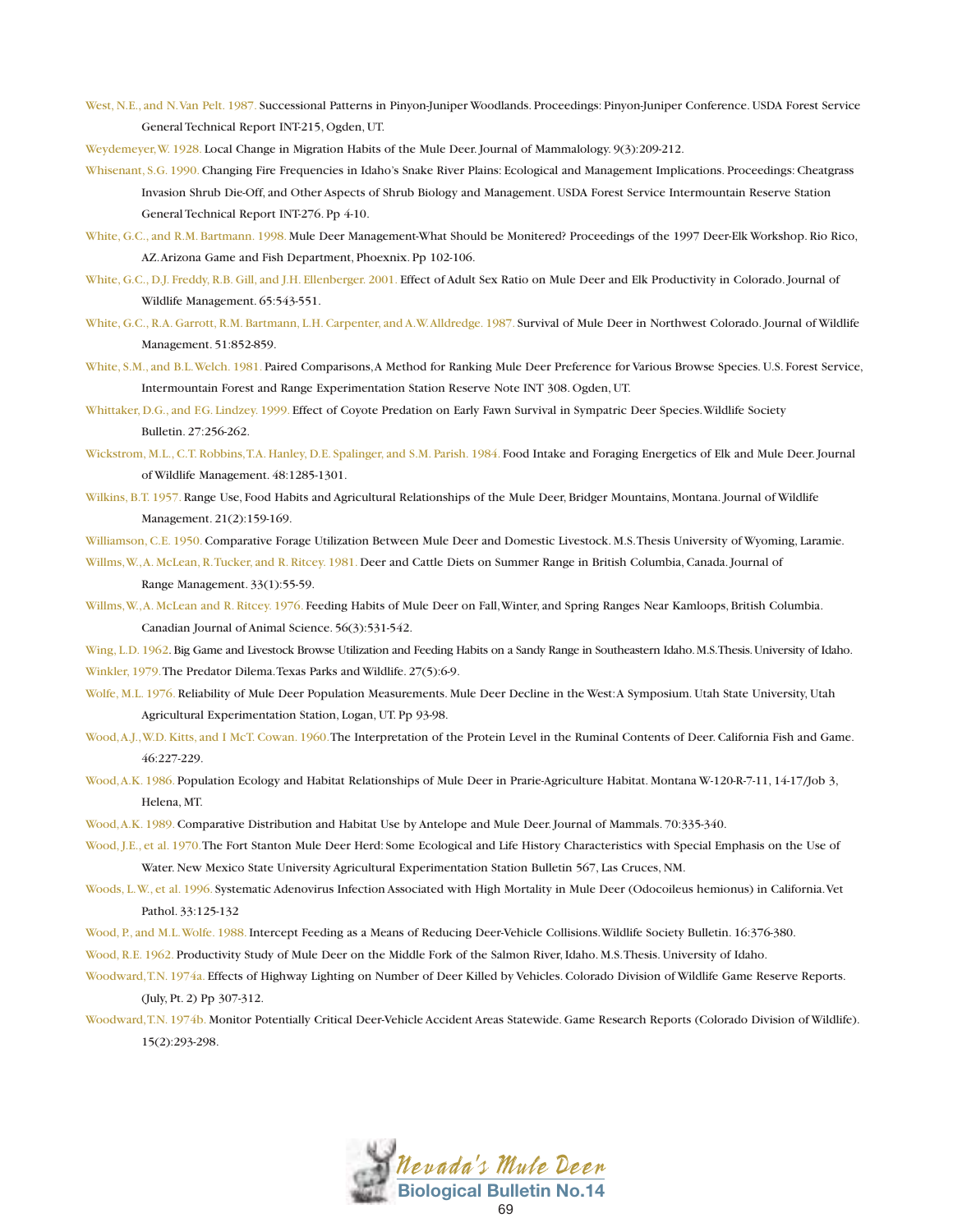- Workman, G.W., and J.B. Low. 1976. Mule Deer Decline in the West:A Symposium. (Eds.) Utah State University, Utah Agricultural Experimentation Station, Logan, UT.
- Wright, J.T. 1950.The Cooperative Kaibab North Livestock-Deer Forage Relationship Study. Complete Report Federal Aid Project W-27-R-2.Arizona Game and Fish Department.
- Wright, J.T. 1952a.The Cooperative Kaibab North Livestock-Deer Forage Relationship Study. Complete Report Federal Aid Project W-27-R-2.Arizona Game and Fish Commission.
- Wright, J.T. 1952b. Investigation and Evaluation of Wildlife Use of Water Developments.Arizona Game and Fish Department Federal Aid Project Arizona W-62-R-1 Complete Report. Phoenix,AZ.
- Wyckoff, J.W. 1980.Evaluating Mule Deer Winter Range Relationships Through Landsat Satellite Imagery.PhD Discussion,University of Utah,Salt Lake City.
- Yarmoloy, C., M. Bayer, and V. Geist. 1988. Behavior Responses and Reproduction of Mule Deer, Odocoileus hemionus Does Following Experimental Harassment With an All-Terrain Vehicle. Canadian Field Naturalist. 102:425-429.
- Yeo, J.J., J.M. Peek, W.T. Wittinger, and C.T. Kvale. 1993. Influence of Restoration Grazing on Mule Deer and Elk Habitat Use in East-Central Idaho. Journal of Wildlife Management. 46:245-250.
- Yoakum, J. 1966. Comparison of Mule Deer and Desert Bighorn Seasonal Food Habits. Desert Bighorn Counc.Trans. 10:65-70.
- Young, J.A., and F.L.Allen. 1997. Cheatgrass and Range Science: 1930-1950. Journal of Range Management. 50:530-535.
- Young, J.A., and R.A. Evans. 1973. Downy Brome- Intruder in the Plant Succession of Big Sagebrush Communities in the Great Basin. Journal of Range Management. 26:410-41
- Young, J.A., and R.A. Evans. 1985. Demography of Bromus tectorum in Artemisia Communities.The Population Structure of Vegetation. Dr.W. Junk Publishers, Boston, MA. Pp 489-502.
- Young, J.A., R.A. Evans, R.E. Eckert, Jr. and B.L. Kay. 1987. Cheatgrass. Rangelands. 9:266-270.
- Young, J.A., and B.A. Sparks. 2001. Five Days in August. Cattle in the Cold Desert. Utah State University. Logan.
- Zalunardo, R.A. 1965.The Seasonal Distribution of a Migratory Mule Deer Herd. Journal of Wildlife Management. 29(2):345-351.
- Zwank, P.J. 1976. Mule Deer Productivity-Past and Present Mule Deer Decline in the West: A Symposium. Utah State University, Logan, UT. Pp 79-86.